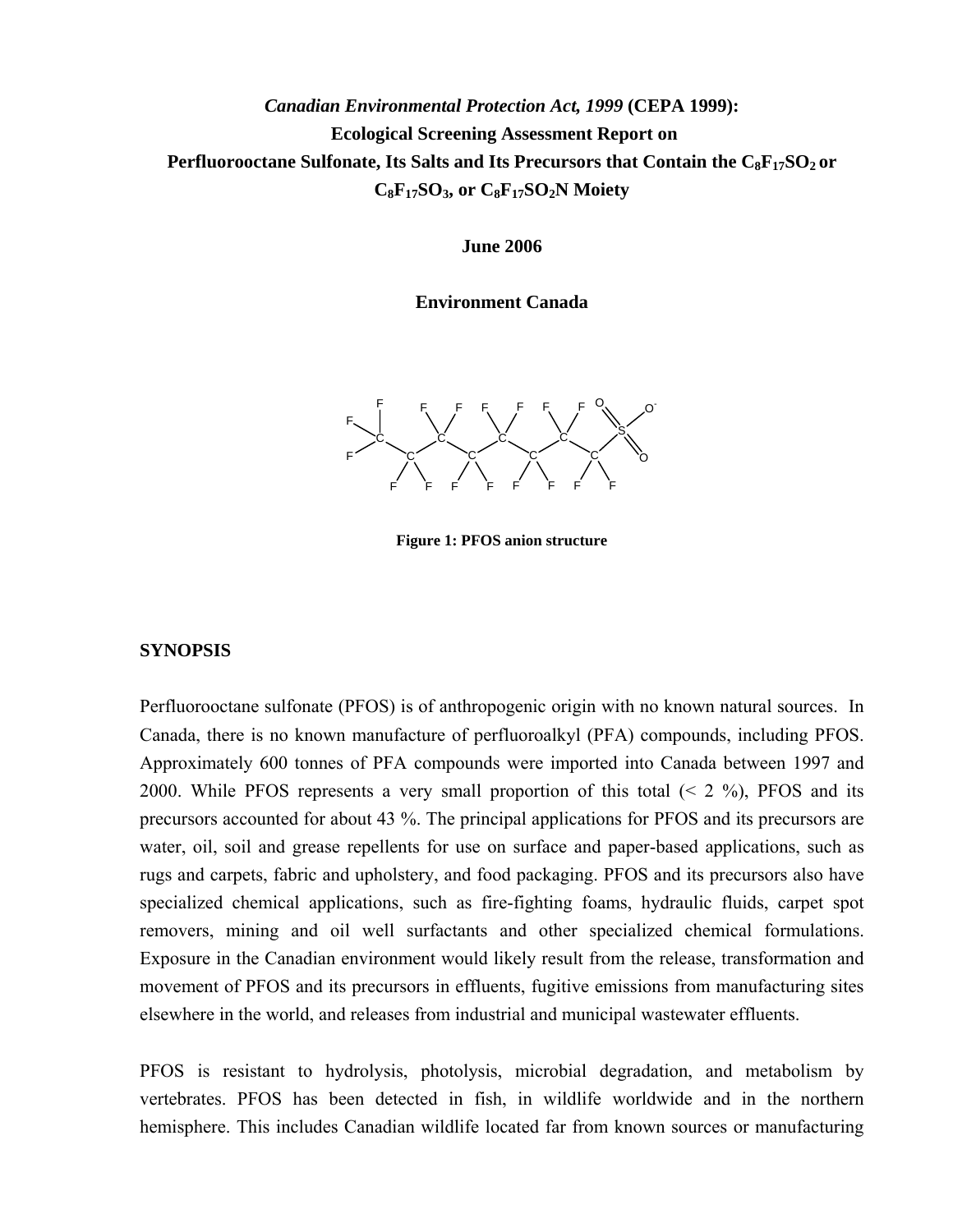facilities indicating that PFOS and/or its precursors may undergo long-range transport. Maximum concentrations in liver of biota in remote areas of the Canadian Arctic include: mink (20  $\mu$ g.kg<sup>-1</sup>), common loon (26  $\mu$ g.kg<sup>-1</sup>), ringed seal (37  $\mu$ g.kg<sup>-1</sup>), brook trout (50  $\mu$ g.kg<sup>-1</sup>), Arctic fox (1400  $\mu$ g.kg<sup>-1</sup>) and polar bear (>4000  $\mu$ g.kg<sup>-1</sup>).

Unlike many other persistent organic pollutants, certain perfluorinated substances, such as PFOS, are present as ions in environmental media and partition preferentially to proteins in liver and blood rather than to lipids. Therefore, the bioaccumulation potential of PFOS may not be related to the typical mechanisms associated with bioaccumulation in lipid-rich tissues. Discretion is required when applying numeric criteria for bioaccumulation such as those outlined in the Government of Canada's Toxic Substances Management Policy (TSMP) and in the *Persistence and Bioaccumulation Regulations* under CEPA 1999 when determining whether substances such as PFOS is bioaccumulative. These numeric criteria were derived from bioaccumulation data for aquatic species and for substances which preferentially partition to lipids.

Estimated steady state PFOS bioconcentration factors (BCF) of 1100 (carcass), 5400 (liver) and 4300 (blood) have been reported for juvenile rainbow trout. The corresponding 12-day accumulation ratios were 690 (carcass), 3100 (blood), and 2900 (liver) in juvenile rainbow trout. In fish livers collected from 23 different species in Japan, bioaccumulation factors (BAFs) were calculated to range from  $274 - 41$  600. Following an accidental release of fire fighting foam, BAFs were calculated in the range of 6300-125 000. Estimated BCFs for the precursors n-EtFOSEA and n-MeFOSEA were 5543 and 26 000, respectively. Species differences for the elimination half-life of PFOS in biota have been determined to vary significantly: 15 days (fish); 100 days (rats), 200 days (monkeys) and years (humans). Elimination through the gills is an important route for fish which is not available to birds, terrestrial mammals (e.g., mink, polar bear, Arctic foxes) and marine mammals (e.g., seals and whales). There are three studies suggesting that PFOS biomagnifies in the Great Lakes and Arctic food webs. In the study by Kannan *et al*., (2005a), for the water-algae-zebra mussel-round goby-smallmouth bass-bald eagle or mink food chain, a biomagnification factor (BMF) of 10 to 20 was calculated in mink or bald eagles. In the study by Martin *et al*., (2004b), a benthic invertebrate/pelagic invertebratethree forage fish -top predator fish food chain resulted in a multi-trophic level BMF of 5.88. Tomy *et al*., (2004) suggested that PFOS biomagnifies through the Arctic marine food web. The trophic level BMFs for PFOS included walrus–clam (4.6); narwhal–cod (7.2); beluga-cod (8.4);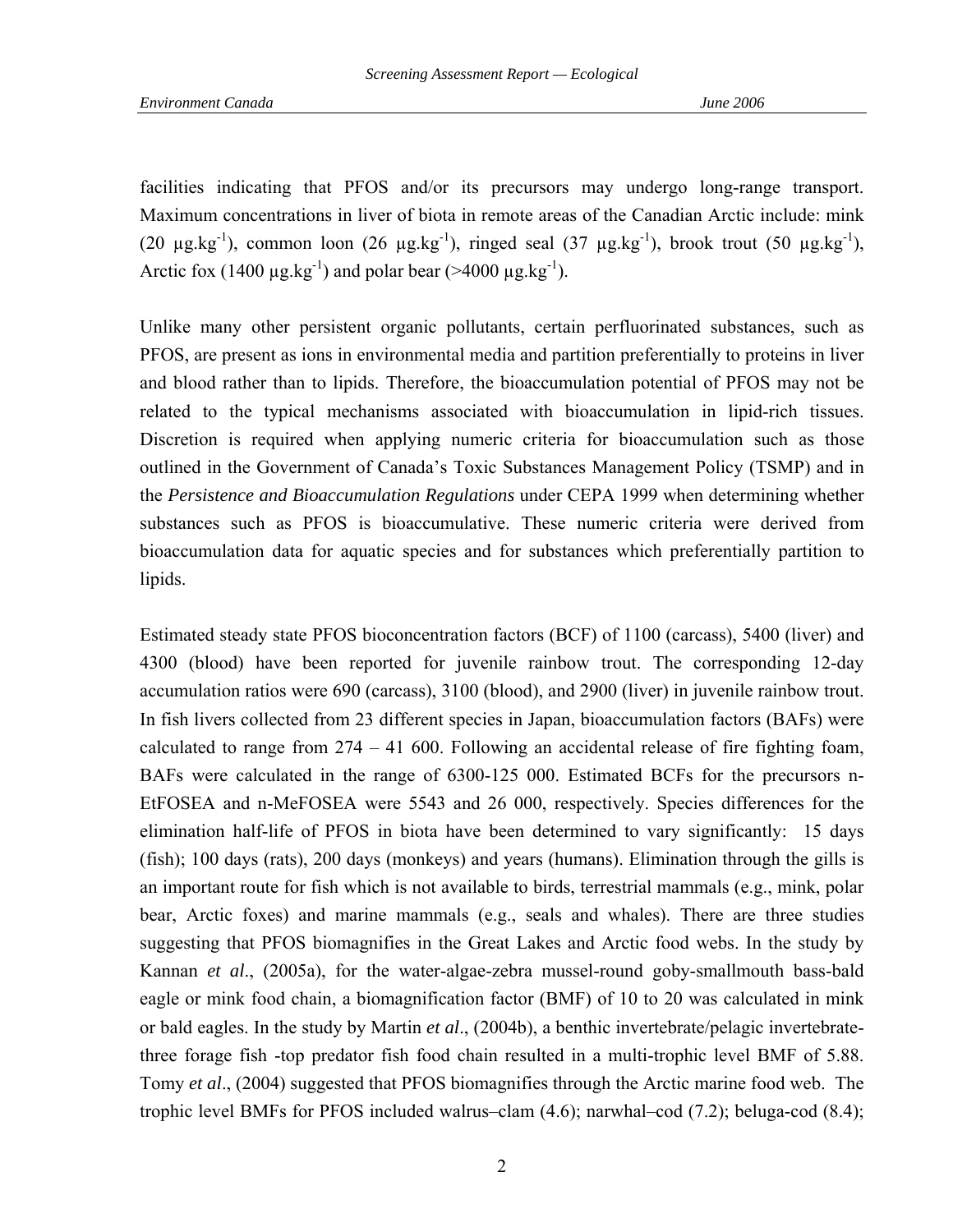beluga–redfish (4.0); black-legged kittiwake–cod (5.1); glaucous gull–cod (9.0); and codzooplankton (0.4). Whole body aquatic BCFs or BAFs are below 5000. However, the weight of evidence from both laboratory and field-based BCFs and BAFs in conjunction with the fieldbased BMFs (avian and aquatic) indicates that PFOS is a bioaccumulative substance.

Based on available toxicity tests, estimated no effect levels were determined for fish, birds (liver), bird (serum), and wildlife  $(0.491 \mu g.L^{-1}$ ,  $0.609 \mu g.g^{-1}$ ,  $0.873 \mu g.mL^{-1}$  and  $0.408 \mu g.g^{-1}$ , respectively). The resulting risk quotients for fish, a range of bird species (liver and serum), and wildlife were 0.25, 0.002 to 2.92, 0.43 to 2.54 and 9.2, respectively. Therefore, current levels show some wildlife organisms (e.g. polar bear, bird species) could be near or at effect levels and could be harmed by current exposures to PFOS.

The assessment is based on a weight of evidence approach regarding persistence, bioaccumulation, the widespread occurrence of and concentrations of PFOS in the environment and in biota (including remote areas of Canada), and risk quotient analyses. Based on available data, it is concluded that PFOS, its salts and its precursors are entering the environment in a quantity or concentration or under conditions that have or may have an immediate or long-term harmful effect on the environment or its biological diversity. In addition, based on available data, it is concluded that PFOS and its salts is persistent. The weight of evidence is also sufficient to conclude that PFOS and its salts are bioaccumulative.

## **INTRODUCTION**

An ecological screening assessment was undertaken on perfluorooctane sulfonate (PFOS), its salts and its precursors containing the perfluorooctylsulfonyl  $(C_8F_{17}SO_2, C_8F_{17}SO_3)$  or  $C_8F_{17}SO_2N$ ) moiety. The assessment was undertaken on the basis that some of these compounds were identified as part of a Domestic Substances List (DSL) pilot for screening as they met the criteria for persistence, bioaccumulation and/or inherent toxicity, pursuant to Paragraph  $73(1)(b)$ of the *Canadian Environmental Protection Act,*1999 (CEPA 1999) and in response to a request to the Minister of the Environment to add these compounds to the Priority Substance List (PSL) for assessment of ecological and human health.

PFOS, its salts and its precursors form part of a larger chemical class of fluorochemicals referred to as perfluorinated alkyl (PFA) compounds. The term PFOS may refer to any of its anionic,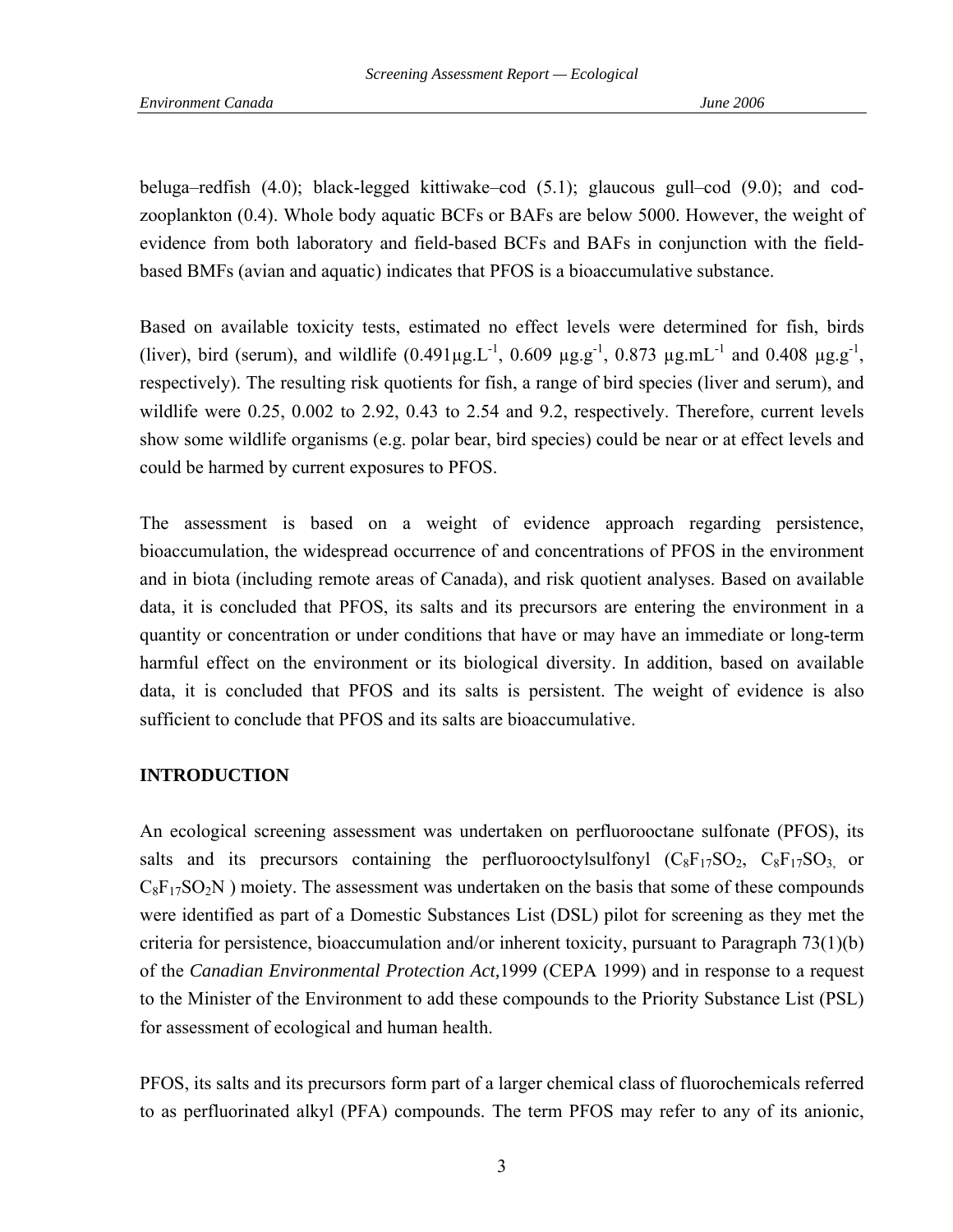l

<span id="page-3-0"></span>acid or salt forms. The perfluorooctylsulfonyl  $(C_8F_{17}SO_2, C_8F_{17}SO_3)$  or  $C_8F_{17}SO_2N$ ) moiety is incorporated in a variety of compounds which have the potential to transform or degrade back to PFOS in the environment. For the purpose of this assessment, the term "precursor" refers to compounds that contain the  $C_8F_{17}SO_2$  or  $C_8F_{17}SO_3$  or  $C_8F_{17}SO_2N$  moiety and, therefore, have the potential to transform or degrade to PFOS. The term "precursor" applies to, but is not limited to, some 50 substances identified in the ecological assessment. This assessment addresses PFOS and also considers its precursors given their similar use applications and given that PFOS is the final degradation product of PFOS precursors. While the assessment did not consider the additive effects of PFOS and its precursors, it is recognized that the precursors to PFOS contribute to the ultimate environmental loading of PFOS. Precursors may also play a key role in the long-range transport and subsequent degradation to PFOS in remote areas.

The approach taken in this ecological screening assessment was to examine the available information and develop conclusions based on a weight of evidence approach as required under Section 76.1 of CEPA 1999. Particular consideration was given to risk quotient analyses, persistence, bioaccumulation and presence in the Canadian Arctic environment and wildlife. Other concerns that affect current or potential risk, such as chemical transformation and precursors, were also examined. This ecological screening assessment report does not present an exhaustive review of all available data. Rather, this report presents the most critical information in a weight of evidence approach to support the conclusions.

Data relevant to the ecological screening assessment of PFOS and its precursors was identified in original literature, review documents, international assessments (e.g., European Commission 2005, OECD 2002a, and Swedish Chemicals Inspectorate *et al.* 2004) and industry research reports. A supporting document was prepared using degradation modeling (CATABOL<sup>[1](#page-3-0)</sup> software) to predict PFOS precursors. On-line literature database searches were conducted for select perfluoroalkyl compounds. Direct contacts were made with researchers, academics, industry and other government agencies to obtain relevant information on PFOS, its salts and its precursors. Ongoing scans were conducted of the open literature, conference proceedings and

<sup>&</sup>lt;sup>1</sup> CATABOL is a computer system for predicting biodegradability metabolic pathways and toxicity of stable biodegradation products. It is a product of the Laboratory of Mathematical Chemistry, University "Prof. As. Zlatarov," Bourgas, Bulgaria.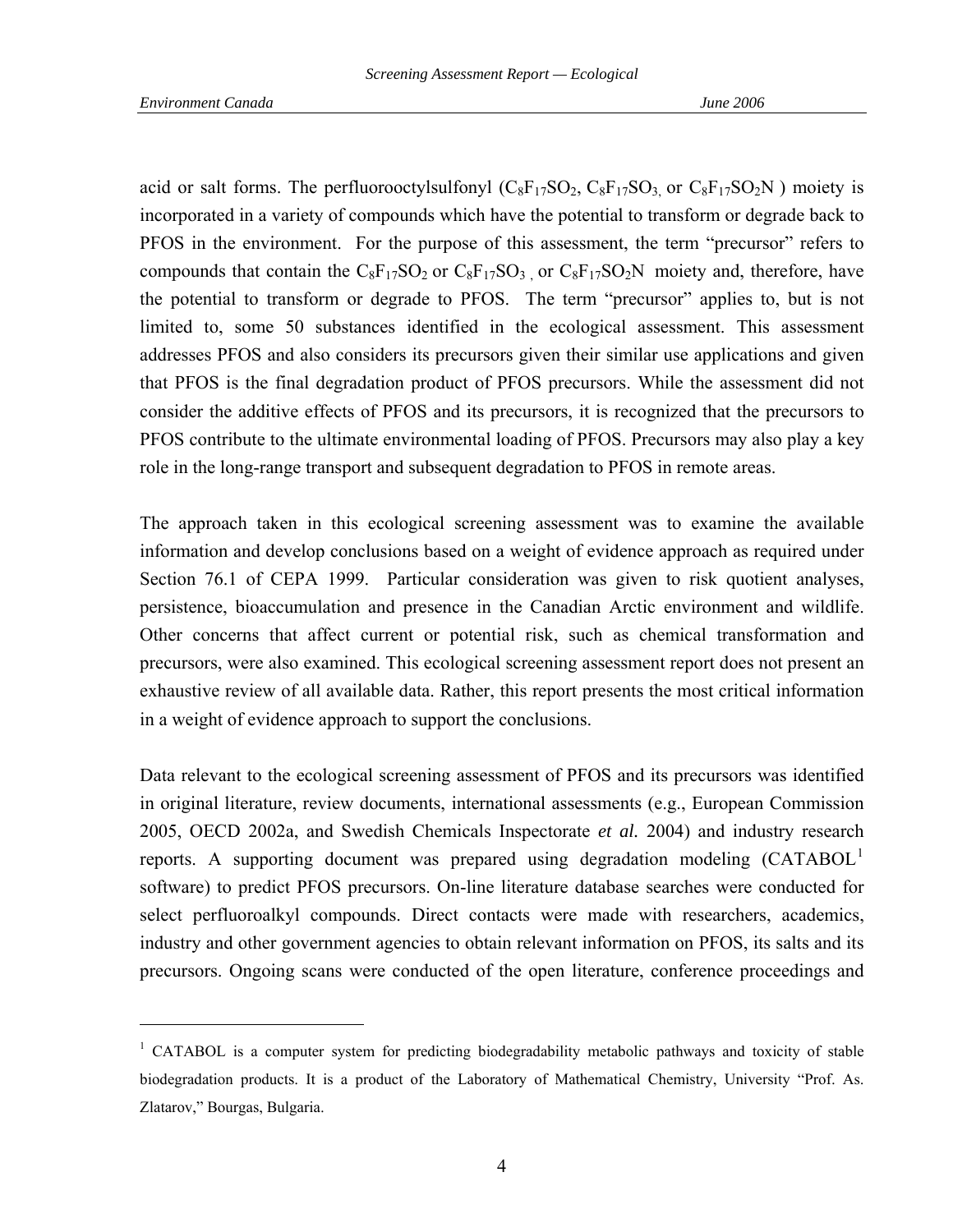the Internet. Data up to November 2005 were considered. In addition, a survey on certain perfluoroalkyl and fluoroalkyl substances, their derivatives and polymers was conducted through a *Canada Gazette* Notice under the authority of Section 71 of CEPA 1999 (Environment Canada, 2001). This survey required industry to provide data on the Canadian manufacture, import and export of certain perfluorinated alkyl compounds from 1997-2000. Existing toxicological studies submitted by industry under Section 70 of CEPA 1999 were also examined.

Following internal and external science reviews, a draft ecological screening assessment of PFOS, its salts, and its precursors was made available for a 60-day public comment period (October 2 to December 2, 2004). Following consideration of comments received, the ecological screening assessment and its associated, unpublished Supporting Working Document were subsequently revised, as appropriate, by Environment Canada. A summary of the comments and responses is available on the Internet at: http://www.ec.gc.ca/substances/ese/eng/dsl/slra.cfm The external science peer review was conducted by Canadian and international experts from government, industry and academia. These peer reviewers included S. Beach (3M), W. De Coen (University of Antwerp, Belgium), P. de Voogt (University of Amsterdam), W. de Wolf (DuPont, Germany), S. Dimitrov (Prof. As Zlatarov University, Bourgas, Bulgaria), J. Giesy (Michigan State University), O. Hernandez (US Environmental Protection Agency), S. Mabury (University of Toronto), R. Medsker (private consultant), O. Mekenyan (Prof. As Zlatarov University, Bourgas, Bulgaria), D. Muir (Environment Canada, National Water Research Institute), R. Purdy (private consultant), E. Reiner (3M), M. Santoro (3M) and B. Scott (Environment Canada, National Water Research Institute). The conclusion of this screening assessment report does not necessarily reflect the opinion of the peer reviewers. All peer reviewer comments were considered carefully and, where appropriate, used by Environment Canada.

The associated, unpublished Supporting Working document is available upon request by e-mail from ESB.DSE@ec.gc.ca. Information on ecological screening assessments under CEPA 1999 is available at http://www.ec.gc.ca/substances/ese/eng/dsl/slra.cfm Information on the human health screening assessment is available at http://www.hc-sc.gc.ca/ewhsemt/contaminants/existsub/screen-eval-prealable/index\_e.html.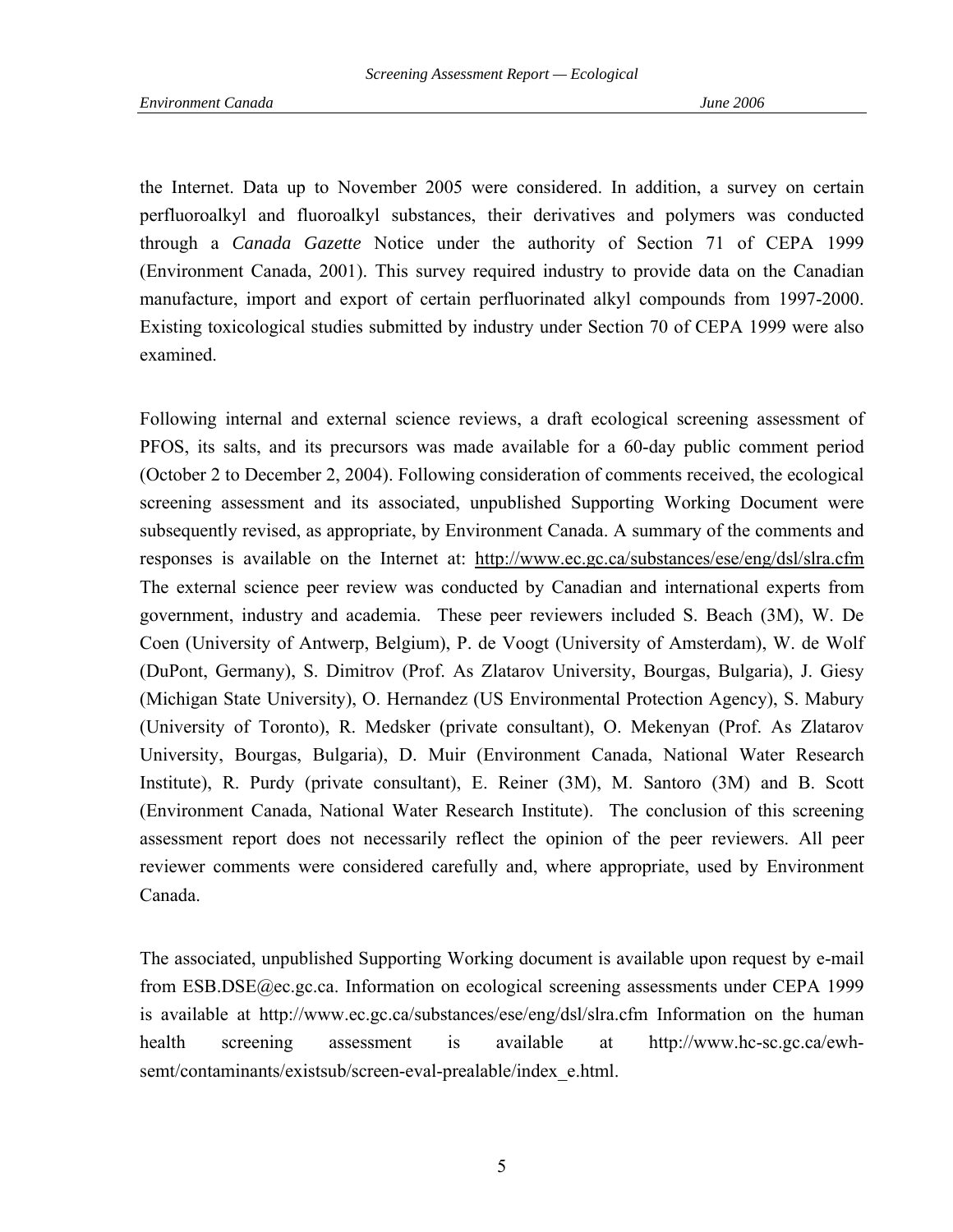# **SUMMARY OF CRITICAL INFORMATION FOR THE ECOLOGICAL SCREENING ASSESSMENT REPORT FOR PFOS, ITS SALTS, AND ITS PRECURSORS**

## **1.0 IDENTITY, USES, AND SOURCES OF RELEASE**

### *Identity*

The PFOS anion (see Figure 1) has the molecular formula  $C_8F_{17}SO_3$ . The structural formula is  $CF<sub>3</sub>(CF<sub>2</sub>)<sub>7</sub>SO<sub>3</sub>$ . While PFOS can exist in anionic, acid and salt forms, the PFOS anion is the most common form at pH values in the environment and in the human body.

PFOS and its precursors all belong to the larger class of fluorochemicals referred to as perfluorinated alkyl compounds. Perfluorinated chemicals such as PFOS contain carbons that are completely saturated by fluorine. It is the strength of the C–F bonds that contributes to the extreme stability and physical-chemical properties of these perfluorochemicals.

This assessment defines PFOS precursors as substances containing the perfluorooctylsulfonyl  $(C_8F_{17}SO_2, C_8F_{17}SO_3$  or  $C_8F_{17}SO_2N$ ) moiety that have the potential to transform or degrade to PFOS. Appendix 1 lists some compounds considered as PFOS and its precursors (e.g., the PFOS anion; PFOS acid (PFOSH); four PFOS salts; perfluorooctanesulfonyl fluoride (POSF) and four common intermediates for producing PFOS-related chemicals (N-MeFOSA, N-EtFOSA, N-MeFOSE alcohol and N-EtFOSE alcohol) and some other 40 precursors. However, the list is not considered exhaustive as there may be other perfluorinated alkyl compounds that are also PFOS precursors. Appendix 1 was compiled based on information obtained through the Section 71 survey to industry, expert judgement and CATABOL modelling, in which 256 perfluorinated alkyl compounds were examined to determine whether non-fluorinated components of each substance were expected to degrade chemically and/or biochemically and whether the final perfluorinated degradation product was predicted to be PFOS (Mekenyan *et al*. 2002).

The chemistry and identity of fluorochemical products can be complex. For example, compounds produced during the electrochemical fluorination process (e.g., POSF) are not pure chemicals, but mixtures of isomers and homologues. Similarly, POSF-derived fluorochemicals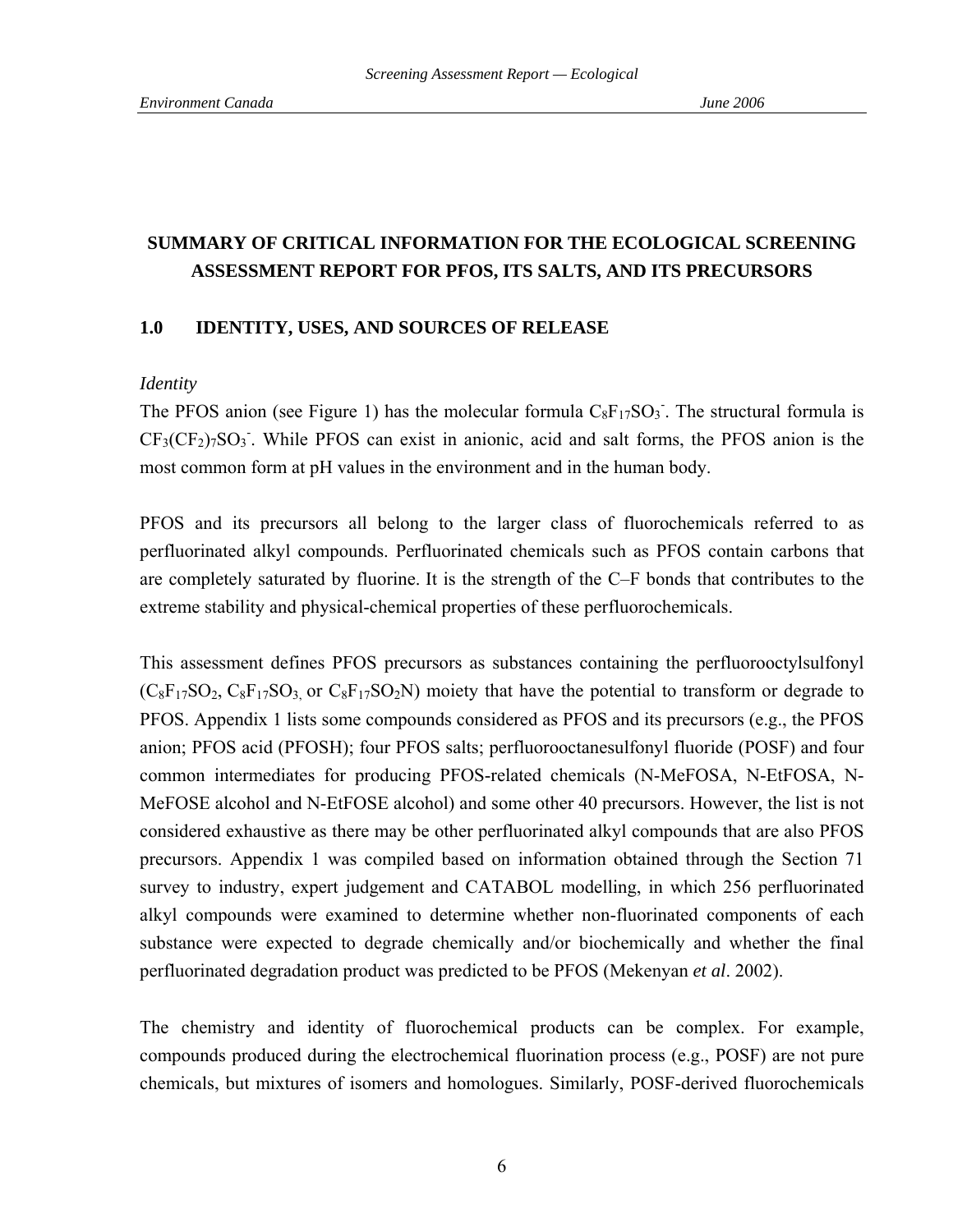l

<span id="page-6-0"></span>and products do not necessarily produce pure products (US EPA OPPT AR[2](#page-6-0)26-0550).<sup>2</sup> Varying amounts of un-reacted or partially reacted starting materials or intermediates, including PFOS, N-MeFOSA, N-EtFOSA, N-MeFOSE alcohol and N-EtFOSE alcohol, can be carried forward to final products at typical concentrations of 1 to 2% or less (US EPA OPPT AR226-0550). These residuals in final products have the potential to degrade or metabolize to PFOS (US EPA OPPT AR226-0550).

Once PFOS is released to the environment, it is not known to undergo any further chemical, microbial or photolytic degradation and is, therefore, persistent. As well as being commercially produced, PFOS is the final degradation product from POSF-derived fluorochemicals. Key physical/chemical properties of PFOS and some precursors that are useful in predicting its environmental fate are listed in Table 1.

|                     | <i>intermediates</i> |                                           |                                   |                                   |                                                                  |                   |                                            |                                          |
|---------------------|----------------------|-------------------------------------------|-----------------------------------|-----------------------------------|------------------------------------------------------------------|-------------------|--------------------------------------------|------------------------------------------|
| <b>Substance</b>    | CAS No.              | <b>Molecular</b><br>weight<br>$(g.mol-1)$ | <b>Solubility</b><br>$(g.L^{-1})$ | <b>Vapour</b><br>pressure<br>(Pa) | Henry's law<br>constant<br>(Pa·m <sup>3</sup> /mol) <sup>a</sup> | $Log K_{ow}$      | <b>Melting</b><br>point<br>$({}^{\circ}C)$ | <b>Boiling</b><br>point<br>$(^{\circ}C)$ |
| $PFOS(K^+)$         | 2795-39-3            | 538.23                                    | $5.19 E-1 to$<br>$6.80 E-1$       | 3.31 E-4                          | 3.45 E-4                                                         | Not<br>calculable | >400                                       | <b>Not</b><br>calculable                 |
| N-EtFOSE<br>alcohol | 1691-99-2            | 571.26                                    | $1.51 E-4$                        | $5.04 E-1$                        | $1.93 E+3$                                                       | 4.4               | $55 - 60$                                  | $N/A^b$                                  |
| N-EtFOSEA           | $423 - 82 - 5$       | 625.30                                    | 8.9 E-4                           | N/A                               | N/A                                                              | N/A               | $27 - 42$                                  | 150at<br>133.3 Pa                        |
| N-MeFOSE<br>alcohol | 24448-09-7           | 557.23                                    | N/A                               | N/A                               | N/A                                                              | N/A               | N/A                                        | N/A                                      |
| N-MeFOSEA           | 25268-77-3           | 611.28                                    | N/A                               | N/A                               | N/A                                                              | 5.6               | N/A                                        | N/A                                      |

**Table 1: Selected physical and chemical properties of PFOS potassium salt and common** 

<sup>a</sup> 1 atm = 101.3 kPa.  $\frac{b}{A}$  N/A = not available Source: Hekster *et al.* (2002)

Although experimental evidence on the degradation of PFOS precursors to PFOS is very limited, the precursors are expected to degrade through bacterial-mediated degradation pathways. The biodegradation software, CATABOL, which simulates Organization for Economic Co-operation and Development (OECD) 302C 28-day biodegradation tests and which has been designed to accommodate perfluorinated compounds, predicts that the majority of those substances identified as precursors (Appendix 1) will degrade to PFOS (Dimitrov *et al*. 2004). This degradation has been further supported by expert judgment. It is, therefore, expected that once those substances listed in Appendix 1 are subjected to a biotic or abiotic degradation

<sup>&</sup>lt;sup>2</sup> Administrative Records are 3M submissions to the US Environmental Protection Agency's (US EPA) Office of Pollution Prevention and Toxics.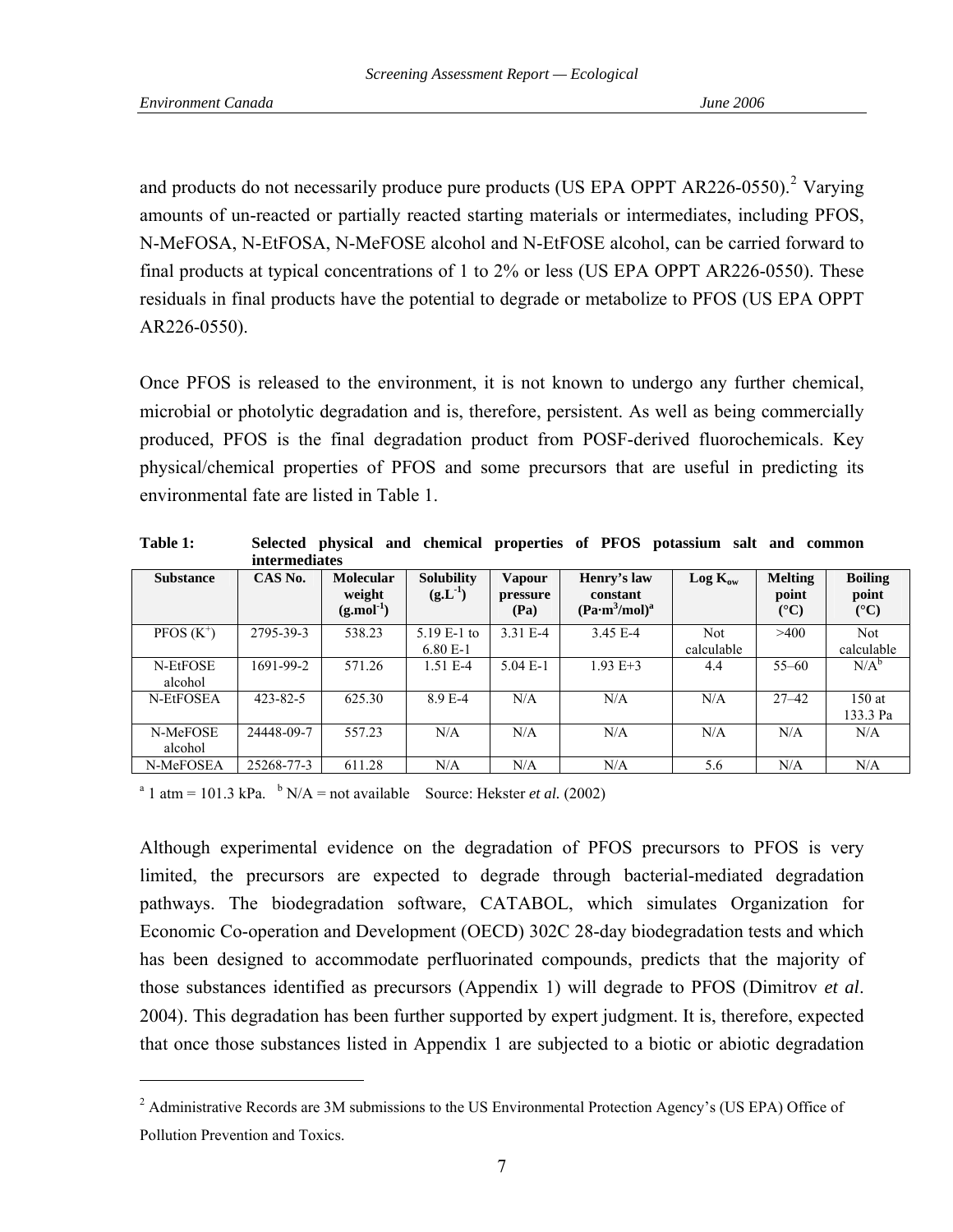mechanism, the perfluorinated moiety that remains will be PFOS. The rate of degradation to PFOS is not considered significant, as, over time, these substances are all expected to degrade in the environment to PFOS.

## *Natural Sources*

There are no known natural sources of PFOS (Key *et al*. 1997). Its presence in the environment is due solely to anthropogenic activity.

## *Uses, Manufacturing and Imports*

Results from the Section 71 Notice indicated that PFOS and its precursors are not manufactured in Canada but rather are imported as chemicals or products from the United States for Canadian uses. They may also be components in imported manufactured articles. Approximately 600 tonnes of perfluorinated alkyl compounds were imported into Canada during 1997–2000, with PFOS and its precursors accounting for about 43% of imported perfluorinated alkyl compounds. PFOS alone accounted for <2% of imported perfluorinated alkyl compounds (Environment Canada 2001). The most significant Canadian imports of PFOS itself were in the form of the potassium salt, used for fire-fighting foams.

As PFOS production has also been identified in Italy, Japan, Belgium, Germany and Asia, PFOS-containing consumer products could also be imported into Canada from non-US sources. It is not known whether foreign companies are phasing out of PFOS manufacturing. Therefore, the potential remains for PFOS-containing products/materials manufactured elsewhere to continue being imported into Canada. However, these quantities are unknown.

Since 2000, 3M has been phasing out its use of the perfluorooctanyl chemicals and products containing PFOS. Survey data indicated an overall decline in imports from 1997 to 2000. The 3M phase-out plan for PFOS production was completed in 2002 (http://www.solutions.3m.com).

It is estimated that the majority of all perfluorinated alkyl compounds imported into Canada were used in applications involving water, oil, soil and grease repellents for fabric, packaging and rugs and carpets; and surfactants/detergents, emulsifiers, wetting agents, dispersants and fire-fighting foams. It is expected that PFOS and its precursors are present in many of these use applications.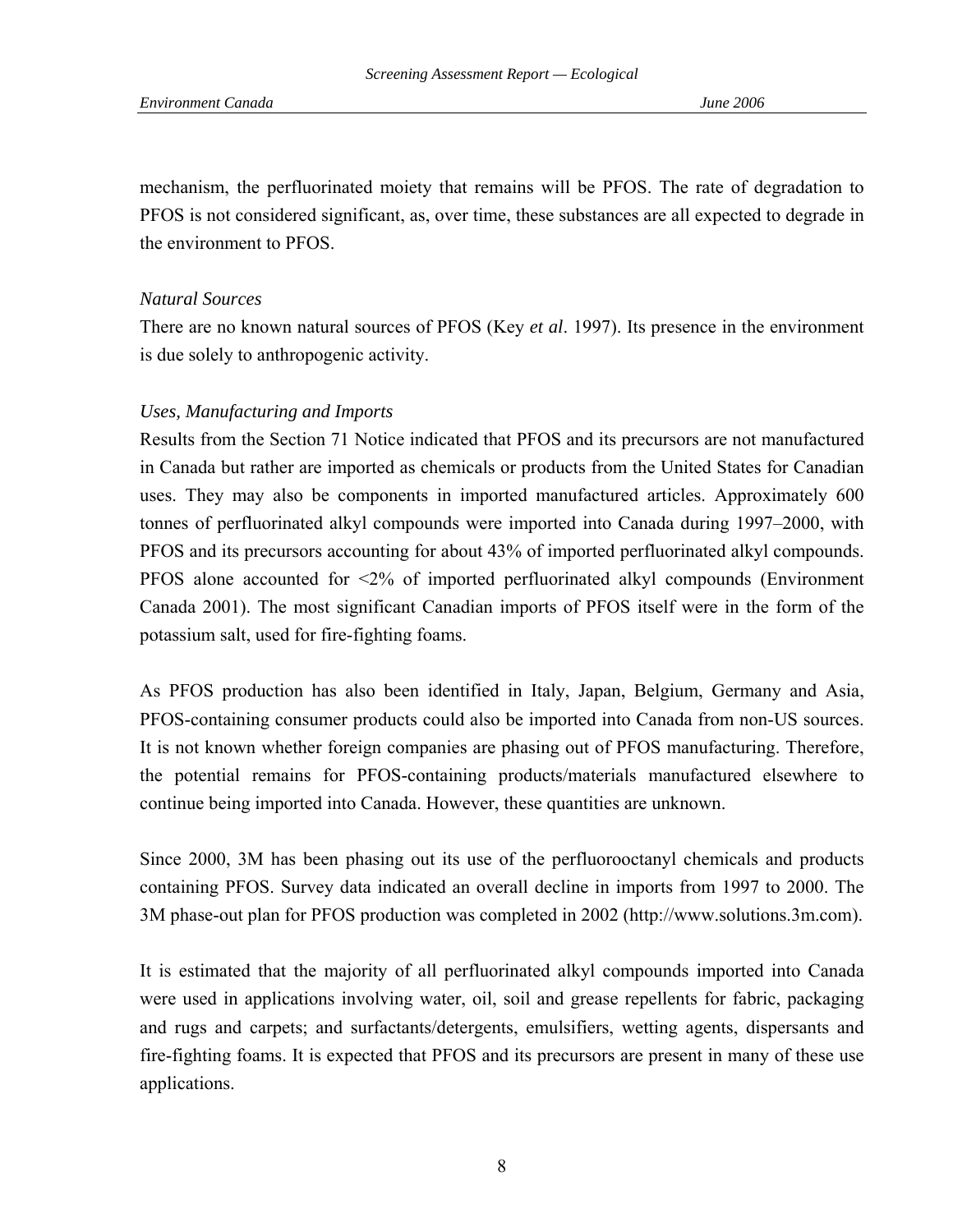### *Sources of Release*

Significant PFOS releases to the Canadian environment may result from major use applications involving water, oil, soil and grease repellents for packaging (Environment Canada 2001). Currently, there are no data available to reflect potential Canadian releases from the use and final disposal of a vast variety of imported finished consumer products that may contain PFOS or its precursors.

Environmental releases from surface treatments for rugs and carpets are expected during use and may involve discharges to process wastewater and air during initial applications (e.g., to uncut carpets) (US EPA OPPT AR226-0550). Additional wastes occur from cutting, shearing or packaging operations and are generally land filled or recycled. As well, end use of consumer articles will create losses (e.g., it is estimated that vacuuming and cleaning of carpets create releases; final disposal of treated carpets is generally to landfills) (US EPA OPPT AR226-0550). Industry Canada (2002) statistics indicate that approximately 22 active carpet and rug mills were operating in Canada in 1999. This number does not account for those establishments classified as "non-employers" or where carpet manufacturing is not the primary activity. In the case of fire-fighting foams, final disposal would primarily be to sewers (wastewater treatment), although uncontrolled releases to surface waters or land may occur (US EPA OPPT AR226- 0550).

It has been suggested that PFOSH (PFOS acid) may be released to the environment from incomplete combustion during incineration of PFOS-containing products (US EPA 2002). A laboratory-scale incineration study of PFOS and C8 perfluorosulfonamides determined that a properly operating full-scale (high temperature) incineration system can adequately dispose of PFOS and C8 perfluorosulfonamides (US EPA OPPT AR226-136). The study also indicated that incineration of these substances is not likely to be a significant source of PFOS into the environment. The C-S bond was completely destroyed indicating that transformation of any combustion products to form PFOS was also highly unlikely. Any potential formation and release of PFOS through incomplete incineration is not considered a significant source in Canada, where incineration accounts for only about 5% of waste disposal (Compass Environmental Inc. 1999).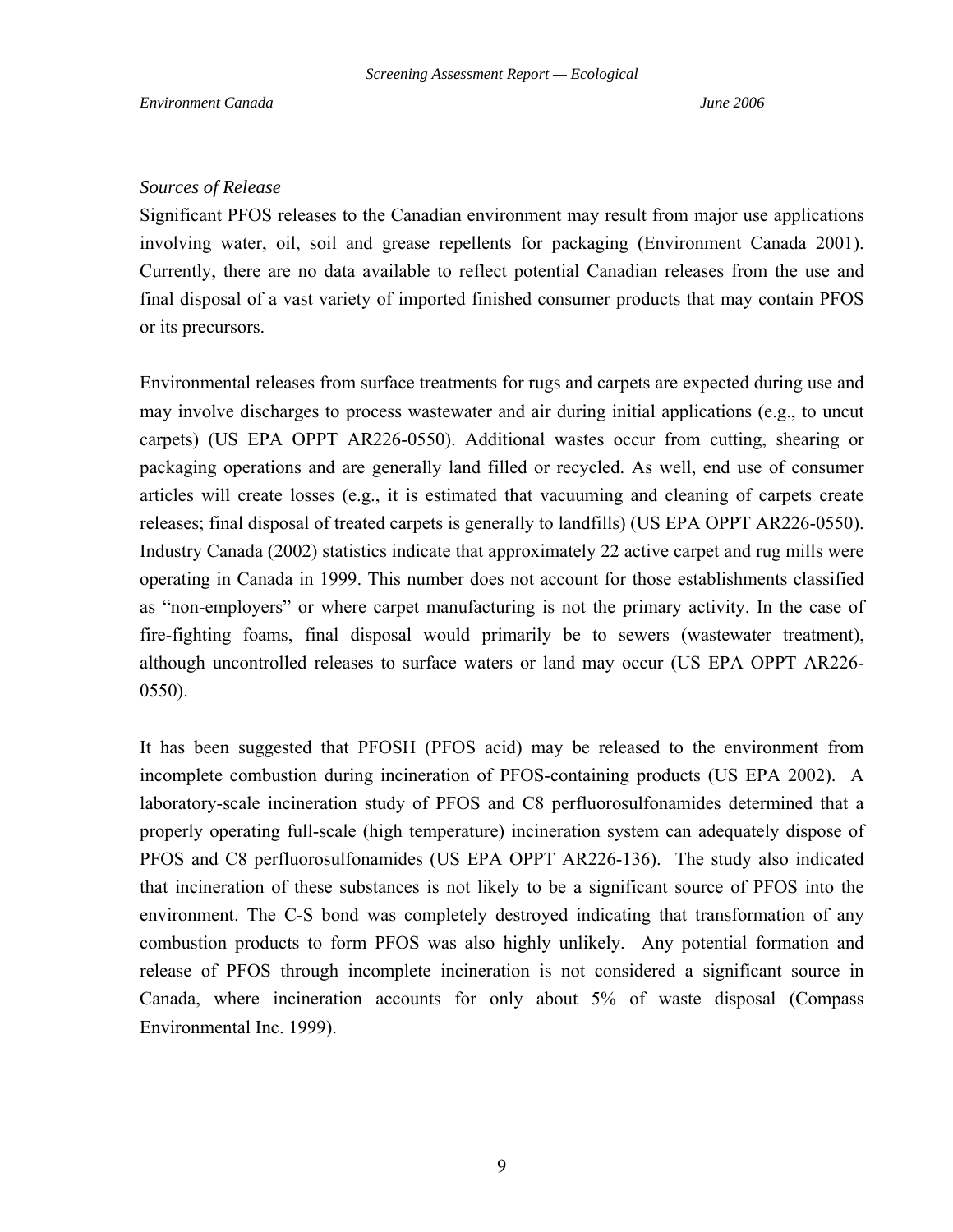### **2.0 ENVIRONMENTAL FATE, EXPOSURE AND EFFECTS**

#### *Environmental Fate of PFOS Precursors*

PFOS precursors may be subject to atmospheric transport from their sources to remote areas in Canada. While exact transport mechanisms and pathways are currently unknown, the vapour pressures of PFOS precursors, such as N-EtFOSEA and N-MeFOSEA, may exceed 0.5 Pa (1000 times greater than that of PFOS) (Giesy and Kannan 2002). Several PFOS precursors are considered volatile, including N-EtFOSE alcohol, N-MeFOSE alcohol, N-MeFOSA and N-EtFOSA (US EPA OPPT AR226-0620). All of the above precursors have been predicted by CATABOL modeling and/or expert judgement to degrade to PFOS (Appendix 1). Two PFOS precursors, N-EtFOSE alcohol and N-MeFOSE alcohol, have been measured in air in Toronto and Long Point, Canada (Martin *et al.* 2002). For precursors released to the water compartment, the vapour pressure may be significant enough to allow the substance to enter into the atmosphere. For N-EtFOSE alcohol, the tendency to leave the water phase is indicated by its relatively high Henry's law constant  $(1.9 \times 10^3 \text{ Pa} \cdot \text{m}^3 \cdot \text{mol}^{-1})$  (Hekster *et al.* 2002). It has been reported that when these PFOS precursors are present as residuals in products, they could evaporate into the atmosphere when the products containing them are sprayed and dried (US EPA OPPT AR226-0620). The volatility of certain PFOS precursors may lead to their longrange atmospheric transport (Martin *et al*. 2002). Although evidence of long-range transport of precursors is limited, it is suggested that this may be partially responsible for the ubiquitous presence of PFOS measured at a distance from significant sources.

It is predicted that the precursors identified in Appendix 1 will undergo degradation once released to the environment though transformation rates may vary widely. Precursors that reach a remote region through the atmosphere or other media may be subject to both abiotic and biotic degradation routes to PFOS (Giesy and Kannan 2002; Hekster *et al*. 2002). The mechanisms of this degradation are not well understood. When rats metabolize N-MeFOSE-based compounds, several metabolites have been confirmed in tissue samples, including PFOS and N-MeFOSE alcohol (3M Environmental Laboratory 2001a, 2001b). PFOS appears to be the final product of rat and probably other vertebrate metabolism of POSF-based substances. Precursors could be entering food chains by partitioning into biota and then undergoing degradation to PFOS somewhere along the food chain. Most available experimental environmental degradation rates of PFOS precursors are for N-MeFOSE alcohol, N-EtFOSE alcohol, N-MeFOSEA and N-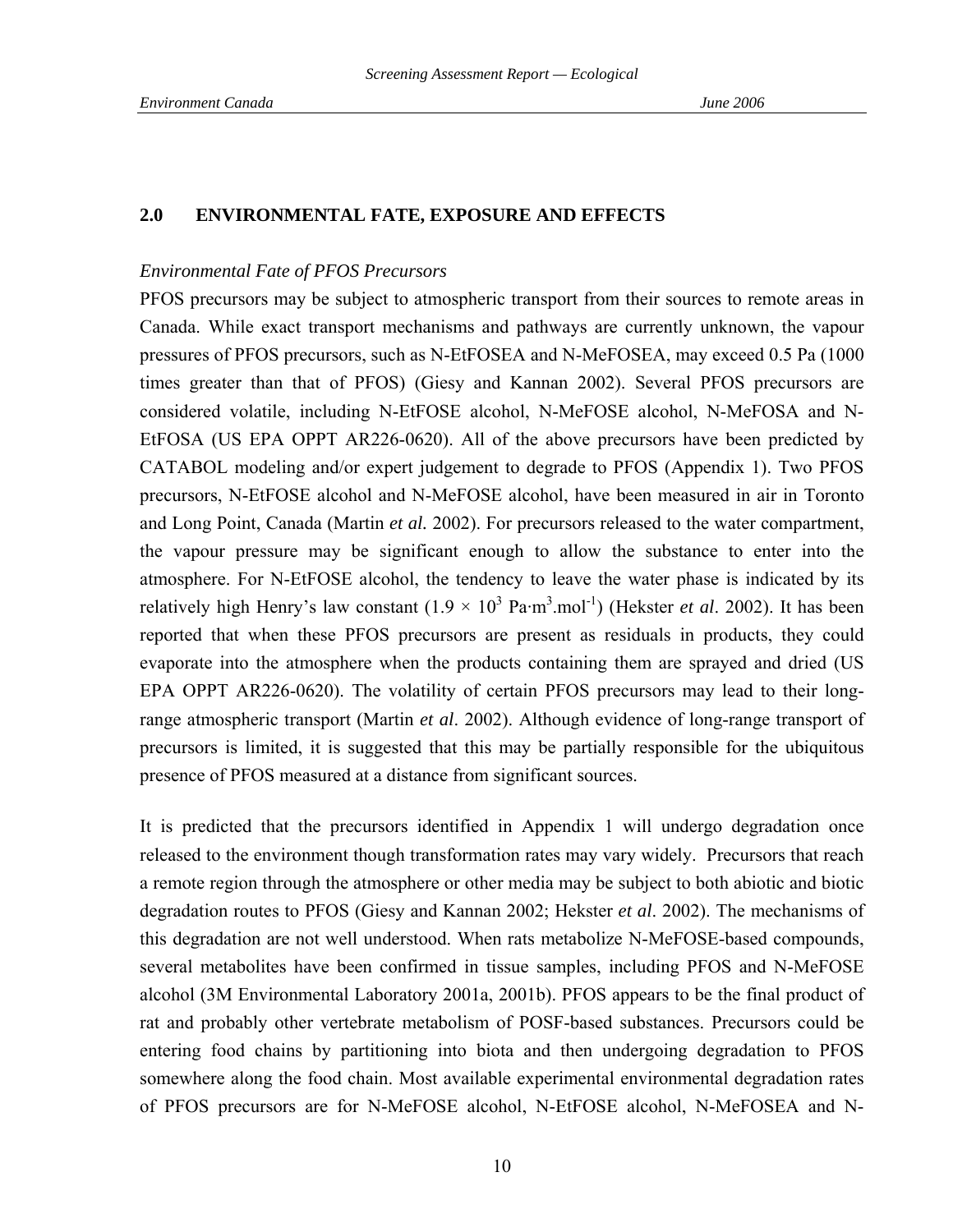| Tavit 4.<br>Sunniai y oi sciect uata un transiormation or i POS and its precursors |                                                                               |                          |                   |                                   |  |  |  |
|------------------------------------------------------------------------------------|-------------------------------------------------------------------------------|--------------------------|-------------------|-----------------------------------|--|--|--|
| <b>Substance</b>                                                                   | <b>Biodegradation</b>                                                         | <b>Biotransformation</b> | <b>Photolysis</b> | <b>Hydrolysis</b>                 |  |  |  |
| $PFOS(K^+)$                                                                        | $0\%$                                                                         | N/A <sup>b</sup>         | $0\%$             | $t_{\frac{1}{2}}$ > 41 years      |  |  |  |
| N-MeFOSE                                                                           | N/A                                                                           | N/A                      | N/A               | $t_{\frac{1}{2}} = 6.3$ years     |  |  |  |
| alcohol                                                                            |                                                                               |                          |                   |                                   |  |  |  |
| N-EtFOSE                                                                           | To PFOS/PFOA <sup>a</sup>                                                     | N/A                      | $0\%$             | $t_{\frac{1}{2}} = 7.3$ years     |  |  |  |
| alcohol                                                                            |                                                                               |                          |                   | 92% after 24 hours to PFOS        |  |  |  |
|                                                                                    |                                                                               |                          | $c_{t_{1/2}} =$   | (alkaline)                        |  |  |  |
|                                                                                    |                                                                               |                          | estimated         |                                   |  |  |  |
|                                                                                    |                                                                               |                          | 40days at         |                                   |  |  |  |
|                                                                                    |                                                                               |                          | $25^{\circ}$ C    |                                   |  |  |  |
|                                                                                    |                                                                               |                          | <i>(indirect)</i> |                                   |  |  |  |
|                                                                                    |                                                                               |                          | photolysis)       |                                   |  |  |  |
|                                                                                    |                                                                               |                          |                   |                                   |  |  |  |
| N-MeFOSEA                                                                          | N/A                                                                           | N/A                      | N/A               | $t_{\%}$ = 99 days at pH 7, 25°C  |  |  |  |
|                                                                                    |                                                                               |                          |                   | (extrapolated)                    |  |  |  |
| N-EtFOSEA                                                                          | N/A                                                                           | N/A                      | N/A               | $t_{\%}$ = 35 days at pH 7, 25 °C |  |  |  |
|                                                                                    | <sup>a</sup> PFOA = perfluorooctanoic acid $\binom{b}{A}$ N/A = not available |                          |                   |                                   |  |  |  |

#### EtFOSEA and are summarized in Table 2.

Table 2: Summary of select data on transformation of **PFOS** and its precursors

Source: Hekster *et al.* (2002); <sup>c</sup> US EPA AR226-1030a080

Some studies on photolysis show that this transformation mechanism will be of no importance in the breakdown of certain perfluorinated chemicals. Certain tests with PFOS, perfluorooctanoic acid (PFOA), POSF and N-EtFOSE alcohol show no photodegradation at all (Hekster *et al*. 2002; US EPA OPPT AR226-0184, AR226-1030a041). Aqueous photolytic screening studies carried out with N-EtFOSE alcohol, N-MeFOSE alcohol, N-EtFOSA and N-MeFOSA as well as on a surfactant and foamer product showed no direct photolysis, although some underwent indirect photolysis. The primary products were PFOA, perfluorooctane sulfonic acid (PFOSA) and N-EtFOSA (US EPA OPPT AR226-1030a073, AR226-1030a074, AR226-1030a080, and AR226-1030a106). A photolysis study on N-EtFOSE alcohol found that the primary products of indirect photolyis of this substance included PFOA, N-ethylperfluorooctane sulfonamide and perfluorooctane sulfonamide, with trace levels of additional substances including PFOS (US EPA OPPT AR226-1030a080). The study estimated an indirect photolysis half-life for N-EtFOSE alcohol of 40 days at 25°C, but noted environmental factors could lead to variation.

## *Persistence*

PFOS is resistant to hydrolysis, photolysis, aerobic and anaerobic biodegradation and metabolism by vertebrates. The perfluorinated moiety is known to be very resistant to degradation, a property attributed to the C–F bond, one of the strongest chemical bonds in nature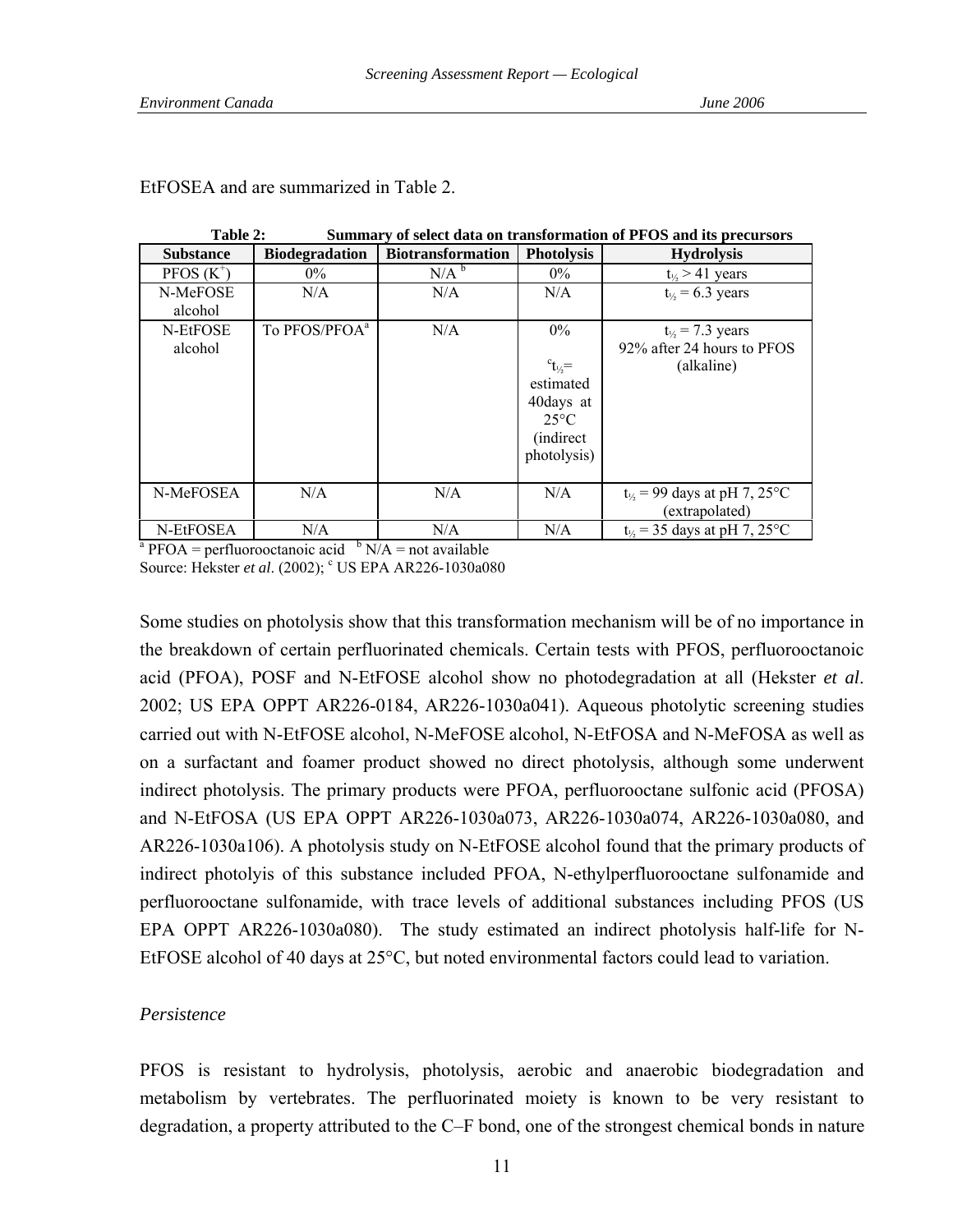$(\sim 110 \text{ kcal/mol}^{-1})$  (US EPA OPPT AR226-0547). The perfluorinated chain provides exceptional resistance to thermal and chemical attack (US EPA OPPT AR 226-0547). Several biodegradation studies were reviewed by the OECD which indicated no biodegradation had taken place (OECD 2002a).

The estimated half-life for PFOS is reported as >41 years (Hekster *et al.* 2002), but may be significantly longer than 41 years. The persistent nature of PFOS is indicated in numerous studies (Key *et al*. 1997; Giesy and Kannan 2002; Hekster *et al.* 2002; OECD 2002a). In water, PFOS was observed to persist for more than 285 days in microcosms under natural conditions (Boudreau *et al*. 2003b). POSF, a precursor and analogue to PFOS, is resistant to atmospheric hydroxyl radical attack and is considered persistent in air, with an atmospheric half-life of 3.7 years (US EPA OPPT AR226-1030a104). PFOS and some of its precursors are considered to be persistent in the Canadian environment with the environmental half-life for PFOS exceeding the half-life criteria for persistence as defined by the *Persistence and Bioaccumulation Regulations* of CEPA 1999 (Government of Canada 2000).

Once PFOS is in the environment, it may enter the food chain or be further distributed at a distance from its source. PFOS has been detected in wildlife at remote sites far from known sources or manufacturing facilities (Martin *et al.* 2004a). This suggests that either PFOS or PFOS precursors may undergo long-range transport.

Predicting the environmental fate of PFOS can be difficult, given its physical and chemical characteristics. Due to the surface-active properties of PFOS, a meaningful log  $K_{ow}$  value cannot be determined (OECD 2002a). Unlike the situation with most other hydrocarbons, hydrophobic and hydrophilic interactions are not the primary partitioning mechanisms, but electrostatic interactions may be more important. It has been suggested that PFOS adsorbs via chemisorption (Hekster *et al*. 2002). A soil adsorption/desorption study using various soil, sediment and sludge matrices found that PFOS adsorbed to all matrices tested (US EPA OPPT AR226-1107). River sediments displayed the most desorption, at 39% after 48 hours, whereas sludge samples did not desorb detectable amounts of PFOS. If PFOS does bind to particulate matter in the water column, then it may settle and reside in sediment. However, as noted, desorption may also occur.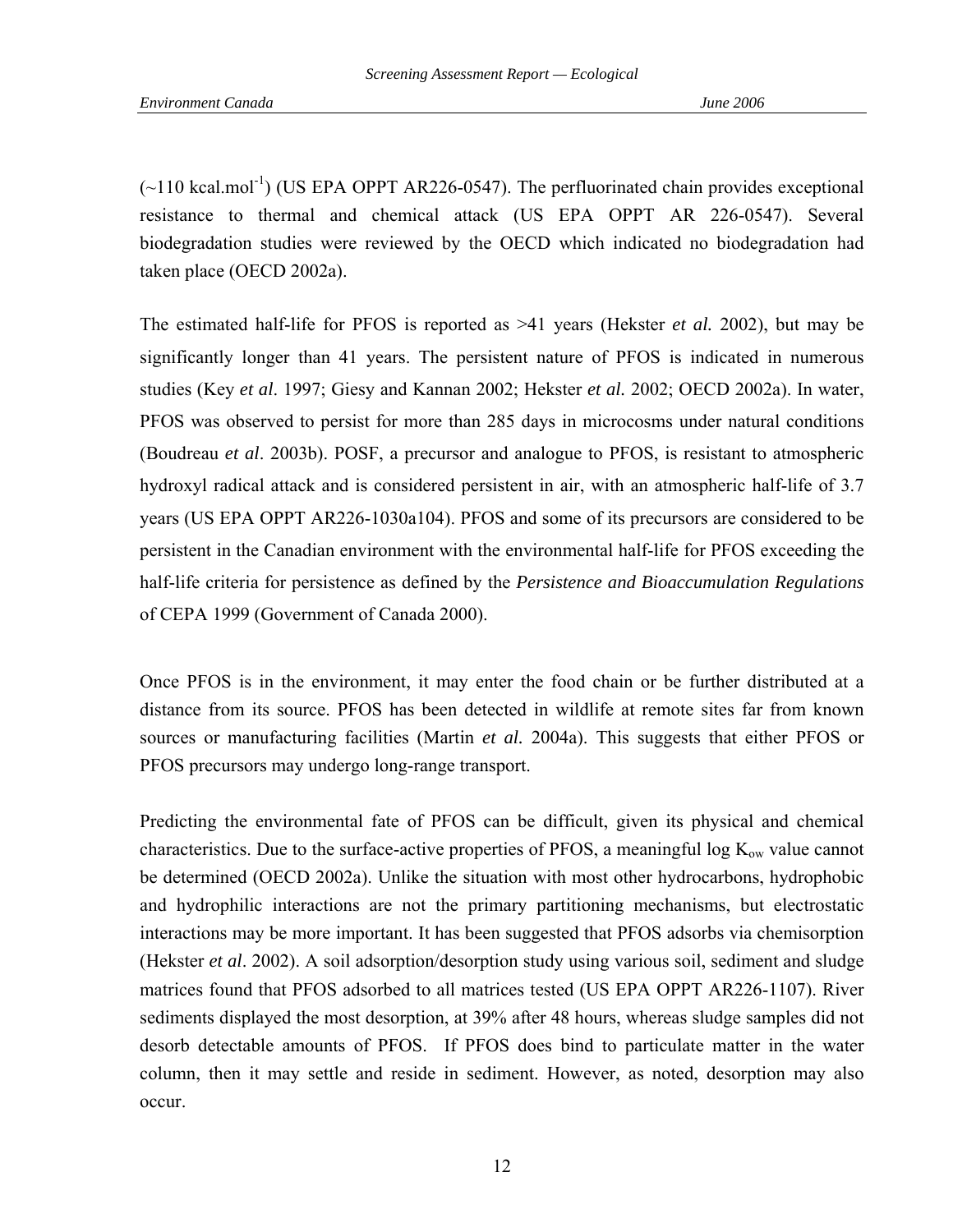While the vapour pressure of PFOS is similar to those of other globally distributed compounds (e.g., polychlorinated biphenyls [PCBs], dichlorodiphenyltrichloroethane [DDT]), its greater water solubility indicates that PFOS is less likely to partition to and be transported in air (Giesy and Kannan 2002). PFOS potassium salt has a water solubility value of 519 to 680 mg. $L^{-1}$ . This has been found to decrease significantly with increasing salt content  $(12.4 \text{ mg} \cdot \text{L}^{-1})$  in natural seawater at 22-23 °C, and 20.0 mg. L<sup>-1</sup> in a 3.5% NaCl solution at 22-24 °C) (US EPA OPPT AR226-0620; Hekster *et al*. 2002; OECD 2002a). The OECD review of PFOS data suggested that any PFOS released to a water body would tend to remain in that medium, unless otherwise adsorbed onto particulate matter or taken up by organisms (OECD 2002a).

### *Bioaccumulation*

The use of log  $K_{ow}$  and physical-chemical properties to predict the potential for bioaccumulation, in general, is based on the assumption that the hydrophobic and lipophilic interactions between compound and substrate are the main mechanisms governing partitioning. This assumption has been shown to hold for non-polar and slightly polar organic chemicals. However, this assumption may not be applicable for perfluorinated substances. Due to the perfluorination as described by Key *et al*. (1997), the hydrocarbon chains are oleophilic and hydrophobic and the perfluorinated chains are both oleophobic and hydrophobic. In addition, functional groups attached to the perfluorinated chain (e.g., a charged moiety such as sulfonic acid) can impart hydrophilicity to part of the molecule. Hydrophobicity is unlikely to be the sole driving force for the partitioning of perfluorinated substances to tissues because the oleophobic repellency opposes this partitioning process (Kannan *et al*., 2001). Perfluorinated substances are also intrinsically polar chemicals because fluorine, a highly electronegative element, imparts polarity. Thus, perfluorinated substances have combined properties of oleophobicity, hydrophobicity, and hydrophilicity over portions of a particular molecule. Based on the current scientific understanding, lipid normalizing of concentrations in organisms for perfluorinated substances may not be appropriate since these substances appear to preferentially bind to proteins in liver and blood rather than accumulating in lipids.

Measures of bioaccumulation (bioconcentration factors (BCFs), bioaccumulation factors (BAFs), and biomagnification factors (BMFs)) may be used as indicators of either direct toxicity to organisms that have accumulated PFOS or indirect toxicity to organisms that consume prey containing PFOS (via food chain transfer). Concerning the potential to cause direct toxicity, the critical body burden is the minimum concentration of a substance in an organism that causes an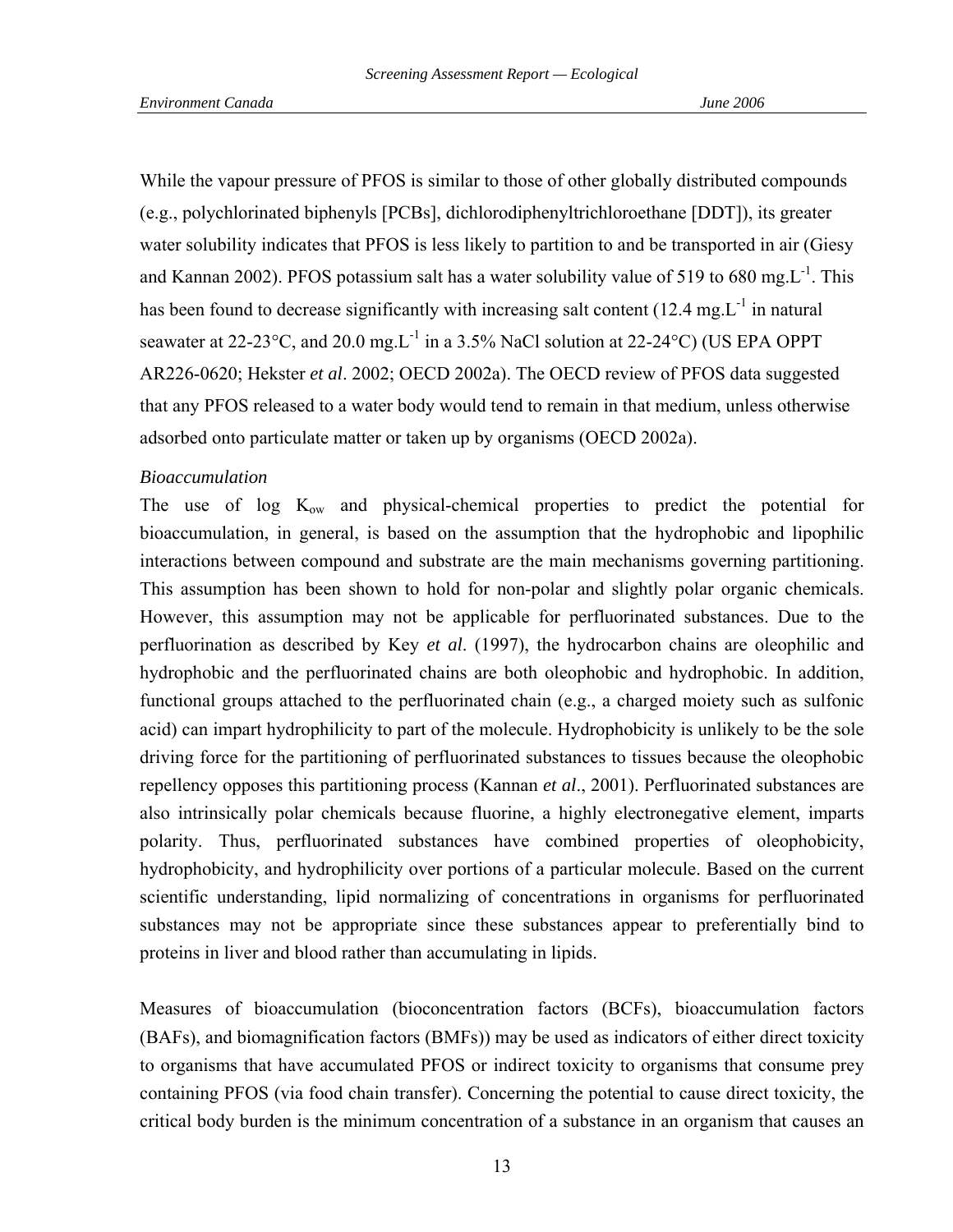l

<span id="page-13-0"></span>adverse effect. From a physiological perspective, it is the concentration of a substance at the site of toxic action within the organism that determines whether a response is observed, regardless of the external concentration. In the case of PFOS, the site of toxic action is often considered to be the liver.

Concerning the potential for toxicity to consumer organisms , it is the concentration in the whole body of a prey that is of interest since the prey is often completely consumed by the predator including individual tissues and organs, such as the liver and blood. However, given the partitioning into liver and blood, most field measurements for perfluorinated substances have been performed for those individual organs and tissues especially for higher trophic level organisms (e.g. polar bear) where whole body analysis is not feasible due to either sampling or laboratory processing constraints. While it is feasible to measure whole body BAFs<sup>[3](#page-13-0)</sup> on smaller, lower trophic level species, the lower trophic status of the organism would mean that, for perfluorinated substances, the estimated overall BAFs may be underestimated due to their trophic status.

Thus, from a toxicological perspective, BCFs, BAFs and BMFs based on concentrations in individual organs, such as the liver, may be more relevant when predicting potential for direct organ-specific toxicity (i.e., liver toxicity). However, BCFs and particularly BMFs based on concentrations in whole organisms may provide a useful measure of overall potential for food chain transfer. The ranges for whole body and tissue- and organ-specific BCFs/BAFs/BMFs are summarized as follows:

| ,,,,,,,,,  |                   |                                         |  |  |  |
|------------|-------------------|-----------------------------------------|--|--|--|
|            | <b>Whole Body</b> | <b>Tissue Specific (blood or liver)</b> |  |  |  |
| <b>BCF</b> | $690 - 2796$      | $2900 - 5400$                           |  |  |  |
| <b>BAF</b> | None available    | $274 - 125000$                          |  |  |  |
| <b>BMF</b> | $0.4 - 5.88$      | $4.0 - 20$                              |  |  |  |

**Table 3: Range of BCF/BAF/BMF data for PFOS in whole body, specific tissues and organs in wildlife** 

<sup>3</sup>Bioconcentration is the process by which a chemical enters an organism and/or is adsorbed on to it as a result of exposure to the chemical in water – it often refers to a condition usually achieved under laboratory and steady state conditions. **Bioaccumulation** is the process by which a chemical enters an organism as a result of uptake through all possible routes of exposure (dietary, dermal, and respiratory). **Biomagnification** is the process by which chemical concentrations increase with trophic level in a food chain and results from the trophic level transfer of a chemical through the diet from a lower to a higher trophic level.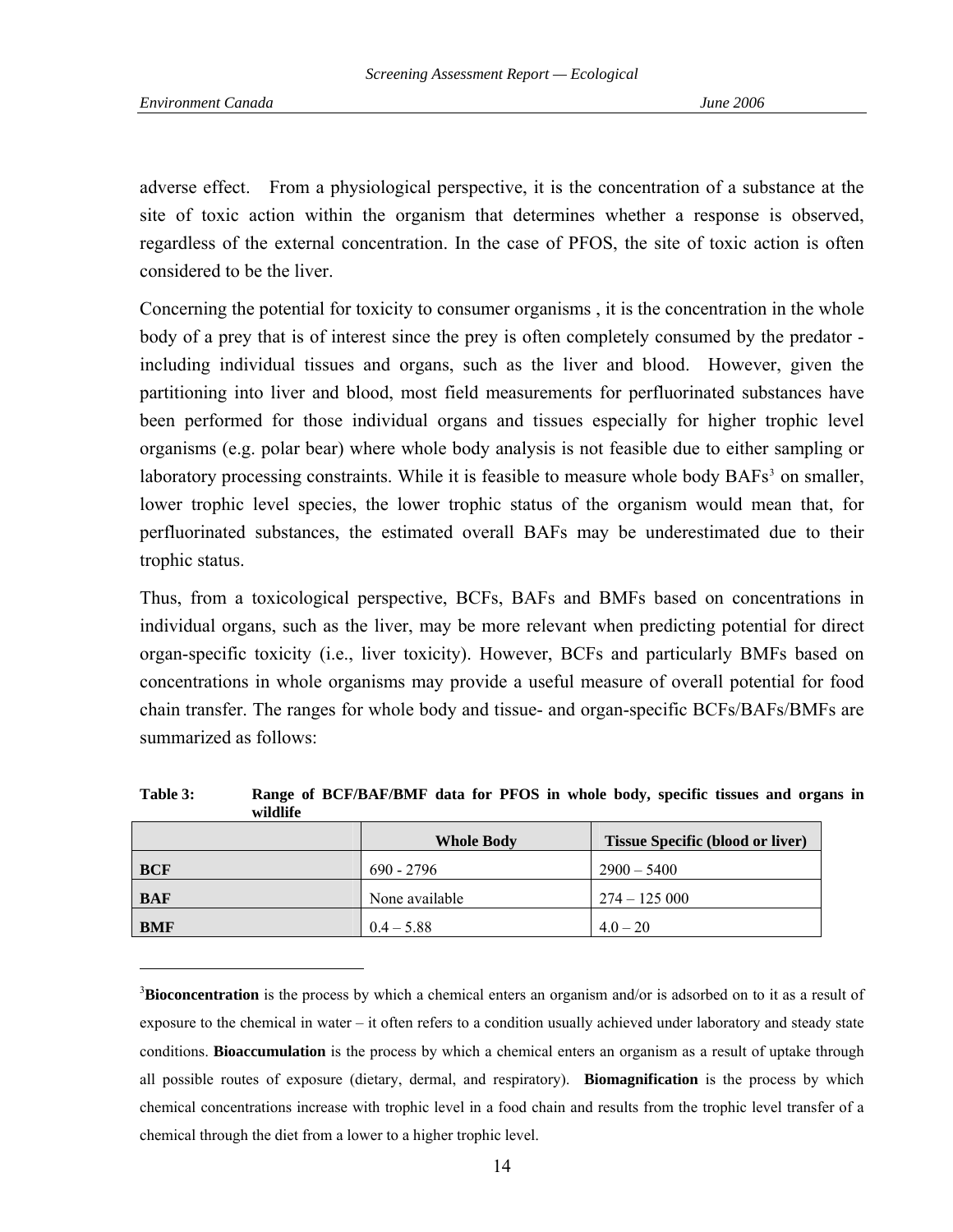l

<span id="page-14-0"></span>Estimated PFOS BCFs (assumed steady-state conditions) of 1100 (carcass), 5400 (liver) and 4300 (blood) have been reported for juvenile rainbow trout; the 12-day accumulation ratio was 690 (carcass), 3100 (blood), and 2900 (liver) (Martin *et al*., 2003a). A laboratory study with bluegill sunfish gave a whole body BCF of 2796 (US EPA OPPT AR226-1030a042). In addition to information on PFOS, the US Interagency Testing Committee estimated BCFs for N-EtFOSEA and N-MeFOSEA using structure–activity models to be 5543 and 26 000, respectively (Giesy and Kannan 2002). In the study by Kannan *et al*., (2005a), a BCF of 1000 (whole-body) was calculated in benthic invertebrates. Species differences for the elimination half-life of PFOS in biota have been determined to vary significantly: 15 days (fish); 100 days (rats), 200 days (monkeys) and years (humans) (OECD 2002a; Martin *et al.,* 2003b).

In fish livers collected from 23 different species in Japan, PFOS BAFs<sup>[4](#page-14-0)</sup> were calculated to range from 274 - 41 600 (mean 5500) (Taniyasu *et al.* 2003). Following an accidental release of fire fighting foam into Etobicoke Creek, Moody *et al.* (2002) calculated a BAF range of 6300-125 000 for PFOS, based on measured concentrations in common shiner liver and surface water (Moody *et al.*, 2002).

Available data indicate certain fish species at specific life-stages (e.g. juvenile rainbow trout) with dietary exposure to PFAs would have BMFs lower than one and that biomagnification would not occur. Martin *et al*. (2003b) showed that PFOS did not biomagnify from food in juvenile trout<sup>[5](#page-14-0)</sup>. However, the authors suggest caution in extrapolating these results to larger fish, e.g. mature trout, as the half lives of other substances have been shown to increase by up to a factor of 10 times in mature fish compared to juveniles. A possible driving factor for this phenomenon is that the gill-surface-area to volume ratio and relative gill ventilation rate may decrease as fish mature, i.e., elimination via the gills may become less efficient and less significant. Another contributing factor could be growth dilution which is much more significant in relatively fast growing juveniles. Nevertheless, elimination through the gills is an important

<sup>&</sup>lt;sup>4</sup> The authors referred to their results as "BCFs". However, samples were field collected where sources of uptake may include dietary.

<sup>&</sup>lt;sup>5</sup> The authors referred to their results as "BAFs". However, the "BAFs" reported in their study represented an estimate of the steady state ratio between the organism and its food (i.e., the BMF), which was determined using the kinetic method.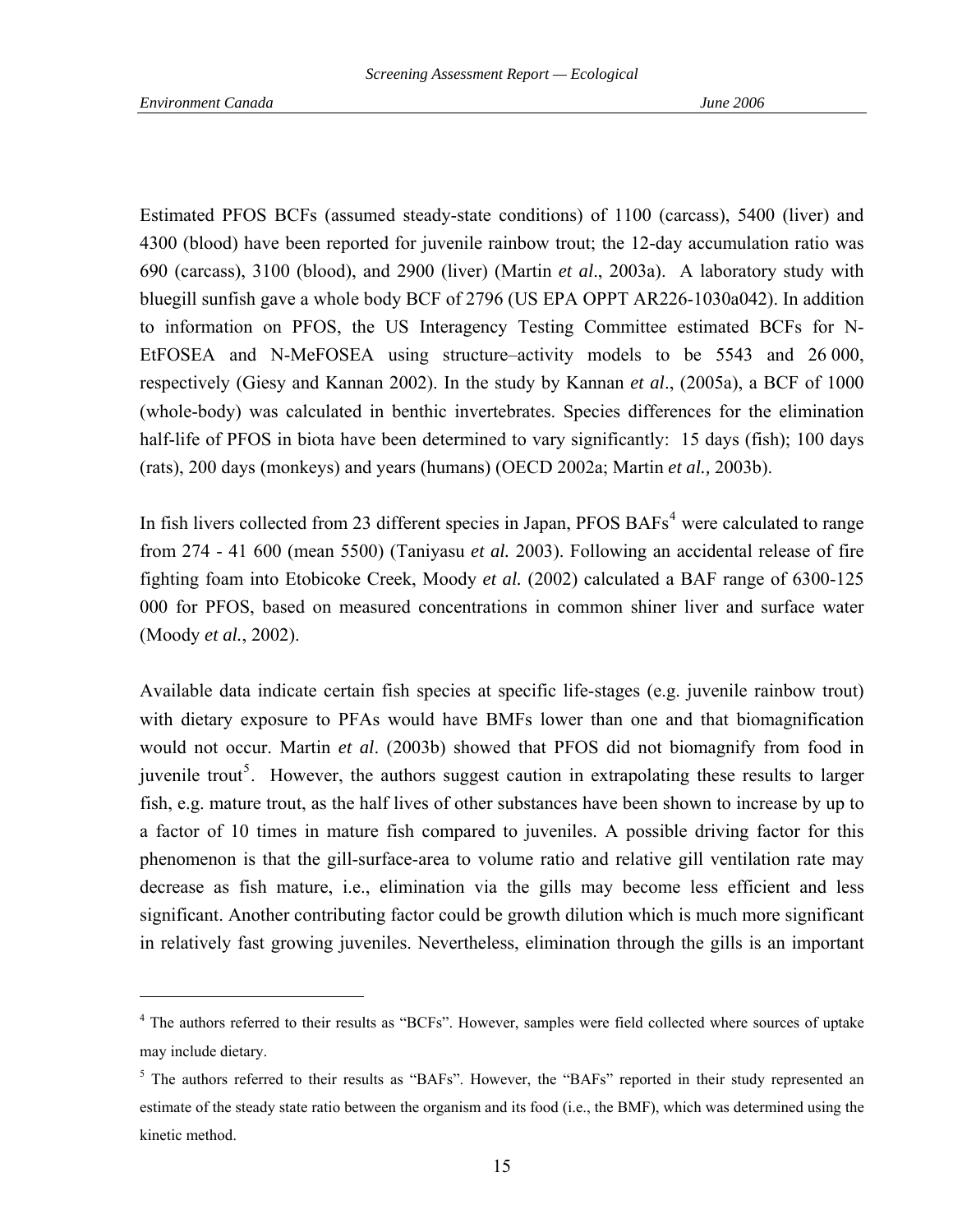route for fish which is not available to birds, terrestrial mammals (e.g., mink, polar bear, Arctic foxes) and marine mammals (e.g., seals and whales). Furthermore, elimination from the lungs is expected to be much lower in view of the low vapour pressure and negative charge. High concentrations of PFOS have been found in the liver and blood of higher trophic level predators that consume fish (e.g., polar bears, mink and birds).

Moody *et al*., (2002) suggested that the BAFs in their study may be overestimated due to the metabolism of accumulated precursors to PFOS. The biotransformation of PFOS precursors (e.g. PFOS precursors in fire-fighting foam) is currently not well studied. However, it is possible that the transformation of precursors to PFOS within the organism could cause the total body burden of PFOS to exceed that which would be achieved by accumulation from water and diet alone. Since the water concentration used for the BAF calculation does not account for the proportion of precursors which could be transformed to PFOS within the organism, the calculated BAF may be artificially high. In the absence of established methods to account for precursor bioaccumulation and transformation, it can be argued that the results of the Moody *et al*. (2002) study provide a relevant expression of bioaccumulative potential and conservative BAF estimates especially given that the metabolic transformation of precursors to PFOS is an additional cause for concern.

There are three studies suggesting that PFOS biomagnifies in the Great Lakes and Arctic food webs. In the study by Kannan *et al*., (2005a), for the water-algae-zebra mussel (whole body) round goby (whole body) -smallmouth bass (muscle tissue) -bald eagle (liver, muscle, or kidney tissue) food chain, a BMF of 10 to 20 was calculated in mink (liver) or bald eagles. It should be noted that comparison of PFOS concentrations between certain species was not always direct (i.e., whole body to whole body). Eggs of fish contained notable concentrations of PFOS, suggesting oviparous transfer of PFOS. In the study by Martin *et al*., (2004b), a benthic invertebrate/pelagic invertebrate-three forage fish (whole body analyses of alewife, slimy sculpin, rainbow smelt)-top predator fish (lake trout) food chain resulted in a multi-trophic level BMF of 5.88. Martin *et al.* (2004b) noted that the benthic invertebrate and its predator fish (sculpin) had higher concentrations of PFOS than the lake trout. Martin *et al.* (2004b) also suggested that bioaccumulation was occurring at the top of the food web for PFOS and all perfluoroalkyl substances (except for PFOA). Tomy *et al*., (2004) suggested that PFOS biomagnifies through the Arctic marine food web. Again, it is noted that comparison of PFOS concentrations between certain species was not always direct (i.e., whole body to whole body).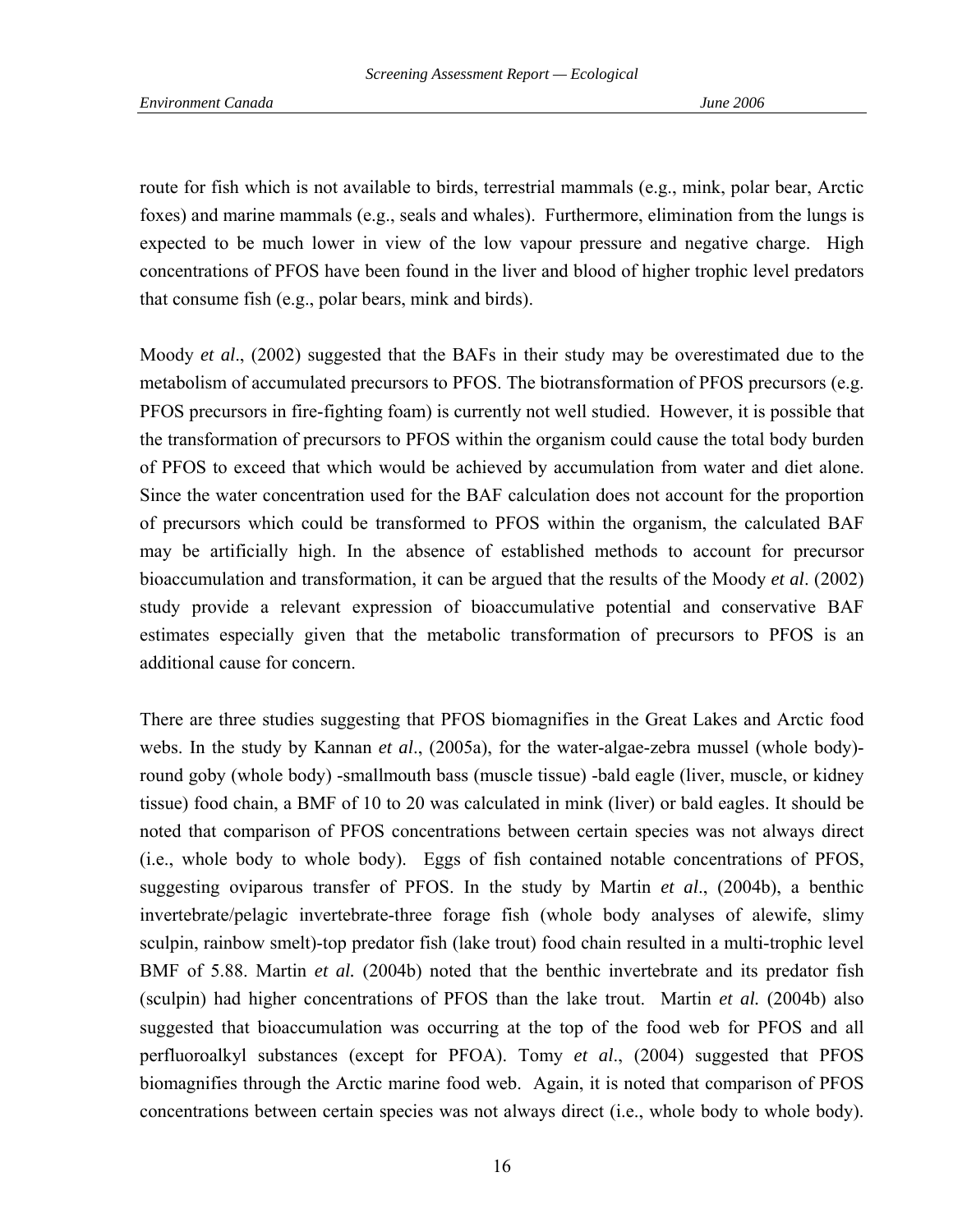The trophic level BMF for PFOS included walrus (liver) –clam (whole body) (4.6); narwhal (liver) –cod (whole body) (7.2); beluga (liver)-cod (whole body) (8.4); beluga (liver) –redfish (liver) (4.0); black-legged kittiwake (liver) –cod (whole body) (5.1); glaucous gull (liver) - cod (whole body) (9.0); and cod (whole body)-zooplankton (whole body) (0.4). Smithwick *et al*. (2005a) stated that polar bears as apex predators had high PFOS concentrations in their liver tissue suggesting food-chain accumulation. Concentrations of PFOS found in samples for East Greenland (mean = 2,470 ng.g<sup>-1</sup> ww) were similar to Hudson Bay (mean = 2730 ng.g<sup>-1</sup> as reported by Smithwick *et al.*, (2005a); 3,100 ng.g<sup>-1</sup> as reported by Martin *et al.*, (2004a) and both populations had significantly greater concentrations than those reported for Alaska (350 ng.g -1 from Giesy *et al*., 2002).

The possibility of PFOS bioaccumulation in migratory birds is also a concern because migratory species, such as loons, ospreys, and cormorants, could be exposed to higher concentrations of PFOS while wintering in the US before migrating to Canada where they could experience reproductive and other effects during the breeding season. It is assumed that the main route of exposure to PFOS for birds is through the diet. The dietary exposure route is particularly relevant because biomagnification of PFOS in bird tissues can occur this way. BMFs above one are reported for several bird species (eider duck, red-throated loon, razorbill, long-tailed duck) collected in the Gulf of Gdansk (Gulkowska *et al.* 2005). In the water-algae-zebra mussel-round goby-smallmouth bass-bald eagle food chain Kannan *et al*., (2005a) suggested a PFOS BMF of 10 to 20 in bald eagles (relative to prey items). Tomy *et al*., (2004) suggested that PFOS biomagnifies through the Arctic marine food web: the trophic level BMF for PFOS included black-legged kittiwake-cod (5.1) and glaucous gull-cod (9.0). There is information indicating that PFOS has relatively shorter half-lives in blood and liver tissue in birds compared to mammals (Newsted *et al*., 2005). For example, the estimated elimination half-life for PFOS from serum is 13.6 days in male mallards whereas in male rats it is greater than 90 days. In addition, a recent study suggests that PFOS is excreted relatively rapidly from birds (Kannan *et al*., 2005). However, if birds are chronically exposed to PFOS in their diet, then biomagnification can still occur because, as pointed out in the Kannan study, the binding of perfluorinated compounds to proteins and retention by enterohepatic circulation are the major factors that determine accumulation and retention in biota.

Whole body aquatic BCFs are below 5000. However, the weight of evidence from laboratory and field-based whole body and tissue-specific BCFs and BAFs in conjunction with the field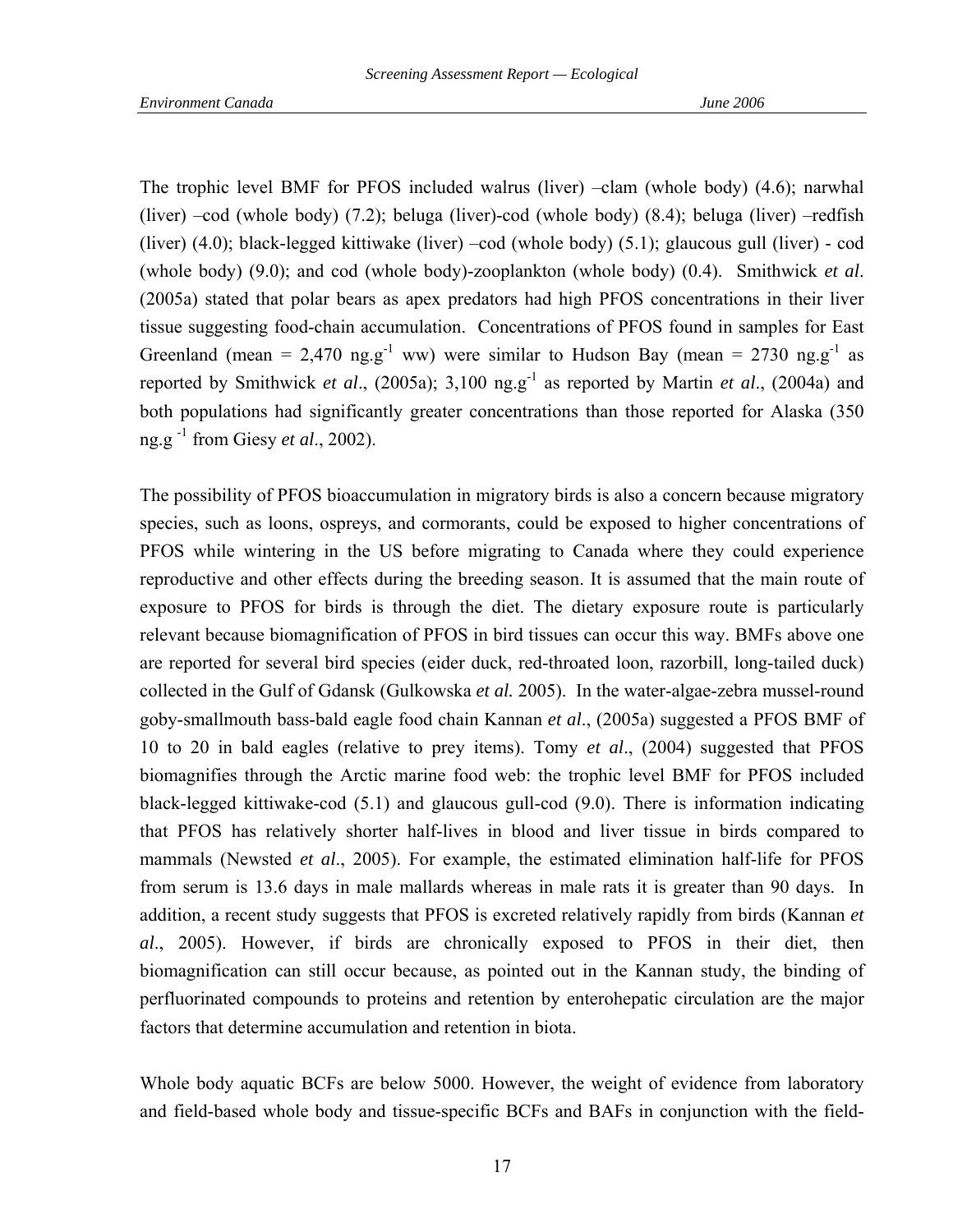based BMFs (avian and aquatic) indicates that PFOS is a bioaccumulative substance.

### **3.0 ENVIRONMENTAL CONCENTRATIONS**

#### *Air*

Martin *et al*. (2002) measured the air in Toronto and Long Point, Ontario for some precursors of PFOS. They found an average N-MeFOSE alcohol concentration of 101  $pg.m<sup>3</sup>$  in Toronto and 35 pg.m<sup>3</sup> at Long Point. The average concentrations of N-EtFOSE alcohol were 205 in Toronto and 76 pg.m<sup>3</sup> in Long Point. These precursors, N-MeFOSE alcohol and N-EtFOSE alcohol, are relatively volatile, especially for such large chemicals, and they have relatively high octanol/water partition coefficients.

## *Water*

In June 2000, PFOS was detected in surface water as a result of a spill of fire-fighting foam from the Toronto International airport into nearby Etobicoke Creek. Concentrations of PFOS ranging from  $\leq 0.017$  to 2210  $\mu$ g. L<sup>-1</sup> were detected in creek water samples over a 153-day sampling period. PFOS was not detected at the upstream sample site (Moody *et al*. 2002). Boulanger *et al.* (2004, 2005) examined concentrations of PFOS in the Great Lakes. Boulanger *et al.* (2004) analyzed PFOS in 16 water samples taken at 4 meters depth from 4 sampling sites in each of Lake Erie and Lake Ontario. They found measured arithmetic mean concentrations of 31 (sd = 6.9) ng.L<sup>-1</sup> for Lake Erie and 54 (sd = 18) ng.L<sup>-1</sup> for Lake Ontario. The highest value measured was 121 ng.L<sup>-1</sup>. A comparison to worldwide surface water concentrations by Boulanger *et al*. (2004) showed the data to be in a similar range. In a follow up study, Boulanger *et al.* (2005) calculated steady state concentrations of PFOS in Lake Ontario using a mass balance approach of 32 ng.L<sup>-1</sup> (sd = 14). It was noted in the mass balance study that inflow from Lake Erie and waste water discharges were the primary sources of PFOS to Lake Ontario with particle and gas phase deposition being a negligible portion of the annual inputs. It should be noted that the relative standard deviation on the annual mass flux from waste water discharge is greater than 100%. Therefore, the exact contribution of waste water discharge is inconclusive. Also the amount of PFOS formed from degradation of PFOS precursors is unclear. While it is expected that PFOS precursors are globally distributed within the atmosphere and will primarily enter ecosystems through wet and dry deposition, the work of Boulanger *et al*. (2005) suggests that there is the potential for point sources of PFOS to outweigh atmospheric deposition at specific sites. However, global distribution of PFOS precursors and degradation to PFOS in the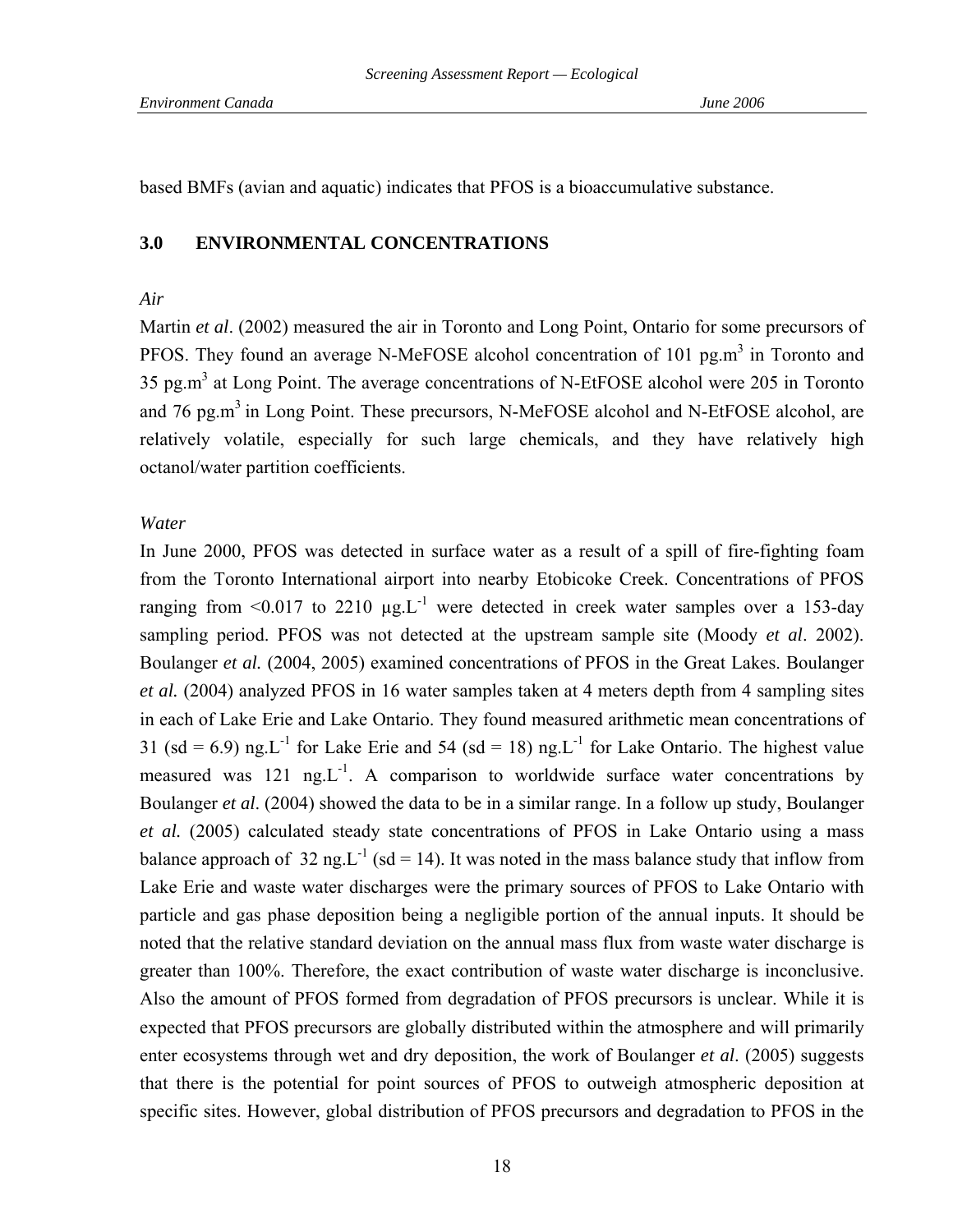water column is still considered to be the primary route of entry of PFOS into non-industrially impacted freshwaters in Canada.

US data for PFOS are available from one study of six cities. PFOS was detected in quiet water (i.e., a pond) (2.93  $\mu$ g.L<sup>-1</sup>) and sewage treatment effluent (0.048–0.45  $\mu$ g.L<sup>-1</sup>) and sludge (60.2– 130 µg.kg-1 dry sludge) at cities (Port St. Lucie, Florida, and Cleveland, Tennessee) with no significant fluorochemical activities (US EPA OPPT AR226-1030a111). The Port St. Lucie surface water data for PFOS shows a decreasing trend in concentration (from 51.1  $\mu$ g.L<sup>-1</sup> in 1999 to 1.54  $\mu$ g. L<sup>-1</sup> in 2001). Therefore, the data may represent a single contamination event to that water system and the decreasing trend may be a result of natural removal processes. PFOS was also detected in drinking water (0.042–0.062  $\mu$ g.L<sup>-1</sup>), surface water (not detected [n.d.] to 0.08  $\mu$ g.L<sup>-1</sup>), sediments (n.d to 0.78  $\mu$ g.kg<sup>-1</sup> dry sediment), sewage treatment effluents (0.04– 5.29  $\mu$ g.L<sup>-1</sup>) and sludge (57.7–3120  $\mu$ g.kg<sup>-1</sup>) and landfill leachate (n.d. to 53.1  $\mu$ g.L<sup>-1</sup>) of four cities that have manufacturing or industrial use of fluorochemicals. Detection limits were 0.0025  $\mu$ g.L<sup>-1</sup> for water and 0.08  $\mu$ g.kg<sup>-1</sup> wet weight (ww) for sediment and sludge. Sediment concentrations appear to be approximately 10-fold higher than water concentrations, indicating that there is a tendency to partition from the water to sediment.

In a recent monitoring study near the vicinity of a fluorochemical manufacturing facility located on the Tennessee River (Alabama), PFOS was detected in all surface water and sediment samples collected. The highest concentrations for surface water (151  $\mu$ g.L<sup>-1</sup>) and sediment (5930  $\mu$ g.kg<sup>-1</sup> ww; 12 600  $\mu$ g.kg<sup>-1</sup> dry weight (dw)) were found at a location near the point of discharge of a combined industrial effluent. However, the study found that downstream concentrations were not statistically greater than those upstream and concluded that the combined industrial effluent did not significantly affect fluorochemical (including PFOS) concentrations in the main stem of the river. For the upstream reference site (Guntersville Dam), estimated average PFOS surface water and sediment concentrations were 0.009  $\mu$ g.L<sup>-1</sup> and 0.18  $\mu$ g.kg<sup>-1</sup>, respectively (US EPA OPPT AR226-1030a161). In another study, low levels of PFOS were found throughout a 130-km stretch of the Tennessee River (Hansen *et al*. 2002). The average PFOS concentration upstream of the fluorochemical manufacturing facility was 0.032  $\mu$ g. $L^{-1}$ . This may indicate an unidentified source of PFOS entering upstream.

PFOS was also detected in oceanic waters from the Pacific and Atlantic Oceans and in several coastal seawaters from Asian countries (Japan, Hong Kong, China, and Korea) (Yamashita *et*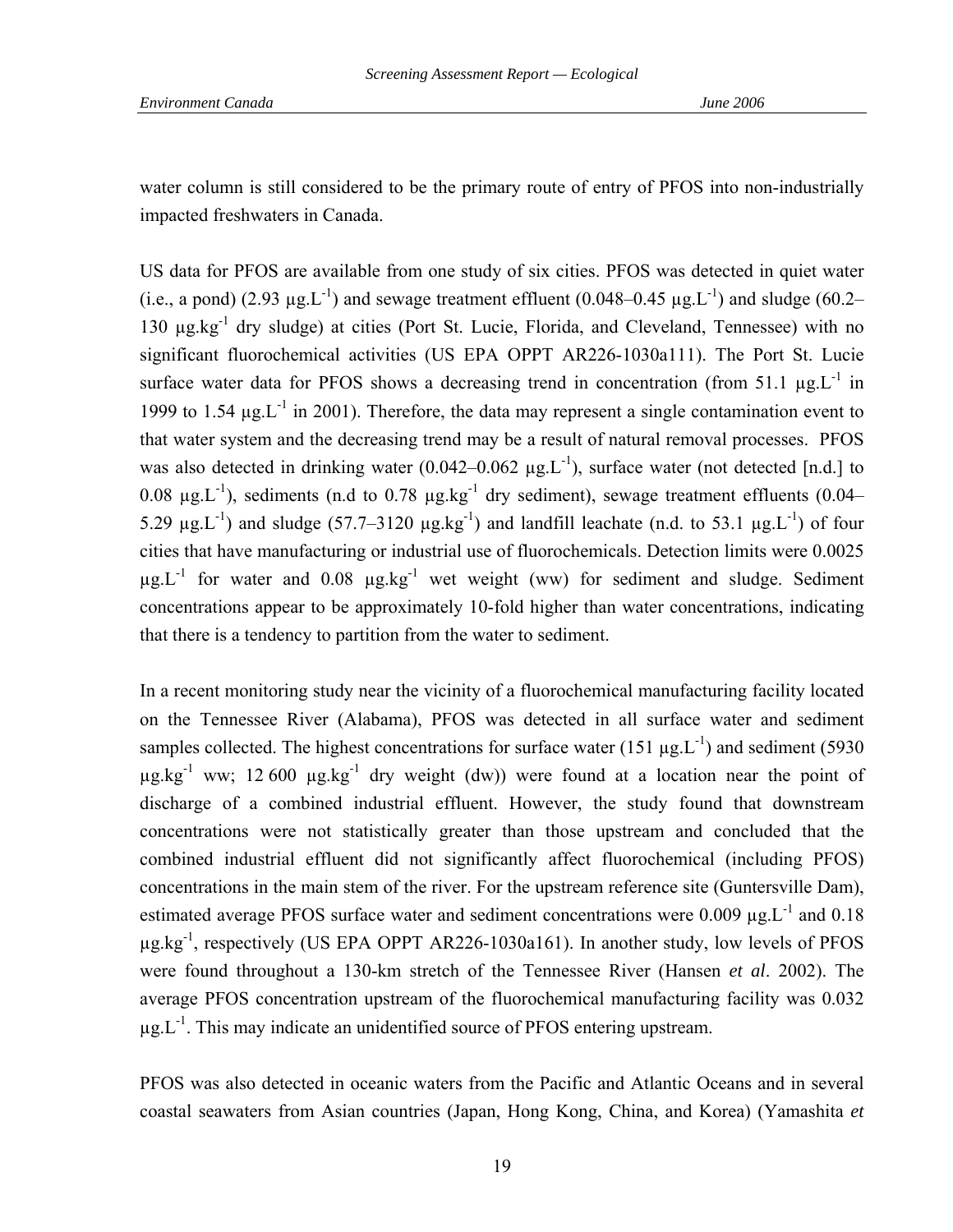al., 2005). PFOS was detected at concentrations ranging from 1.1 - 57 700 pg.L<sup>-1</sup>. PFOS was also observed in the North Sea (estuary of the river Elbe, German Bight, southern and eastern North Sea) (Caliebe *et al*., 2004). The detection of PFOS in oceanic waters suggests another potential long-range transport mechanism to remote locations such as the Canadian Arctic.

### *Sediment*

Suspended sediment samples were collected annually at Niagara-on-the-Lake in the Niagara River over a 22 year period (1980-2002). PFOS concentrations ranged from 5 to 1100 pg.g<sup>-1</sup> (Furdui *et al.,* 2005, unpublished data). Preliminary findings suggest that PFOS concentrations increased during the study period from  $\leq 400$  pg.g<sup>-1</sup> in the early 1980s to  $> 1000$  pg.g<sup>-1</sup> in 2002. It was suggested that the presence of PFOS could be due to the fact that the Great Lakes region is heavily industrialized and hazardous waste disposal sites among other sources could potentially contribute to the contamination of Niagara River suspended sediments.

## *Biota*

Appendix 2 presents the levels of PFOS measured in North American and circumpolar wildlife between 1982 and 2005. Recent Canadian Arctic and circumpolar wildlife surveys have detected PFOS and other perfluorinated acids in mammals, birds and fish, including: polar bear, ringed seals, mink, arctic fox, common loons, northern fulmars, black guillemots and fish from various locations in the Canadian Arctic (Martin *et al.* 2004a; Smithwick *et al*. 2005a,b). Data are also available for a variety of other species worldwide, including dolphin, turtles, mink, seals, fisheating birds and oysters (Geisy and Kannan 2002; Kannan *et al.* 2002a,b).

In Canada, PFOS has been detected in mid- and higher trophic level biota such as fish, piscivorous birds, and Arctic biota far from known sources or manufacturing facilities. Maximum levels of PFOS in liver of Canadian Arctic biota have been reported for mink (20  $\mu$ g.kg<sup>-1</sup>), brook trout (50  $\mu$ g.kg<sup>-1</sup>), seal (37  $\mu$ g.kg<sup>-1</sup>), fox (1400  $\mu$ g.kg<sup>-1</sup>) and polar bear (>4000 µg.kg-1) (Martin *et al*. 2004a).

The highest North American or circumpolar concentration of PFOS in mammal tissue reported in the published literature is 59 500 µg.kg-1 ww in mink liver from USA (Kannan *et al*., 2005a). The widespread occurrence of PFOS in wildlife worldwide and, in particular, the high concentrations detected in higher trophic level wildlife and the apex predator species, the polar bear, are important findings. Smithwick *et al*. (2005b) reported concentrations of PFOS in a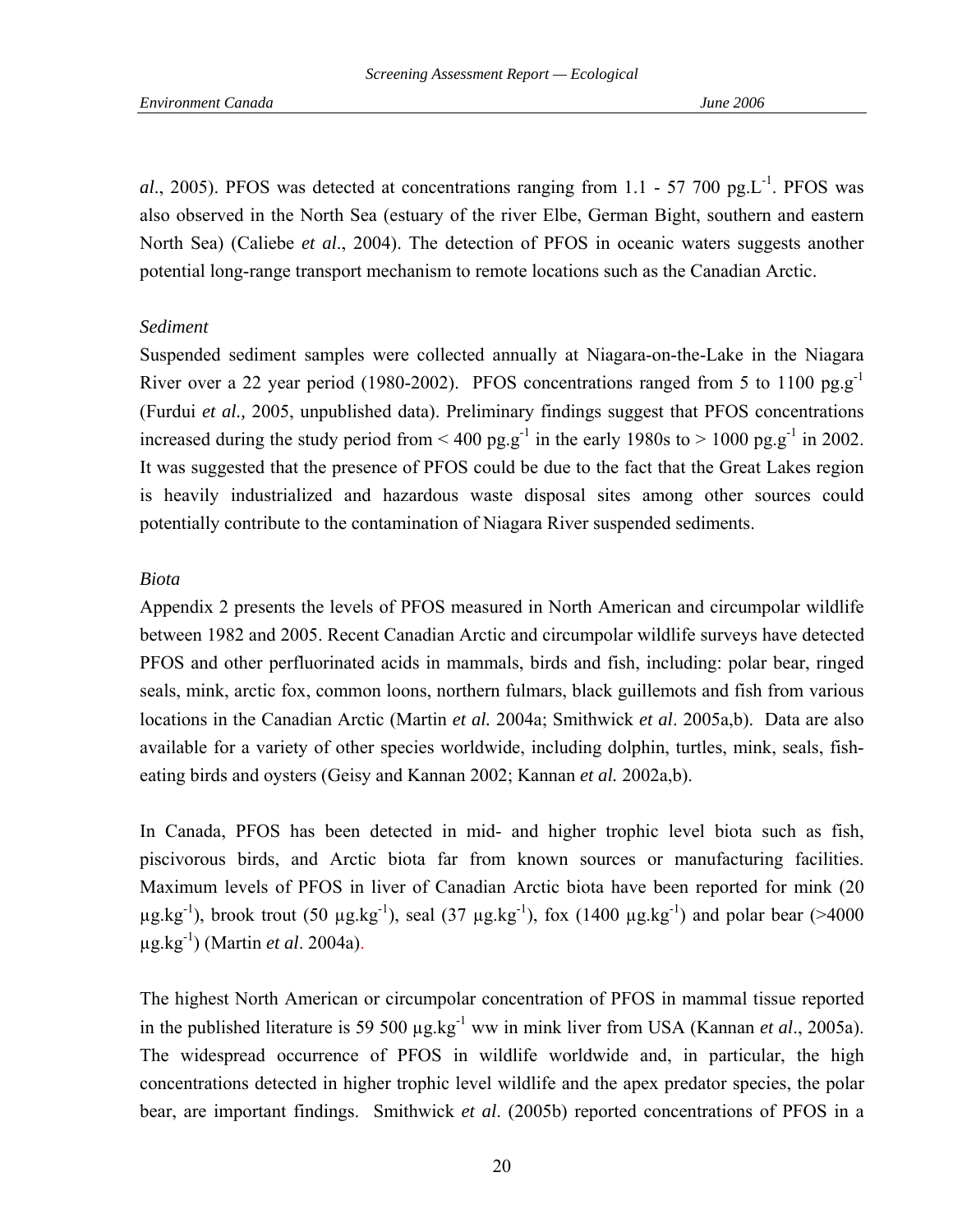study of polar bears from 7 circumpolar locations (5 North American and 2 European locations). The highest PFOS concentration in Canadian polar bears was 3770 μg.kg-1 liver (range 2000- 3770  $\mu$ g.kg<sup>-1</sup> liver; mean 2730  $\mu$ g.kg<sup>-1</sup> liver) found in polar bear from South Hudson Bay (Smithwick *et al*., 2005b). This data was a re-analysis of polar bear samples from South Hudson Bay conducted by Martin *et al*. (2004a) which reported concentration in polar bear liver ranging from 1700->4000 μg.kg<sup>-1</sup> liver (mean = 3100 μg.kg<sup>-1</sup> liver, n = 7). The concentrations of PFOS in polar bear liver from the 3 other Canadian locations were: High Arctic 263-2410 μg.kg-1 liver, mean = 1170; Northwest Territories  $982-2160 \mu g kg^{-1}$  liver, mean = 1320 and South Baffin Island 977-2100 μg.kg-1 liver, mean = 1390, respectively (Smithwick *et al*., 2005b). Polar bears have a very large home range due to their dependence on sea ice for hunting, long-range movements and breeding (Stirling and Derocher 1993). The home range may be 103 000 to 206 000 km2 (Ferguson *et al*., 1999) and young bears may travel up to 1000 km from their mother to establish their home range. Given the very large size of the home range of polar bears, the concentrations in polar bear may reflect integration of exposure over a large geographic area.

PFOS is found in birds worldwide, including birds in Canada and North America (see Appendix 4). PFOS has been found in eagles in the Great Lakes, mallards in the Niagara River, loons in northern Quebec, gulls in the Arctic and in Canadian migratory species from the United States (e.g., common loon in North Carolina). In Canadian or Canada-US migratory species, concentrations have been measured in liver ranging from not detectable to 1780 ppb mean liver PFOS concentration (loon (northern Quebec) and bald eagle, (Michigan)), in blood plasma ranging from <1- 2220 ppb blood plasma in bald eagles and in eggs and egg yolk ranging from 21-220 ppb in double-crested cormorant in Manitoba. In several monitoring studies, PFOS residues in piscivorous water birds were found to have some of the highest liver and serum PFOS concentrations compared to other species (see Newsted *et al.,* 2005). In a study of birds in the Niagara River Region, piscivorous birds (common merganser, bufflehead) contained significantly greater PFOS concentrations than non-piscivorous birds (Sinclair *et al*., 2005). Preliminary data on temporal trends show an increase in bird PFOS concentrations, in two Canadian Arctic species (thick-billed murres and northern fulmars) from 1993 to 2004 (Butt *et al*., 2005, unpublished). It is noted that concentrations of PFOS in plasma have been reported in eagle, gulls and cormorants around the Great Lakes and in the Norwegian Arctic ranging from <1 ppb to 2220 ppb. There are no available studies reporting on blood-serum-plasma relationships in wildlife, therefore, it is unclear how concentrations in bird plasma compare to concentrations of PFOS in bird serum. It is also noted that while effect levels are not available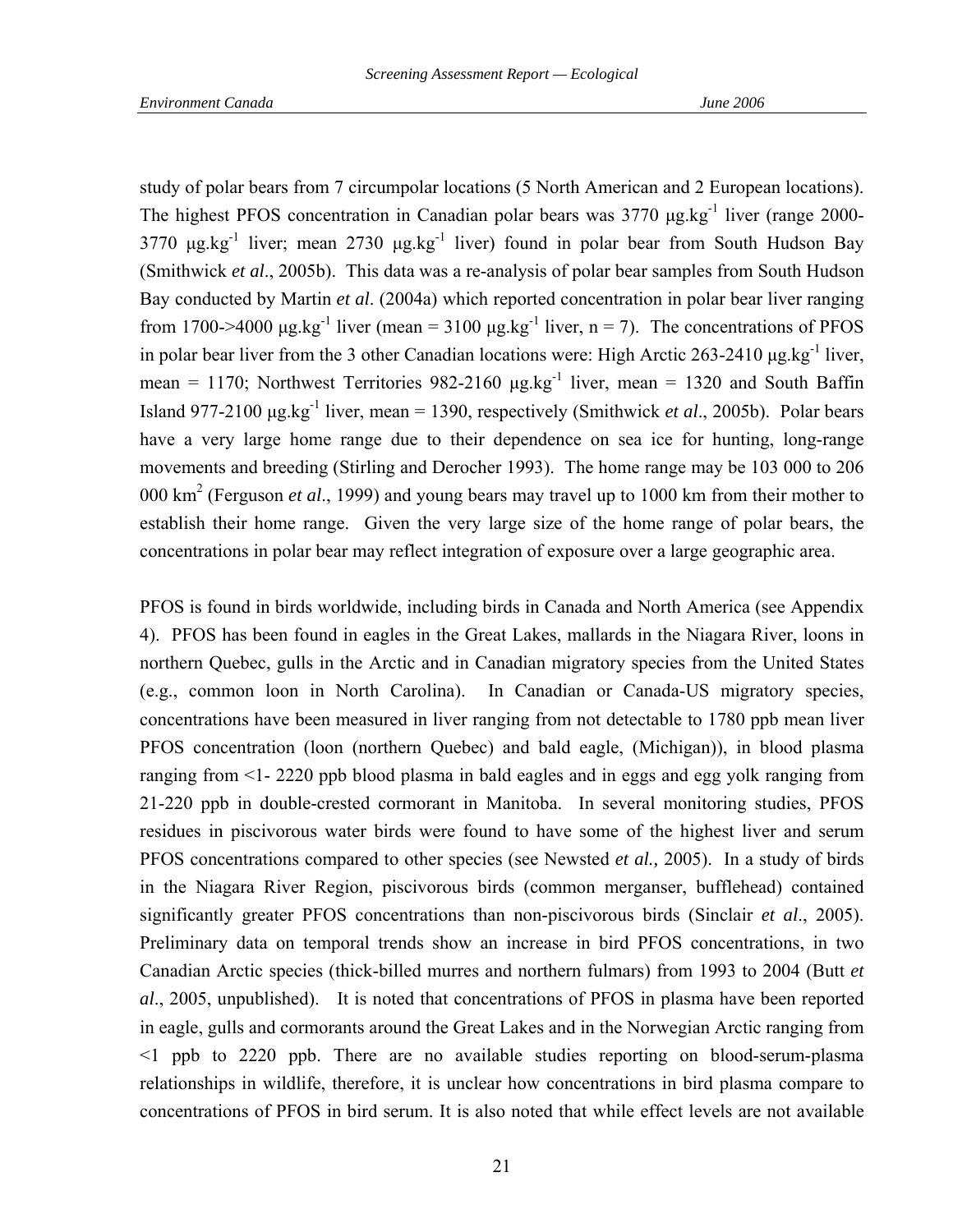on egg or egg yolk basis, the measured concentrations of PFOS in egg or egg yolk of birds in Canada and North America have been reported to range from 21 to 220 ppb.

## Worldwide, concentrations of PFOS in plaice (*Pleuronectes platessa*) liver (7760

 $\mu$ g.kg<sup>-1</sup>) from the Western Scheldt estuary (southwestern Netherlands) and ornate jobfish (*Pristipomoides argyrogrammicus*) liver (7900 µg.kg-1) from Kin Bay (Japan) are among the highest PFOS concentrations ever reported in wildlife (fish) (Hoff *et al*. 2003; Taniyasu *et al*. 2003). These high concentrations may be due to the proximity of a PFOS manufacturing plant (upstream of estuary) and an army base (Kin Bay, Japan) that may use PFOS in fire-fighting operations.

## **4.0 KEY TOXICOLOGICAL STUDIES**

The toxicity of PFOS has been studied in a variety of aquatic and terrestrial species, including aquatic plants, invertebrates and vertebrates and terrestrial invertebrates, birds and mammals. Effects in laboratory mammals include: histopathological effects, increased tumor incidence, hepatocellular adenomas, hepatocellular hypertrophy, increased liver, kidney, brain and testes weight, reduced body weight, change in estrous cycling, changes in levels of neurotransmitters, decreased serum cholesterol, decreased bilirubin, and decreased triiodothynine. In mammalian reproduction studies, effects include: decreased body weight of dams, reduced gestation time, delivery time and live litter size, transfer of PFOS to fetus and neonate via placenta and ingestion of maternal milk, and reduced survival, body weight gain and development of lactation in offspring of exposed females. These effects are more fully reported in Health Canada (2004). Previous studies have shown that perfluorinated compounds are peroxisome proliferators (Berthiaume and Wallace 2002) and tumor promoters and may inhibit gap junction intercellular communication at environmentally relevant concentrations (Hu *et al*., 2002).

The following is a summary of the key studies used to identify the Critical Toxicity Value (CTV) for PFOS. A more complete review of effects is given in the OECD hazard review of PFOS, which discusses effects on fish, invertebrates, aquatic plants (algae and higher plants), amphibians and microorganisms (OECD 2002a). Additional studies by Boudreau *et al*. (2003a,b) and Sanderson *et al*. (2002) not available in OECD (2002a) are also summarized.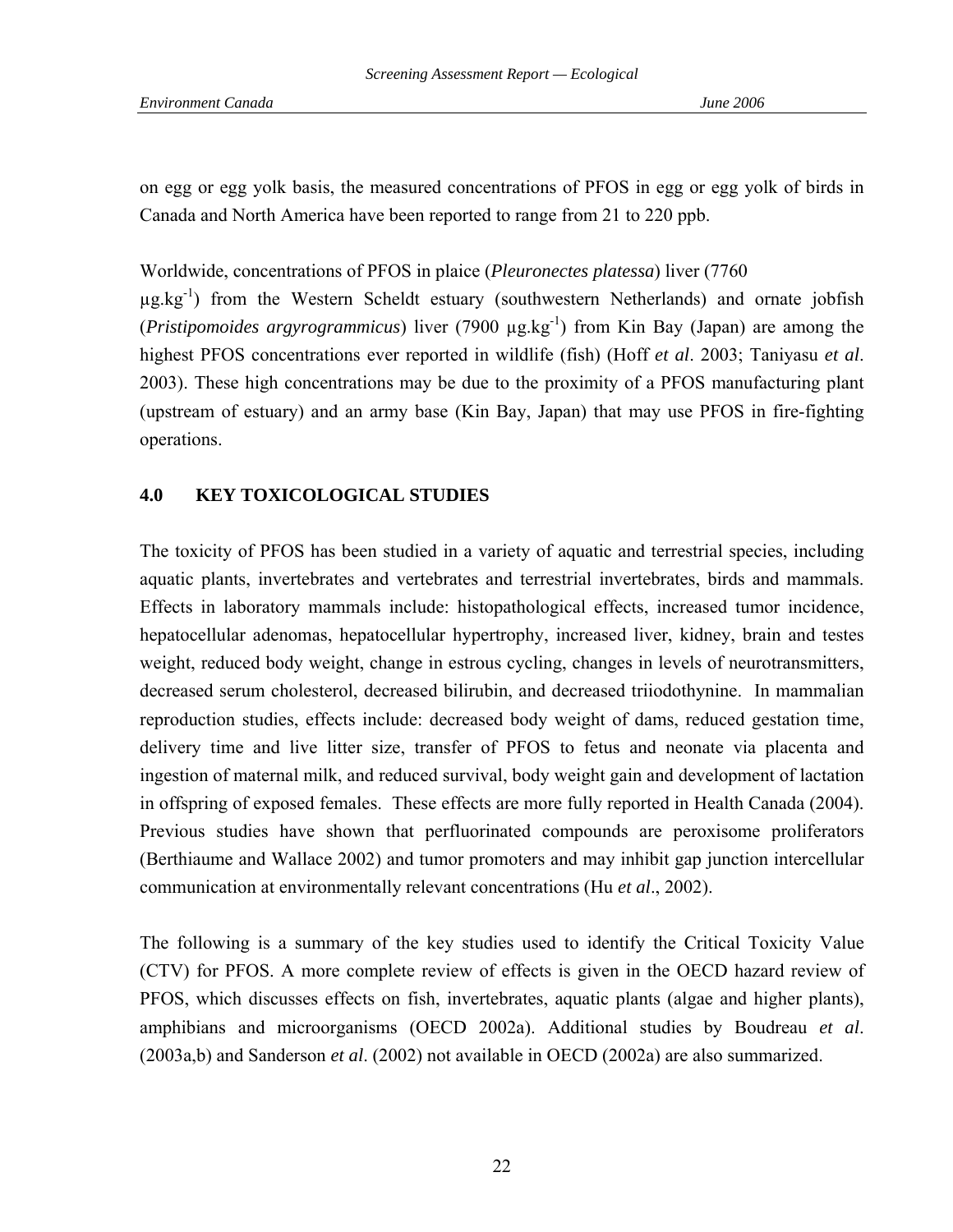## *Aquatic*

A flow-through bioconcentration study with bluegill (*Lepomis macrochirus*) using PFOS potassium salt saw no significant mortality at an exposure concentration of  $0.086$  mg. $L^{-1}$  over a 62-day uptake phase; however, significant mortality was observed after a 35-day exposure to  $0.87 \text{ mg.L}^{-1}$ . The study was stopped because all the fish either had died or had been sampled (US EPA OPPT AR226-1030a042).

Results have been published from a laboratory evaluation of the toxicity of PFOS to five aquatic organisms: green algae (*S. capricornutum* and *C. vulgaris*), duckweed (*L. gibba*) and water flea (*D. magna* and *D. pulicaria*) (Boudreau *et al*. 2003a). NOEC values were generated from the most sensitive endpoints for all organisms. The most sensitive of the organisms in this study was *D. magna*, with a 48-hour immobility NOEC of 0.8 mg.  $L^{-1}$ ; the accompanying  $LC_{50}$  was 112 mg.  $L^{-1}$ , and the 48-hour IC<sub>50</sub> for growth inhibition was 130 mg.  $L^{-1}$ . The 21-day NOEC for lethality for *D. magna* was 5.3 mg<sub>.</sub>L<sup>-1</sup>. Autotroph inhibition of growth NOEC values were 5.3 mg.L-1, 6.6 mg.L-1 and 8.2 mg.L-1 for *S. capricornutum*, *L. gibba* and *C. vulgaris*, respectively.

In an aquatic microcosm study (Boudreau *et al*. 2003a), a field evaluation assessed the toxicological risk associated with PFOS across levels of biological organization. The zooplankton community was significantly affected by the treatment for all sampling times. A community-level NOEC of 3.0 mg. $L^{-1}$  was determined for the 35-day study. The most sensitive taxonomic groups, Cladocera and Copepoda, were virtually eliminated in the 30 mg. $L^{-1}$ treatments after 7 days, although specific survival rates were not quantified.

In a laboratory microcosm study that examined impacts to zooplankton following exposure to PFOS, adverse effects were observed at 10 mg.L<sup>-1</sup> over 14 days; several species were significantly reduced or eliminated (Sanderson *et al*. 2002). In comparison with controls, exposures of 10 mg. $L^{-1}$  and 30 mg. $L^{-1}$  resulted in an average 70% change in species diversity and total zooplankton. The most sensitive species in the study was *Cyclops diaptomus.* The statistically significant effect concentrations for all species endpoints (abundance) were above 1  $mg.L^{-1}$ .

A fathead minnow (*Pimephales promelas*) embryo-juvenile flow-through chronic study determined a NOEC of  $0.3 \text{ mg}$ . L<sup>-1</sup> over a 42-day exposure period. This value was for both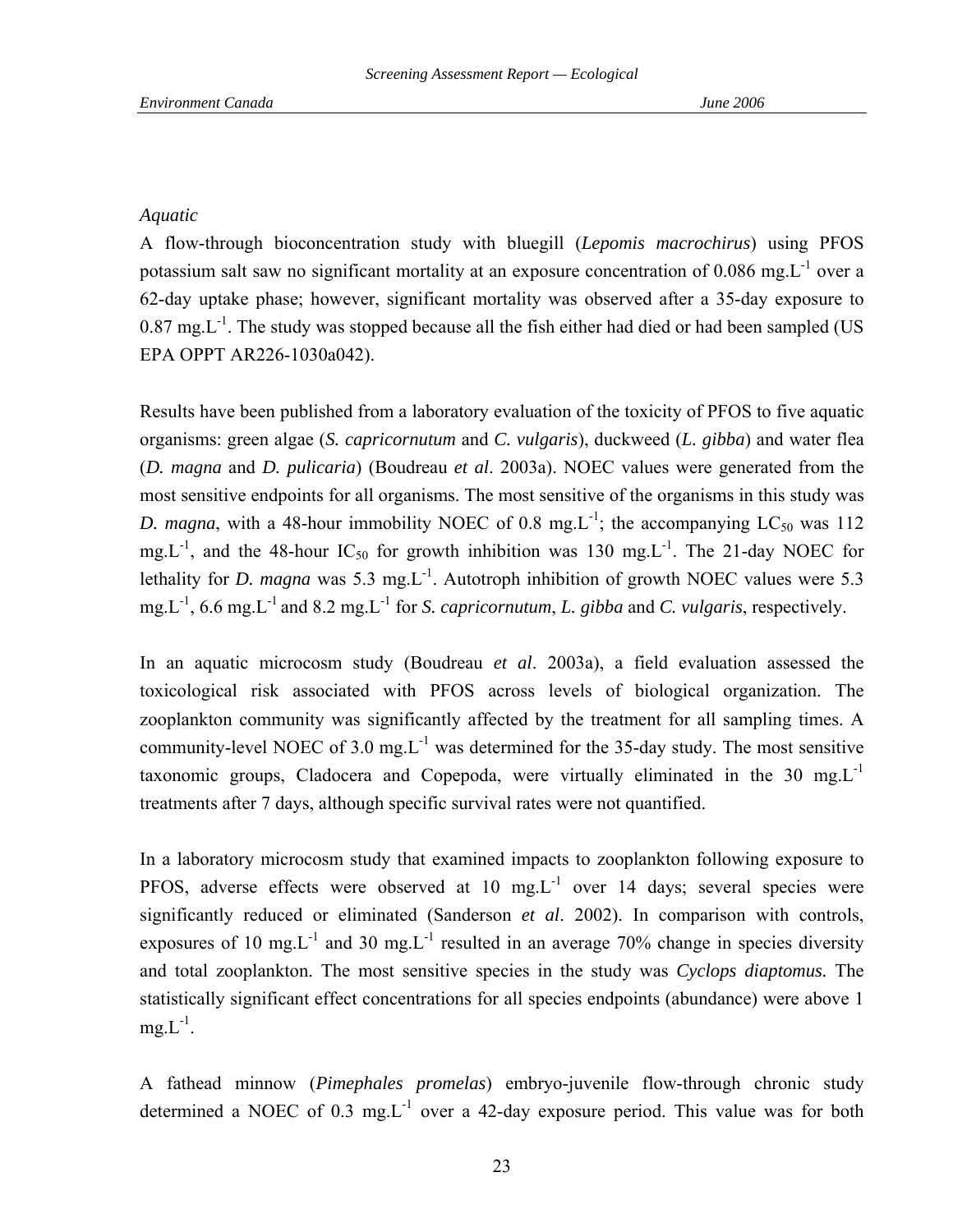survival and growth (US EPA OPPT AR226-0097). In acute tests, the lowest 96-hour  $LC_{50}$  for freshwater fish species was 4.7 mg.L-1 for the fathead minnow (*P. promelas)*. In salt water, a 96 hour LC<sub>50</sub> of 13.7 mg.L<sup>-1</sup> was reported for rainbow trout (*O. mykiss*) (OECD 2002a). In a 96hour static acute study using the freshwater mussel (*Unio complamatus*), the NOEC for mortality was 20 mg.L<sup>-1</sup> and the LC<sub>50</sub> was 59 mg.L<sup>-1</sup> (US EPA OPPT AR226-0091, AR226-1030a047). The most sensitive saltwater invertebrate studied was the saltwater mysid (*Mysidopsis bahia)*. Survival, growth and reproduction were assessed over an exposure period of 35 days. The NOECs determined for growth and reproduction were both 0.25 mg.L-1 (US EPA OPPT AR226-0101). In acute toxicity testing, a 96-hour LC<sub>50</sub> of 3.6 mg.L<sup>-1</sup> was reported for mysid shrimp (OECD 2002a). There was one study reported for embryo teratogenesis in aquatic organisms, which involved a 96-hour static renewal study on the frog, *Xenopus laevis* (US EPA OPPT AR226-1030a057). The minimum concentration that inhibited growth was 7.97 mg.L<sup>-1</sup>. The LC<sub>50</sub> for mortality was 13.8 mg<sub>.</sub>L<sup>-1</sup>, the EC<sub>50</sub> for malformed embryos was 12.1 mg<sub>.</sub>L<sup>-1</sup> and the NOEC for embryo malformation was  $5.2 \text{ mg}$ . Calculated teratogenic indices ranged from 0.9 to 1.1, indicating that PFOS has a low potential to be a developmental hazard in this species.

The fathead minnow early life stages study has one of the lowest NOEC values  $(0.3 \text{ mg} \cdot \text{L}^{-1})$ , Klimisch ranking of 1) (OECD, 2002a). However, a recent study by Macdonald *et al.* (2004), although ranked 2 on the Klimisch scale, calculated NOEC values that are lower. MacDonald *et al.* (2004) reported a 10 day NOEC of 0.0491 mg. L<sup>-1</sup> for the growth and survival of the aquatic midge (*Chironomus tentans*). The Klimisch ranking of 2 was determined for this study for two main reasons: (i) the use of static renewal exposures every 48 hrs and, (ii) the measurement of concentrations at the end of the study period (as opposed to after each 48 hour renewal). However, there was good agreement between the nominal and measured concentrations for the 10-day study. Also since PFOS is not a volatile substance, losses due to volatilization are considered negligible. Therefore, there is high confidence in the 10-day exposure values while the 60-day exposures should be treated with caution. As such, the 10-day NOEC from the MacDonald *et al* (2004) study was chosen as the most appropriate CTV for aquatic organisms.

### *Terrestrial Invertebrates*

The OECD (2002a) review summarizes data indicating moderate to high toxicity of PFOS to honey bees (*Apis mellifera*). In an acute oral test, a 72-hour LD<sub>50</sub> for ingestion of PFOS was 0.40 µg/bee, and a 72-hour No-Observed-Effect Level (NOEL) was 0.21 µg/bee. A contact test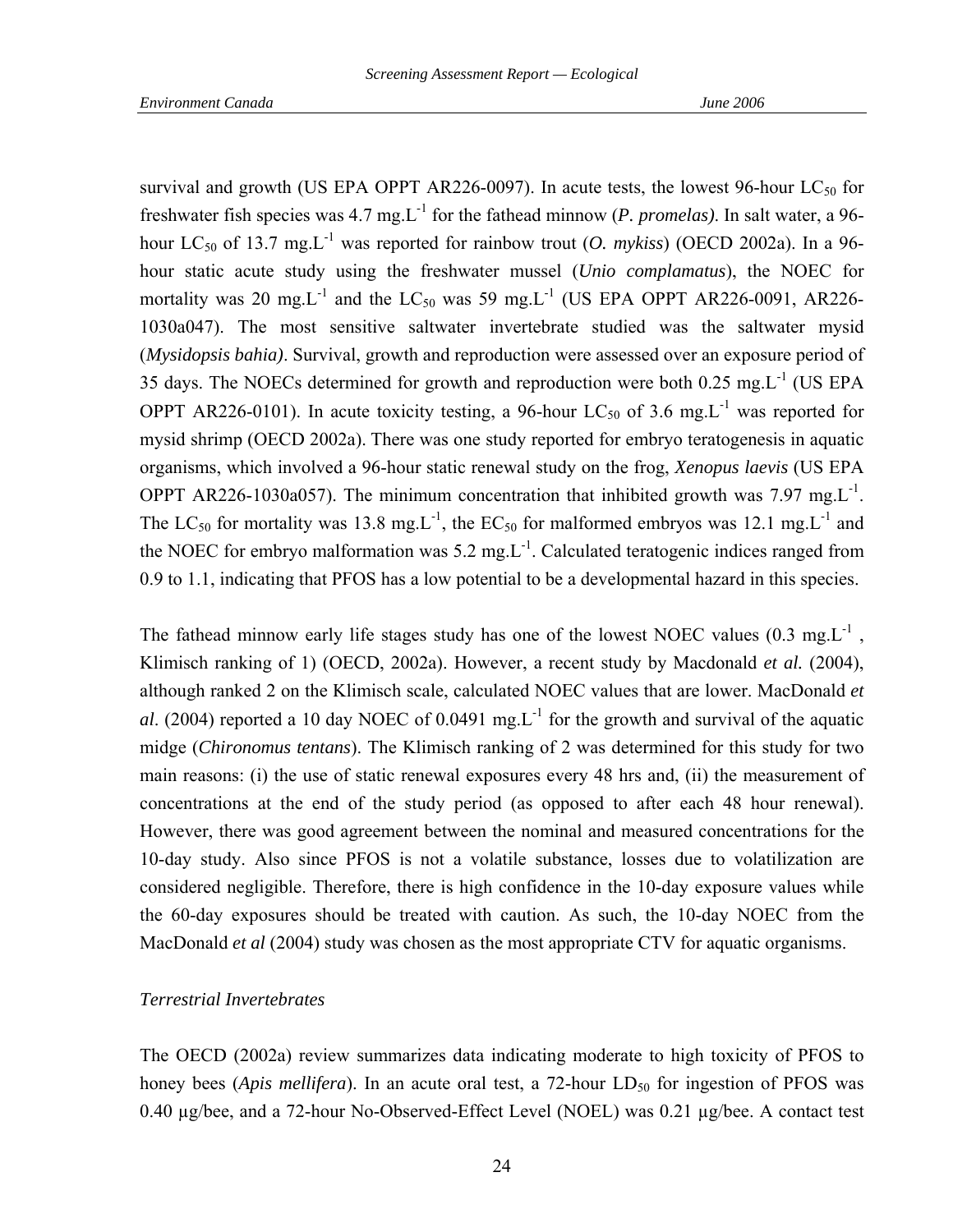found a 96-hour  $LD_{50}$  of 4.78  $\mu$ g/bee and a 96-hour NOEL of 1.93  $\mu$ g/bee.

Results have been reported for an acute toxicity study with the earthworm in an artificial soil substrate (US EPA OPPT AR226-1106). The PFOS potassium salt 14-day  $LC_{50}$  was determined to be 373 mg.kg<sup>-1</sup> body weight (bw), with a 95% confidence interval of 316–440 mg.kg<sup>-1</sup> bw. The 14-day No Observed Effect Concentration (NOEC) for burrowing behaviour, body weight and clinical signs of toxicity was  $77 \text{ mg} \cdot \text{kg}^{-1}$  bw, and the 14-day LOEC for the same endpoints was 141 mg.kg $^{-1}$  bw.

## *Wildlife*

## Avian

Studies on the effect of PFOS on birds include chronic studies on mallard (*Anas platyrhynchos)* and bobwhite quail (*Colinus virginianus*) (US EPA OPPT AR 226-1738 and AR226-1831) and acute studies on mallard, bobwhite quail and Japanese quail (*Coturnix coturnix japonica*) (US EPA OPPT AR226-0103 and 104, McNabb *et al*. 2005). Given the persistent nature of PFOS, effects from chronic exposure are of particular interest in this assessment and are detailed in Appendix 3.

Mallard and bobwhite quail were exposed to PFOS in feed for 21 weeks and a variety of endpoints examined including changes in: adult body and organ weights, feed consumption rate, fertility, hatchability, and offspring survival. Mallards were exposed to PFOS at dietary concentrations of 0, 10, 50 and 150 ppm for up to 21 weeks (US EPA OPPT AR 226-1735). Due to signs of overt toxicity, adult mallards in the 50 and 150 ppm treatments were euthanized at the end of 7 and 5 weeks, respectively. At 10 ppm, there was an increase in the incidence of small testes size and decreased spermatogenesis in adult males. At 10 ppm, there were no statistically significant treatment-related effects on adult body weight, feed consumption, fertility, hatchability or offspring health or survival compared to controls. Concentrations in serum and liver at the 10 ppm treatment group were 87.3  $\mu$ g.mL<sup>-1</sup> and 60.9  $\mu$ g.g<sup>-1</sup> wet weight livers, respectively. No effects were observed for female mallards and offspring for the 10 ppm treatment group. For the 10 ppm treatment group, concentrations in serum and liver of adult females were 76.9  $\mu$ g.mL<sup>-1</sup> serum (at 5 weeks), 16.6  $\mu$ g.mL<sup>-1</sup> (at 21 weeks) and 10.8  $\mu$ g.g<sup>-1</sup> wet weight liver, respectively. The difference in concentration of PFOS in serum of females between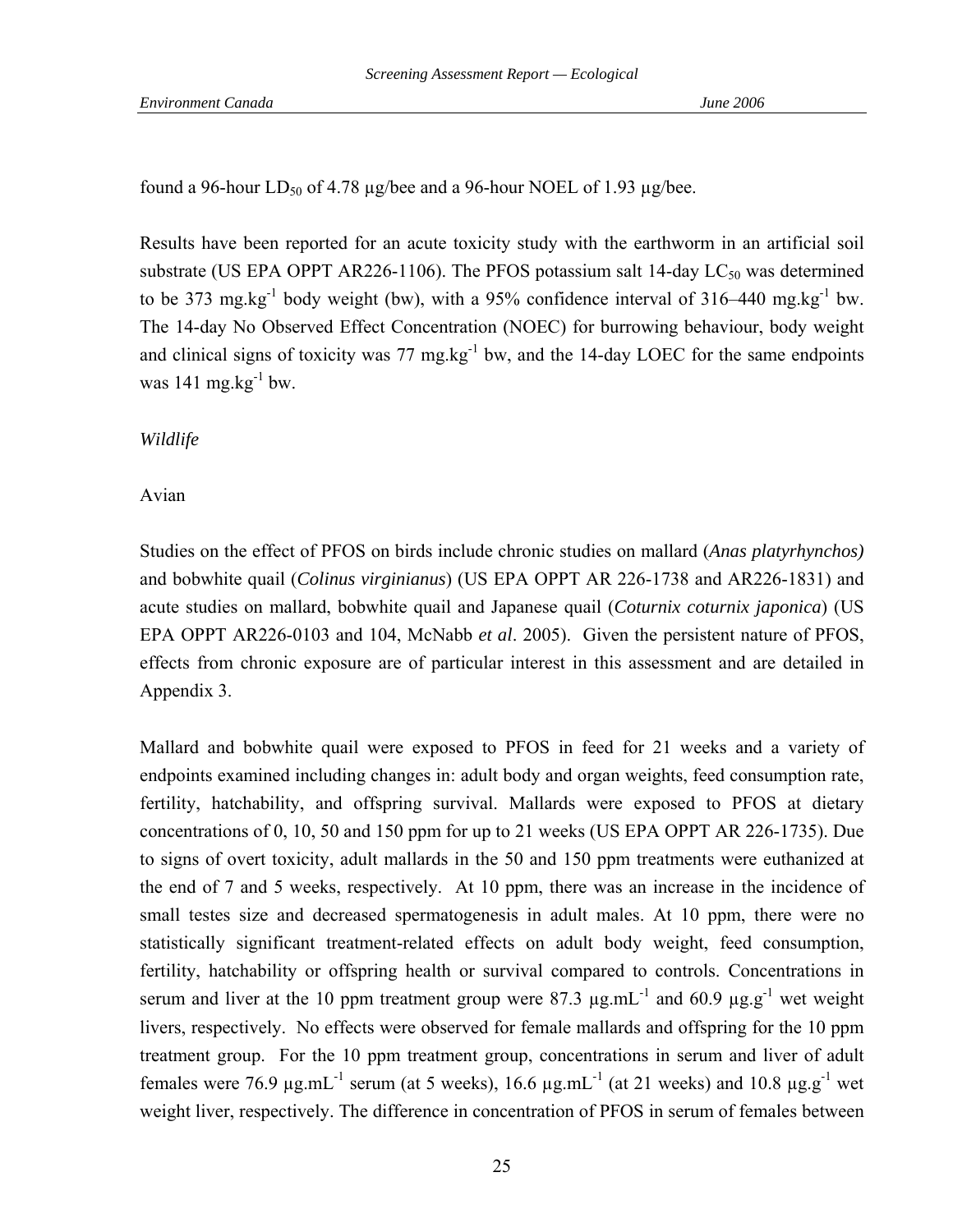5 weeks and 21 weeks may likely reflect maternal transfer of PFOS to egg or hatchling. Concentrations in liver and serum in males are appropriate basis for developing liver-based ENEVs.

Reduction in testes size is commonly mediated by reduced circulating testosterone which is also responsible for the development and maintenance of the testicular ultrastructure, seminiferous tubule differentiation, the excurrent ducts and numerous secondary sexual characteristics including reproductive behaviour, territorial defense, and courtship singing (Mineau and Shutt, 2005). None of these potential effects were included in the AR226-1738 study. Also in this study, male mallards were housed in groups with multiple females greatly simplifying the process of attaining a female and copulating compared to birds in wild condition. As a result, effects of reduced testosterone production in exposed birds may be masked in this experimental design. While post-reproductive testicular regression does occur in male birds, there is some uncertainty about the ecological significance of this effect. From the study summary, it is difficult to ascertain how long after reproduction was completed that the birds were sacrificed, which would have an effect on the level of testicular regression. Therefore, changes in testes size and testicular regression are considered endpoints of interest, albeit with some uncertainty as to the impact on bird population.

Northern bobwhite quails were also exposed to PFOS at dietary concentrations of 0, 10, 50 and 150 ppm for up to 21 weeks (US EPA OPPT 226-1831). As in mallard, signs of overt toxicity were observed at the 50 and 150 ppm treatments and those tests were terminated at the end of 7 and 5 weeks, respectively. At 10 ppm in diet, minor overt signs of toxicity were observed in adults, there was a statistically significant increase in liver weight (females) an increase in the incidence of small testes size (males), and a statistically significant reduction in survivability in quail chicks as a percentage of eggs set ( $p < 0.05$ ). The increase in the number of adult males in the 10 ppm treatment group with reduced testes size was not accompanied by any morphological change in spermatogenesis. Additionally, there were slight, but not statistically significant treatment-related reductions in fertility, and hatchability. At 10 ppm in diet, there were no PFOS-related effects on adult body weight or feed consumption. Based on these effects, reproductive effects in bobwhite quail was determined to be 10 ppm PFOS in feed, based on 21 weeks of exposure. Concentrations in serum and liver of adult females was 84  $\mu$ g.mL<sup>-1</sup> serum (at 5 weeks) 8.7  $\mu$ g.mL<sup>-1</sup> (at 21 weeks) and 4.9  $\mu$ g.g<sup>-1</sup> wet weight liver, respectively and in adult males 141  $\mu$ g.mL<sup>-1</sup> and 88.5  $\mu$ g.g<sup>-1</sup>, respectively. As in mallard, the difference in concentration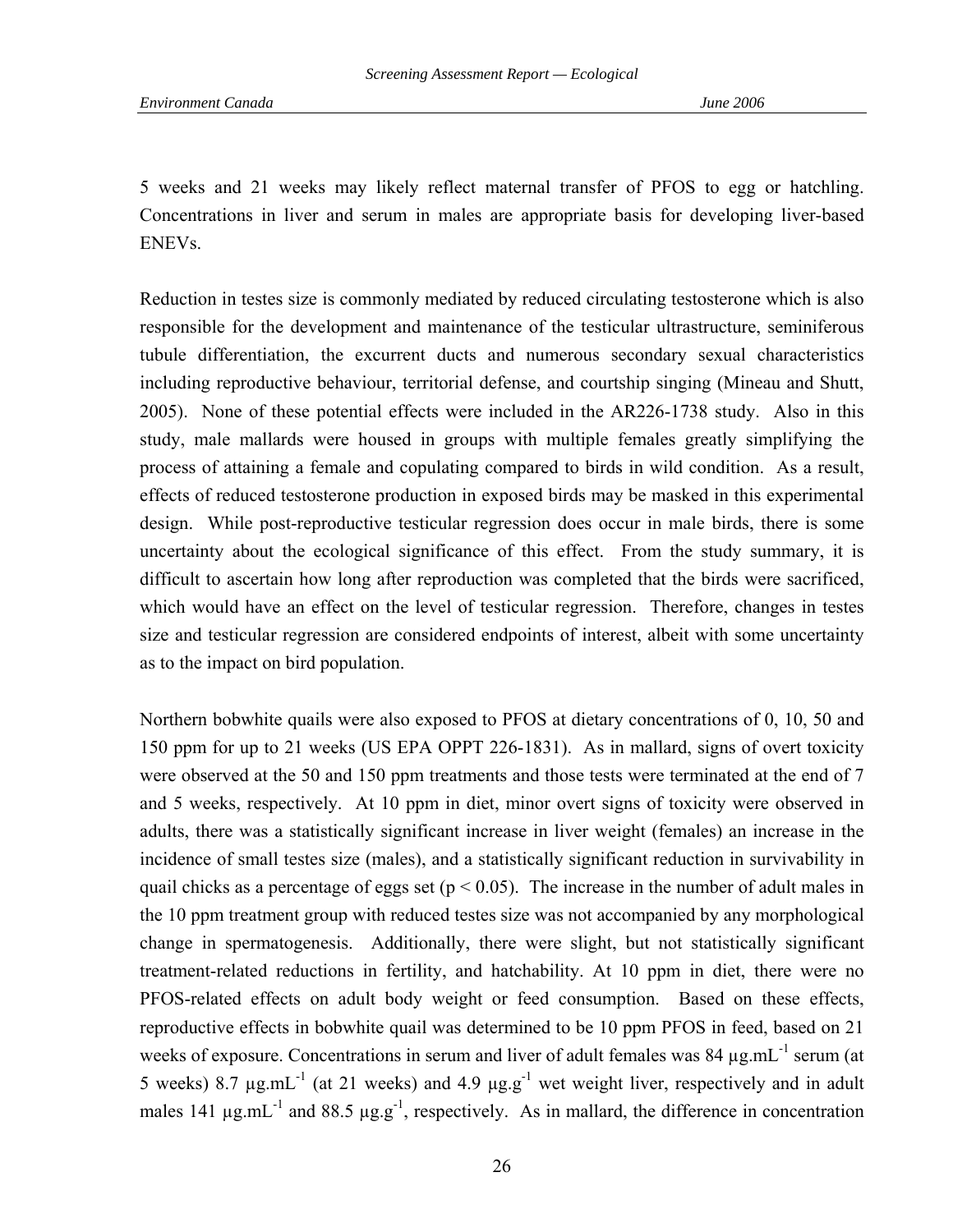of PFOS in serum of females between 5 weeks and 21 weeks may likely reflect maternal transfer of PFOS to eggs.

The effect of 10 ppm in diet of birds includes effects of smaller testes size and decreased spermatogenesis in mallard and on survivability of hatchlings, increased liver weight in females and decreased testes size in males in quails. The CTV of 10 ppm is associated with concentration in serum and liver of mallard males at the end of the test of 87.3  $\mu$ g.mL<sup>-1</sup> and 60.9  $\mu$ g.g<sup>-1</sup>, respectively. Concentrations in male quail serum and liver at the end of the test are comparable.

McNabb *et al*. (2005) studied the acute effect of PFOS on thyroid function in bobwhite and Japanese quail. Adult quail were dosed orally with 5 mg.kg<sup>-1</sup> body weight and sampled at 7 days (bobwhite quail) or at 7 and 14 days (Japanese quail). At these sampling times in both species, plasma thyroid hormones (both T4 and T3) were decreased indicating organismal level hypothyroidism. Body weights tended to be decreased and relative thyroid weights tended to be increased, the latter effect suggesting some hypothalamic- pituitary-thyroid axis response to decreased circulating thyroid hormones. The authors commented that thyroid gland-thyroid hormone content was much less affected by PFOS treatment in bobwhite quail than would have been expected based on the degree of circulating thyroid hormone depression that was observed. In Japanese quail, thyroid gland-thyroid hormone content was decreased at 7 days of exposure but showed some recovery by 14 days of exposure compared to controls for these same times.

Acute effects in dietary studies of PFOS in juvenile mallard (*Anas platyrhynchos*) and bobwhite quail (*Colinus virginianus*) are available (US EPA OPPT AR 226-0103, AR 226-0953) and examined mortality, growth, behaviour, and feed consumption. For mallards, the 8 day dietary LC<sub>50</sub> was 603 mg.kg<sup>-1</sup> feed. The No-Observed-Adverse-Effect-Level (NOAEL) based on lethality was  $141 \text{ mg} \cdot \text{kg}^{-1}$  feed. The NOAEL based on reductions in body weight and feed consumption was 35 mg.kg<sup>-1</sup> feed. For bobwhite quail, the 8 day dietary LC<sub>50</sub> was 212 mg.kg<sup>-1</sup> feed. The NOAEL based on lethality was 70.3 mg.kg-1 feed.

## Mammalian

Given the lack of ecotoxicological studies using wild species, studies on laboratory mammals were used in this assessment as surrogates for wildlife mammals. Key mammalian toxicity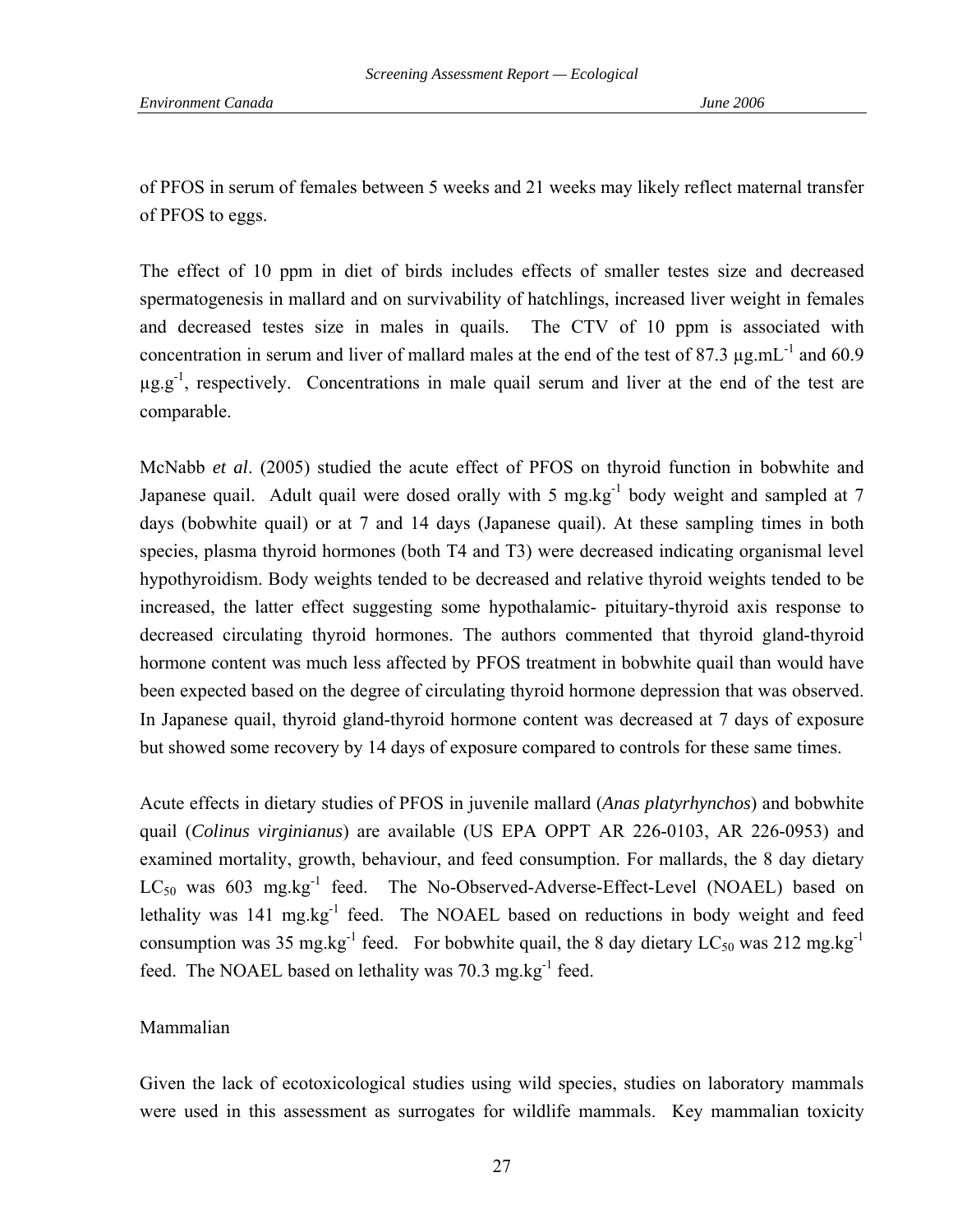studies are described by Health Canada (2004). A set of CTVs for mammal (liver) and bird (serum and liver) have been selected, as summarized in Appendices 2 and 3. A CTV for mammals was selected from a 2-year dietary rat study in which histopathological effects in the liver were seen in males and females at intakes as low as 0.06–0.23 mg PFOS/kg bw per day and 0.07–0.21 mg PFOS/kg bw per day, respectively (Covance Laboratories, Inc. 2002). Average values were determined for males and females, to establish Lowest-Observed-Effect Levels (LOELs) of 40.8 mg/kg in liver and 13.9 mg/L in serum.

Further supporting evidence for a No-Observed-Effect-Concentration (NOEC) in the low mg.kg- $<sup>1</sup>$  or mg. L<sup>-1</sup> range in liver and sera includes results from a two-generation rat study (US EPA</sup> OPPT AR226-0569). A 2 generation rat study with PFOS administered by oral gavage reported a NOEC at the dose  $0.1 \text{ mg} \cdot \text{kg}^{-1}$  bw/day at which concentration in liver and sera were 14.4 mg.kg-1 and 5.3 mg.L-1, respectively (US EPA OPPT AR226-0569). The Lowest-Observed Effect-Concentration (LOEC) at dose 0.4 mg.kg<sup>-1</sup> bw/day was associated with reduced dam body mass. At the LOEC the concentration in liver and sera were 58 mg.kg<sup>-1</sup> and 19 mg.L<sup>-1</sup>, respectively.

Cynomolgus monkeys administered PFOS for 26 weeks at 3 dose levels were observed to have thymic atrophy (females), and reduced high density lipoprotein, cholesterol, triiodothyronine, total bilirubin levels (males) (Covance Labs 2002a). The LOEL dose was 0.03 mg.kg<sup>-1</sup> bw/day at which average mean female and male concentrations in sera and liver were  $19.8 \text{ µg.g}^{-1}$  and 14.5  $\mu$ g.mL<sup>-1</sup>, respectively.

### *Mode of Action*

Body mass reduction or poor food efficiency was seen in most toxicity studies and species (Haughom and Spydevold 1992; Campbell *et al*. 1993a, 1993b; US EPA OPPT AR226-0137, AR226-0139, AR226-0144, AR226-0949, AR226-0953, AR226-0956, AR226-0957, AR226- 0958, AR226-0967). This is consistent with the mechanism of toxicity being the uncoupling of oxidative phosphorylation (US EPA OPPT AR226-0167, AR226-0169, AR226-0240). This mode of action, however, is not known with certainty to explain PFOS toxicity. There are other mechanisms that can be hypothesized. A study with rats (Luebker *et al*. 2002) tested the hypothesis that PFOS, PFOA and other perfluorinated chemicals can interfere with the binding affinity and capacity of liver binding proteins for fatty acids; the results revealed that the most potent competitor is PFOS. A study with common carp (*Cyprinus carpio*) by Hoff *et al*. (2003)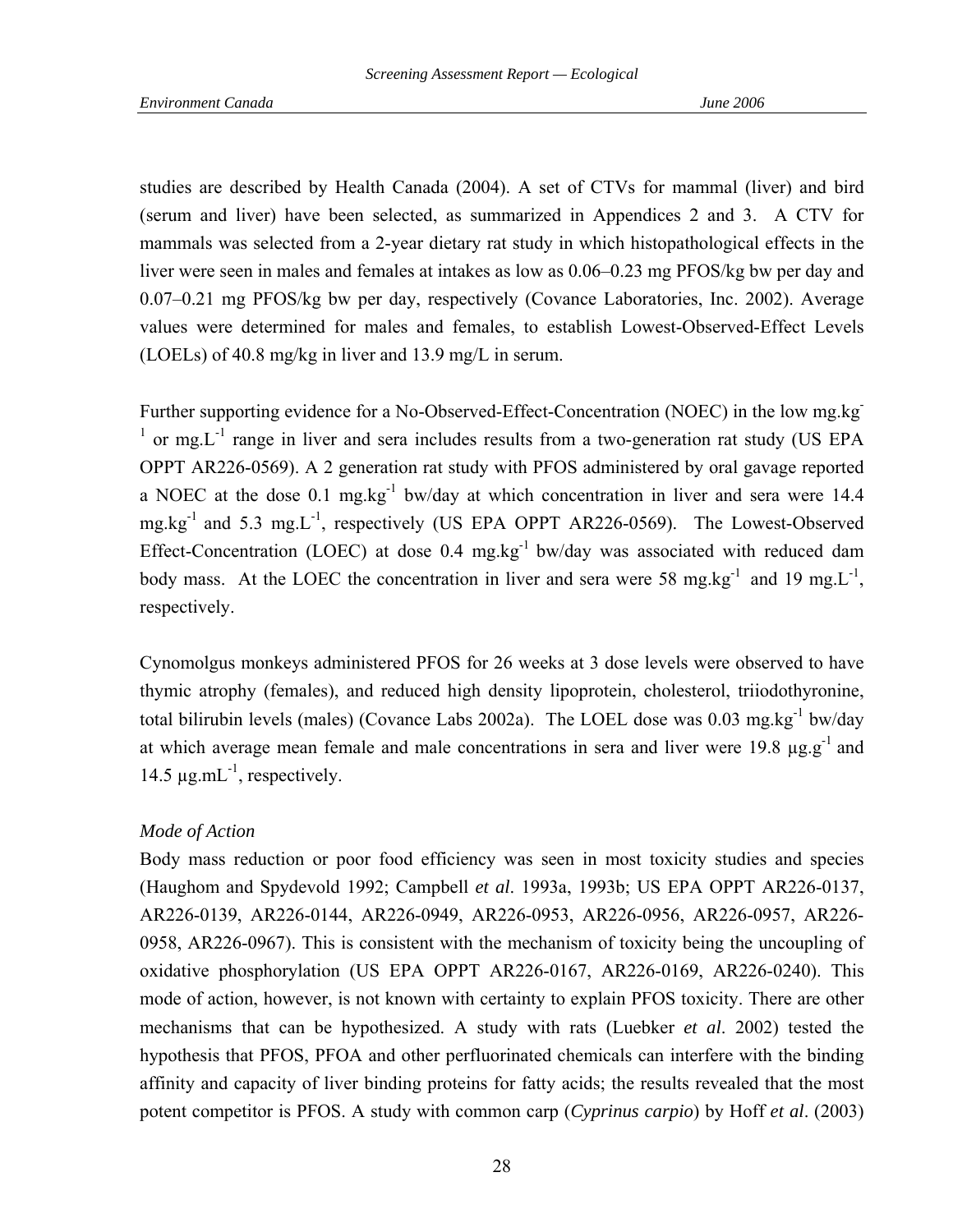has suggested that PFOS induces inflammation-independent enzyme leakage through liver cell membranes that might be related to cell necrosis. It was also suggested that PFOS might interfere with homeostasis of DNA metabolism.

## **5.0 RISK QUOTIENT ANALYSES**

Risk quotient analyses, integrating known or potential exposures with known or potential adverse environmental effects, were performed for PFOS. An analysis of exposure pathways and subsequent identification of sensitive receptors were used to select environmental assessment endpoints (e.g., reduced body weight gain, increased offspring mortality, reductions in development, adverse histopathological effects in mammals etc.). For each endpoint, an EEV was selected based on empirical data from monitoring studies. Monitoring data from the Canadian environment were used preferentially for EEVs, but data from US or other countries were considered to supplement available Canadian data and as an indication of potential exposure to this persistent and bioaccumulative substance. EEVs usually represented protective scenarios, as an indication of the potential for these substances to reach concentrations of concern and to identify areas where those concerns would be most likely. An Estimated No-Effects Value (ENEV) was determined by dividing a CTV by an application factor. CTVs typically represented the lowest ecotoxicity value from an available and acceptable data set. Given the physical-chemical nature of PFOS and its salts, preference was generally given for chronic toxicity data, as long-term exposure was a concern. Where these data were not available, acute toxicity data were used. Application factors were derived using a multiplicative approach, which uses 10-fold factors (unless case-specific factors can be estimated) to account for various sources of uncertainty associated with making extrapolations and inferences related to the following: intra- and interspecies variations, differentially sensitive biological endpoints; laboratory to field impact extrapolation, extrapolation from single-species tests to ecosystems and extrapolation from low effect level to chronic no effect level.

Although risk quotients may be used to indicate potential to cause environmental harm for persistent and bioaccumulative substances, risks are likely to be underestimated using traditional quotient approaches. For example, if releases of a persistent substance have continued or increased in recent years, but maximum steady state concentrations have not yet been achieved in the environment, measured EEVs may underestimate possible exposure. In addition, ENEVs may underestimate potential for long term impacts of persistent and bioaccumulative substances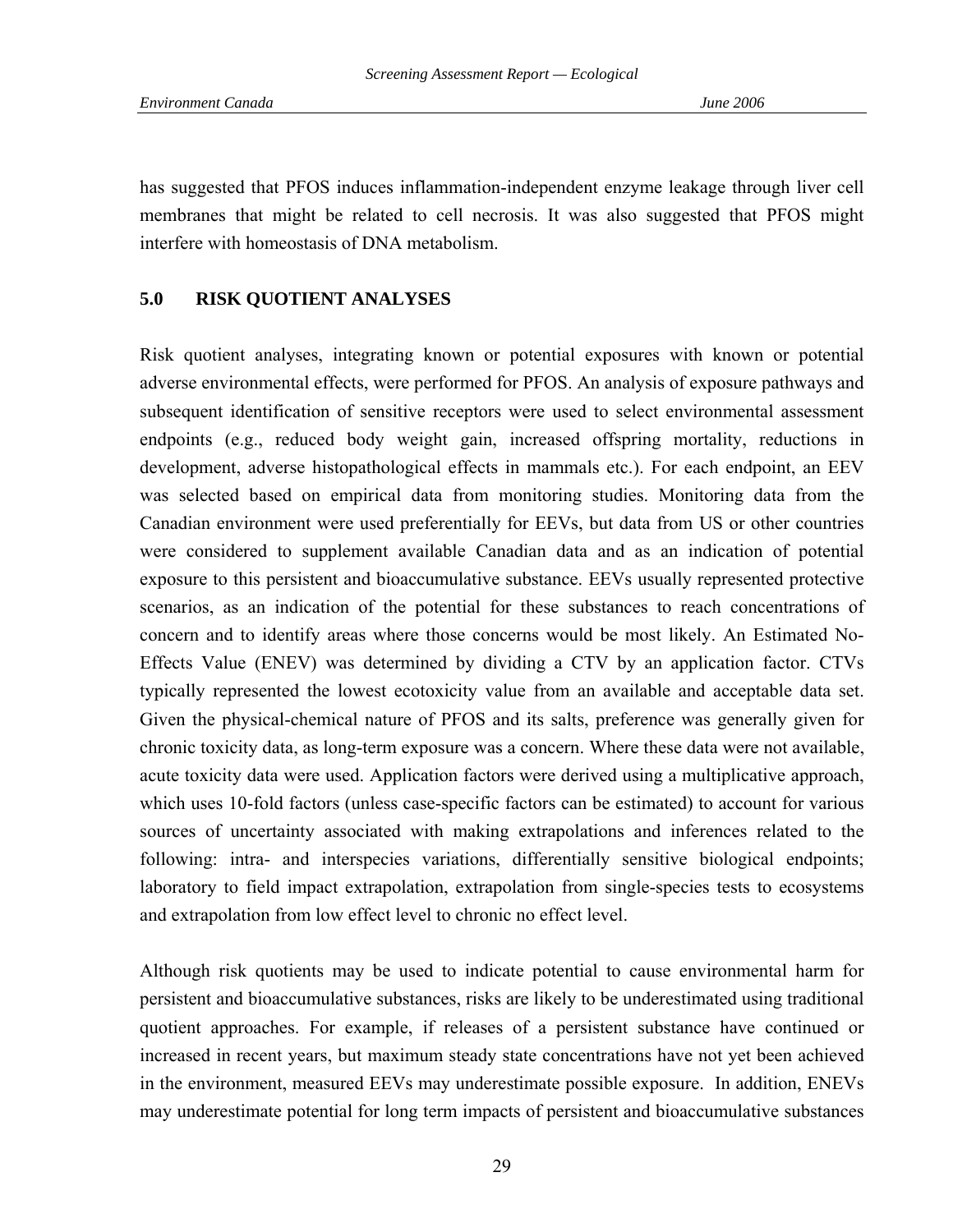since maximum concentrations are often not reached in the tissues of laboratory organisms, because toxicity test durations are insufficient to achieve steady state. Risk quotients derived for PFOS and its precursors are summarized in Appendices 3, 4, and 5

### *Mammalian Wildlife*

In Canada, the highest mean PFOS concentrations in wildlife were reported in a study of polar bears from 7 circumpolar locations. The highest Canadian concentrations were found in polar bear from South Hudson Bay (range 2000-3770  $\mu$ g.kg<sup>-1</sup> ww liver, mean 2730  $\mu$ g.kg<sup>-1</sup> ww liver) (Smithwick *et al*. 2005b). Concentrations in Canadian Arctic polar bear are among the highest in polar bears worldwide but the exposure concentrations are not considered an anomaly given similar concentrations in polar bears in other North America and European Arctic locations and higher concentrations in other wildlife globally (e.g., fish in Japan and the Netherlands). Given the relatively small sample size, which suggests further sampling could identify higher concentrations, and the fact that the species is a top level predator, the maximum exposure concentration in Canadian polar bear liver was considered appropriate for use in the risk quotient calculation.

In the assessment of risk to Canadian wildlife, the exposure concentration of 3770  $\mu$ g.kg<sup>-1</sup> ww liver from the Canadian South Hudson Bay polar bear was used as the EEV for wildlife. The CTV for mammalian wildlife was selected from a 2-year dietary rat study in which histopathological effects in the liver were seen in males and females at intakes as low as 0.06– 0.23 mg.kg<sup>-1</sup> bw per day and 0.07–0.21 mg.kg<sup>-1</sup> bw per day, respectively (Covance Laboratories Inc. 2002). Average values were determined for males and females, to establish corresponding LOELs of 40.8  $\mu$ g.g<sup>-1</sup> in liver with an application factor of 100 to give an ENEV of 0.408 ug.g<sup>-1</sup> liver. A risk quotient of 9.2 was, therefore, calculated using the maximum exposure concentration of 3770  $\mu$ g.kg<sup>-1</sup> ww liver from the South Hudson polar bear (Appendix 5). However, other risk quotients were also calculated given the range of toxicological endpoints but with the same maximum exposure concentration of  $3770 \mu g/kg^{-1}$  ww liver from South Hudson Bay polar bear. These risk quotients were consistently above 1 ranging from 2.1 to 19 (Appendix 4). While the maximum concentration of PFOS in South Hudson polar bears is 3770  $ug.kg^{-1}$  ww liver and risk quotients are calculated using this value, the mean concentration from this population is 2730 ug.kg<sup>-1</sup> ww liver and risk quotients would, therefore, be approximately 27 % lower but within the same order of magnitude as risk quotients calculated using the maximum concentration. It is also noted that mean PFOS concentration in polar bear liver from 3 other Canadian locations (High Arctic, Northwest Territories, and South Baffin Island) ranged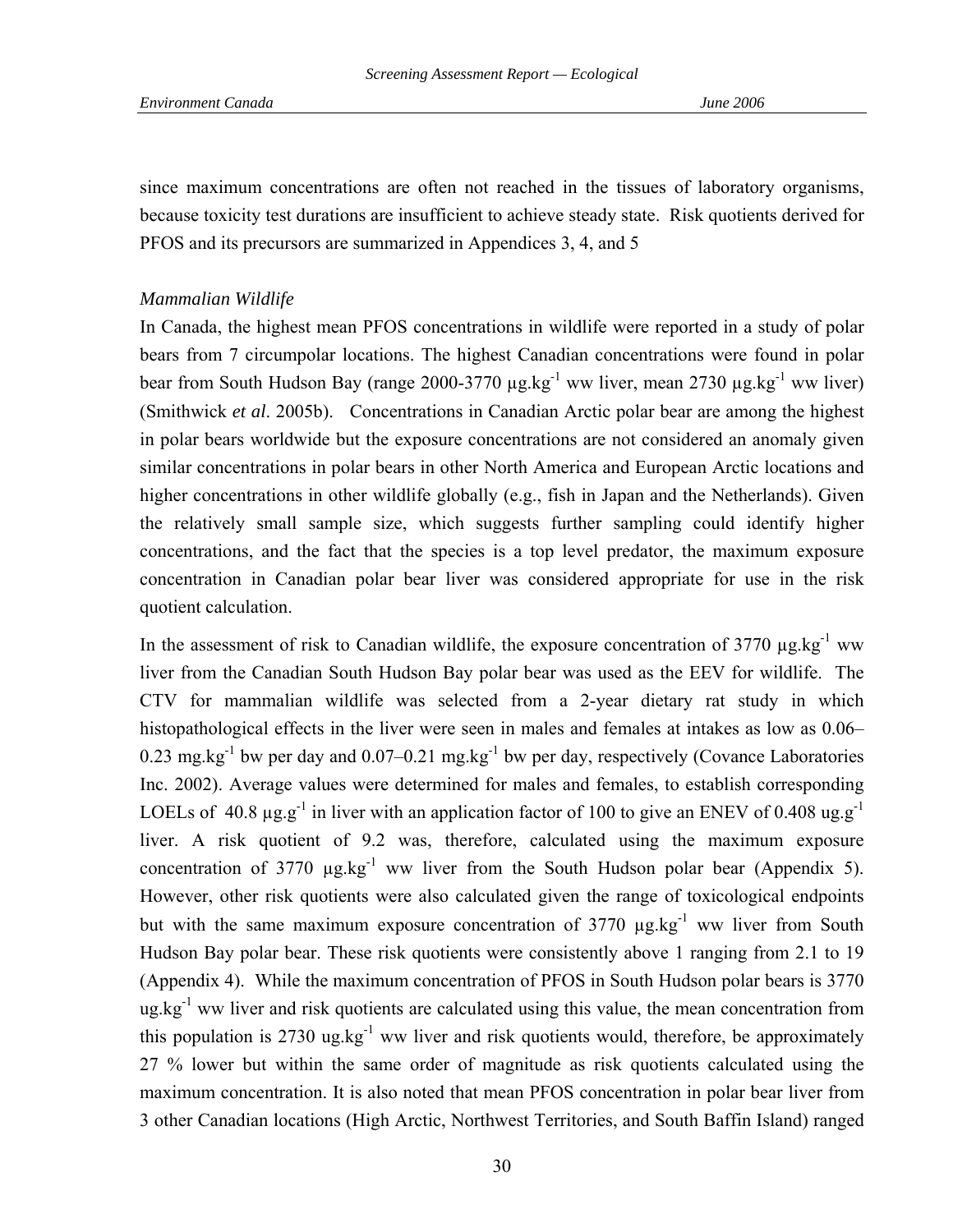from  $1170 - 1390$   $\mu$ g.kg<sup>-1</sup>. Risk quotients derived using the 2 year rat CTV results and mean concentrations resulted in quotients ranging from 2.9 to 3.4.

It is noted that the maximum concentration in East Greenland polar bear was higher (6340  $\mu$ g.kg<sup>-1</sup>) than the South Hudson Bay bears and a risk quotient calculated from this value using the same application factors would yield quotient of 15.4. Using the highest tissue concentration (4870  $\mu$ g.kg<sup>-1</sup> liver) found in mink in the Midwestern United States would yield a risk quotient (11.9) of the same order of magnitude, which could also be considered relevant to Canadian wildlife in mid-latitudes. The risk quotient analysis indicates that the greatest potential risk from PFOS in the environment occurs in higher trophic level mammals.

### *Pelagic Organisms*

A recent study by Macdonald *et al.* (2004) reported a 10 day NOEC of 0.0491 mg.L-1 for the growth and survival of the aquatic midge (*Chironomus tentans*). As such, the 10-day NOEC from the MacDonald *et al* (2004) study was chosen as the most appropriate CTV. An application factor of 10 was applied to account for lab to field variations and an application of 10 was applied to convert an acute endpoint to a chronic endpoint resulting in an ENEV of 0.491  $\mu$ g.L<sup>-1</sup>. The EEV chosen for Canadian waters is the highest value measured in the Boulanger *et al.* (2004) study (121 ng. $L^{-1}$  measured in Lake Ontario). The risk quotient is calculated as follows:  $0.121 / 0.491 = 0.25$  (Appendix 5).

### *Avian*

For avian species, the CTV is based on the effects observed for male mallards in the 10 ppm (feed concentration) treatment group based on 21 weeks of exposure. At this dose, the level of PFOS in serum and liver were 87.3  $\mu$ g.mL<sup>-1</sup> and 60.9  $\mu$ g.g<sup>-1</sup> ww liver, respectively. Given the uncertainty in using this value (in the absence of a NOAEL) and that the effects in males (reduced testis size and effects on spermatogenesis) may have occurred before the end of study when the PFOS liver concentration was measured, an application factor of 10 is used to account for laboratory to field extrapolation and interspecies variability and an additional application factor of 10 is used to extrapolate from the observed effect level to a NOAEL. Therefore, the estimated no-effect value (ENEV) for PFOS in birds is 0.87  $\mu$ g.mL<sup>-1</sup> serum and 0.609  $\mu$ g.g<sup>-1</sup> liver. Risk quotients using these ENEVs are compared to EEV for a number of avian species that are native to Canada, including many piscivorous birds and migratory species (see Appendix 3). The range of risk quotients are either above or approaching one which indicate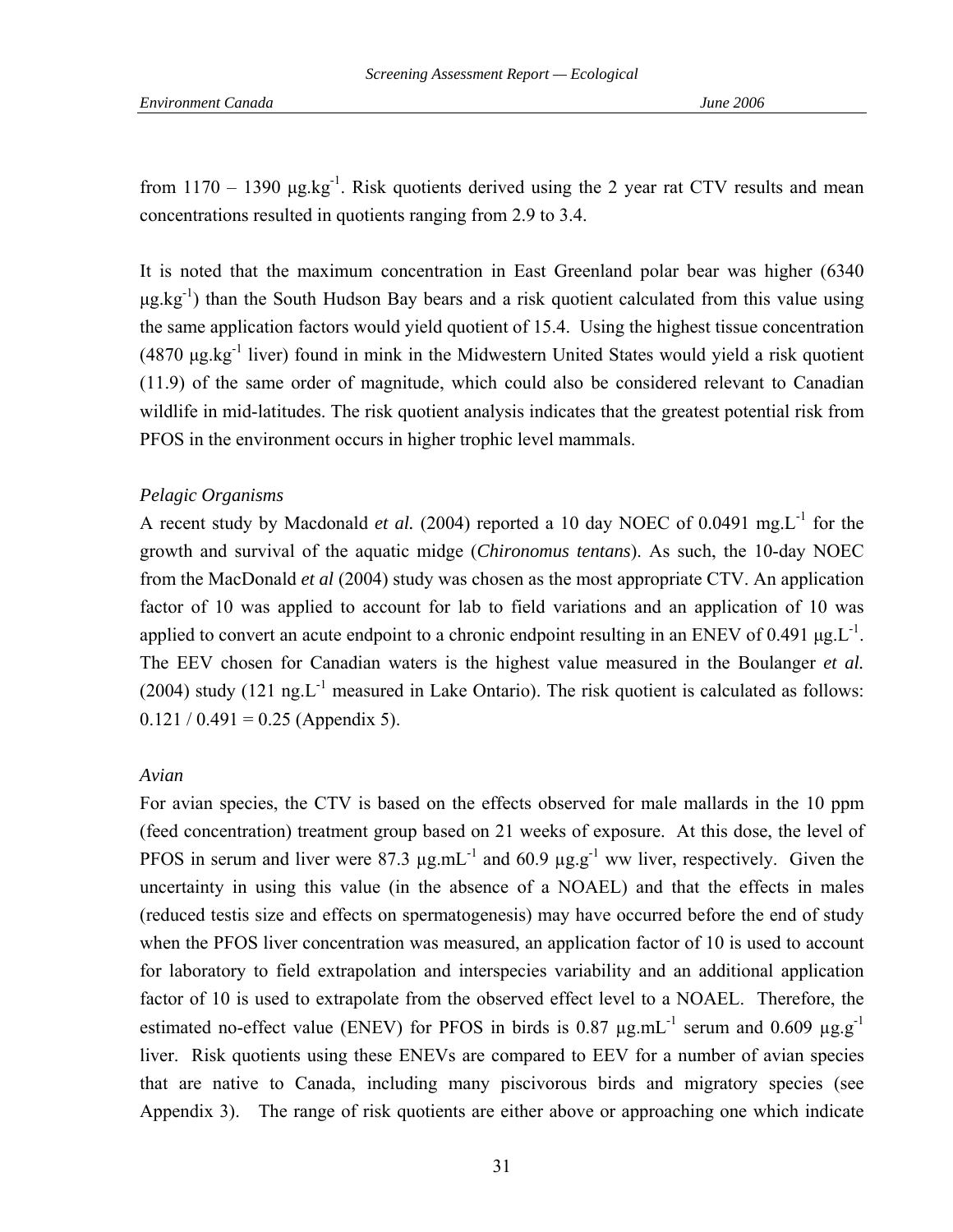potential for harm at concentrations observed in native species, including migratory species.

## **6.0 DISCUSSION**

There are special concerns about highly persistent and bioaccumulative substances. Although current science is unable to accurately predict the ecological effects of these substances, they are generally acknowledged to have the potential to cause serious, irreversible impacts. Assessments of such substances must therefore be performed using a protective, preventative and precautionary approach to ensure that such harm does not occur.

Evidence that a substance is persistent and bioaccumulative may itself be a significant indication of its potential to cause environmental harm. Persistent substances remain in the environment for long periods of time, increasing the probability and the duration of exposure. Persistent substances that are subject to long-range transport are of particular concern because they can result in low-level, regional or global contamination. Releases of small amounts of persistent and bioaccumulative substances may lead to relatively high concentrations in organisms over wide areas. Bioaccumulative and persistent substances may also biomagnify through the food chain, resulting in internal exposures for top predators. Since they are widespread, several different persistent and bioaccumulative substances may be present simultaneously in the tissues of organisms, increasing the likelihood and potential severity of harm.

Other information can increase concerns regarding the potential for persistent and bioaccumulative substances to cause environmental harm. For example, there is a particular concern for substances that, based on laboratory toxicity tests, have the potential to harm organisms at low concentrations, and/or have modes of toxic action beyond narcosis. A substance which does not naturally occur in the environment may also have an elevated potential to cause harm as organisms may not have evolved specific strategies for mitigating exposures and effects. Monitoring studies indicating that a substance is widespread in the environment and/or that concentrations have been increasing over time may be an indicator of elevated exposure potential. A substance that is used in Canada in moderate to large quantities (e.g., greater than  $1,000 \text{ kg/yr}$  in a variety of locations, and/or if use quantities are increasing, may also be taken as an indicator of elevated exposure potential.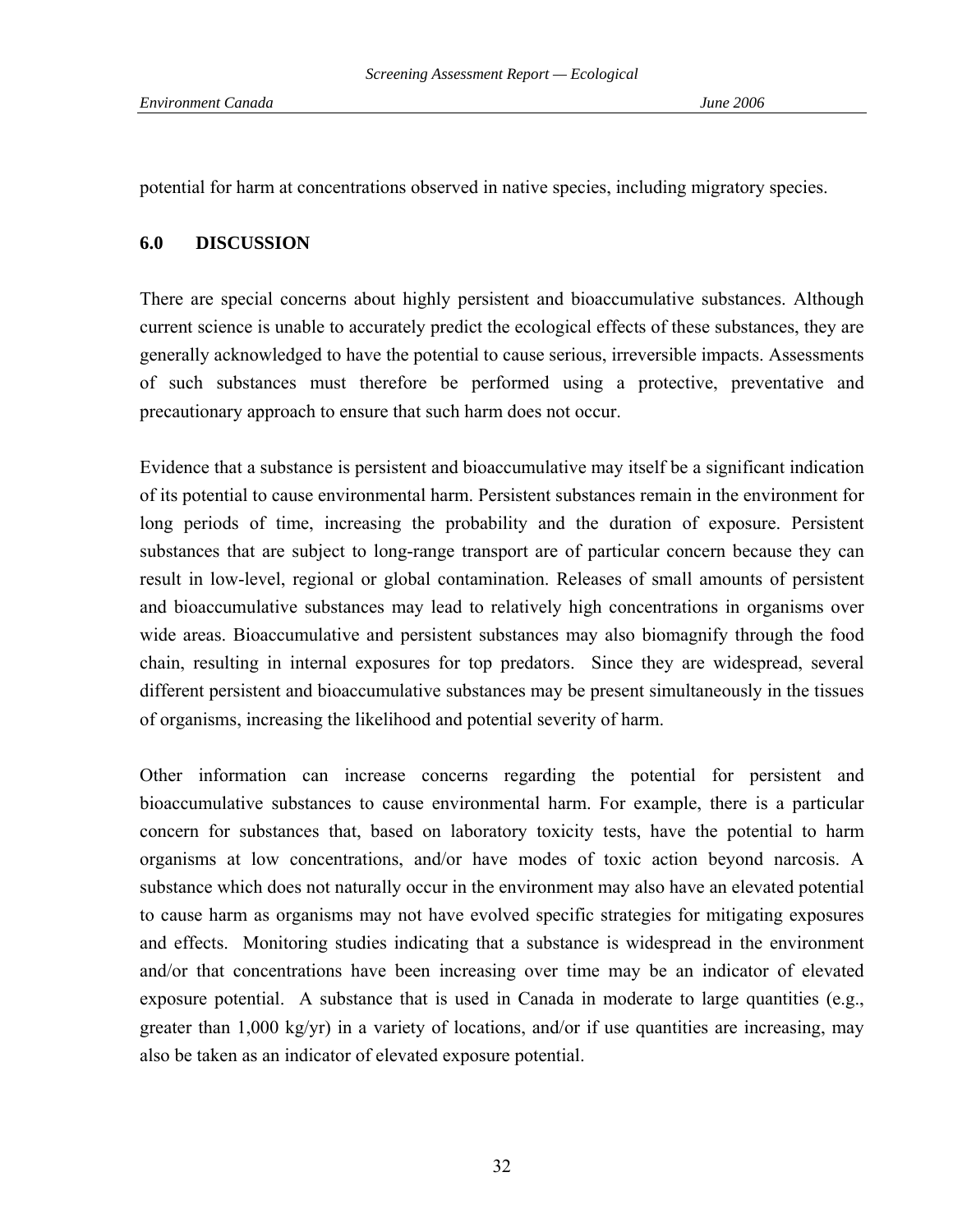## *Uncertainties*

While certain data gaps and uncertainties exist, there is nonetheless a substantial body of information on PFOS and its precursors. For example, while the mechanism of transport of PFOS and its precursors to the Arctic is not clear, they appear to be mobile in some form, as PFOS has been measured in biota throughout the Canadian Arctic, far from known sources. Environmental pathways of PFOS to biota are not well understood because information on degradation is lacking, and there are relatively few monitoring data on concentrations of various precursors in air, water, effluents and sediment in Canada. While mechanisms of toxic action of PFOS are not well understood, a range of toxicological effects have been reported in a variety of species. Currently, there is limited information on the toxicology of PFOS precursors and the potential for combined or synergistic effects with PFOS.

### *Persistence*

The weight of evidence on the persistence of PFOS, the degradation of precursors to PFOS, and the volatilization and atmospheric transport of the precursors to PFOS, indicate that PFOS has the potential to move in the environment.

PFOS is resistant to hydrolysis, photolysis, microbial degradation and metabolism by vertebrates and is persistent. PFOS is present in biota, notably in vertebrates, throughout the world, including in a range of fish, birds and mammals in remote sites, including the Canadian Arctic, far from known sources or manufacturing facilities of PFOS and its precursors. This indicates that PFOS and/or its precursors may undergo long-range transport. The precursor POSF is persistent in air, with an atmospheric half-life of 3.7 years (US EPA OPPT AR226-1030a104). In water, PFOS persisted over 285 days in microcosms under natural conditions (Boudreau *et al*. 2003b). While the vapour pressure of PFOS is similar to those of other globally distributed compounds (e.g., PCBs, DDT), its water solubility indicates that PFOS itself is less likely to partition to and be transported in air (Giesy and Kannan 2002). Although PFOS itself has low volatility, several PFOS precursors are considered volatile, including N-EtFOSE alcohol, N-MeFOSE alcohol, N-MeFOSA and N-EtFOSA (US EPA OPPT AR226-0620). When present in residuals in products, these PFOS precursors could evaporate into the atmosphere when the products containing them are sprayed and dried (US EPA OPPT AR226-0620). Therefore, precursors to PFOS, in addition to contributing to the ultimate loading of this persistent and bioaccumulative substance, also contribute to its widespread occurrence.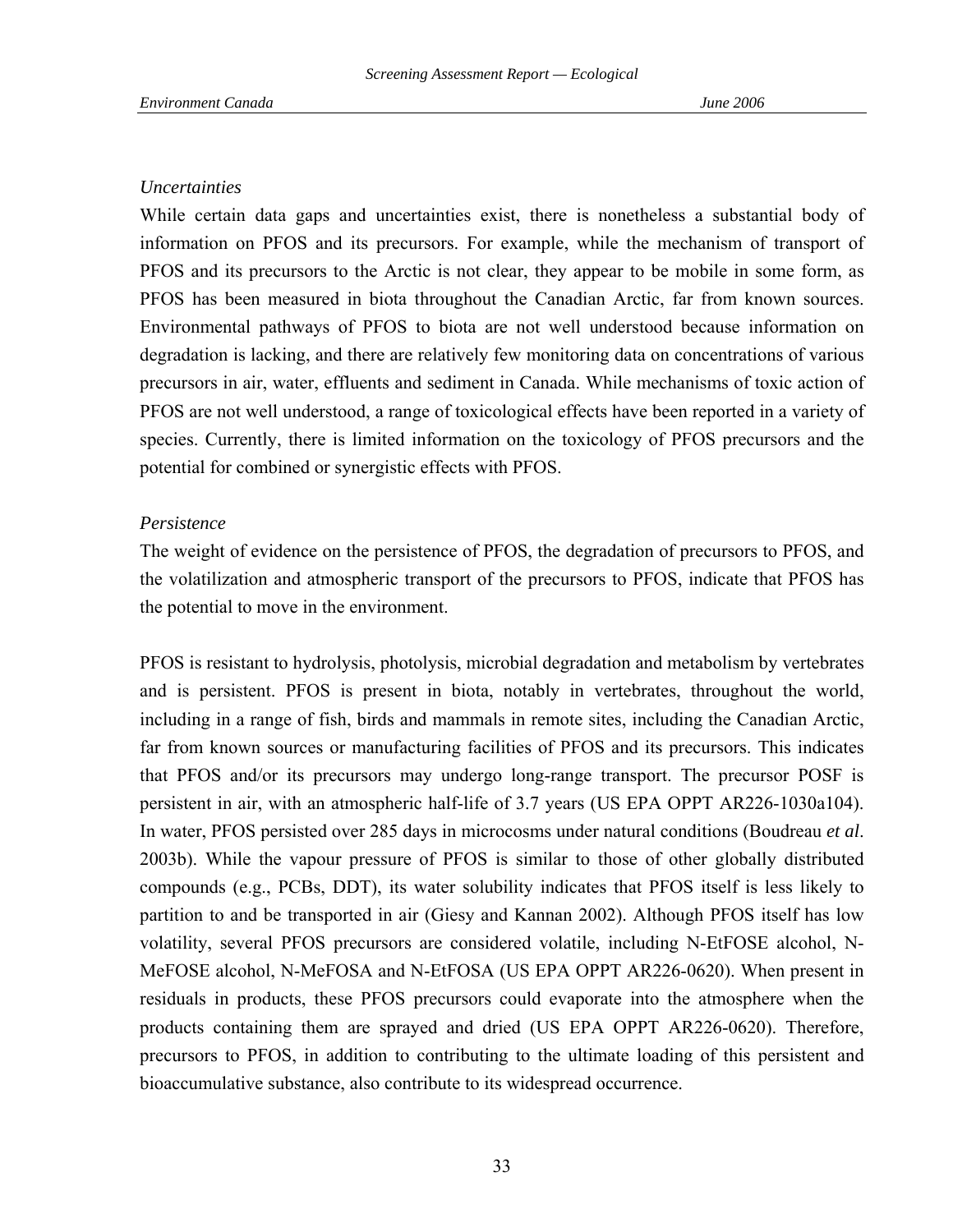### *Concentrations in Biota*

The worldwide and widespread occurrence of PFOS in wildlife and in the Canadian polar bear where high PFOS concentrations have been detected (Martin *et al*. 2004a, Smithwick *et al*. 2005a,b,c) have significant bearing on the conclusions of this assessment. Indications of high concentrations in top predators are of concern. While the sample sizes for the Canadian polar bears are small, the PFOS levels in polar bear liver are corroborated by samples from 6 other circumpolar locations. Eastern Greenland polar bear livers were in the same order of magnitude but had higher concentrations. Since PFOS is known to partition to liver, the availability of field measured concentrations of PFOS in liver tissue which can be compared to toxicological effects in liver at certain liver concentrations are particularly relevant to this assessment and reduces some of the uncertainties that are typical for persistent and bioaccumulative substances. However, risks could still be underestimated if steady state conditions were not achieved in exposed wildlife or in laboratory toxicity tests.

There are no known local sources of PFOS at the sampling site of the South Hudson Bay polar bear and there are no PFOS manufacturing sites in the area. While accidental release from sources such as fire fighting foams cannot be entirely ruled out, it is noted that mean liver PFOS concentrations in polar bears from 7 circumpolar locations were within an order of magnitude of each other, varying only by a factor of 3-4. Most importantly, it is expected that, given the very large home range of polar bear, concentrations in these mammals may reflect integration of exposure over large geographic areas. It is also noted that the concentrations of PFOS in polar bear are 5-10 times higher than the concentration of all other perfluoroalkyl substances. The PFOS concentrations in polar bear liver were also higher than any other previously reported concentrations of persistent organochlorine chemicals (e.g., PCBs, chlordane or hexachlorocyclohexane) in polar bear fat (Martin *et al.,* 2004a).

### *Bioaccumulation*

In vertebrates, PFOS preferentially partitions to proteins in liver and blood. The bioaccumulation potential of PFOS may not be related to the typical mechanisms associated with bioaccumulation in lipid-rich tissues. The weight of evidence considered for bioaccumulation includes both laboratory and field-based BAFs, BCFs, BMFs (avian and aquatic), and data on elimination half-lives in a range of species. Whole-body laboratory BCFs in fish ranged from 690 to 2796 and are below 5000. Tissue-based field BAFs in Canadian biota ranged from 6300 to 125 000. The bioaccumulative tendencies of PFOS, suggested by the BCF/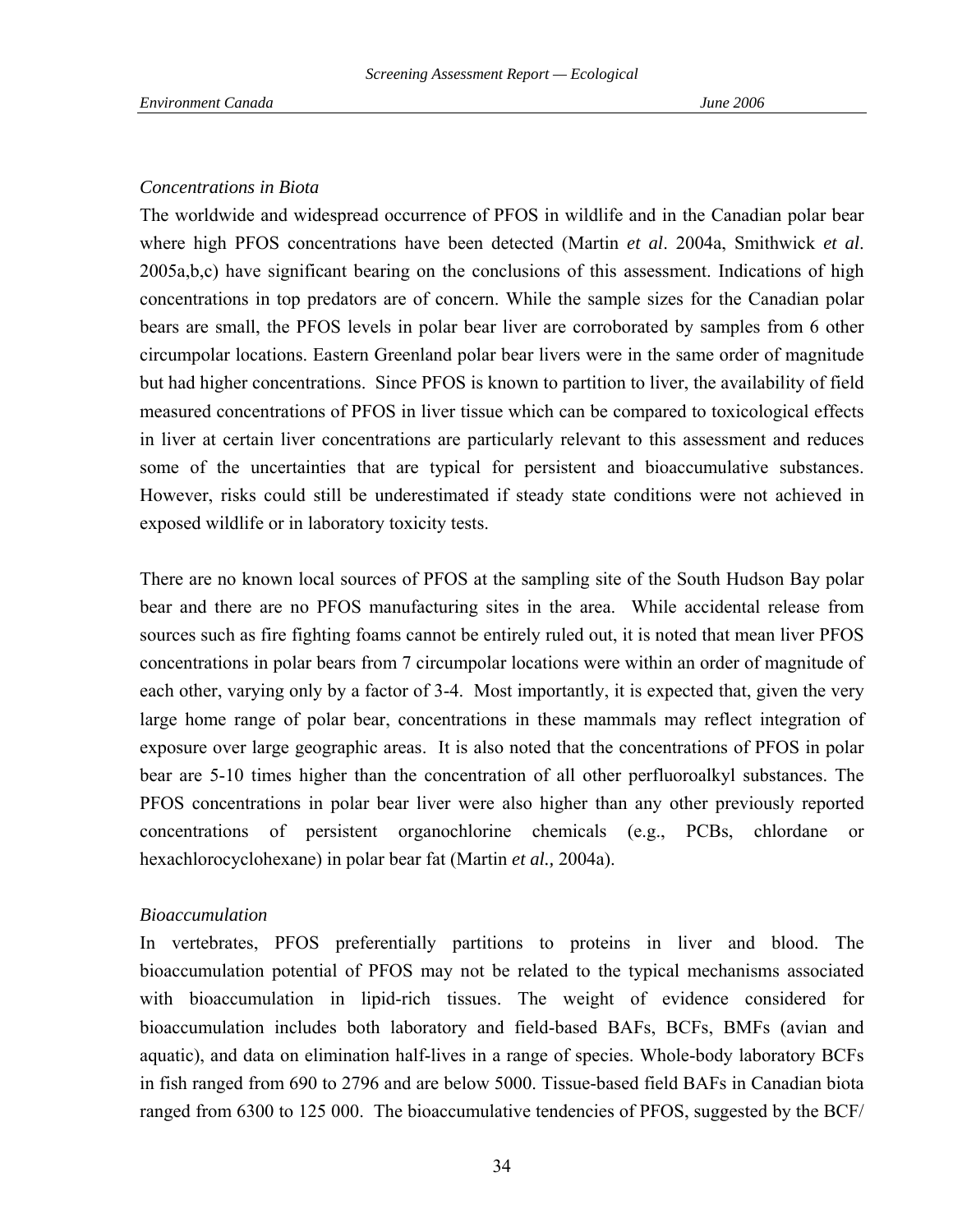BAF values, are confirmed by tissue-based field BMF studies (BMF values ranged from 0.4 – 20) indicating the potential for biomagnification. In addition to information on PFOS, estimated BCFs for the precursors n-EtFOSEA and n-MeFOSEA were 5543 and 26 000, respectively.

In Canada, PFOS has been detected in higher trophic level biota and predators such as fish, piscivorous birds (double-crested cormorant), mink, and Arctic biota (polar bear) far from known sources or manufacturing facilities. In Canadian Arctic biota, PFOS concentrations in liver ranged from 20  $\mu$ g.kg<sup>-1</sup> (mink) to > 4000  $\mu$ g.kg<sup>-1</sup> (polar bear). Also, predator species such as eagles have been shown to accumulate higher PFOS concentrations than birds from lower trophic levels. Chronic and acute effects of PFOS have been observed in laboratory studies with mallard, Japanese quail, and northern bobwhite quail. Effects noted in the chronic reproductive studies for mallards and bobwhite quail include reduced testicular size in quails and mallards (including altered spermatogenesis), increased liver weight in female quails and reduced 14 day survivability in quail chicks as a percentage of eggs set. The testicular regression is accompanied by a histologically-visible effect on spermatogenesis in the mallard. Effects of PFOS on thyroid function have also been reported. Even with reductions in manufacturing of PFOS by some North American manufacturers, wildlife such as birds can continue to be exposed to persistent and bioaccumulative substances such as PFOS by virtue of their persistence and long-term accumulation. Therefore, the weight of evidence is sufficient to conclude that PFOS and its salts are bioaccumulative.

## **7.0 CONCLUSION**

The presence of PFOS, its salts and its precursors results primarily from anthropogenic activity. PFOS and its salts are extremely persistent in all media and can bioaccumulate and biomagnify in mammals and piscivorous birds. Given the inherent properties of PFOS and its precursors, together with demonstrated or potential environmental concentrations that may exceed the effect levels for higher trophic level biota such as piscivorous birds and mammals; and given the widespread occurrence of PFOS in biota, including in remote areas; and given that PFOS precursors may contribute to the overall presence of PFOS in the environment, it is concluded that PFOS, its salts and its precursors are entering the environment in a quantity or concentration or under conditions that have or may have an immediate or long-term harmful effect on the environment or its biological diversity.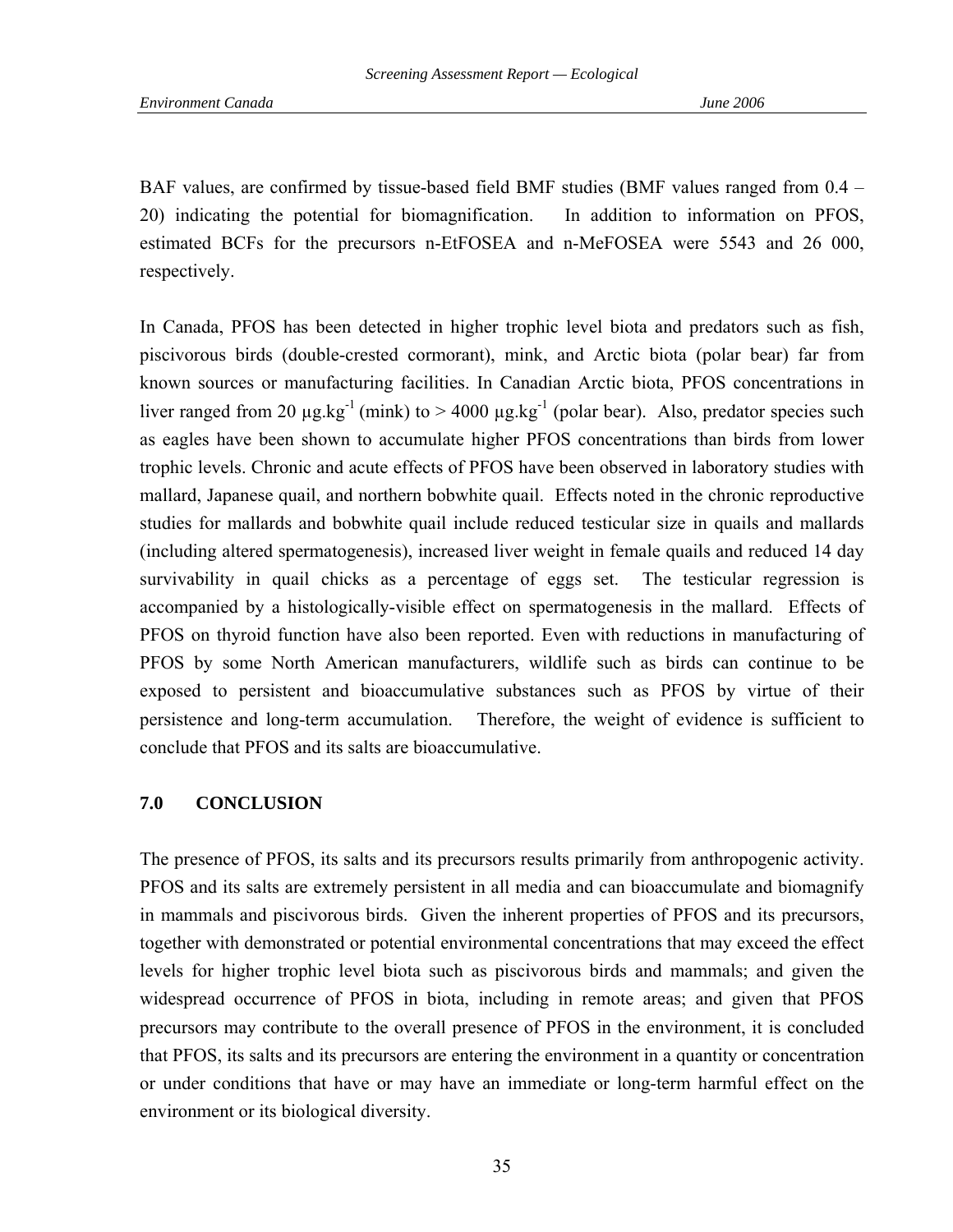### **7.0 REFERENCES**

3M Environmental Laboratory. 2001a. Analytical laboratory report, determination of the presence and concentration of PFOS, PFOSA, PFOSAA, EtFOSE-OH, M556 and PFOSEA in serum and liver samples of Crl:CD(SD) IGS BR rats exposed to N-ethyl perfluorooctanesulfonamido ethanol. 3M Environmental Laboratory Report No. Tox-001, Laboratory Request No. U2103, 3M Reference No. T-6316.1

3M Environmental Laboratory. 2001b. Analytical laboratory report, determination of the presence and concentration of PFOS, PFOSA, PFOSAA, EtFOSE-OH, M556 and PFOSEA in serum and liver samples of Crl:CD(SD) IGS BR rats exposed to N-ethyl perfluorooctanesulfonamido ethanol. 3M Environmental Laboratory Report No. Tox-002, Laboratory Request No. U2104, 3M Reference No. T-6316.1

Ankley, G.T., Kuehl, D.W., Kahl, M.D., Jensen, K.M., Butterworth, B.C., and J.W. Nichols. 2004. Partial Life-Cycle Toxicity and Bioconcentration Modeling of Perfluorooctanesulfonate in the Northern Leopard Frog (*Rana pipiens*). Environmental Toxicology and Chemistry, Vol. 23: 2745–2755.

Arnot, J.A. and Gobas, F.A.C.P. 2003. A generic QSAR for assessing the bioaccumulation potential of organic chemicals in aquatic food webs. Quant. Struct.-Act. Relat. 22: 1-9

Berthiaume, J. and K.B. Wallace. 2002. Perfluorooctanoate, perfluooctane sulfonate and N ethyl perfluorooctane sulfamido ethanol: peroxisome proliferation and mitochondrial biogenesis. Toxicol. Lett 129:23-32.

Bossi, R., Riget, F.F., and Dietz, R. 2005. Temporal and Spatial Trends of Perfluorinated Compounds in Ringed Seal (*Phoca hispida*) from Greenland. Environmental Science and Technology 39: 7416-7422

Boudreau, T.M., P.K. Sibley, D.C.G. Muir, S.A. Mabury and K.R. Solomon. 2003. Laboratory evaluation of the toxicity of perfluorooctane sulfonate (PFOS) on *Selenastrum capricornutum*, *Chlorella vulgaris*, *Lemna gibba*, *Daphnia magna*, and *Daphnia pulicaria*. Arch. Environ.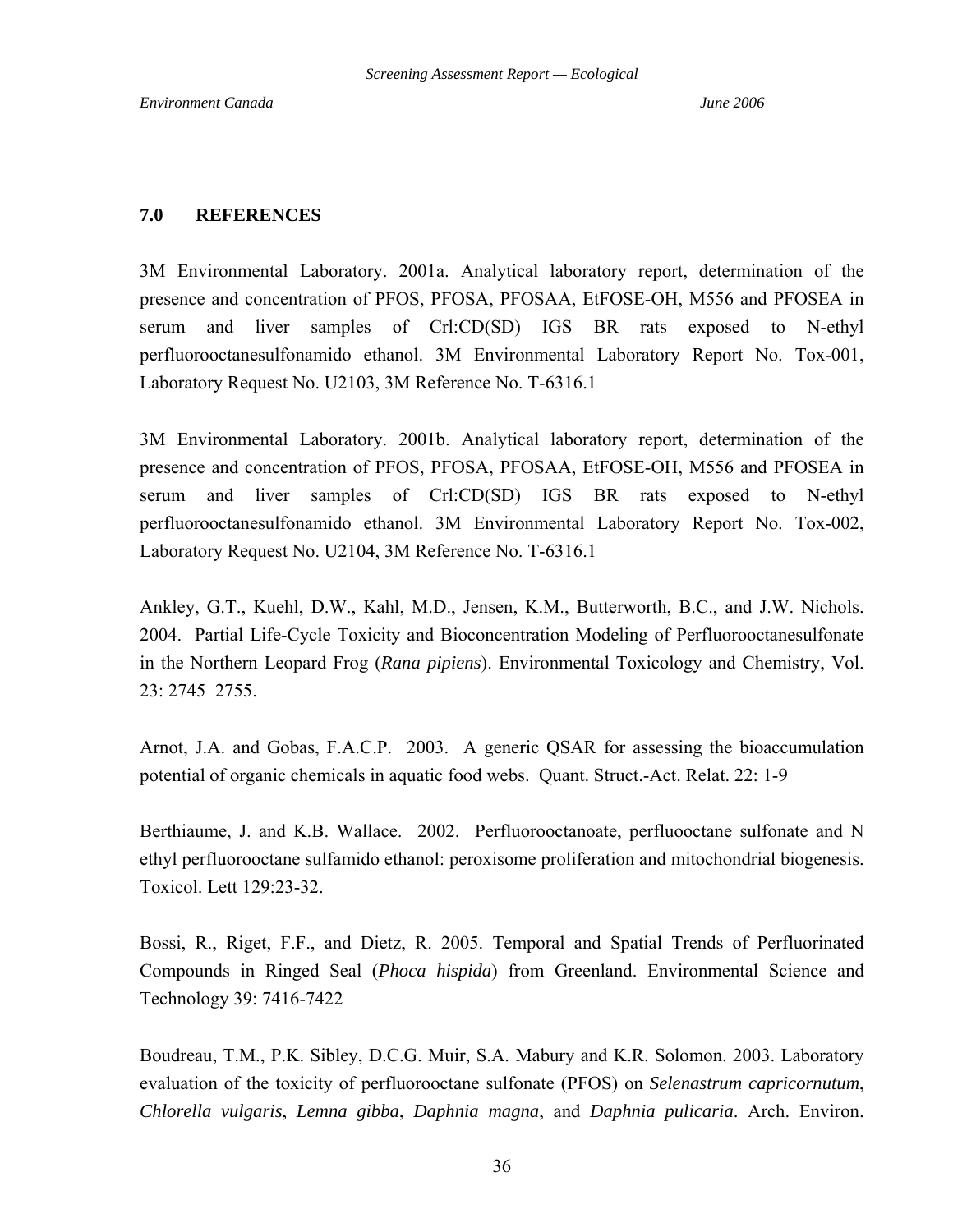Contam. Toxicol. 44: 307–313.

Boudreau, T.M., C.J. Wilson, W.J. Cheong, P.K. Sibley, S.A. Mabury, D.C.G. Muir and K.R. Solomon. 2003. Response of the zooplankton community and environmental fate of perfluorooctane sulfonic acid in aquatic microcosms. Environ. Toxicol. Chem. 22: 2739–2745.

Boulanger, B., Vargo, J., Schnoor, J.L., Hornbuckle, K.C. 2004. Detection of perfluorooctane surfactants in Great Lakes water. Environ. Sci. and Technol. 38: 4064-4070

Boulanger, B., Peck, A.M., Schnoor, J.L., Hornbuckle, K.C. 2005. Mass balance of perfluorooctane surfactants in Lake Ontario. Environ. Sci. and Technol. 39: 74-79.

Brooke, D., Footitt, A., Nwaogu, T.A. 2004. Environmental Risk Evaluation Report: Perfluorooctanesulphonate (PFOS). Prepared by Risk and Policy Analysts Ltd. for UK Environment Agency, Isis House, Howbery Park, Wallingford, UK

Butt, C.M., Stock., N.L., Mabury, S.A., Muir, D.C.G., and Braune, B.M. Spatial and temporal trends of perfluorinated alkyl substances in ringed seals and seabirds (Northern fulmar and Thick-billed Murre) from the Canadian Arctic. Presentation at the International Symposium on Fluorinated Alkyl Organics in the Environment. Toronto, Ontario, Canada, August 18-20, 2005

Caliebe, C., Gerwinski, W., Hühnerfuss, H., and Theobald, N. Occurrence of Perfluorinated Organic Acids in the Water of the North Sea. 2004. Presentation at SETAC 2004.

Campbell, S.M., S.P. Lynn and J.B. Beavers. 1993a. Lithium perfluorooctane sulfonate  $(6861D11)$ . A dietary  $LC_{50}$  study with the northern bobwhite. Wildlife International Ltd. Project No. 319-101. Sponsored by S.C. Johnson & Son, Inc.

Campbell, S.M., S.P. Lynn and J.B. Beavers. 1993b. Lithium perfluorooctane sulfonate  $(6861D11)$ . A dietary  $LC_{50}$  study with the mallard. Wildlife International Ltd. Project No. 319-102. Sponsored by S.C. Johnson & Son, Inc.

CEMC (Canadian Environmental Modelling Centre). 2001. Trent University Canadian Environmental Modelling Centre Newsletter, Summer 2001 Progress Report, Peterborough,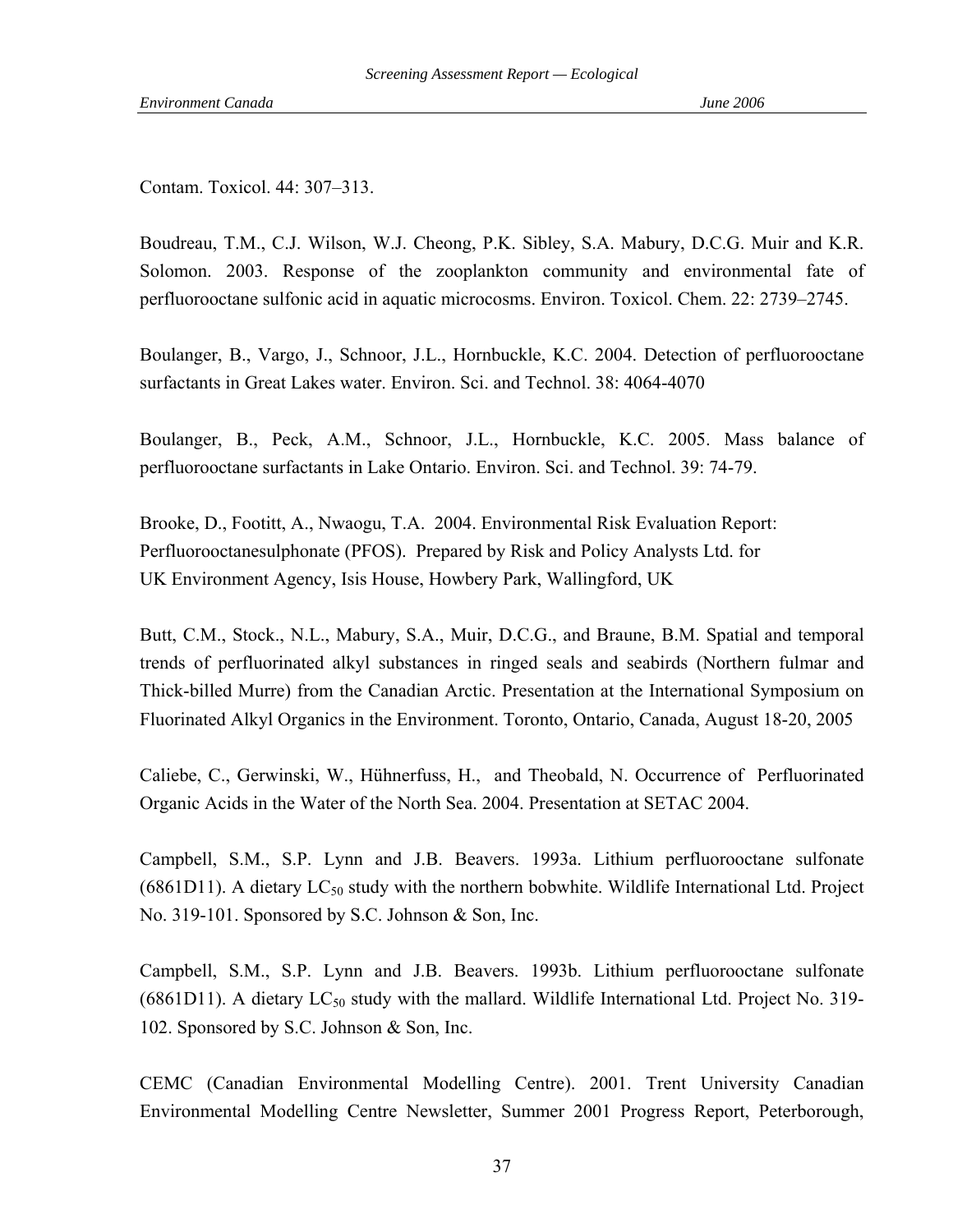Ontario ([http://www.trentu.ca/cemc/news01\\_07.pdf\)](http://www.trentu.ca/cemc/news01_07.pdf).

Center Analytical Laboratories inc. Analytical Report. Fluorochemical characterization of surface water and sediment samples. Port St. Lucie second resampling (E01-0096). Center Analytical Laboratory Report No. 023-014EE (Revision 1)

CITI (Chemicals Inspection & Testing Institute). 1992. Biodegradation and bioaccumulation: data of existing chemicals based on the CSCL Japan. Compiled under the supervision of Chemical Products Safety Division, Basic Industries Bureau, Ministry of International Trade  $\&$ Industry, Tokyo, Japan. October 1992.

Compass Environmental Inc. 1999. Municipal solid waste incineration in Canada: An update on operations 1997–1998. Prepared for Environment Canada and Federal Panel on Energy Research Development, Burlington, Ontario.

Covance Laboratories, Inc. 2002. Final report: 104-week dietary chronic toxicity and carcinogenicity study with perfluorooctane sulfonic acid potassium salt (PFOS; T-6295) in rats. Study No. 6329-183, Madison, Wisconsin.

Covance Laboratories, Inc. 2002a. 26-week capsule toxicity study with perfluorooctane sulfonic acid potassium salt (PFOS T-6295) in cynomolgus monkeys. #6329-223.

Dimitrov, S., V. Kamenska, J.D. Walker, W. Windle, R. Purdy, M. Lewis and O. Mekenyan. 2004. Predicting the biodegradation products of perfluorinated chemicals using CATABOL, SAR and QSAR. Environ. Res. 15(1): 69–82.

Environment Canada. 2000. Perfluoroalkyl Substances Report of Section 71 (CEPA, 1999) Notice with Respect to Certain Substances on the Domestic Substances List (DSL). Existing Substances Branch, Environment Canada.

Environment Canada. 2001. Primary report on PFAs from Section 71 survey prepared by Use Patterns Section, Chemicals Control Division, Commercial Chemicals Evaluation Branch, Environment Canada, Hull, Canada.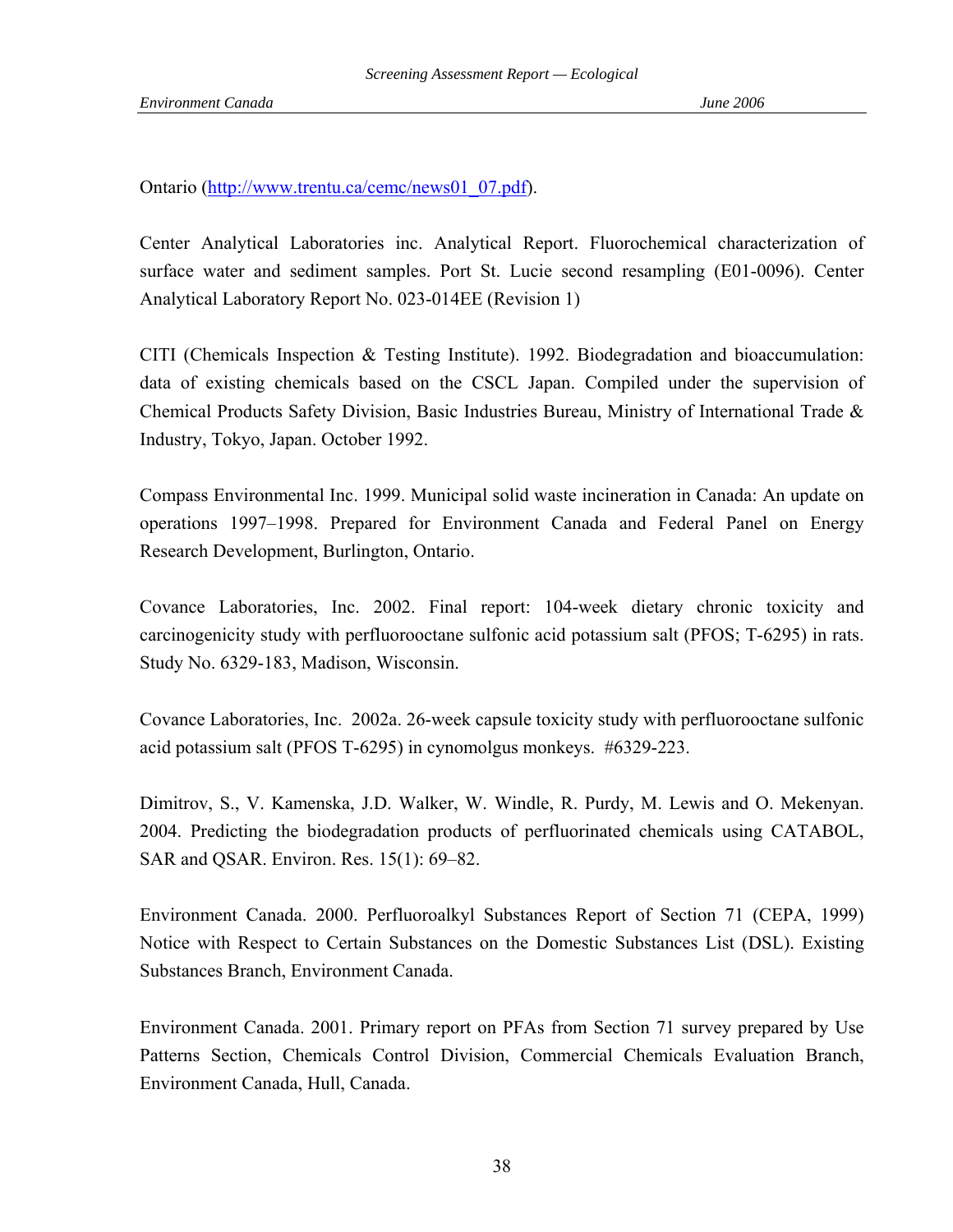European Commission. 2005. Scientific Committee on Health and Environmental Risks (SCHER) Opinion on "RPA's report "Perfluorooctane Sulphonates Risk reduction strategy and analysis of advantages and drawbacks". Adopted by the SCHER during the  $4<sup>th</sup>$  plenary of 18 March 2005.

Ferguson, S.H., Taylor, M.K., Born, E.W., Rosing-Asvid, A., and Messier, F., 1999. Determinants of Home Range Size for Polar Bears (*Ursus maritimus*). Ecology Letters 2:311- 318.

Furdui, V., Crozier, P., Marvin, C., Reiner, E., Wania, F., and Mabury, S. 2005. Temporal Study of Perfluorinated Alkyl Substances in Niagara River Suspended Sediments. Presentation at SETAC 2005, Baltimore, Maryland, November 2005.

Giesy, J.P., and Kannan, K. 2001. Global distribution of Perfluorooctane Sulfonate in wildlife. Environ. Sci. Technol. 35:1339-1342

Giesy, J.P. and Kannan, K. 2002. Perfluorochemical surfactants in the environment. Environ. Sci. Technol. 36: 147A–152A.

Giesy, J. 2003. Personal communication (comments on draft PFOS assessment report), February 2003, to Existing Substances Branch, Environment Canada, Gatineau, Quebec. Department of Zoology, National Food Safety and Toxicology Centre, Institute for Environmental Toxicology, Michigan State University, East Lansing, Michigan.

Gobas, F.A.P.C. and Morrison, H.A. 2000. Bioconcentration and biomagnification in the aquatic environment. In: Handbook of property estimation methods for chemicals, environmental and health sciences. Boethling, R.S. and Mackay, D., eds. CRC Press, Boca Raton, USA

Gobas, F. and D. MacKay. Letter to L.J. Chandler (Environment Canada). February 10, 2005.

Government of Canada. 2000. Persistence and Bioaccumulation Regulations. Canada Gazette Part II 134(7): 607-612, 29 March 2000.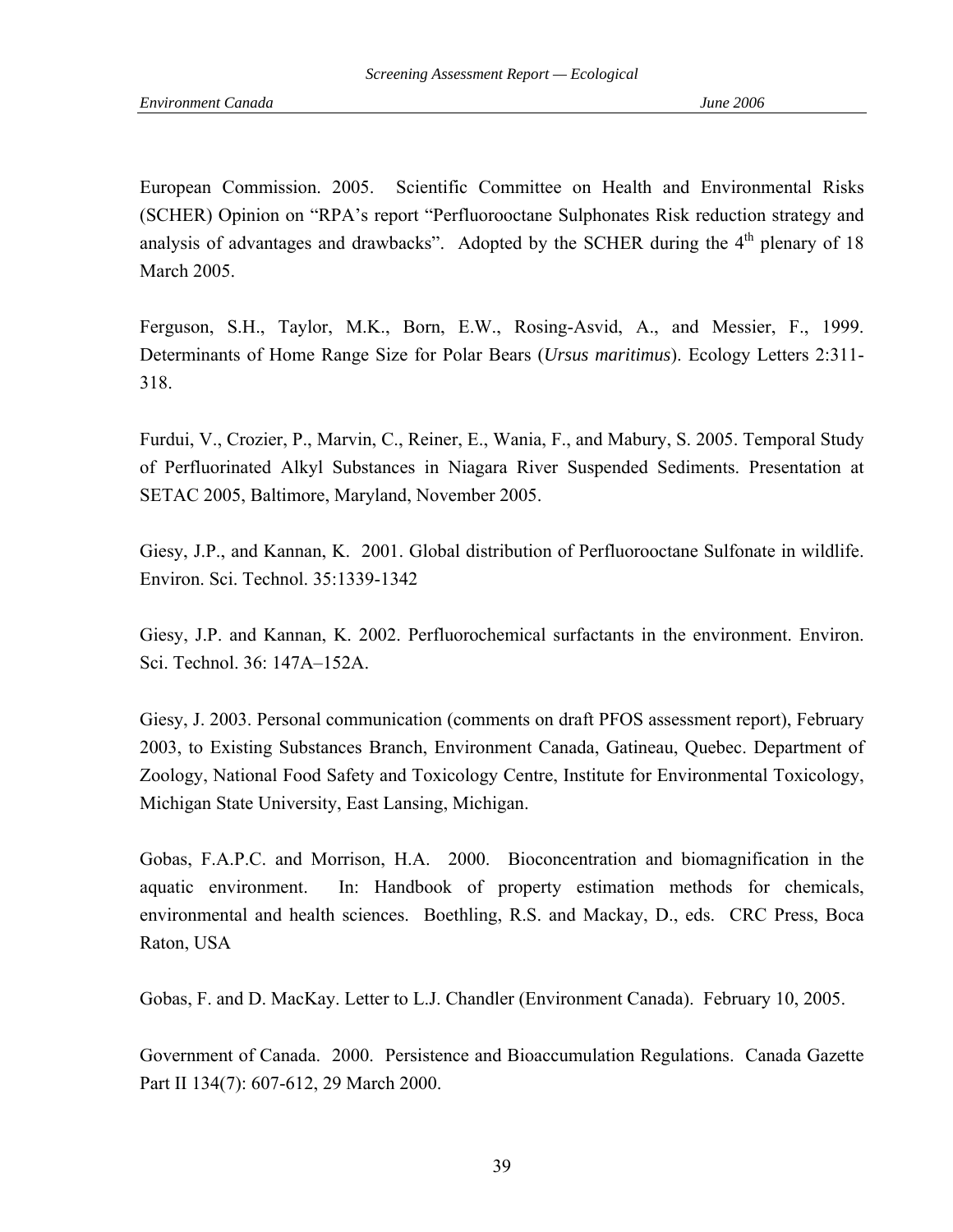Government of Canada. 1995. Toxic Substances Management Policy.

Government of Canada. 1999. *Canadian Environmental Protection Act (CEPA)*

Gulkowska, A., Falandysz, J., Taniyasu, S., Bochentin, I., So, M.K., Yamashita, N. 2005. Perfluorinated chemicals in blood of fishes and waterfowl from the Gulf of Gdańsk, Baltic Sea. Presentation at International Symposium on Fluorinated Organics in the Environment, Toronto, Ontario, Canada, August 18-20, 2005.

Hansen, K.J., H.O. Johnson, J.S. Eldridge, J.L. Butenhoff and L.A. Dick. 2002. Quantitative characterization of trace levels of PFOS and PFOA in the Tennessee River. Environ. Sci. Technol. 36: 1681–1685.

Haughom, B. and O. Spydevold. 1992. The mechanism underlying the hypolipemic effect of perfluorooctanoic acid (PFOA), perfluorooctane sulphonic acid (PFOSA) and clofibric acid. Biochim. Biophys. Acta 1128: 65–72.

Health Canada. 2004. Perfluorooctane sulfonate, its salts and its precursors that contain the  $C_8F_{17}SO_2$  or  $C_8F_{17}SO_3$  moiety. Draft screening health assessment report. Prepared by Existing Substances Division, Health Canada, Ottawa, Ontario.

Hekster, F.M., P. de Voogt, A.M.C.M. Pijinenburg and R.W.P.M. Laane. 2002. Perfluoroalkylated substances — aquatic environmental assessment. Report RIKZ/2002.043. Prepared at the University of Amsterdam and RIKZ (The State Institute for Coast and Sea), July 1, 2002. 99 pp.

Hoff, P.T., K. Van De Vijver, W. Van Dongen, E.L. Esmans, R. Blust and W.M. De Coen. 2003. Perfluorooctane sulfonic acid in bib (*Trisoperus luscus*) and plaice (*Pleuronectes platessa*) from the Western Scheldt and the Belgian North Sea: distribution and biochemical effects. Environ. Toxicol. Chem. 22: 608–614.

Houde, M., Wells, R.S., Fair, P.A., Bossart, G.D., Hohn, A.A., Rowles, T.K., Sweeney, J.C., Solomon, K.R., Muir, D.C.G. 2005. Polyfluoroalkyl Compounds in Free-Ranging Bottlenose Dolphins (*Tursiops truncatus*) from the Gulf of Mexico and the Atlantic Ocean. Environmental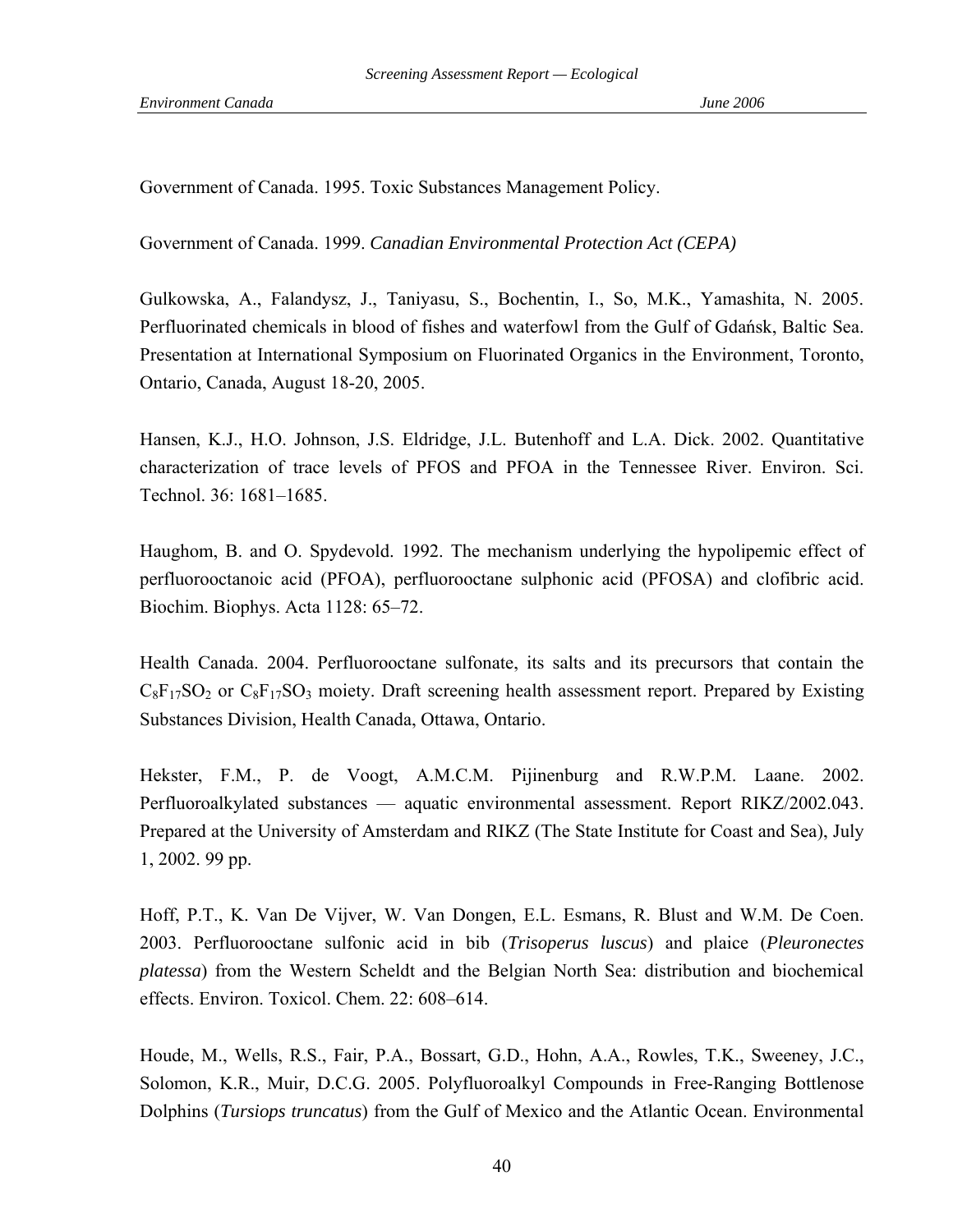Science and Technology 39:6591-6598.

Hu, W., P.D. Jones, B.L. Upham, J.E. Trosko, C. Lau and J.P. Geisy. 2002. Inhibition of gap junctional intercellular communication by perfluorinated compounds in rat liver and dolphin kidney epithelial cell lines in vitro and Sprague dawley rats in vivo. Toxicol Sci 68: 429-436.

Industry Canada. 2002. Canadian industry statistics: Establishments: Carpet and Rug Mills (NAICS 31411). Information obtained on-line on December 4, 2002 ([http://strategis.ic.gc.ca/canadian\\_industry\\_statistics/cis.nsf/idE/cis31411estE.html\)](http://strategis.ic.gc.ca/canadian_industry_statistics/cis.nsf/idE/cis31411estE.html).

Kannan, K, Koistinen, J, Beckmen, K, Evans, T, Gorzelany, JF, Hansen, KJ, Jones,PD, Helle, E, Nyman, M, Giesy, JP, 2001a, Accumulation of perfluorooctane sulfonate in marine mammals, Environ. Sci. Technol. 35, 1593-1598

Kannan, K., Franson, J.C., Bowerman, W.W., Hansen, K.J., Jones, P.D., Giesy, J.P. 2001b. Perfluorooctane Sulfonate in Fish-Eating Birds Including Bald Eagles and Albatrosses. Environmental Science and Technology 35: 3065-3070.

Kannan, K., J.-W. Choi, N. Iseki, K. Senthikumar, D.H. Kim, S. Masunaga and J.P. Giesy. 2002a. Concentrations of perfluorinated acids in livers of birds from Japan and Korea. Chemosphere 49: 225–231.

Kannan, K., Corsolini, S., Falandysz, J., Oehme, G., Focardi, S., Giesy, J.P.2002b. Perfluorooctanesulfonate and related Fluorinated Hydrocarbons in Marine Mammals, Fishes and Birds from Coasts of the Baltic and the Mediterranean Seas. Env. Sci. Tech, 36, 3210 – 3216.

Kannan, K., Tao, L., Sinclair, E., Pastva, S.D., Jude, D.J., and Giesy, J.P. 2005a. Perfluorinated Compounds in Aquatic Organisms at Various Trophic Levels in a Great Lakes Food Chain. Arch. Environ. Contam. Toxicol. 48: 559-566.

Kannan, K., Yun, S.H., and Evans, T. 2005b. Chlorinated, Brominated and Perfluorinated Contaminants in Livers of Polar Bears from Alaska. Environmental Science and Technology 39: 9057-9063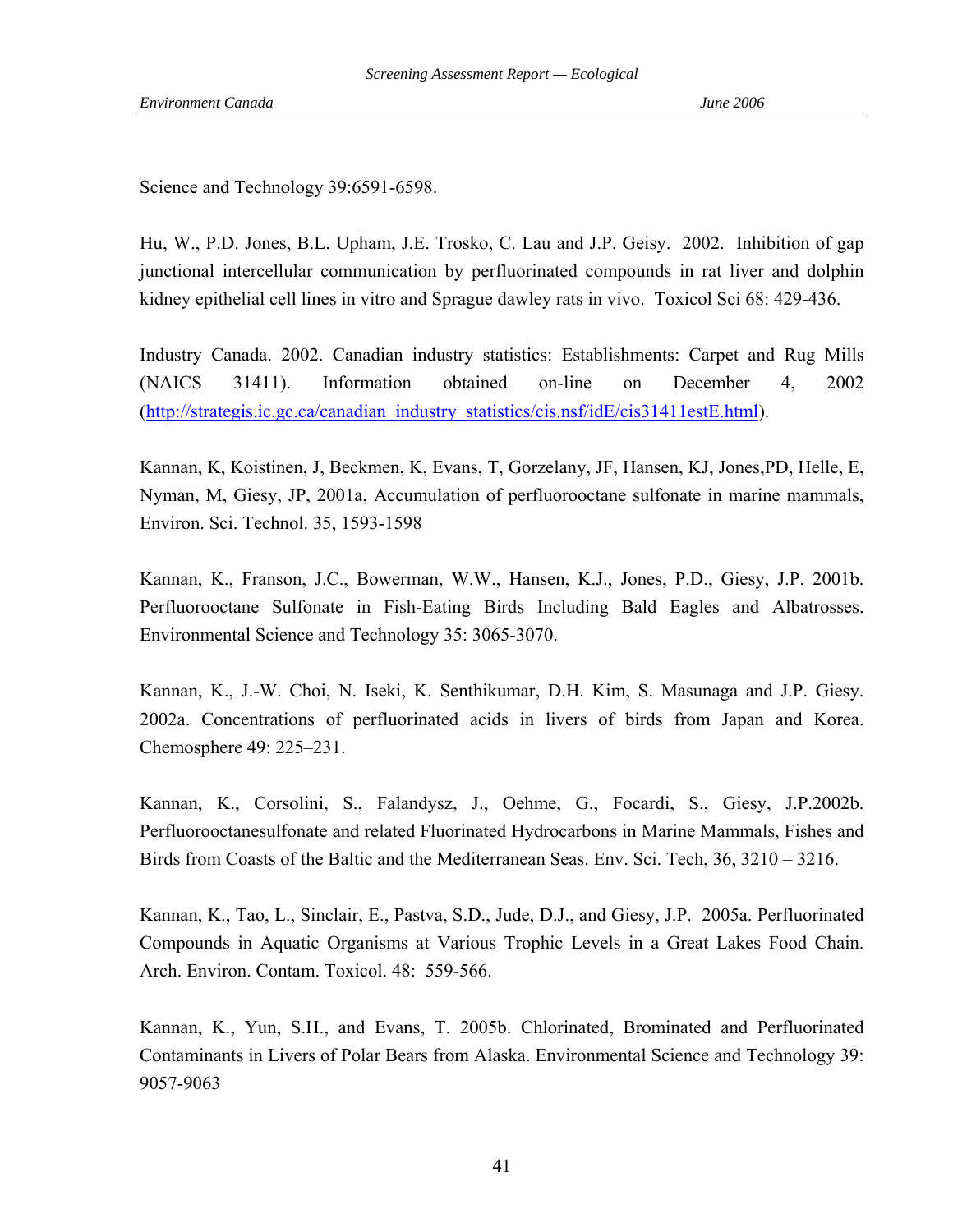Kelly, B.C., F.A.P.C. Gobas and M.S. McLachlan. 2004. Intestinal absorption and biomagnification of organic contaminants in fish, wildlife and humans. Environ. Toxicol. Chem. 23(10): 2324-2336.

Keller, J., Kannan, K., Taniyasu, S., Yamashita, N., Day, R.D., Arendt, M.D., Segars, A.L., Kucklick, J.R. 2005. Perfluorinated Compounds in the Plasma of Loggerhead and Kemp's Ridley Sea Turtles from Southeastern Coast of the United States. Environmental Science and Technology 39:9101-9108.

Key, B.D., R.D. Howell and C.S. Criddle. 1997. Fluorinated organics in the biosphere. Environ. Sci. Technol. 31: 2445–2454.

Lines, D. and Sutcliffe, H. 1984. Preparation and Properties of Some Salts of Perfluorooctanoic Acid. Journal of Fluorine Chemistry 25: 505-512.

Luebker, D.J., K.J. Hansen, M. Bass, J.L. Butenhoff and A.M. Seacat. 2002. Interactions of fluorochemicals with rat liver fatty acid-binding protein. Toxicology 176: 175–185.

MacDonald, M.M., Warne, A.L., Stock, N.L., Mabury, S.A., Soloman, K.R., Sibley, P.K. 2004. Toxicity of perfluorooctane sulfonic acid and perfluorooctanoic acid to *Chironomus tentans.* Environmental Toxicology and Chemistry. **23** (9): 2116-2123

Martin, J.W., D.C.G. Muir, C.A. Moody, D.A. Ellis, W.C. Kwan, K.R. Solomon and S.A. Mabury. 2002. Collection of airborne fluorinated organics and analysis by gas chromatography/chemical ionization mass spectrometry. Anal. Chem. 74: 584–590.

Martin, J.W., S.A. Mabury, K.R. Solomon and D.C.G. Muir. 2003a. Dietary accumulation of perfluorinated acids in juvenile rainbow trout (*Oncorhynchus mykiss*). Environ. Toxicol. Chem. 22: 189–195.

Martin, J.W., S.A. Mabury, K.R. Solomon and D.C.G. Muir. 2003b. Bioconcentration and tissue distribution of perfluorinated acids in rainbow trout (*Oncorhynchus mykiss*). Environ. Toxicol. Chem. 22: 196–204.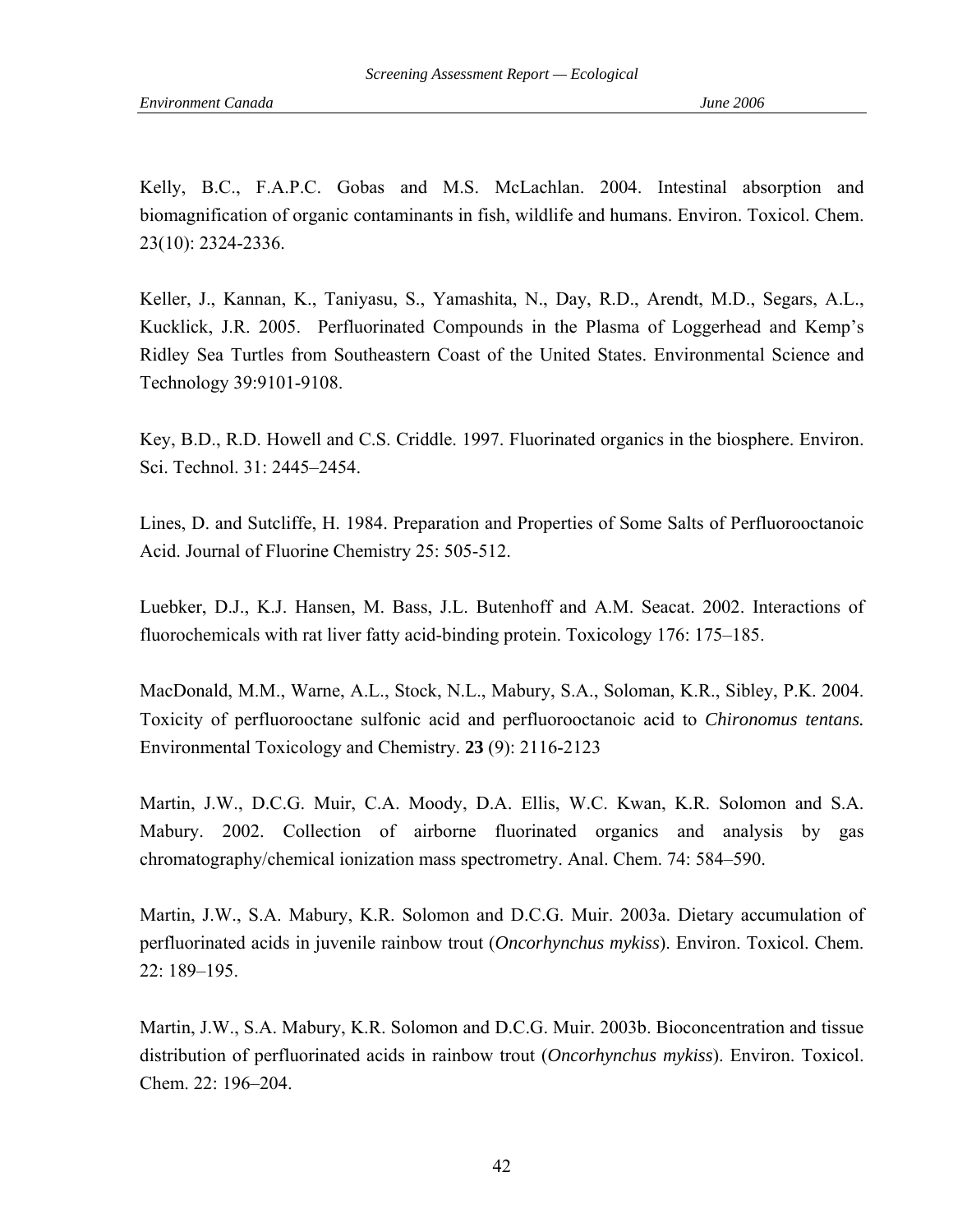Martin, J.W., M.M. Smithwick, B. Braune, P.F. Hoekstra, D.C.G. Muir and S.A. Mabury. 2004a. Identification of long-chain perfluorinated acids in biota from the Canadian Arctic. Environ. Sci. Technol. 38(2): 373–380.

Martin, J.W., Whittle, D.M., Muir, D.C.G., and S.A. Mabury. 2004b. Perfluoroalkyl Contaminants in a Food Web from Lake Ontario. Environ. Sci. Technol.: 38, 5379-5385.

McCarty, L.S., and Mackay, D. 1993. Enhancing Ecotoxicology Modelling and Assessment. Environmental Science and Technology 27 (9): 1719-1728.

McNabb, F.M.A., Smith, L., and Clark, K. Effects of perfluorooctane sulfonate (PFOS) on thyroid function in quail. Presentation at  $26<sup>th</sup>$  Annual Meeting of SETAC, Baltimore, Maryland, November 13-17, 2005

Mekenyan, O., S. Dimitrov and S. Temelkov. 2002. PFOS metabolic pathways and metabolic distributions: Generated by catabolic simulator (2001–2002). Results compiled and edited by P. Robinson, Existing Substances Branch, Environment Canada, Gatineau, Quebec.

Mineau P., and L. Shutt. Wildlife Toxicology Section, National Wildlife Research Centre, Ottawa, Canada, personal communication with P. Harris, December, 2005.

Moody, C.A., J.W. Martin, W.C. Kwan, D.C.G. Muir and S.A. Mabury. 2002. Monitoring perfluorinated surfactants in biota and surface water samples following an accidental release of fire-fighting foam into Etobicoke Creek. Environ. Sci. Technol. 36: 545–551.

Newsted, J.L., Jones, P.D., Coady, K., and Giesy, J.P. 2005. Avian Toxicity Reference Values for Perfluorooctane Sulfonate. Environmental Science and Technology, web-published in October 2005.

OECD 2002a. Hazard assessment of perfluorooctane sulfonate (PFOS) and its salts. ENV/JM/RD(2002)17/FINAL, November 21, Paris. 362 pp.

OECD 2002b. Co-operation on existing chemicals hazard assessment of perfluorooctane sulfonate (PFOS) and its salts. Report #ENV/JM/RD(2002)17/FINAL. Robust Study Report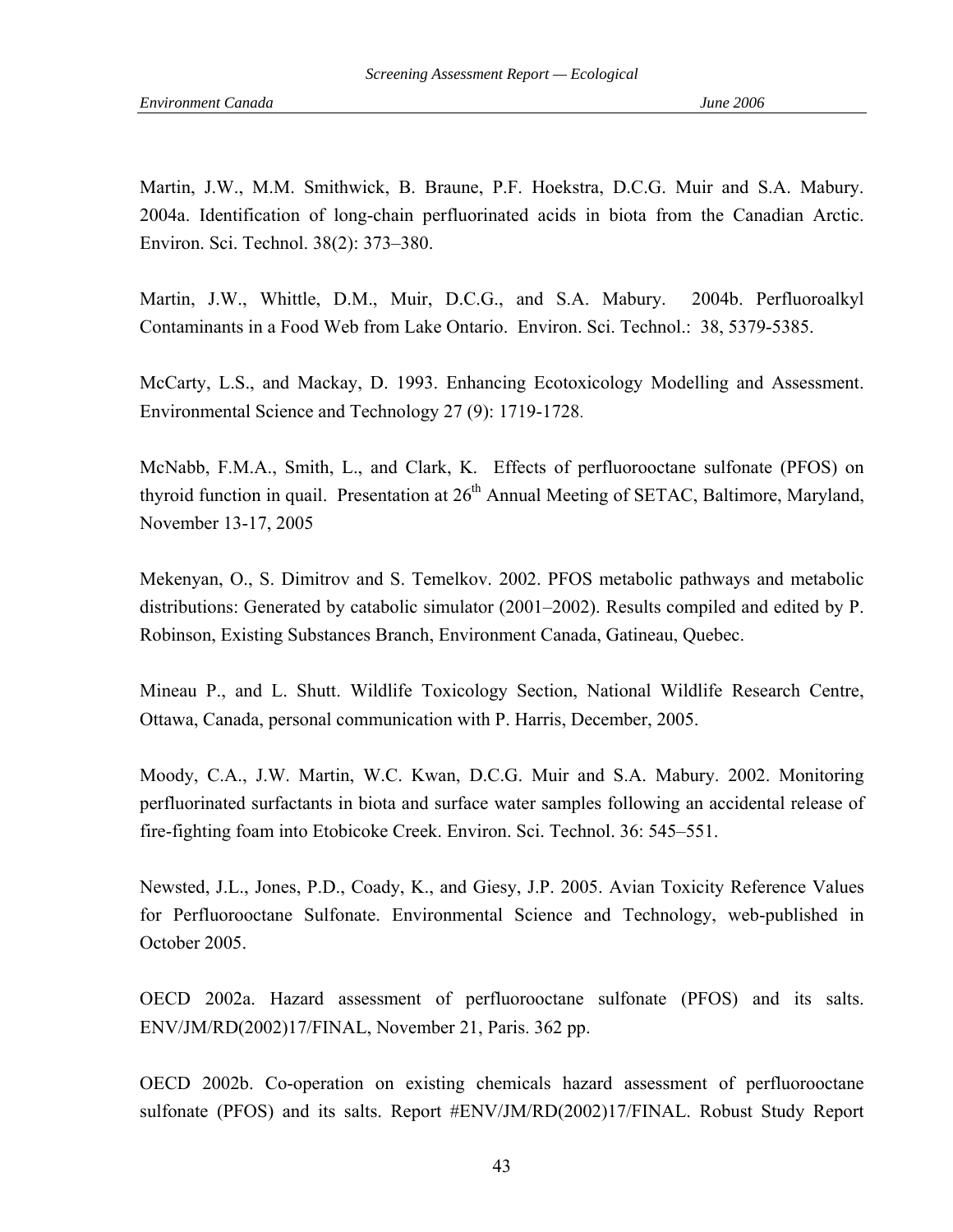Reference No. 8 - Early Life-Stage Toxicity Test with the Fathead Minnow. 3M Company, Environmental Laboratory- Wildlife International Ltd., Easton, MD.

Pace Analytical. 2001. Port St. Lucie, Florida water resample and area investigation for the empirical human health exposure assessment multi-city study. Port St. Lucie Florida. January 24, 2001. Prepared under contract with 3M ET&SS Field Analytical Services and Technologies. Project No 1040929.

Robinson, P. 2002. CATABOL: Microbial catabolic pathways model. A summary of the biodegradation and metabolic pathways estimation program developed by Prof. Ovanes Mekenyan et al. Background documentation, Existing Substances Branch, Environment Canada, Gatineau, Quebec.

Sanderson, H., T.M. Boudreau, S.A. Mabury, W. Cheong and K.R. Solomon. 2002. Ecological impact and environmental fate of perfluorooctane sulfonate on the zooplankton community in indoor microcosms. Environ. Toxicol. Chem. 21: 1490–1496.

Sinclair, E., Mayack, D.T., Roblee, K., Yamashita, N., and Kannan, K. 2005. Occurrence of Perfluoroalkyl Surfactants in Water, Fish, and Birds from New York State. Archives of Environmental Contamination and Toxicology 50: 398-410

Smithwick, M., D.C.G. Muir, S.A. Mabury, K. Soloman, J.W. Martin, C. Sonne, E.W. Born, R.J. Letcher, and R. Dietz. 2005a. Perfluoroalkyl contaminants in liver tissue from East Greenland polar bears (*Ursus maritimus*). ET&C: 24(4): 981-986.

Smithwick, M., S.A. Mabury, K. Solomon, C. Sonne, J.W. Martin, E. W. Born, R. Dietz, A.E. Derocher, R.J. Letcher, T.J. Evans, G. Gabrielsen, J. Nagy, I. Stirling, M. Taylor and D.C.G. Muir. 2005b. Circumpolar study of Perfluoroalkyl contaminants in polar bears (*Ursus maritimus*). Environmental Science and Technology 39: 5517-5523.

Smithwick, M., J.W. Martin, C.D. Sonne-Hansen, R. Dietz, T. Evans, K. Soloman, S.A. Mabury, R. Norstrum, G. Gabrielson, A. Derocher, M. Taylor, J. Nagy, I. Stirling and D.C.G. Muir. 2005c. Geographical and temporal trends of perfluorinated acids in polar bear (*Ursus maritimus*) liver and plasma samples from the North American and European Arctic. Poster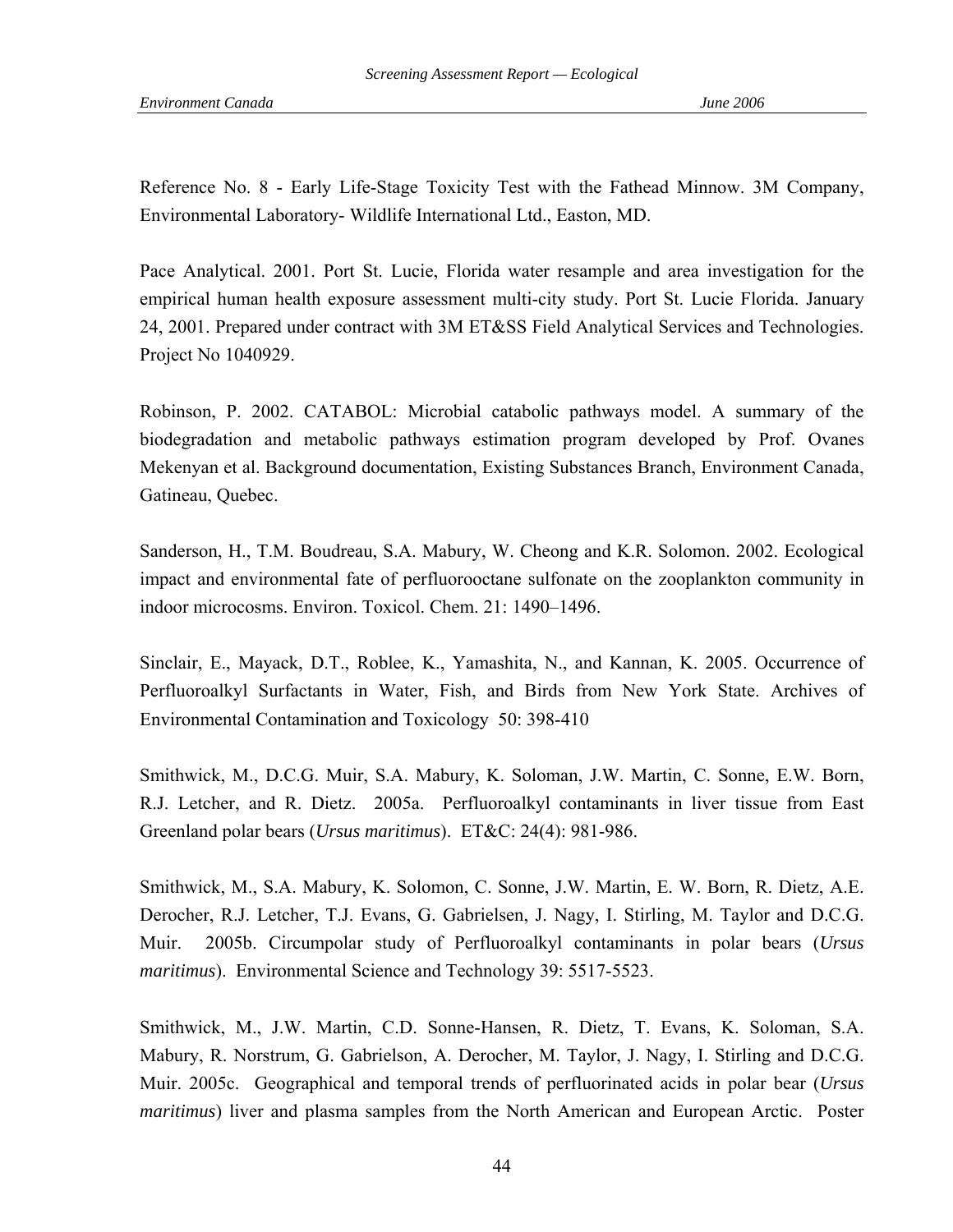presented at Fluoros Symposium, Toronto, Canada. August 18-21, 2005.

Stirling, I. and A.E. Derocher. 1993. Possible impacts of climatic warming on polar bears. Arctic 46:240-245.

Swedish Chemicals Inspectorate (KemI) and the Swedish EPA. 2004. Perfluorooctane Sulfonate (PFOS) Dossier prepared in support for a nomination of PFOS to the UN-ECE LRTAP Protocol and the Stockholm Convention. Stockholm.

Taniyasu, S., K. Kannan, Y. Horii and N. Yamashita. 2002. Other halogenated POPs of concern. The first environmental survey of perfluorooctane sulfonate (PFOS) and related compounds in Japan. Organohalogen Compd. 59: 311–314.

Taniyasu, S., K. Kannan, Y. Horii, N. Hanari and N. Yamashita. 2003. A survey of perfluorooctane sulfonate and related perfluorinated organic compounds in water, fish, birds, and humans from Japan. Environ. Sci. Technol. 37: 2634–2639.

Taniyasu, S., Kurunthachalam, K., Yuichi, H. and Yamashita, N. The First Environmental Survey of Perfluorooctane Sulfonate (PFOS) and Related Compounds in Japan. Dioxin 2002, Barcelona, Spain, August 11-16, 2002

Tomy, G., Budakowski, W., Halldorson, T., Helm, P.A., Stern, G.A., Friesen, K., Pepper, K., Tittlemier, S.A., and Fisk, A.T. 2004. Fluorinated Organic Compounds in an Eastern Arctic Marine Food Web. Environ. Sci. Technol.: 83: 6475-6481.

US EPA. 2002. Perfluoroalkyl sulfonates; Significant New Use Rule (SNUR); Final rule and supplemental proposed rule. Fed. Regist. 67(47). 40 CFR Part 721, March 11, 2002.

US EPA OPPT AR226-0060. 3M submission (not dated). Data summaries completed 1999. Transport between environmental compartments (fugacity): perfluorooctanesulfonate.

US EPA OPPT AR226-0091. 3M submission dated 4/26/00. PFOS: a 96-hour static acute toxicity test with the freshwater mussel (*Unio complamatus*), with protocol.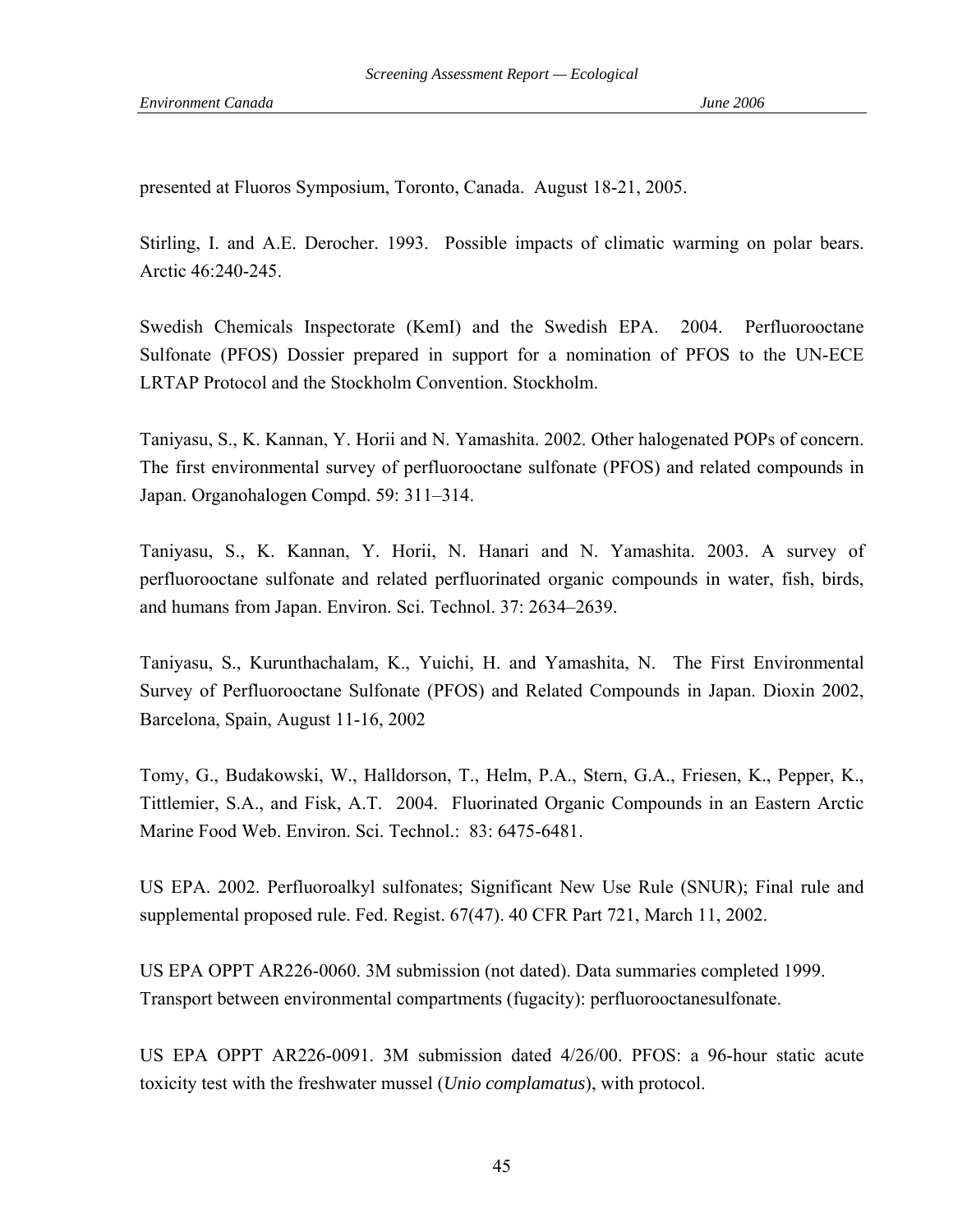US EPA OPPT AR226-0097. 3M submission dated 4/26/00. PFOS: an early life-stage toxicity test with the fathead minnow (*Pimephales promelas*), with protocol.

US EPA OPPT AR226-0101. 3M submission dated 4/26/00. PFOS: a flow-through life cycle toxicity test with the saltwater mysid (*Mysidopsis bahia*), with protocol.

US EPA OPPT AR226-0103. 3M submission dated 4/26/00. PFOS: a dietary LC50 study with the mallard, with protocol.

US EPA OPPT AR226-0104. 3M submission not dated. Dietary acute northern bobwhite study: perfluorooctanesulfonate.

US EPA OPPT AR226-1367. 3M Study dated June 19, 2003. Final Report, Laboratory-Scale Thermal Degradation of Perfluoro-Octanyl Sulfonate and Related Precursors, Environmental Sciences and Engineering Group, University of Dayton Research Institute.

US EPA OPPT AR226-0137. 3M submission dated 12/18/78.Attachments to Letter to C. Auer, dated May 4, 2000. Perfluorooctane Sulfonate Studies.

US EPA OPPT AR226-0139. 3M submission dated 11/10/78. Ninety-day subacute rat toxicity study, with Fluorad fluorochemical surfactant FC-95.

US EPA OPPT AR226-0144. 3M submission not dated. 4-week capsule toxicity study with perfluorooctane sulfonic acid potassium salt (PFOS; T-6295) in Cynomolgus monkeys

US EPA OPPT AR226-0167. 3M submission dated 2/4/98. The effect of perfluorinated arylalkylsulfonamides on bioenergetics of rat liver mitochondria.

US EPA OPPT AR226-0169. 3M submission not dated. Summary of the effects of PFC's on mitochondrial bioenergetics *in vitro*.

US EPA OPPT AR226-0184. 3M submission dated 4/6/00. Attachment to letter to C. Auer dated May 4, 2000. Ongoing studies on perfluorooctanesulfonates (sic): abiotic degradation studies of perfluorooctane sulfonate.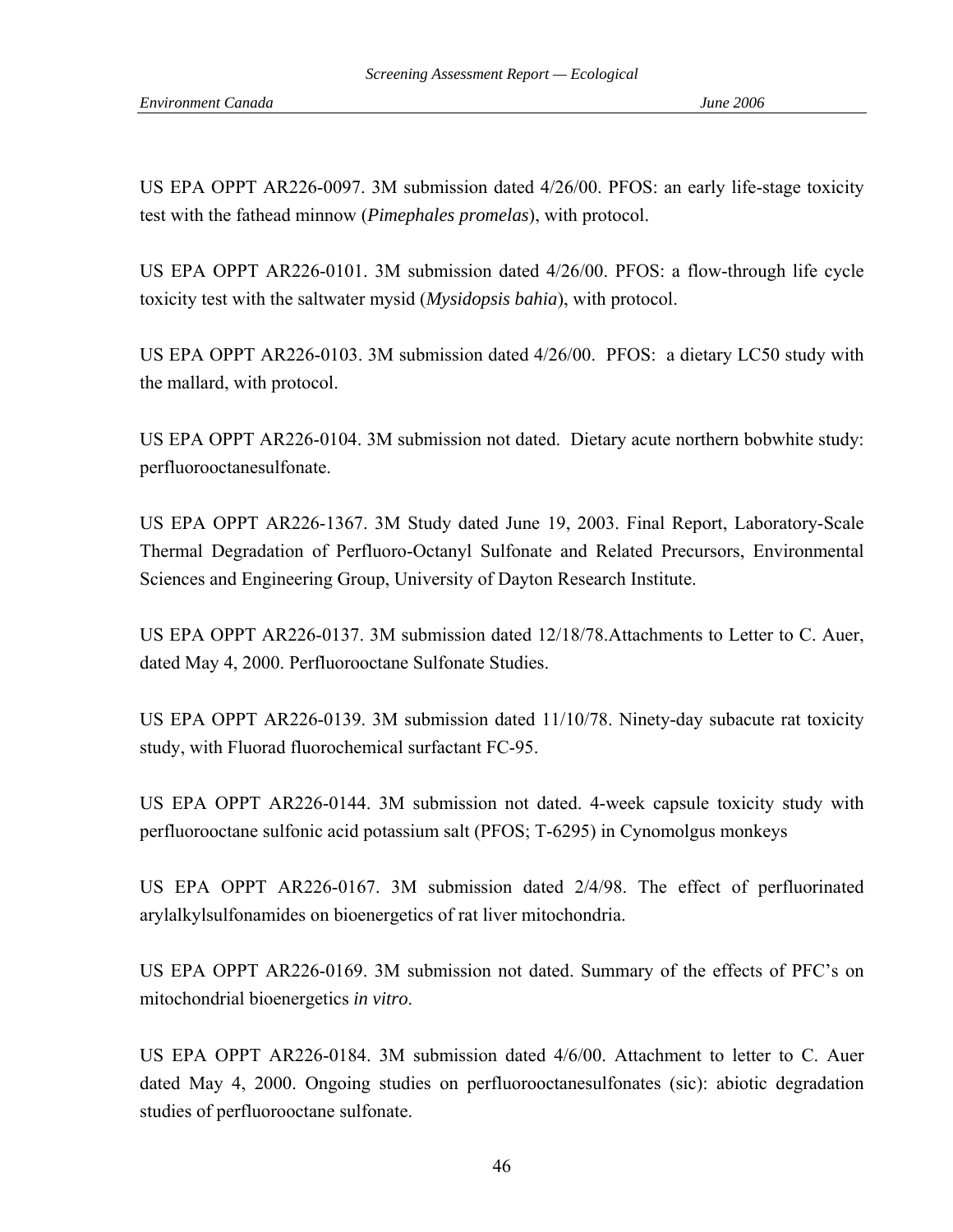US EPA OPPT AR226-0240. 3M submission not dated. Mechanism of toxicity of a unique pesticide: N-ethylperfluorooctane sulfonamide (NEPFOS), and its metabolite perfluorooctane sulfonamide (PFOS) to isolated rabbit renal cortical mitochondria (RCM), abstract from 1989 Society of Toxicology meeting.

US EPA OPPT AR226-0473. 1992. Fluorochemicals and Human Health Studies in an Occupational Cohort.

US EPA OPPT AR226-0547. 3M submission dated 5/2/99. The science of organic fluorochemistry.

US EPA OPPT AR226-0550. 3M submission dated 5/26/99. Fluorochemical use, distribution and release overview.

US EPA OPPT AR226-0569. 3M submission dated 6/10/99. Summary PFOS rat two-generation reproduction study.

US EPA OPPT AR226-0588. 3M submission dated 06/16/00. Phase-out plan for POSF-based products.

US EPA OPPT AR226-0620. 3M submission dated 3/1/00. Sulfonated perfluorochemicals in the environment: sources, dispersion, fate and effects.

US EPA OPPT AR226-0949. 3M submission dated 1/11/99. Final report: protocol 418-012: oral (stomach tube) developmental toxicity of PFOS in rabbits.

US EPA OPPT AR226-0953. 3M submission dated 4/26/00. PFOS: a dietary LC50 study with the northern bobwhite, with protocol.

US EPA OPPT AR226-0956. 3M submission not dated. Summary report: 104-week dietary chronic study and carcinogenicity study with perfluorooctane sulfonic acid potassium salt (PFOS: T-6295) in rats: week 53.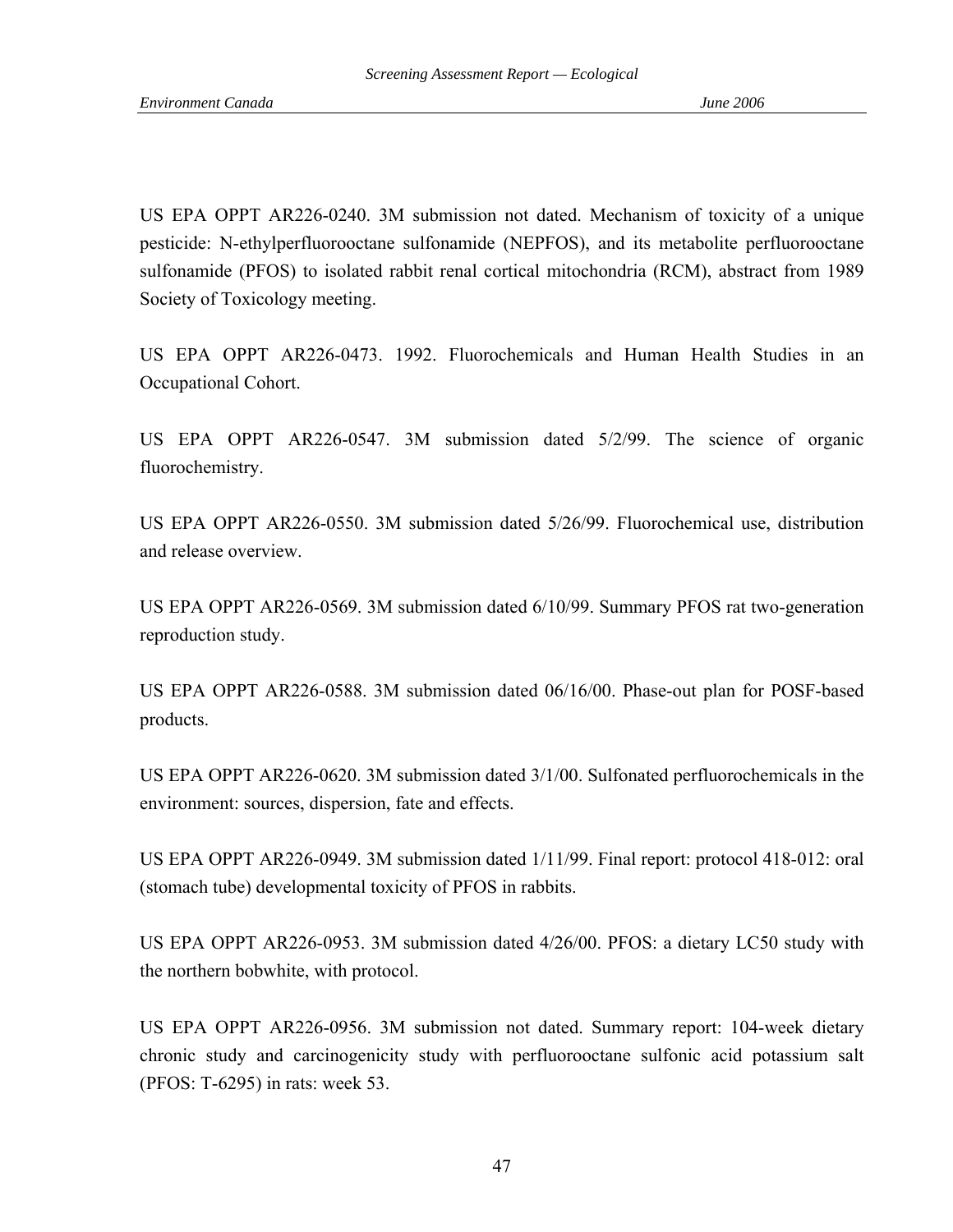US EPA OPPT AR226-0957. 3M submission dated 4/12/00. Draft final report: 26-week capsule toxicity study with perfluorooctane sulfonic acid potassium salt (PFOS: T-6295) in Cynomolgus monkeys, volume I.

US EPA OPPT AR226-0958. 3M submission dated 4/12/00. Draft final report: 26-week capsule toxicity study with perfluorooctane sulfonic acid potassium salt (PFOS: T-6295) in Cynomolgus monkeys, volume II.

US EPA OPPT AR226-0967. 3M submission dated 1/11/99. Final report: protocol 418-010: oral (stomach tube) developmental toxicity study of N-EtFOSE in rabbits.

US EPA OPPT AR226-1030a040. 3M submission dated 4/23/01. The 35-day aerobic biodegradation study of PFOS.

US EPA OPPT AR226-1030a042. 3M submission dated 6/21/01, revised 7/16/02. Perfluorooctanesulfonate, potassium salt (PFOS): a flow-through bioconcentration test with the bluegill (*Lepomis macrochirus*).

US EPA OPPT AR226-1030a047. 3M submission dated 6/9/00. Analysis of PFOS in test organisms from the 96-hour static acute toxicity test with the freshwater mussel.

US EPA OPPT AR226-1030a049. 3M submission dated 3/19/01. Laboratory report: revision 1. Analytical report of data for PFOS dietary  $LC_{50}$  study with mallards.

US EPA OPPT AR226-1030a057. 3M submission dated 4/6/01. PFOS: a frog embryo teratogenesis assay: *Xenopus* (PETAX).

US EPA OPPT AR226-1030a073. 3M submission dated 8/6/80. Photolysis study on FM-3925 (direct and indirect).

US EPA OPPT AR226-1030a074. 3M submission dated 11/7/80. Photolysis of FM3925 in aqueous solutions (direct).

US EPA OPPT AR226-1030a076. 3M submission dated 3/30/01. Hydrolysis reactions of 2-(N-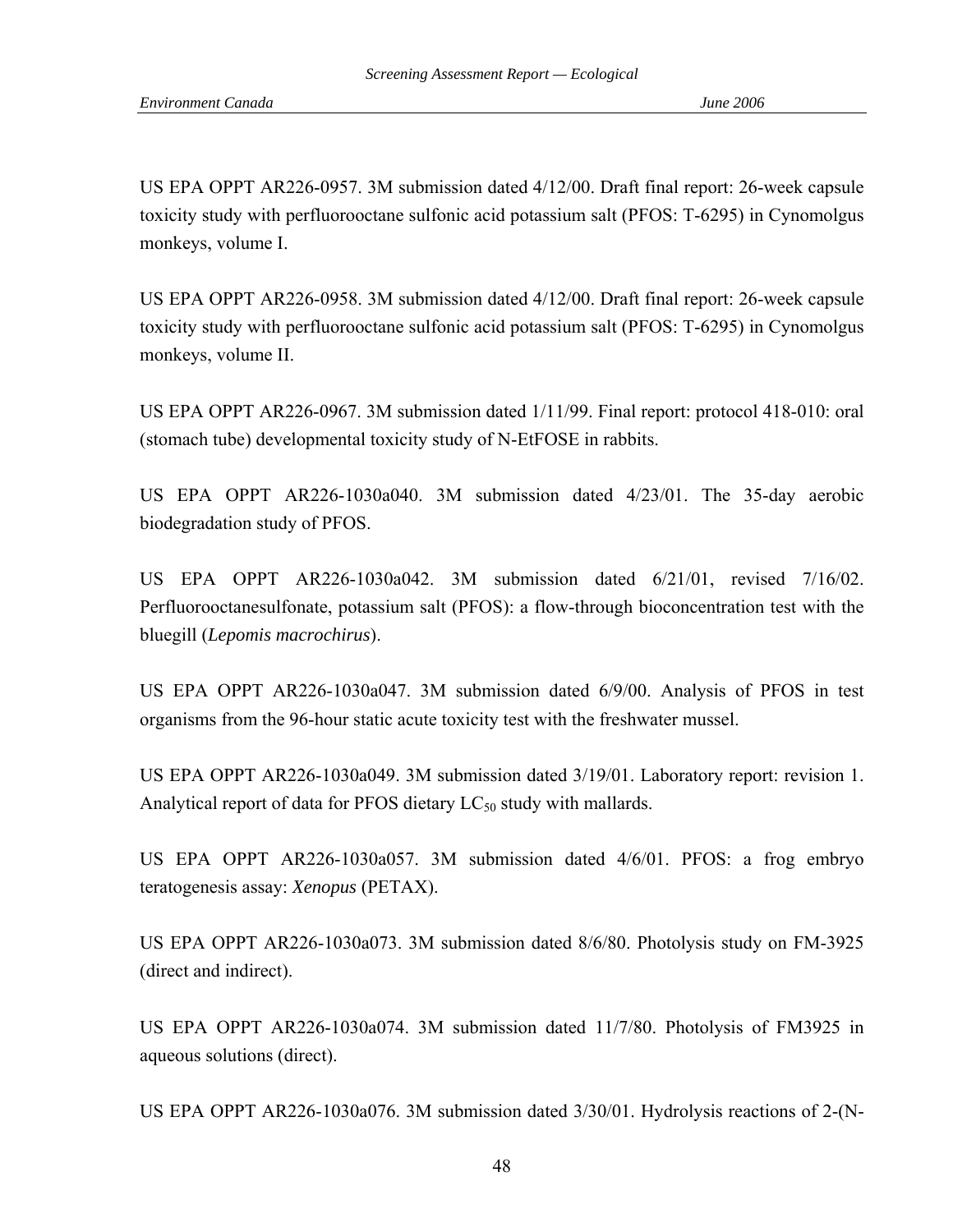methylperfluorooctanesulfonamido)-ethyl alcohol (N-MeFOSE alcohol).

US EPA OPPT AR226-1030a079. 3M submission dated 2/23/01. Hydrolysis reactions of 2-(Nethylperfluorooctanesulfonamide)-ethyl alcohol (N-EtFOSE alcohol).

US EPA OPPT AR 226-1030a080. 3M submission dated 4/19/01. Screening studies on the aqueous photolytic degradation of 2-(N-ethylperfluorooctanesulfonamido)-ethyl alcohol (N-EtFOSE alcohol).

US EPA OPPT AR 226-1030a104. 3M submission dated 6/12/01. Indirect photolysis of gaseous perfluorooctane sulfonyl fluoride (POSF) by Fourier transform infrared (FTIR) spectroscopy.

US EPA OPPT AR 226-1030a106. 3M submission not dated. Executive summary of photolysis studies.

US EPA OPPT AR226-1030a111. 3M submission dated 6/25/01. Environmental monitoring — Multi-city study water, sludge, sediment, POTW effluent and landfill leachate samples.

US EPA OPPT AR226-1030a156. 3M submission dated 6/20/01. Accumulation of perfluorooctane sulfonate and related fluorochemicals in fish tissues.

US EPA OPPT AR226-1030a157. 3M submission dated 6/20/01. Accumulation of perfluorooctane sulfonate and related fluorochemicals in mink and river otters.

US EPA OPPT AR226-1030a158. 3M submission dated 6/20/01. Perfluorooctane sulfonate and related fluorochemicals in oyster, *Crassostrea virginica*, from the Gulf of Mexico and Chesapeake Bay.

US EPA OPPT AR226-1030a159. 3M submission dated 6/20/01. Perfluorooctane sulfonate and related fluorochemicals in fish-eating water birds.

US EPA OPPT AR226-1030a160. 3M submission dated 6/20/01. Accumulation of perfluorooctane sulfonate in marine mammals.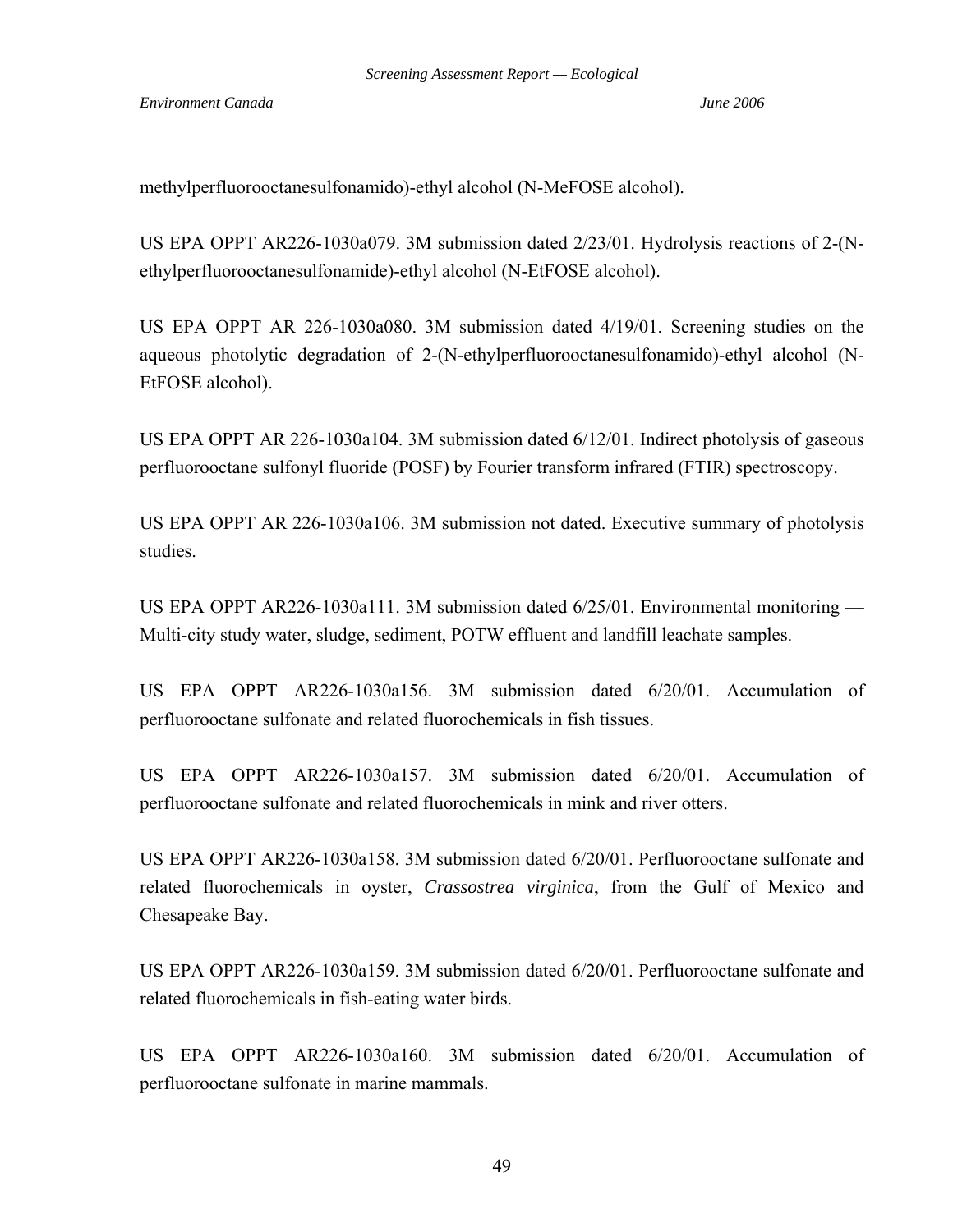US EPA OPPT AR226-1030a161. 3M submission dated 6/01/01. Selected fluorochemicals in the Decatur, Alabama area.

US EPA OPPT AR226-1106. 3M submission dated 5/10/02. Final report and robust summary PFOS: an acute toxicity study with the earthworm in an artificial soil substrate. Wildlife International, Ltd. Project No. 454-111.

US EPA AR-226-1107. 3M Environmental Laboratory. 2002. Soil adsorption revised. June 12, 2002, revision to 3M Technical Report "Soil Adsorption/Desorption Study of Potassium Perfluorooctanesulfonate (PFOS)." Project No. E00-1311, final report completion date June 4, 2001. Amended report completion date May 24, 2002

US EPA AR226-1486. 2003. 3M Environmental and Health Assessment of Perfluorooctanoic Sulfonic Acid and its Salts Prepared by J. Moore (Hollyhouse Inc.), J. Rodericks, D. Turnbull (Environ Corp), W. Warren-Hicks et al. (Cadmus)

US EPA OPPT AR226-1735. 3M submission dated 3/24/04. Final Report: PFOS – A Dietary LC50 Study with Mallard. Wildlife International Ltd., Project No. 454-102.

US EPA OPPT AR226-1738. 3M submission dated 12/18/03. Final Report PFOS: A Pilot Reproduction Study with the Mallard Wildlife International, Ltd. Project Number: 454-108

US EPA OPPT 226-1739. Analytical Report Extraction of Potassium Perfluoro octanesulfonate from Mallard Serum and Mallard Liver for Analysis Using HPLC- Electrospray/Mass Spectrometry. Centre Analytical Laboratories Inc. Study Number: 023-042

US EPA OPPT 226-1740. Submission dated 9/6/01 Analytical Report Extraction of Potassium Perfluoro octanesulfonate from Egg Membrane Albumen and Yolk for Analysis Using HPLC-Electrospray/ Mass Spectrometry Study No. 023-063.

US EPA OPPT AR226-1831. 3M Submission dated 8/20/03. Final Report PFOS: A Reproduction Study with the Northern Bobwhite Wildlife International, Ltd. Project Number: 454-108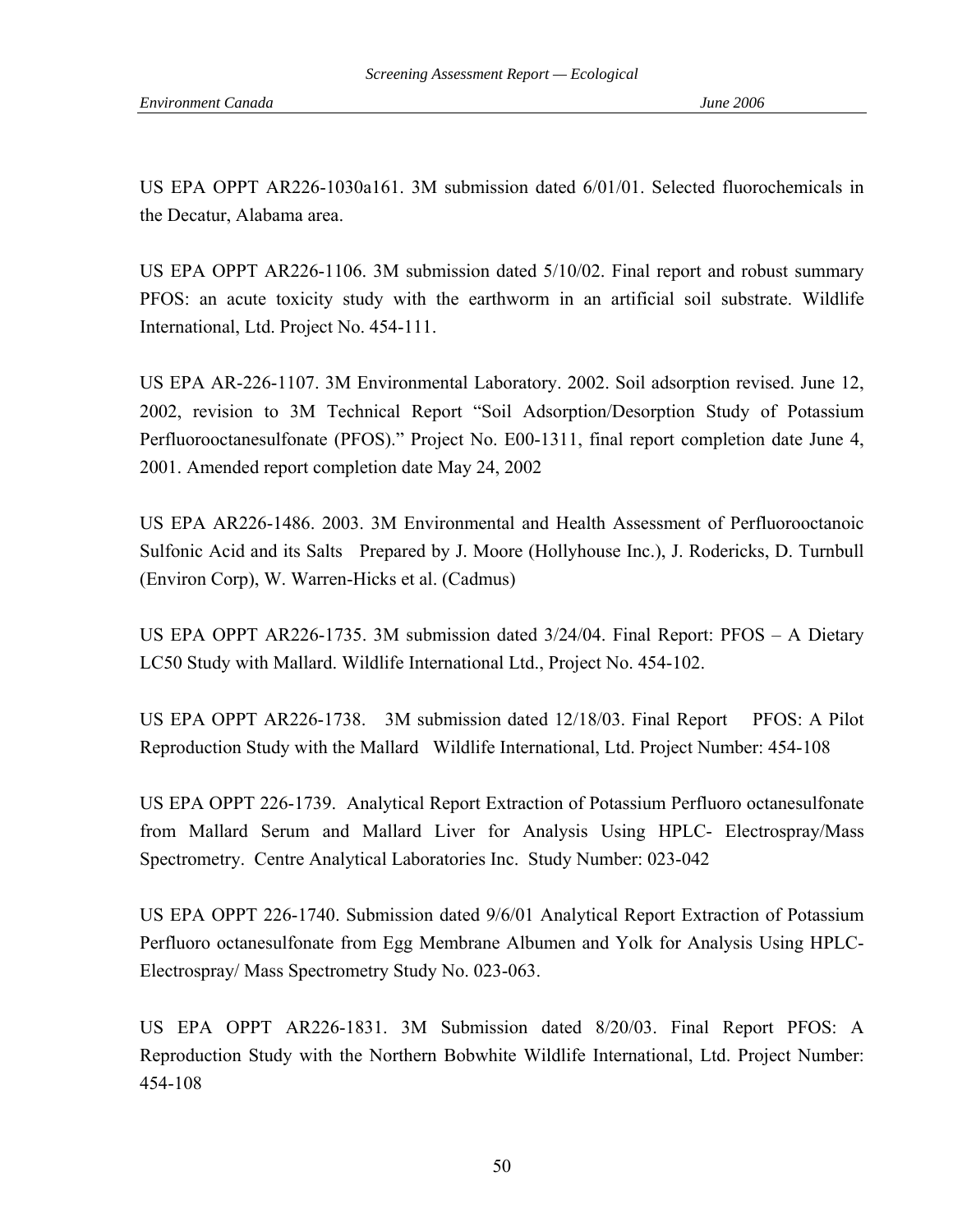US EPA AR226-04996. 3M Company 1995. Technical Report Summary of Preliminary Investigation on Assessment of the Bioaccumulative Properties of Ammonium Perfluorooctanoate: static. Submitted

US EPA OPPT AR226-1832. 3M Submission dated 4/18/03. Study Analytical Phase Report for PFOS: A Reproduction Study with the Northern Bobwhite. 3M Environmental Laboratory Study # E01-1245 Wildlife International Ltd. Project Number: 454-108

US EPA OPPT AR226-1833. 3M Submission dated 6/2/03. Study Extraction of Potassium Perfluorooctanesulfonate from Red Blood Cells and Serum for Analysis Using HPLC-Electrospray/Mass Spectrometry. Exygen Research Study Number: 023-066.

US EPA OPPT AR226-1834. Analytical Report: Analysis of Perflurooctane Sulfonate in Mallard and Quail Egg Yolk. Exygen Research Study Number 023-070.

Van Vlaardingen, P.L.A., Traas, T.P., Wintersen, Aldenberg, T.2004  $E_T X$  2.0. A program to calculate hazardous concentrations and fraction affected, based on normally distributed toxicity data. Report 601501028/2004. Rijksinstituut voor Volksgezonheid en Milieu (RIVM).

Verreault, J., Houde, M., Gabrielsen, G.W., Berger, U., Haukås, M., Letcher, R., Muir, D.C.G. 2005. Perfluorinated Alkyl Substances in Plasma, Liver, Brain, and Eggs of Glaucous Gulls (*Larus hyperboreus*) from the Norwegian Arctic. Environmental Science and Technology 39: 7439-7445.

Yamashita, N., Kurunthachalam, K., Taniyasu, S., Horii, Y., Petrick, G., and Gamo, T. 2005. A global survey of perfluorinated acids in oceans. Marine Pollution Bulletin, Volume 51, Issue 8- 12, 658-668..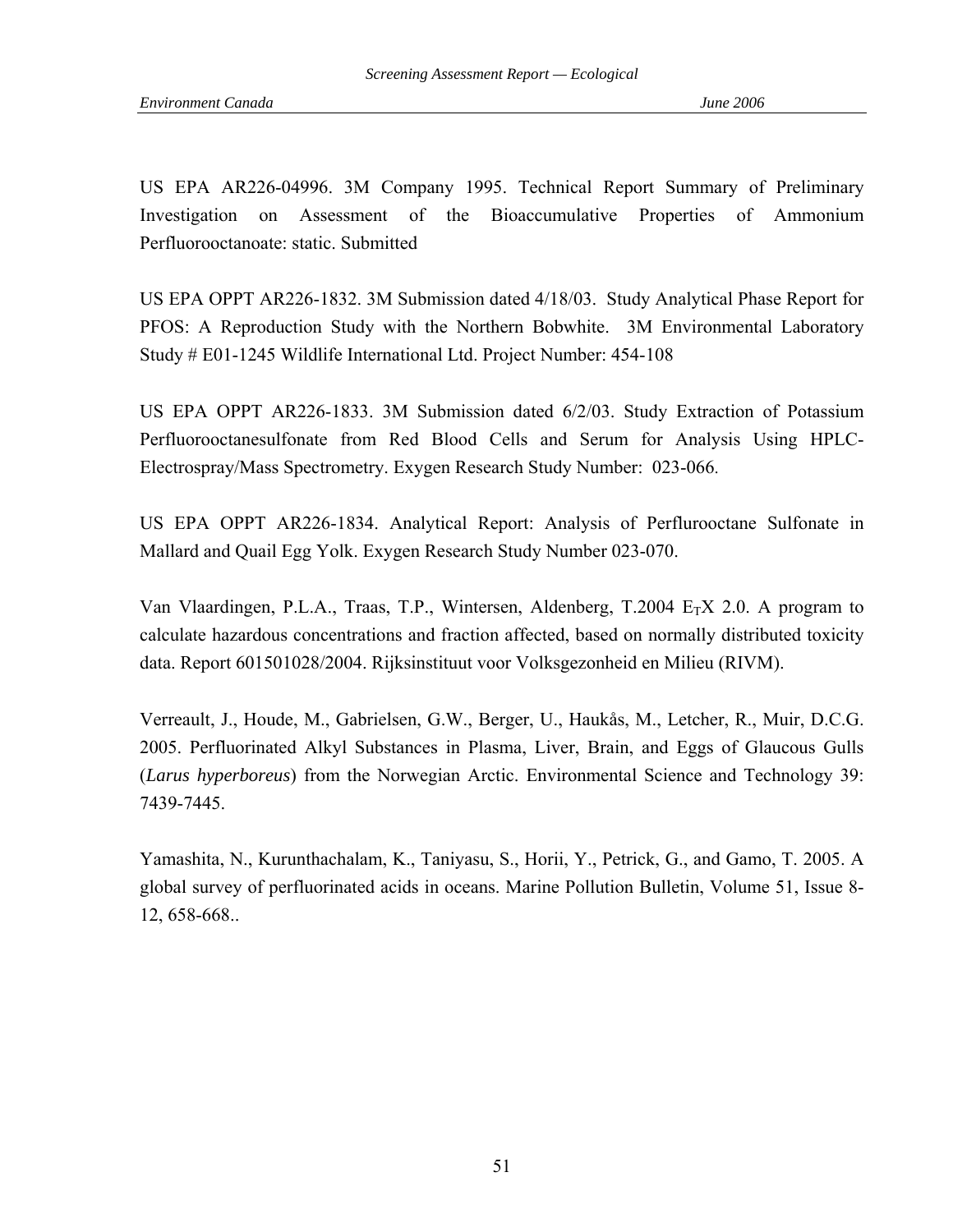# **Appendix 1 List of PFOS and its precursors identified through Section 71 CEPA 1999 industry survey, CATABOL modelling and expert judgment a**

| CAS No.         | <b>Common name</b>                                                   | <b>Chemical name</b>                                                                                                        | Molecular                 | <b>PFOS Precursor</b> | <b>PFOS Precursor</b> |
|-----------------|----------------------------------------------------------------------|-----------------------------------------------------------------------------------------------------------------------------|---------------------------|-----------------------|-----------------------|
|                 |                                                                      |                                                                                                                             | formula                   | $(Catabol)^b$         | (expert judgment)     |
| N/A             | PFOS anion                                                           | 1-Octanesulfonate, 1, 1, 2, 2, 3, 3, 4, 4, 5, 5, 6, 6, 7, 7, 8, 8, 8-<br>heptadecafluoro-                                   | $C_8F_{17}SO_3$           |                       |                       |
| $1763 - 23 - 1$ | PFOS acid (perfluoro-<br>octanesulfonic acid)<br>(also called PFOSH) | 1-Octanesulfonic acid, 1,1,2,2,3,3,4,4,5,5,6,6,7,7,8,8,8-<br>heptadecafluoro-                                               | $C_8F_{17}SO_3H$          | Y                     | Y                     |
| 2795-39-3       | PFOS potassium $(K^+)$<br>salt                                       | 1-Octanesulfonic acid, 1,1,2,2,3,3,4,4,5,5,6,6,7,7,8,8,8-<br>heptadecafluoro-, potassium salt                               | $C_8F_{17}SO_3K$          | Y                     | Y                     |
| 29081-56-9      | PFOS ammonium<br>$(NH_4^+)$ salt                                     | 1-Octanesulfonic acid, 1,1,2,2,3,3,4,4,5,5,6,6,7,7,8,8,8-<br>heptadecafluoro-, ammonium salt                                | $C_8F_{17}SO_3NH_4$       | Y                     | Y                     |
| 29457-72-5      | PFOS lithium $(L+)$ salt                                             | 1-Octanesulfonic acid, 1,1,2,2,3,3,4,4,5,5,6,6,7,7,8,8,8-<br>heptadecafluoro-, lithium salt                                 | $C_8F_{17}SO_3Li$         | Y                     | Y                     |
| 70225-14-8      | <b>PFOS</b><br>diethanolamine                                        | 1-Octanesulfonic acid, 1,1,2,2,3,3,4,4,5,5,6,6,7,7,8,8,8-<br>heptadecafluoro-, compd. with $2,2$ -iminobis[ethanol] $(1:1)$ | $C_8F_{17}SO_3NH(CH_2CH$  | Y                     | Y                     |
|                 | (DEA) salt                                                           |                                                                                                                             | $_{2}$ OH) <sub>2</sub>   |                       |                       |
| 307-35-7        | <b>POSF</b>                                                          | 1-Octanesulfonyl fluoride, 1,1,2,2,3,3,4,4,5,5,6,6,7,7,8,8,8-<br>heptadecafluoro-                                           | $C_8F_{18}O_2S$           | Y                     | Y                     |
| 1691-99-2       | N-EtFOSE alcohol                                                     | 1-Octanesulfonamide, N-ethyl-1,1,2,2,3,3,4,4,5,5,6,6,7,7,8,8,8-<br>heptadecafluoro-N-(2-hydroxyethyl)-                      | $C_{12}H_{10}F_{17}NO_3S$ | Y                     | Y                     |
| 4151-50-2       | N-EtFOSA                                                             | 1-Octanesulfonamide, N-ethyl-1,1,2,2,3,3,4,4,5,5,6,6,7,7,8,8,8-<br>heptadecafluoro-                                         | $C_{10}H_6F_{17}NO_2S$    | Y                     | Y                     |
| 24448-09-7      | N-MeFOSE alcohol                                                     | 1-Octanesulfonamide, 1,1,2,2,3,3,4,4,5,5,6,6,7,7,8,8,8-<br>heptadecafluoro-N-(2-hydroxyethyl)-N-methyl-                     | $C_{11}H_8F_{17}NO_3S$    | Y                     | Y                     |
| 31506-32-8      | N-MeFOSA                                                             | 1-Octanesulfonamide, 1,1,2,2,3,3,4,4,5,5,6,6,7,7,8,8,8-<br>heptadecafluoro-N-methyl-                                        | $C_9H_4F_{17}NO_2S$       | Y                     | Y                     |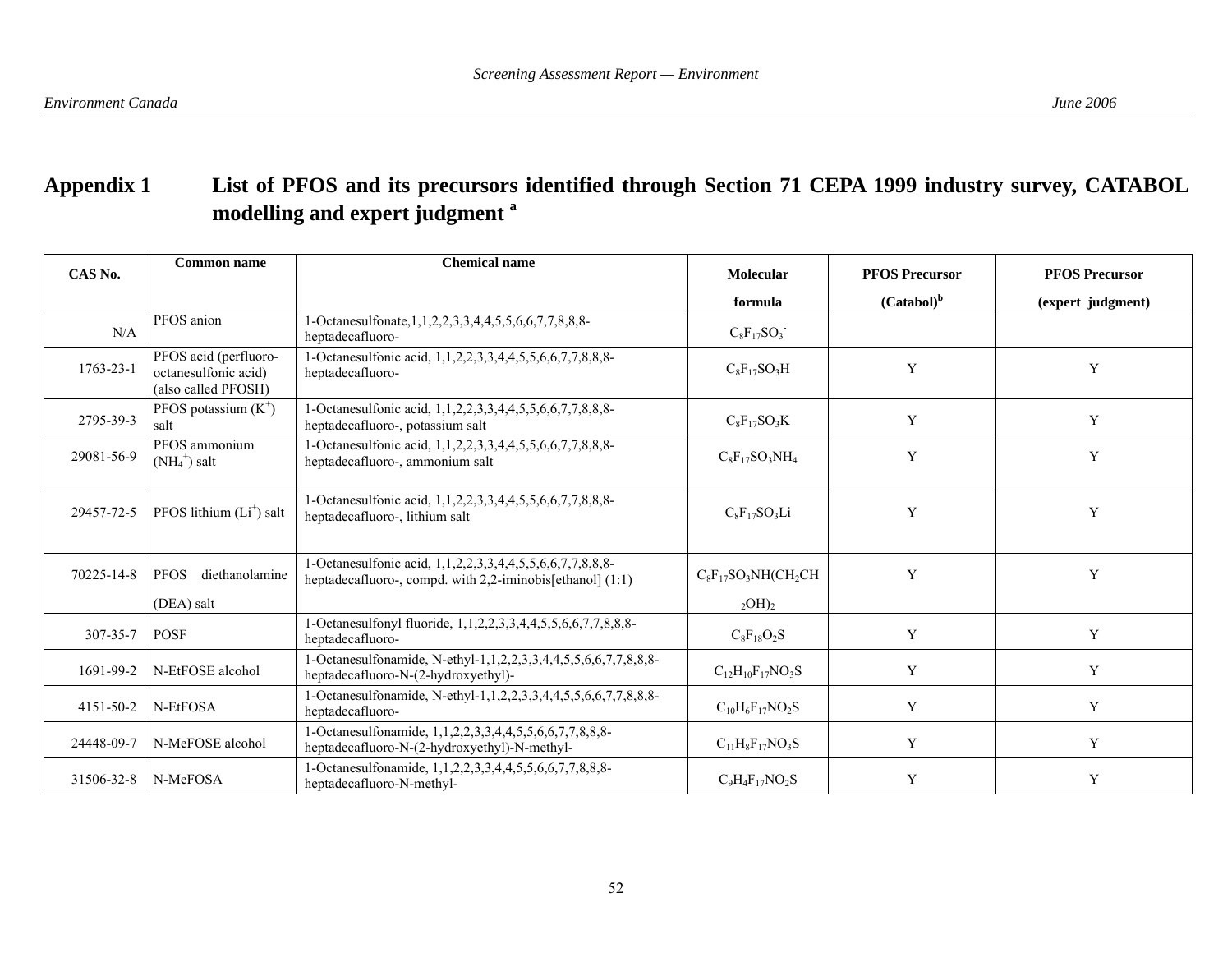| CAS No.    | <b>Common name</b> | <b>Chemical name</b>                                                                                                                          | Molecular                              | <b>PFOS Precursor</b> | <b>PFOS Precursor</b> |
|------------|--------------------|-----------------------------------------------------------------------------------------------------------------------------------------------|----------------------------------------|-----------------------|-----------------------|
|            |                    |                                                                                                                                               | formula                                | $(Catabol)^b$         | (expert judgment)     |
| 25268-77-3 | N-MeFOSEA          | 2-Propenoic acid, 2-<br>[[(heptadecafluorooctyl)sulfonyl]methylamino]ethyl ester                                                              | $C_{14}H_{10}F_{17}NO_4S$              | Y                     | Y                     |
| 423-82-5   | N-EtFOSEA          | 2-Propenoic acid, 2-<br>[ethyl](heptadecafluorooctyl)sulfonyl]amino]ethyl ester                                                               | $C_{15}H_{12}F_{17}NO_4S$              | Y                     | Y                     |
| 2250-98-8  |                    | 1-Octanesulfonamide, N,N',N"-[phosphinylidynetris(oxy-2,1-<br>ethanediyl)]tris[N-ethyl-1,1,2,2,3,3,4,4,5,5,6,6,7,7,8,8,8-<br>heptadecafluoro- | $C_{36}H_{27}F_{51}N_3O_{10}PS_3$      | Y                     | $\mathbf Y$           |
| 2991-51-7  |                    | Glycine, N-ethyl-N-[(heptadecafluorooctyl)sulfonyl]-, potassium<br>salt                                                                       | $C_{12}H_8F_{17}NO_4S$ · K             | Y                     | Y                     |
| 29117-08-6 |                    | Poly(oxy-1,2-ethanediyl), $\alpha$ -[2-<br>[ethyl](heptadecafluorooctyl)sulfonyl]amino]ethyl]-ω-hydroxy-                                      | $(C_2H_4O)_nC_{12}H_{10}F_{17}N$       | could not be modelled | Y                     |
|            |                    |                                                                                                                                               | O <sub>3</sub> S                       |                       |                       |
| 30381-98-7 |                    | 1-Octanesulfonamide, N,N-[phosphinicobis(oxy-2,1-<br>ethanediyl)]bis[N-ethyl-1,1,2,2,3,3,4,4,5,5,6,6,7,7,8,8,8-                               | $C_{24}H_{19}F_{34}N_2O_8PS_2 \cdot H$ | Y                     | Y                     |
|            |                    | heptadecafluoro-, ammonium salt                                                                                                               | $_3N$                                  |                       |                       |
| 38006-74-5 |                    | 1-Propanaminium, 3-[[(heptadecafluorooctyl)sulfonyl]amino]-<br>N,N,N-trimethyl-, chloride                                                     | $C_{14}H_{16}F_{17}N_2O_2S \cdot Cl$   | Y                     | $\mathbf Y$           |
| 52550-45-5 |                    | Poly(oxy-1,2-ethanediyl), $\alpha$ -[2-<br>[[(heptadecafluorooctyl)sulfonyl]propylamino]ethyl]-ω-hydroxy-                                     | $(C_2H_4O)_nC_{13}H_{12}F_{17}N$       | could not be modelled | Y                     |
|            |                    |                                                                                                                                               | O <sub>3</sub> S                       |                       |                       |
| 56773-42-3 |                    | Ethanaminium, N,N,N-triethyl-, salt with<br>1,1,2,2,3,3,4,4,5,5,6,6,7,7,8,8,8-heptadecafluoro-1-octanesulfonic<br>acid $(1:1)$                | $C_8H_{20}N\cdot C_8F_{17}O_3S$        | Y                     | Y                     |
| 57589-85-2 |                    | Benzoic acid, 2,3,4,5-tetrachloro-6-[[[3-<br>[[(heptadecafluorooctyl)sulfonyl]oxy]phenyl]amino]carbonyl]-,<br>monopotassium salt              | $C_{22}H_6Cl_4F_{17}NO_6S \cdot K$     | Y                     | Y                     |
| 67939-88-2 |                    | 1-Octanesulfonamide, N-[3-(dimethylamino)propyl]-<br>1,1,2,2,3,3,4,4,5,5,6,6,7,7,8,8,8-heptadecafluoro-,<br>monohydrochloride                 | $C_{13}H_{13}F_{17}N_2O_2S$ ·ClH       | Y                     | $\mathbf Y$           |
| 67969-69-1 |                    | 1-Octanesulfonamide, N-ethyl-1,1,2,2,3,3,4,4,5,5,6,6,7,7,8,8,8-<br>heptadecafluoro-N-[2-(phosphonooxy)ethyl]-, diammonium salt                | $C_{12}H_{11}F_{17}NO_6PS_2 \cdot H_3$ | $\mathbf Y$           | $\mathbf Y$           |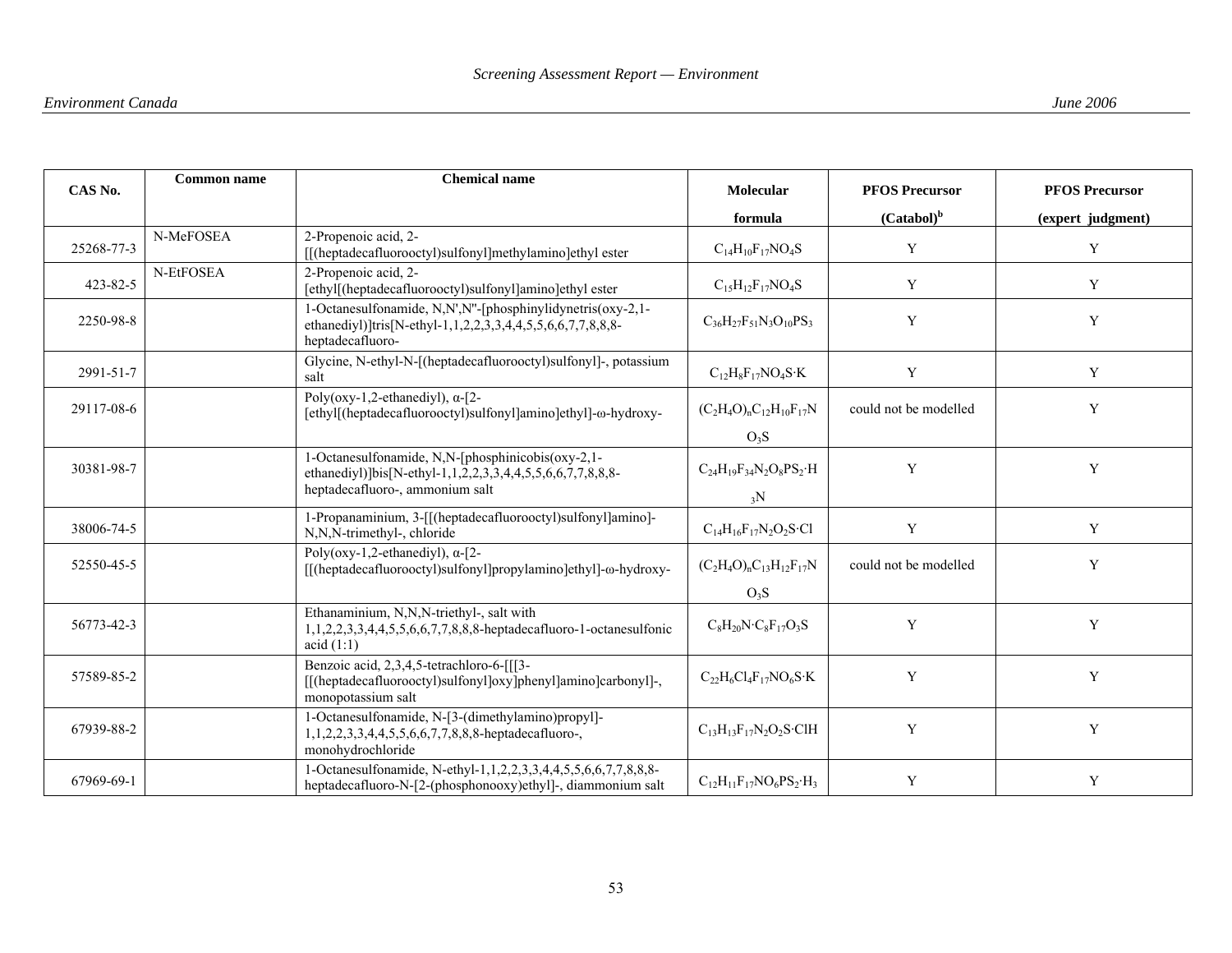| CAS No.    | <b>Common name</b> | <b>Chemical name</b>                                                                                                                     | Molecular                                                                              | <b>PFOS Precursor</b> | <b>PFOS Precursor</b> |
|------------|--------------------|------------------------------------------------------------------------------------------------------------------------------------------|----------------------------------------------------------------------------------------|-----------------------|-----------------------|
|            |                    |                                                                                                                                          | formula                                                                                | $(Catabol)^b$         | (expert judgment)     |
|            |                    |                                                                                                                                          | N                                                                                      |                       |                       |
| 68298-11-3 |                    | 1-Propanaminium, 3-[[(heptadecafluorooctyl)sulfonyl](3-<br>sulfopropyl)amino]-N-(2-hydroxyethyl)-N,N-dimethyl-,<br>hydroxide, inner salt | $C_{18}H_{23}F_{17}N_2O_6S_2$                                                          | Y                     | $\mathbf Y$           |
| 68298-62-4 |                    | 2-Propenoic acid, 2-<br>[butyl[(heptadecafluorooctyl)sulfonyl]amino]ethyl ester, telomer                                                 | $(C_{17}H_{16}F_{17}NO_4S \cdot C_{16}$                                                | could not be modelled | $\mathbf Y$           |
|            |                    | with 2-[butyl[(pentadecafluoroheptyl)sulfonyl]amino]ethyl 2-<br>propenoate, methyloxirane polymer with oxirane di-2-propenoate,          | $H_{16}F_{15}NO_4S \cdot W_{99} \cdot W_{99}$                                          |                       |                       |
|            |                    | methyloxirane polymer with oxirane mono-2-propenoate and 1-<br>octanethiol                                                               | $x$ ·C <sub>8</sub> H <sub>18</sub> S                                                  |                       |                       |
| 68298-78-2 |                    | 2-Propenoic acid, 2-methyl-, 2-[[[[5-[[[2-<br>[ethyl[(heptadecafluorooctyl)sulfonyl]amino]ethoxy]carbonyl]ami                            | $(C_{28}H_{28}F_{17}N_3O_8S \cdot C_{27})$                                             | could not be modelled | Y                     |
|            |                    | no]-2-methylphenyl]amino]carbonyl]oxy]propyl ester, telomer<br>with butyl 2-properoate, $2 - [[[[5-[[[2-$                                | $H_{28}F_{15}N_3O_8S \cdot C_{26}H_{28}$                                               |                       |                       |
|            |                    | [ethyl[(nonafluorobutyl)sulfonyl]amino]ethoxy]carbonyl]amino]-<br>2-methylphenyl]amino]carbonyl]oxy]propyl 2-methyl-2-                   | $F_{13}N_3O_8S \cdot C_{25}H_{28}F_{11}$                                               |                       |                       |
|            |                    | propenoate, 2-[[[[5-[[[2-<br>[ethyl](pentadecafluoroheptyl)sulfonyl]amino]ethoxy]carbonyl]a                                              | $N_3O_8S \cdot C_{24}H_{28}F_9N_3O_8$                                                  |                       |                       |
|            |                    | mino]-2-methylphenyl]amino]carbonyl]oxy]propyl 2-methyl-2-                                                                               | $S \cdot C_{14} H_{10} F_{17} NO_4 S \cdot C_{13}$                                     |                       |                       |
|            |                    | propenoate, $2 - [[[[5-[[[2-$<br>[ethyl](tridecafluorohexyl)sulfonyl]amino]ethoxy]carbonyl]amino                                         | $H_{10}F_{15}NO_4S \cdot C_{12}H_{10}F$                                                |                       |                       |
|            |                    | ]-2-methylphenyl]amino]carbonyl]oxy]propyl 2-methyl-2-<br>propenoate, $2 - [[[[5-[[[2-$                                                  | $_{13}NO_{4}S \cdot C_{11}H_{10}F_{11}NO$                                              |                       |                       |
|            |                    | [ethyl](undecafluoropentyl)sulfonyl]amino]ethoxy]carbonyl]amin<br>o]-2-methylphenyl]amino]carbonyl]oxy]propyl 2-methyl-2-                | $_4$ S·C <sub>10</sub> H <sub>10</sub> F <sub>9</sub> NO <sub>4</sub> S·C <sub>7</sub> |                       |                       |
|            |                    | propenoate, 2-[[(heptadecafluorooctyl)sulfonyl]methylamino]ethyl                                                                         | $H_{12}O_2$ <sub>x</sub> ·C <sub>8</sub> H <sub>18</sub> S                             |                       |                       |
|            |                    | 2-propenoate, 2-[methyl[(nonafluorobutyl)sulfonyl]amino]ethyl 2-<br>propenoate, 2-                                                       |                                                                                        |                       |                       |
|            |                    | [methyl](pentadecafluoroheptyl)sulfonyl]amino]ethyl 2-<br>propenoate, 2-[methyl[(tridecafluorohexyl)sulfonyl]amino]ethyl 2-              |                                                                                        |                       |                       |
|            |                    | propenoate, 2-[methyl[(undecafluoropentyl)sulfonyl]amino]ethyl                                                                           |                                                                                        |                       |                       |
|            |                    | 2-propenoate and 1-octanethiol<br>2-Propenoic acid, eicosyl ester, polymer with 2-                                                       | $(C_{23}H_{44}O_2 \cdot C_{21}H_{40}O_2 \cdot$                                         |                       |                       |
| 68329-56-6 |                    | [[(heptadecafluorooctyl)sulfonyl]methylamino]ethyl 2-propenoate,                                                                         | $C_{19}H_{36}O_2 \cdot C_{14}H_{10}F_{17}N$                                            | could not be modelled | $\mathbf Y$           |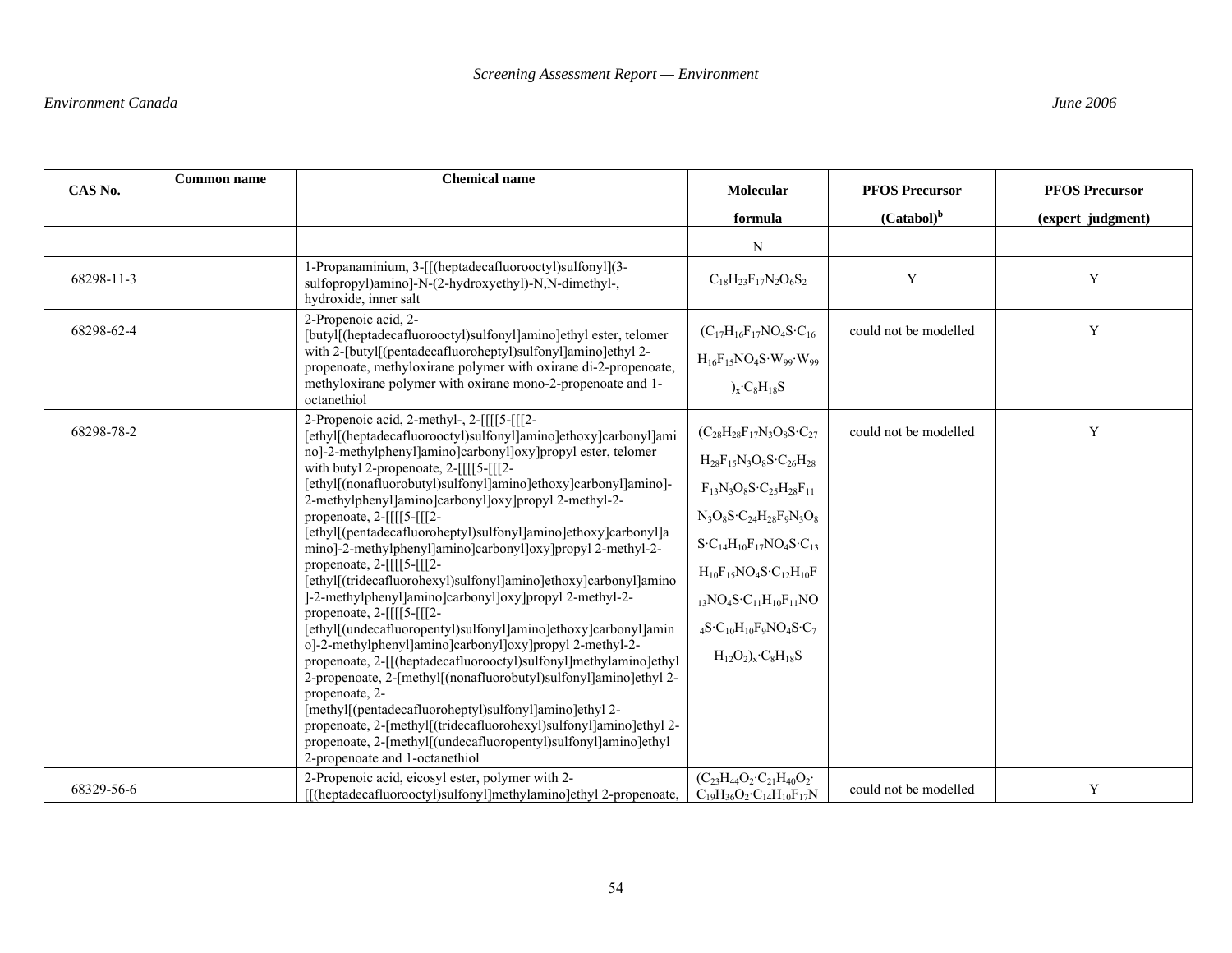| CAS No.    | <b>Common name</b> | <b>Chemical name</b>                                                                                                                                                                                                                                                                                                                                                                                                                                                            | Molecular                                                                                                                                                                                                                                                                    | <b>PFOS Precursor</b> | <b>PFOS Precursor</b> |
|------------|--------------------|---------------------------------------------------------------------------------------------------------------------------------------------------------------------------------------------------------------------------------------------------------------------------------------------------------------------------------------------------------------------------------------------------------------------------------------------------------------------------------|------------------------------------------------------------------------------------------------------------------------------------------------------------------------------------------------------------------------------------------------------------------------------|-----------------------|-----------------------|
|            |                    |                                                                                                                                                                                                                                                                                                                                                                                                                                                                                 | formula                                                                                                                                                                                                                                                                      | $(Catabol)^b$         | (expert judgment)     |
|            |                    | hexadecyl 2-propenoate, 2-<br>[methyl[(nonafluorobutyl)sulfonyl]amino]ethyl 2-propenoate, 2-<br>[methyl](pentadecafluoroheptyl)sulfonyl]amino]ethyl 2-<br>propenoate, 2-[methyl[(tridecafluorohexyl)sulfonyl]amino]ethyl 2-<br>propenoate, 2-[methyl](undecafluoropentyl)sulfonyl]amino]ethyl<br>2-propenoate and octadecyl 2-propenoate                                                                                                                                        | $O_4S \cdot C_{13}H_{10}F_{15}NO_4S \cdot$<br>$C_{12}H_{10}F_{13}NO_4S \cdot C_{11}H$<br>$_{10}F_{11}NO_4S \cdot C_{10}H_{10}F_9$<br>$NO_4S)_x$                                                                                                                              |                       |                       |
| 68555-90-8 |                    | 2-Propenoic acid, butyl ester, polymer with 2-<br>[[(heptadecafluorooctyl)sulfonyl]methylamino]ethyl 2-propenoate,<br>2-[methyl](nonafluorobutyl)sulfonyl]amino]ethyl 2-propenoate, 2-<br>[methyl](pentadecafluoroheptyl)sulfonyl]amino]ethyl 2-<br>propenoate, 2-[methyl[(tridecafluorohexyl)sulfonyl]amino]ethyl 2-<br>propenoate and 2-<br>[methyl](undecafluoropentyl)sulfonyl]amino]ethyl 2-propenoate                                                                     | $(C_{14}H_{10}F_{17}NO_4S \cdot C_{13}$<br>$H_{10}F_{15}NO_4S \cdot C_{12}H_{10}F$<br>$_{13}NO_{4}S \cdot C_{11}H_{10}F_{11}NO$<br>$_4$ S·C <sub>10</sub> H <sub>10</sub> F <sub>9</sub> NO <sub>4</sub> S·C <sub>7</sub><br>$H_{12}O_2$ <sub>x</sub>                        | could not be modelled | Y                     |
| 68555-91-9 |                    | 2-Propenoic acid, 2-methyl-, 2-<br>[ethyl](heptadecafluorooctyl)sulfonyl]amino]ethyl ester, polymer<br>with 2-[ethyl[(nonafluorobutyl)sulfonyl]amino]ethyl 2-methyl-2-<br>propenoate, 2-[ethyl[(pentadecafluoroheptyl)sulfonyl]amino]ethyl<br>2-methyl-2-propenoate, 2-<br>[ethyl](tridecafluorohexyl)sulfonyl]amino]ethyl 2-methyl-2-<br>propenoate, 2-[ethyl[(undecafluoropentyl)sulfonyl]amino]ethyl 2-<br>methyl-2-propenoate and octadecyl 2-methyl-2-propenoate           | $(C_{22}H_{42}O_2 \cdot C_{16}H_{14}F_{17})$<br>$NO_4S \cdot C_{15}H_{14}F_{15}NO_4$<br>$S \cdot C_{14} H_{14} F_{13} NO_4 S \cdot C_{13}$<br>$H_{14}F_{11}NO_4S \cdot C_{12}H_{14}F$<br>$_9NO_4S)_x$                                                                        | could not be modelled | Y                     |
| 68555-92-0 |                    | 2-Propenoic acid, 2-methyl-, 2-<br>[[(heptadecafluorooctyl)sulfonyl]methylamino]ethyl ester,<br>polymer with 2-[methyl[(nonafluorobutyl)sulfonyl]amino]ethyl 2-<br>methyl-2-propenoate, 2-<br>[methyl](pentadecafluoroheptyl)sulfonyl]amino]ethyl 2-methyl-2-<br>propenoate, 2-[methyl[(tridecafluorohexyl)sulfonyl]amino]ethyl 2-<br>methyl-2-propenoate, 2-<br>[methyl](undecafluoropentyl)sulfonyl]amino]ethyl 2-methyl-2-<br>propenoate and octadecyl 2-methyl-2-propenoate | $(C_{22}H_{42}O_2 \cdot C_{15}H_{12}F_{17})$<br>$NO_4S \cdot C_{14}H_{12}F_{15}NO_4$<br>$S-C_{13}H_{12}F_{13}NO_4S-C_{12}$<br>$H_{12}F_{11}NO_4S \cdot C_{11}H_{12}F$<br>$_9NO_4S)_x$                                                                                        | could not be modelled | Y                     |
| 68586-14-1 |                    | 2-Propenoic acid, 2-<br>[[(heptadecafluorooctyl)sulfonyl]methylamino]ethyl ester, telomer<br>with 2-[methyl[(nonafluorobutyl)sulfonyl]amino]ethyl 2-<br>propenoate, $\alpha$ -(2-methyl-1-oxo-2-propenyl)- $\omega$ -hydroxypoly(oxy-<br>1,2-ethanediyl), $\alpha$ -(2-methyl-1-oxo-2-propenyl)- $\omega$ -[(2-methyl-1-                                                                                                                                                        | $(C_{14}H_{10}F_{17}NO_4S \cdot C_{13}$<br>$H_{10}F_{15}NO_4S \cdot C_{12}H_{10}F$<br>$_{13}NO_{4}S \cdot C_{11}H_{10}F_{11}NO$<br>$_4$ S·C <sub>10</sub> H <sub>10</sub> F <sub>9</sub> NO <sub>4</sub> S·(C <sub>2</sub><br>$H_4O$ <sub>n</sub> $C_8H_{10}O_3$ · $(C_2H_4$ | could not be modelled | Y                     |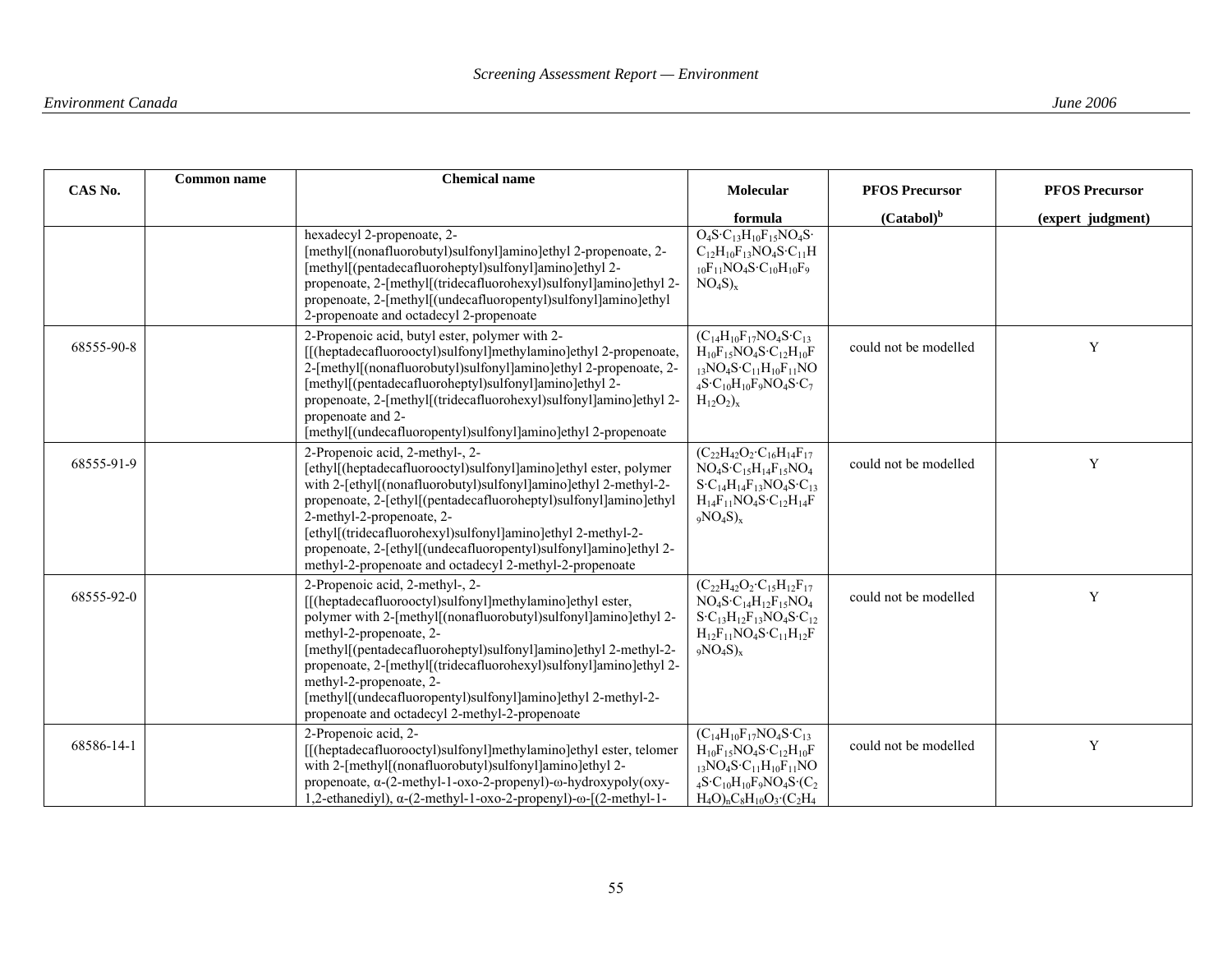| CAS No.    | <b>Common name</b> | <b>Chemical name</b>                                                                                                                                                                                                                                                                                                                                                                                                                                                                                                                                                     | Molecular                                                                                                                                                                                                                                        | <b>PFOS Precursor</b> | <b>PFOS Precursor</b> |
|------------|--------------------|--------------------------------------------------------------------------------------------------------------------------------------------------------------------------------------------------------------------------------------------------------------------------------------------------------------------------------------------------------------------------------------------------------------------------------------------------------------------------------------------------------------------------------------------------------------------------|--------------------------------------------------------------------------------------------------------------------------------------------------------------------------------------------------------------------------------------------------|-----------------------|-----------------------|
|            |                    |                                                                                                                                                                                                                                                                                                                                                                                                                                                                                                                                                                          | formula                                                                                                                                                                                                                                          | $(Catabol)^b$         | (expert judgment)     |
|            |                    | oxo-2-propenyl)oxy]poly(oxy-1,2-ethanediyl), 2-<br>[methyl](pentadecafluoroheptyl)sulfonyl]amino]ethyl 2-<br>propenoate, 2-[methyl](tridecafluorohexyl)sulfonyl]amino]ethyl 2-<br>propenoate, 2-[methyl[(undecafluoropentyl)sulfonyl]amino]ethyl<br>2-propenoate and 1-octanethiol                                                                                                                                                                                                                                                                                       | $\overline{O_{n}C_{4}H_{6}O_{2}}$ <sub>x</sub> · $C_{8}H_{18}S$                                                                                                                                                                                  |                       |                       |
| 68649-26-3 |                    | 1-Octanesulfonamide, N-ethyl-1,1,2,2,3,3,4,4,5,5,6,6,7,7,8,8,8-<br>heptadecafluoro-N-(2-hydroxyethyl)-, reaction products with N-<br>ethyl-1,1,2,2,3,3,4,4,4-nonafluoro-N-(2-hydroxyethyl)-1-<br>butanesulfonamide, N-ethyl-1,1,2,2,3,3,4,4,5,5,6,6,7,7,7-<br>pentadecafluoro-N-(2-hydroxyethyl)-1-heptanesulfonamide, N-<br>ethyl-1,1,2,2,3,3,4,4,5,5,6,6,6-tridecafluoro-N-(2-hydroxyethyl)-1-<br>hexanesulfonamide, N-ethyl-1,1,2,2,3,3,4,4,5,5,5-undecafluoro-N-<br>(2-hydroxyethyl)-1-pentanesulfonamide,<br>polymethylenepolyphenylene isocyanate and stearyl alc. | $(C_{18}H_{38}O \cdot C_{12}H_{10}F_{17}N$<br>$O_3S \cdot C_{11}H_{10}F_{15}NO_3S$<br>$\cdot C_{10}H_{10}F_{13}NO_3S \cdot C$ -<br>$H_{10}F_{11}NO_3S \cdot C_8H_{10}F_9$<br>$NO3S$ ·Unspecified) <sub>x</sub>                                   | could not be modelled | Y                     |
| 68867-62-9 |                    | 2-Propenoic acid, 2-methyl-, 2-<br>[ethyl](heptadecafluorooctyl)sulfonyl]amino]ethyl ester, telomer<br>with 2-[ethyl[(nonafluorobutyl)sulfonyl]amino]ethyl 2-methyl-2-<br>propenoate, 2-[ethyl[(pentadecafluoroheptyl)sulfonyl]amino]ethyl<br>2-methyl-2-propenoate, 2-<br>[ethyl](tridecafluorohexyl)sulfonyl]amino]ethyl 2-methyl-2-<br>propenoate, 2-[ethyl](undecafluoropentyl)sulfonyl]amino]ethyl 2-<br>methyl-2-propenoate, 1-octanethiol and $\alpha$ -(1-oxo-2-propenyl)- $\omega$ -<br>$methoxypoly(oxy-1,2-ethanediyl)$                                       | $(C_{16}H_{14}F_{17}NO_4S \cdot C_{15}$<br>$H_{14}F_{15}NO_4S \cdot C_{14}H_{14}F$<br>$_{13}NO_{4}S \cdot C_{13}H_{14}F_{11}NO$<br>$_4S \cdot C_{12}H_{14}F_9NO_4S \cdot (C_2)$<br>$H_4O$ <sub>n</sub> $C_4H_6O_2$ <sub>x</sub> · $C_8H_1$<br>8S | could not be modelled | Y                     |
| 68877-32-7 |                    | 2-Propenoic acid, 2-methyl-, 2-<br>[ethyl](heptadecafluorooctyl)sulfonyl]amino]ethyl ester, polymer<br>with 2-[ethyl[(nonafluorobutyl)sulfonyl]amino]ethyl 2-methyl-2-<br>propenoate, 2-[ethyl](pentadecafluoroheptyl)sulfonyl]amino]ethyl<br>2-methyl-2-propenoate, 2-<br>[ethyl](tridecafluorohexyl)sulfonyl]amino]ethyl 2-methyl-2-<br>propenoate, 2-[ethyl](undecafluoropentyl)sulfonyl]amino]ethyl 2-<br>methyl-2-properoate and 2-methyl-1,3-butadiene                                                                                                             | $(C_{16}H_{14}F_{17}NO_4S \cdot C_{15}$<br>$H_{14}F_{15}NO_4S \cdot C_{14}H_{14}F$<br>$_{13}NO_{4}S \cdot C_{13}H_{14}F_{11}NO$<br>$_4S \cdot C_{12}H_{14}F_9NO_4S \cdot C_5$<br>$H_8$ <sub>x</sub>                                              | could not be modelled | Y                     |
| 68891-96-3 |                    | Chromium, diaquatetrachloro[µ-[N-ethyl-N-<br>[(heptadecafluorooctyl)sulfonyl]glycinato-O':O"]]µ-<br>hydroxybis(2-methylpropanol)di-                                                                                                                                                                                                                                                                                                                                                                                                                                      | $C_{18}H_{28}Cl_4Cr_2F_{17}NO_9$<br>S                                                                                                                                                                                                            | Y                     | $\mathbf Y$           |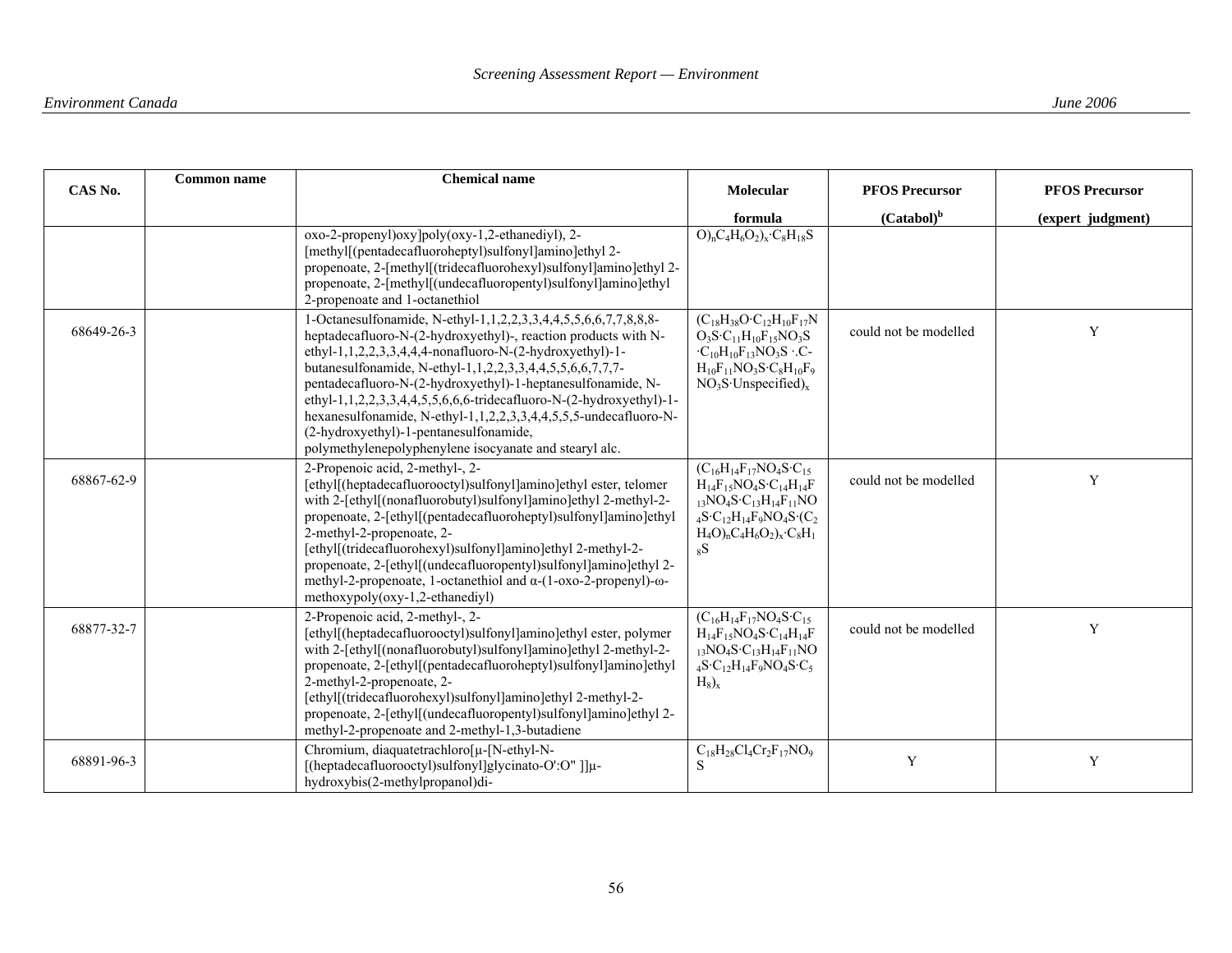| CAS No.     | <b>Common name</b> | <b>Chemical name</b>                                                                                                                                                                                                                                                                                                                                                                                                                                                                    | Molecular                                                                                                                                                                                                                                                                   | <b>PFOS Precursor</b> | <b>PFOS Precursor</b> |
|-------------|--------------------|-----------------------------------------------------------------------------------------------------------------------------------------------------------------------------------------------------------------------------------------------------------------------------------------------------------------------------------------------------------------------------------------------------------------------------------------------------------------------------------------|-----------------------------------------------------------------------------------------------------------------------------------------------------------------------------------------------------------------------------------------------------------------------------|-----------------------|-----------------------|
|             |                    |                                                                                                                                                                                                                                                                                                                                                                                                                                                                                         | formula                                                                                                                                                                                                                                                                     | $(Catabol)^b$         | (expert judgment)     |
| 68958-61-2  |                    | Poly(oxy-1,2-ethanediyl), $\alpha$ -[2-<br>[ethyl[(heptadecafluorooctyl)sulfonyl]amino]ethyl]-ω-methoxy-                                                                                                                                                                                                                                                                                                                                                                                | $(C_2H_4O)_{n}C_{13}H_{12}F_{17}N$<br>O <sub>3</sub> S                                                                                                                                                                                                                      | could not be modelled | Y                     |
| 70776-36-2  |                    | 2-Propenoic acid, 2-methyl-, octadecyl ester, polymer with 1,1-<br>dichloroethene, 2-<br>[[(heptadecafluorooctyl)sulfonyl]methylamino]ethyl 2-propenoate,<br>N-(hydroxymethyl)-2-propenamide, 2-<br>[methyl](nonafluorobutyl)sulfonyl]amino]ethyl 2-propenoate, 2-<br>[methyl](pentadecafluoroheptyl)sulfonyl]amino]ethyl 2-<br>propenoate, 2-[methyl[(tridecafluorohexyl)sulfonyl]amino]ethyl 2-<br>propenoate and 2-<br>[methyl](undecafluoropentyl)sulfonyl]amino]ethyl 2-propenoate | $(C_{22}H_{42}O_2 \cdot C_{14}H_{10}F_{17})$<br>$NO_4S \cdot C_{13}H_{10}F_{15}NO_4$<br>$S-C_{12}H_{10}F_{13}NO_4S-C_{11}$<br>$H_{10}F_{11}NO_4S \cdot C_{10}H_{10}F$<br>$_9NO_4S \cdot C_4H_7NO_2 \cdot C_2H$<br>$_2Cl_2$ <sub>x</sub>                                     | could not be modelled | Y                     |
| 71487-20-2  |                    | 2-Propenoic acid, 2-methyl-, methyl ester, polymer with<br>ethenylbenzene, 2-<br>[[(heptadecafluorooctyl)sulfonyl]methylamino]ethyl 2-propenoate,<br>2-[methyl](nonafluorobutyl)sulfonyl]amino]ethyl 2-propenoate, 2-<br>[methyl](pentadecafluoroheptyl)sulfonyl]amino]ethyl 2-<br>propenoate, 2-[methyl[(tridecafluorohexyl)sulfonyl]amino]ethyl 2-<br>propenoate, 2-[methyl[(undecafluoropentyl)sulfonyl]amino]ethyl<br>2-propenoate and 2-propenoic acid                             | $(C_{14}H_{10}F_{17}NO_4S \cdot C_{13}$<br>$H_{10}F_{15}NO_4S \cdot C_{12}H_{10}F$<br>$_{13}NO_{4}S \cdot C_{11}H_{10}F_{11}NO$<br>$_4$ S·C <sub>10</sub> H <sub>10</sub> F <sub>9</sub> NO <sub>4</sub> S·C <sub>8</sub><br>$H_8$ · $C_5H_8O_2$ · $C_3H_4O_2$ <sub>r</sub> | could not be modelled | Y                     |
| 92265-81-1  |                    | Ethanaminium, N,N,N-trimethyl-2-[(2-methyl-1-oxo-2-<br>propenyl) oxyl-, chloride, polymer with 2-ethoxyethyl 2-<br>propenoate, 2-[[(heptadecafluorooctyl)sulfonyl]methylamino]ethyl<br>2-propenoate and oxiranylmethyl 2-methyl-2-propenoate                                                                                                                                                                                                                                            | $(C_{14}H_{10}F_{17}NO_4S \cdot C_9H$<br>$_{18}NO_2 \cdot C_7H_{12}O_3 \cdot C_7H_{10}$<br>$O_3$ ·Cl) <sub>x</sub>                                                                                                                                                          | N                     | Y                     |
| 94313-84-5  |                    | Carbamic acid, [5-[[[2-<br>[[(heptadecafluorooctyl)sulfonyl]methylamino]ethoxy]carbonyl]a<br>mino]-2-methylphenyl]-, 9-octadecenyl ester, (Z)-                                                                                                                                                                                                                                                                                                                                          | $C_{38}H_{50}F_{17}N_3O_6S$                                                                                                                                                                                                                                                 | Y                     | Y                     |
| 98999-57-6  |                    | Sulfonamides, $C_{7.8}$ -alkane, perfluoro, N-methyl-N-[2-[(1-oxo-2-<br>propenyl) oxy lethyll, polymers with 2-ethoxyethyl acrylate,<br>glycidyl methacrylate and N,N,N-trimethyl-2-[(2-methyl-1-oxo-<br>propenyl) oxy lethanaminium chloride                                                                                                                                                                                                                                           | $(C_{14}H_{10}F_{17}NO_4S \cdot C_9H$<br>$_{18}NO_2 \cdot C_7H_{12}O_3 \cdot C_7H_{10}$<br>$O_3$ ·Cl) <sub>x</sub>                                                                                                                                                          | could not be modelled | Y                     |
| 178094-69-4 |                    | 1-Octanesulfonamide, N-[3-(dimethyloxidoamino)propyl]-<br>1,1,2,2,3,3,4,4,5,5,6,6,7,7,8,8,8-heptadecafluoro-, potassium salt                                                                                                                                                                                                                                                                                                                                                            | $C_{13}H_{12}F_{17}N_2O_3S$ · K                                                                                                                                                                                                                                             | Y                     | Y                     |
| N/A         |                    | 2-(Perfluoro-N-methyl- $C_{4-8}$ -1-alkanesulfonamido)ethyl esters of<br>trimers of $C_{18}$ unsaturated fatty acids                                                                                                                                                                                                                                                                                                                                                                    | N/A                                                                                                                                                                                                                                                                         | could not be modelled | Y                     |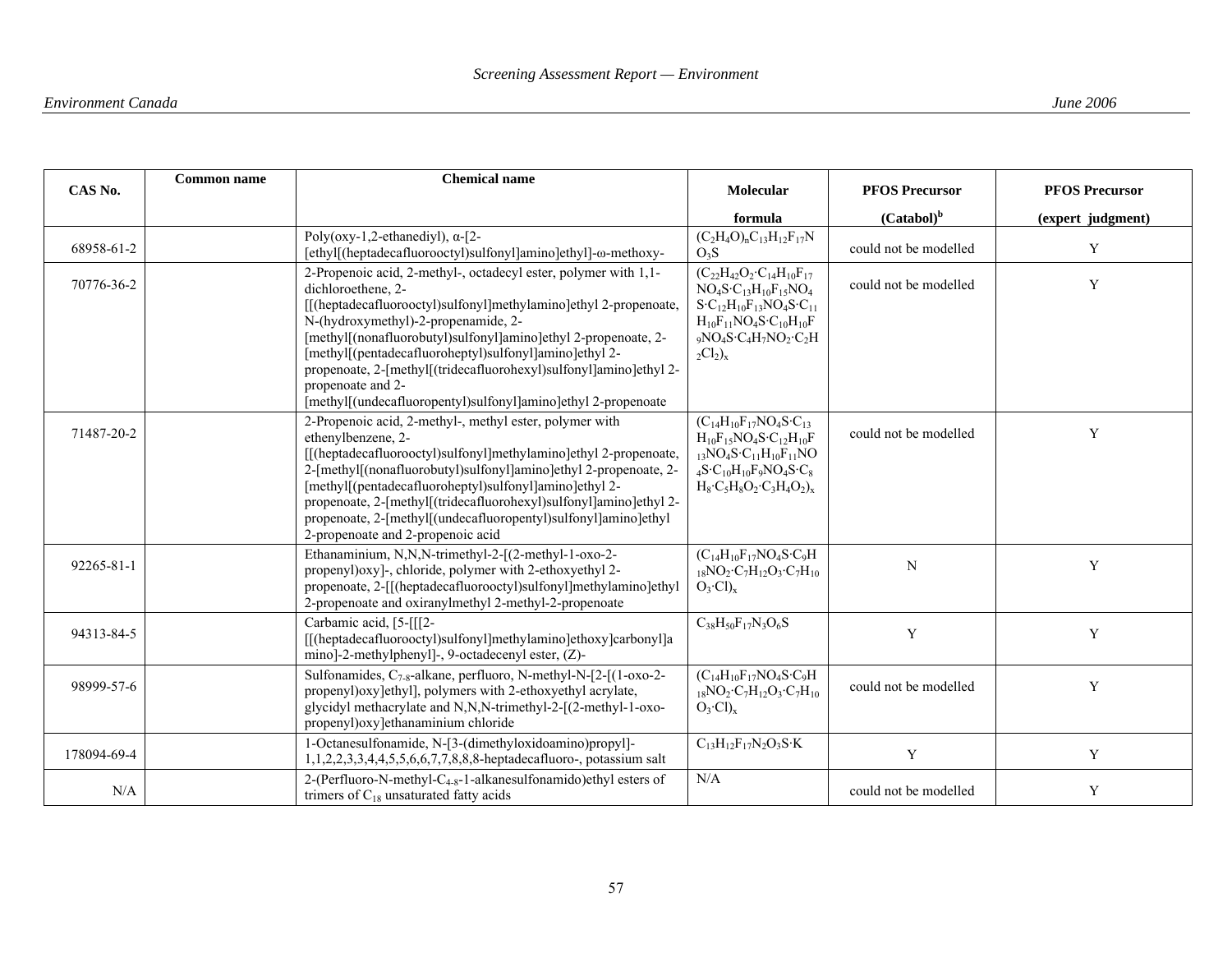| <b>Common name</b><br>CAS No. |  | <b>Chemical name</b>                                                                                                                                                                                                                                                                                                                                                                                                                                                       | Molecular                                                                                                                                                                                                                                                                                               | <b>PFOS Precursor</b> | <b>PFOS Precursor</b> |
|-------------------------------|--|----------------------------------------------------------------------------------------------------------------------------------------------------------------------------------------------------------------------------------------------------------------------------------------------------------------------------------------------------------------------------------------------------------------------------------------------------------------------------|---------------------------------------------------------------------------------------------------------------------------------------------------------------------------------------------------------------------------------------------------------------------------------------------------------|-----------------------|-----------------------|
|                               |  |                                                                                                                                                                                                                                                                                                                                                                                                                                                                            | formula                                                                                                                                                                                                                                                                                                 | $(Catabol)^b$         | (expert judgment)     |
| 68909-15-9                    |  | 2-Propenoic acid, eicosyl ester, polymers with branched octyl<br>acrylate, 2-[[(heptadecafluorooctyl)sulfonyl]methylamino]ethyl<br>acrylate, 2-[methyl[(nonafluorobutyl)sulfonyl]amino]ethyl<br>acrylate, 2-[methyl](pentadecafluoroheptyl)sulfonyl]amino]ethyl<br>acrylate, 2-[methyl[(tridecafluorohexyl)sulfonyl]amino]ethyl<br>acrylate, 2-[methyl[(undecafluoropentyl)sulfonyl]amino]ethyl<br>acrylate, polyethylene glycol acrylate Me ether and stearyl<br>acrylate | $(C_{23}H_{44}O_2 \cdot C_{21}H_{40}O_2 \cdot$<br>$C_{14}H_{10}F_{17}NO_4S \cdot C_{13}H$<br>$_{10}F_{15}NO_4S \cdot C_{12}H_{10}F_{13}$<br>$\rm NO_4S\text{-}C_{11}H_{10}F_{11}NO_4$<br>$S \cdot C_{10}H_{10}F_9NO_4S \cdot (C_2)$<br>$H_4O$ <sub>n</sub> $C_4H_6O_2$ ·Unspe<br>$cified)$ <sub>x</sub> | could not be modelled | Y                     |
| 148684-79-1                   |  | Sulfonamides, C <sub>4-8</sub> -alkane, perfluoro, N-(hydroxyethyl)-N-methyl,<br>reaction products with 1,6-diisocyanatohexane homopolymer and<br>ethylene glycol                                                                                                                                                                                                                                                                                                          | N/A                                                                                                                                                                                                                                                                                                     | could not be modelled | Y                     |
| 30295-51-3                    |  | 1-Octanesulfonamide, N-[3-(dimethyloxidoamino)propyl]-<br>1,1,2,2,3,3,4,4,5,5,6,6,7,7,8,8,8-heptadecafluoro-                                                                                                                                                                                                                                                                                                                                                               | N/A                                                                                                                                                                                                                                                                                                     | $\mathbf Y$           | Y                     |
| 91081-99-1                    |  | Sulfonamides, C <sub>4-8</sub> -alkane, perfluoro, N-(hydroxyethyl)-N-methyl,<br>reaction products with epichlorohydrin, adipates (esters)                                                                                                                                                                                                                                                                                                                                 | N/A                                                                                                                                                                                                                                                                                                     | could not be modelled | Y                     |
| N/A                           |  | Fatty acids, $C_{18}$ -unsatd., dimers, 2-[methyl] (perfluoro- $C_{4.8}$ -<br>alkyl)sulfonyl]amino]ethyl esters                                                                                                                                                                                                                                                                                                                                                            | N/A                                                                                                                                                                                                                                                                                                     | $\mathbf Y$           | $\mathbf Y$           |
| 68081-83-4                    |  | Carbamic acid, (4-methyl-1,3-phenylene)bis-, bis[2-<br>[ethyl](perfluoro-C <sub>4-8</sub> -alkyl)sulfonyl]amino]ethyl] ester                                                                                                                                                                                                                                                                                                                                               |                                                                                                                                                                                                                                                                                                         | Y                     | Y                     |
| 68608-14-0                    |  | Sulfonamides, C <sub>4-8</sub> -alkane, perfluoro, N-ethyl-N-(hydroxyethyl),<br>reaction products with 1,1'-methylenebis[4-isocyanatobenzene]                                                                                                                                                                                                                                                                                                                              | $C_{15}H_{10}N_2O_2$ Unspecif<br>ied                                                                                                                                                                                                                                                                    | Y                     | $\mathbf Y$           |
| 376-14-7                      |  | 2-Propenoic acid, 2-methyl-, 2-<br>[ethyl](heptadecafluorooctyl)sulfonyl]amino]ethyl ester                                                                                                                                                                                                                                                                                                                                                                                 | $C_{16}H_{14}F_{17}NO_4S$                                                                                                                                                                                                                                                                               | Y                     | Y                     |
| 14650-24-9                    |  | 2-Propenoic acid, 2-methyl-, 2-<br>[[(heptadecafluorooctyl)sulfonyl]methylamino]ethyl ester                                                                                                                                                                                                                                                                                                                                                                                | $C_{15}H_{12}F_{17}NO_4S$                                                                                                                                                                                                                                                                               | $\mathbf Y$           | Y                     |
| 94133-90-1                    |  | 1-Propanesulfonic acid, 3-[[3-<br>(dimethylamino)propyl][(heptadecafluorooctyl)sulfonyl]amino]-2-<br>hydroxy-, monosodium salt                                                                                                                                                                                                                                                                                                                                             | $C_{16}H_{19}F_{17}N_2O_6S_2$ ·Na                                                                                                                                                                                                                                                                       | Y                     | Y                     |
| 127133-66-8                   |  | 2-Propenoic acid, 2-methyl-, polymers with Bu methacrylate,<br>lauryl methacrylate and 2-[methyl](perfluoro- $C_{4-8}$ -<br>alkyl)sulfonyl]amino]ethyl methacrylate                                                                                                                                                                                                                                                                                                        | $(C_{16}H_{30}O_2 \cdot C_8H_{14}O_2 \cdot C$<br>$_4H_6O_2$ <sub>x</sub>                                                                                                                                                                                                                                | Y                     | Y                     |
| 179005-06-2                   |  | Sulfonamides, C <sub>4-8</sub> -alkane, perfluoro, N-[3-<br>(dimethyloxidoamino)propyl], potassium salts                                                                                                                                                                                                                                                                                                                                                                   | N/A                                                                                                                                                                                                                                                                                                     | could not be modelled | Y                     |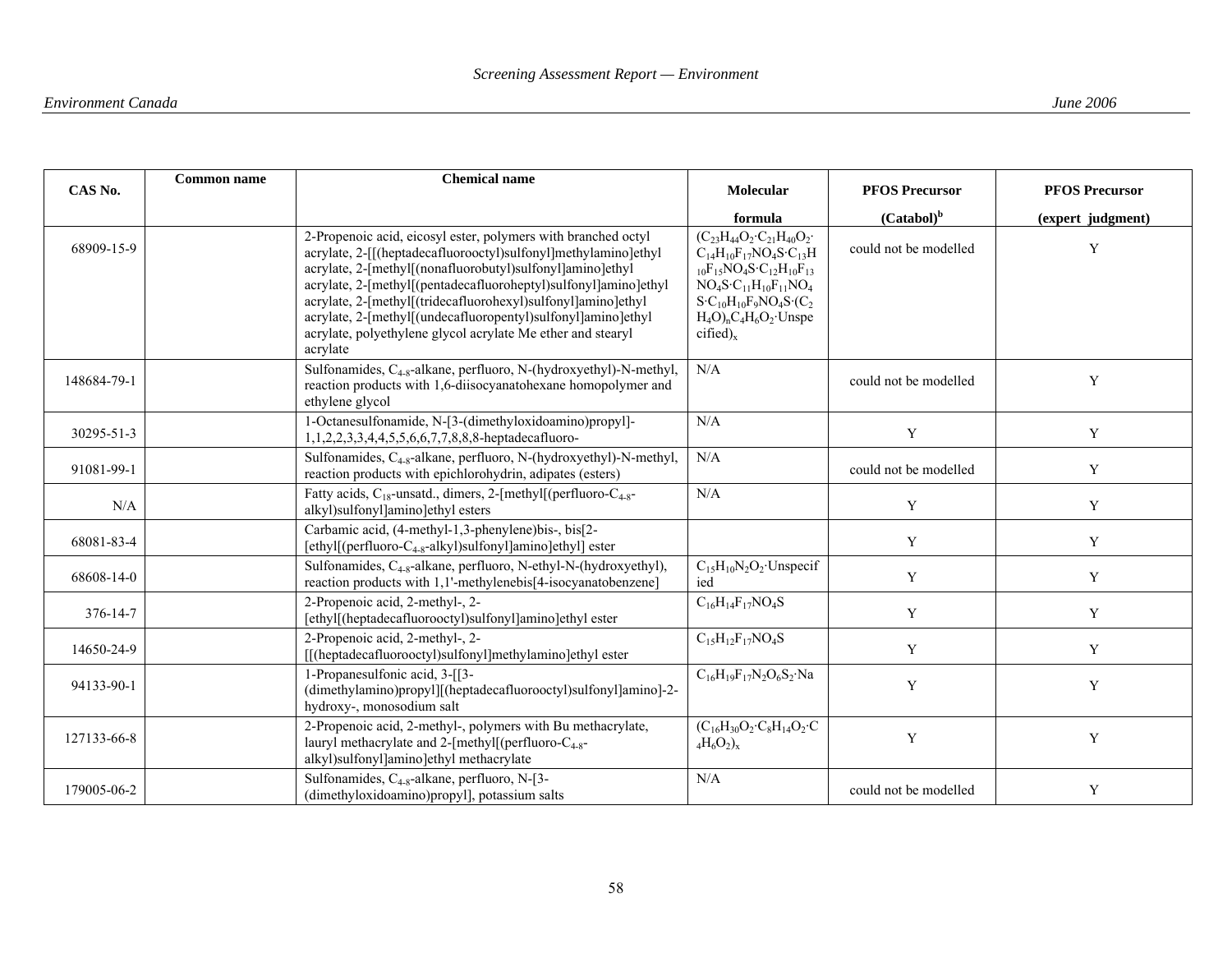| CAS No.     | <b>Common name</b> | Chemical name                                                                    | <b>Molecular</b><br>formula | <b>PFOS Precursor</b><br>$(Catabol)^b$ | <b>PFOS Precursor</b><br>(expert judgment) |
|-------------|--------------------|----------------------------------------------------------------------------------|-----------------------------|----------------------------------------|--------------------------------------------|
| 179005-07-3 |                    | Sulfonamides, $C_{4-8}$ -alkane, perfluoro, N-[3-<br>(dimethyloxidoamino)propyl] | N/A                         | could not be modelled                  |                                            |
| <b>ROF</b>  |                    | Residual Organic Fluorochemicals (impurities)                                    | N/A                         |                                        |                                            |

<sup>a</sup> Notes:

1. References: Mekenyan *et al*. (2002).

2.  $N/A$  = not available; Bu = butyl; Et = ethyl; Me = methyl.

3. This list is not necessarily an exhaustive list of all possible PFOS precursors.<br><sup>b</sup> For each substance modelled CATABOL generates a microbial metabolic path

For each substance modelled, CATABOL generates a microbial metabolic pathway tree based upon the parent "query" structure and a prediction for biodegradability. The metabolic pathway tree module is based on a training data set primarily from the University of Minnesota Biocatalysis/Biodegradation database (UM-BBD) and expert knowledge. The metabolic tree contains the products of microbial biodegradation from the parent compound down to carbon dioxide and water or stable metabolites. Some of the chemicals could not be modelled by CATABOL due to the lack of SMILES notation. The biodegradation simulator is based on a database of 742 substances tested by CITI (1992) using the Modified MITI Test (I), which follows the OECD 301C test methods and is one of six methods approved by the OECD for ready biodegradability. A more complete description of CATABOL modelling is provided in Robinson (2002).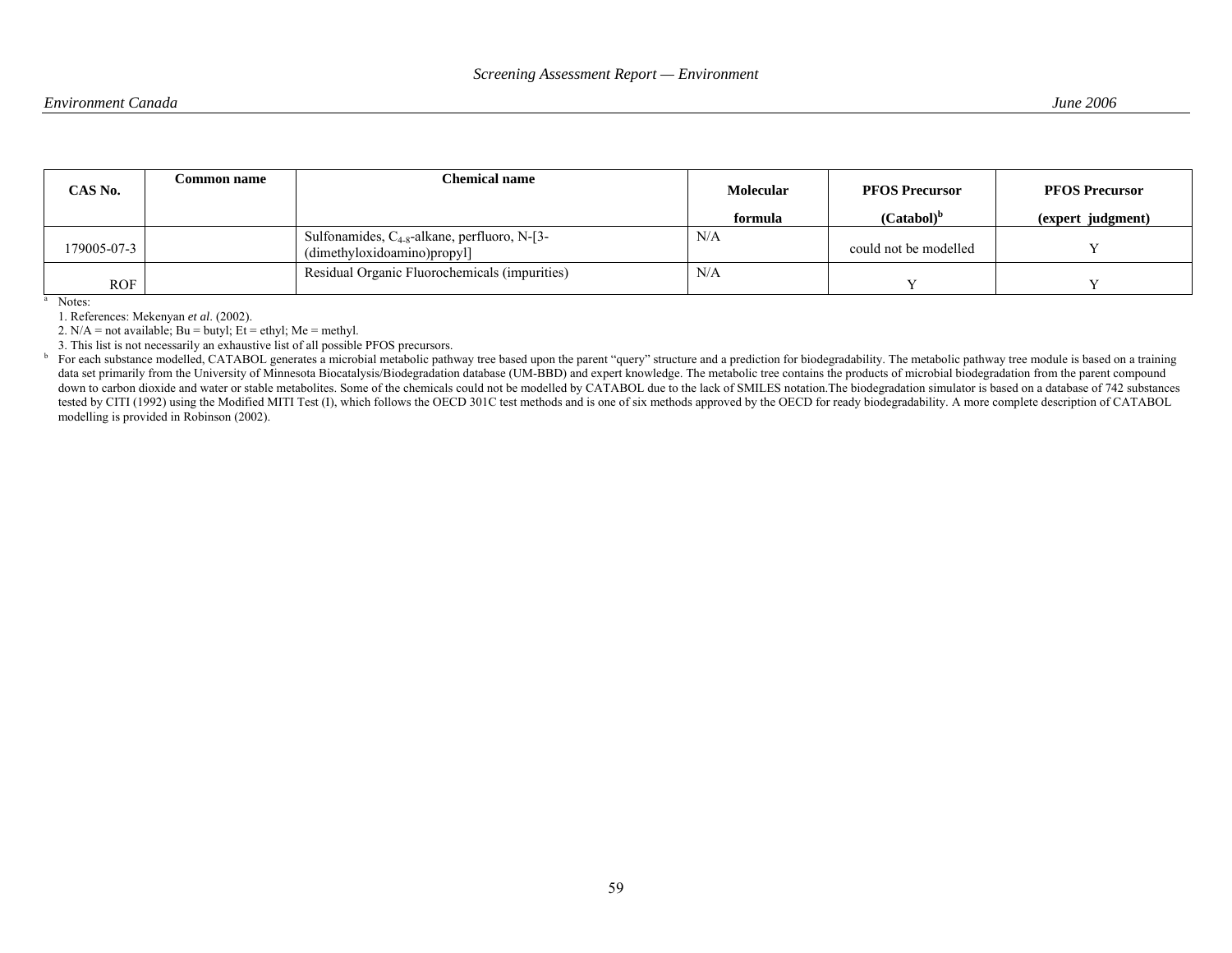# **APPENDIX 2 PFOS Concentrations in Selected Wildlife in North America and Circumpolar Regions, 1982-2005**

| <b>Type</b> | Tissue | <b>Species</b>                          | <b>Sampling locations</b>                                                                 | <b>Sampling Date</b>               | <b>Reference</b>          | PFOS (ppb) <sup>a</sup> |                |             | $n^{b}$   |                 |
|-------------|--------|-----------------------------------------|-------------------------------------------------------------------------------------------|------------------------------------|---------------------------|-------------------------|----------------|-------------|-----------|-----------------|
|             |        |                                         |                                                                                           |                                    |                           | Min                     | <b>Max</b>     | <b>Mean</b> | <b>SD</b> |                 |
| Mammal      | Liver  | Polar bear (Ursus<br><i>maritimus</i> ) | <b>East Greenland</b>                                                                     | January, 1999 -<br>September, 2001 | Smithwick et<br>al., 2005 | 911                     | 6340           |             |           | 29 <sup>e</sup> |
| Mammal      | Liver  | Mink (Mustela vison)                    | <b>Midwestern United States</b>                                                           | 1999-2000                          | AR 226-<br>1030a157       | 93                      | 4870           |             |           | 30              |
| Mammal      | Liver  | Mink (Mustela vison)                    | Massachusetts                                                                             | 1999-2000                          | AR 226-<br>1030a157       | 87                      | 4300           |             |           | 31              |
| Mammal      | Liver  | Mink (Male)                             | Kalamazoo River watershed,<br>Michigan, USA                                               | 2000-2001                          | Kannan et al.,<br>2005    | 1280                    | 59500          | 18000       |           | $\overline{ }$  |
| Mammal      | Liver  | Mink (Female)                           | Kalamazoo River watershed.<br>Michigan, USA                                               | 2000-2001                          | Kannan et al.,<br>2005    |                         | 41             |             |           |                 |
| Mammal      | Liver  | Polar bear (Ursus<br><i>maritimus</i> ) | Canadian Arctic                                                                           | February 2002                      | Martin et al.<br>2004a    | 1700                    | >4000          |             |           |                 |
| Mammal      | Liver  | Polar bear (Ursus<br><i>maritimus</i> ) | South Hudson Bay<br>$(Sanikiluaq)^c$                                                      | 2002                               | Smithwick et<br>al., 2005 | 2000                    | $3770^{\circ}$ |             |           | <b>NR</b>       |
| Mammal      | Liver  | Mink (Mustela vison)                    | South Carolina                                                                            | 1999-2000                          | AR 226-<br>1030a157       | 65                      | 3110           |             |           | 9               |
| Mammal      | Liver  | Polar bear (Ursus<br><i>maritimus</i> ) | High Arctic (Resolute, Grise)<br>Fjord, and Pond Inlet, NWT)                              | February - May,<br>2002            | Smithwick et<br>al., 2005 | 263                     | 2410           | 1170        |           | $26^{\circ}$    |
| Mammal      | Liver  | Polar bear ( <i>Ursus</i><br>maritimus) | North West Territories                                                                    | 2001                               | Smithwick et<br>al., 2005 | 982                     | 2160           | 1320        |           |                 |
| Mammal      | Liver  | Polar bear (Ursus<br><i>maritimus</i> ) | South Baffin Island<br>(Pangnirtung, Qikiqtarjuaq,<br>Iqualuit, and Kimmirut,<br>$NWT)^c$ | February - May,<br>2002            | Smithwick et<br>al., 2005 | 977                     | $2100^{\circ}$ | 1390        |           | 26 <sup>e</sup> |
| Mammal      | Liver  | Polar bear (Ursus<br><i>maritimus</i> ) | Svalbard, Norway                                                                          |                                    | Smithwick et<br>al., 2005 | 756                     | 1990           | 1290        |           |                 |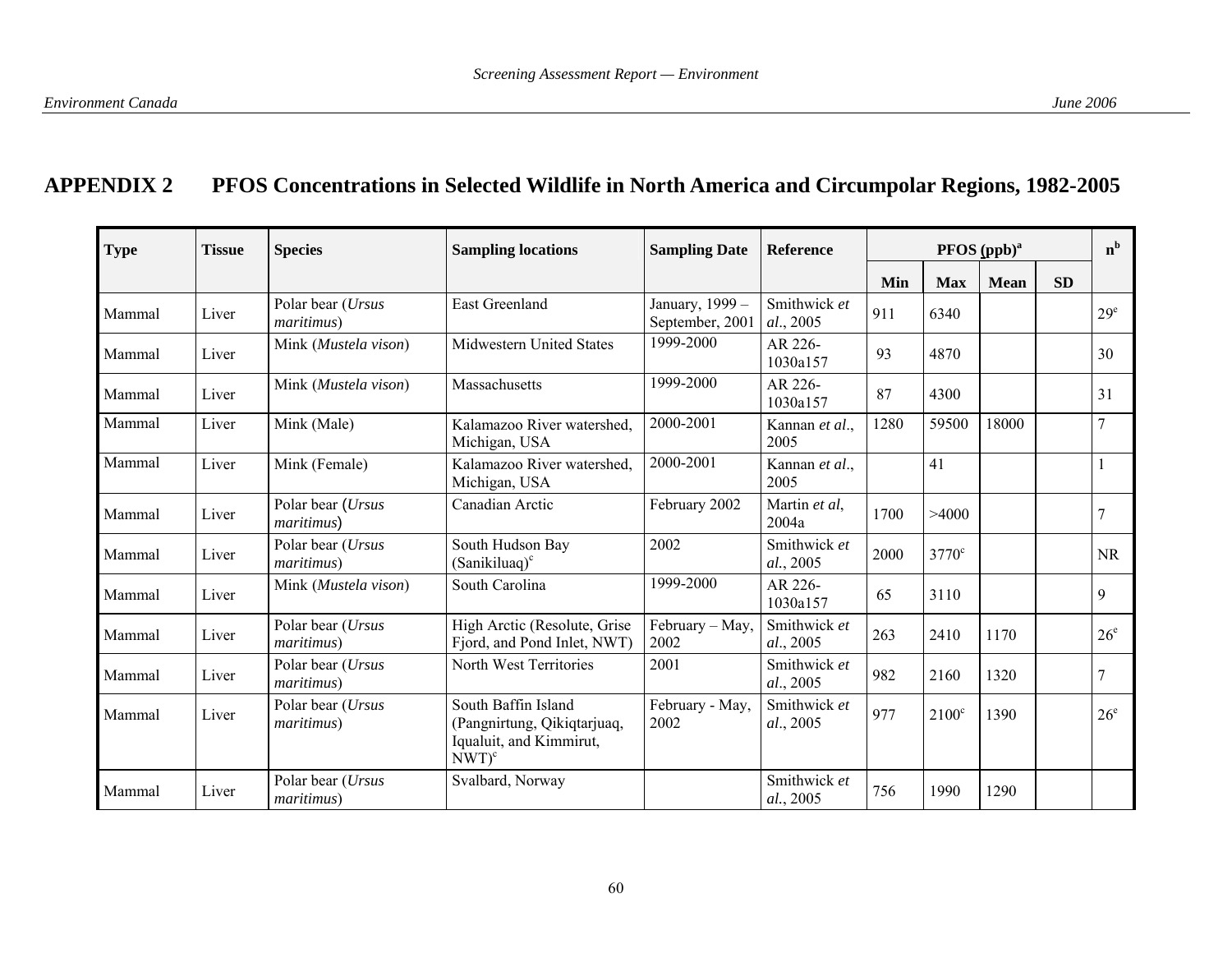| <b>Type</b><br>Tissue |       | <b>Species</b>                                         | <b>Sampling locations</b>                         | <b>Sampling Date</b>              | <b>Reference</b>          | PFOS (ppb) <sup>a</sup> |                    |             |           | $n^{b}$        |
|-----------------------|-------|--------------------------------------------------------|---------------------------------------------------|-----------------------------------|---------------------------|-------------------------|--------------------|-------------|-----------|----------------|
|                       |       |                                                        |                                                   |                                   |                           | Min                     | <b>Max</b>         | <b>Mean</b> | <b>SD</b> |                |
| Mammal                | Liver | Bottlenose dolphin<br>(Tursiops truncates)             | Florida Coastal Waters                            | September,<br>1991-March,<br>2000 | Kannan et al.,<br>2001a   | 48.2                    | 1520               | 489         | 356       | 20             |
| Mammal                | Liver | Polar bear (Ursus<br>maritimus)                        | Chukchi Sea (Chukchi and<br>Bearing Seas, Alaska) | 2001                              | Smithwick et<br>al., 2005 | 435                     | 1480               |             |           | 7              |
| Mammal                | Liver | Arctic fox (Alopex<br>lagopus)                         | Canadian Arctic                                   | <b>March</b> , 2001               | Martin et al.,<br>2004a   | 6.1                     | 1400               |             |           | 10             |
| Mammal                | Liver | Polar bear (Ursus<br>maritimus)                        | Beaufort Sea, Alaska                              | 1993-2002                         | Kannan et al.,<br>2005    | 502                     | 1130               | 793         | 195       | 8              |
| Mammal                | Liver | Polar bear (Ursus<br>maritimus)                        | Chukchi Sea, Alaska                               | 1994-2002                         | Kannan et al.,<br>2005    | 137                     | 1020               | 537         | 204       | 27             |
| Mammal                | Liver | River otter (Lutra<br>canadensis)                      | Washington and Oregon,<br><b>USA</b>              | 1999-2000                         | AR 226-<br>1030a157       | 34                      | 994 <sup>f</sup>   |             |           | 5              |
| Mammal                | Liver | River otter (Lutra<br>canadensis)                      | West Coast, USA                                   | 1996-1997                         | Kannan et al.,<br>2001a   | 33.6                    | 994 <sup>f</sup>   | 329         |           | 5              |
| Mammal                | Liver | Polar bear (Ursus<br>maritimus)                        | Barrow and other sites in<br>Alaska               | 1990-2000                         | AR 226-<br>1030a160       | 175                     | $678^{\mathrm{f}}$ |             |           | 17             |
| Mammal                | Liver | Polar bear (Ursus<br><i>maritimus</i> )                | Alaska, USA                                       | December,<br>1997-June, 1999      | Kannan et al.,<br>2001a   | 175                     | $678$ <sup>f</sup> | 350         |           | 17             |
| Mammal                | Liver | Striped dolphin (Stenella<br>coeruleoalba)             | Florida Coastal Waters                            | September, 1994<br>$-$ July, 1997 | Kannan et al.,<br>2001a   | 36.6                    | 388                | 212         |           | $\overline{c}$ |
| Mammal                | Liver | Mink (Mustela vison)                                   | Louisiana                                         | 1999-2000                         | AR 226-<br>1030a157       | 40                      | 318                |             |           | 7              |
| Mammal                | Liver | Short-snouted spinner<br>dolphin (Stenella<br>clymene) | Florida Coastal Waters                            | June, 1995                        | Kannan et al.,<br>2001a   | 78.7                    | 168                | 123         | 36.3      | 3              |
| Mammal                | Liver | Ringed seal (Phoca<br>hispida)                         | <b>East Greenland</b><br>(Ittoqqortoormiit)       | 1999                              | Bossi et al.,<br>2005     | 13.7                    | 130.5              |             |           | 10             |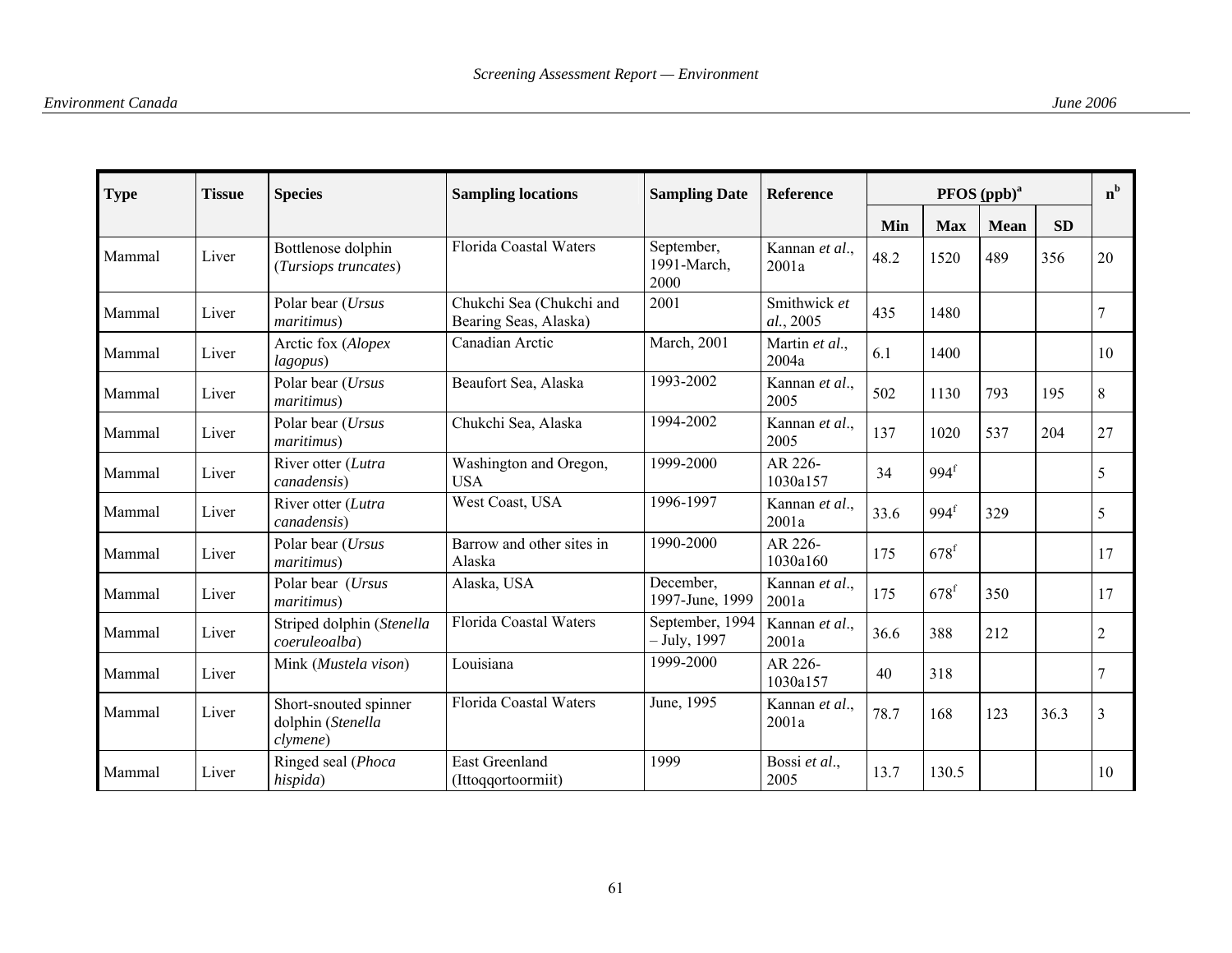| <b>Type</b><br><b>Tissue</b><br><b>Species</b><br><b>Sampling locations</b> |       | <b>Sampling Date</b>                            | <b>Reference</b>                            | PFOS (ppb) <sup>a</sup>             |                         |      |                  | $n^{b}$     |           |                |
|-----------------------------------------------------------------------------|-------|-------------------------------------------------|---------------------------------------------|-------------------------------------|-------------------------|------|------------------|-------------|-----------|----------------|
|                                                                             |       |                                                 |                                             |                                     |                         | Min  | <b>Max</b>       | <b>Mean</b> | <b>SD</b> |                |
| Mammal                                                                      | Liver | Ringed seal (Phoca<br>hispida)                  | <b>East Greenland</b><br>(Ittoqqortoormiit) | 2003                                | Bossi et al.,<br>2005   | 61.0 | 130.0            |             |           | 10             |
| Mammal                                                                      | Liver | Northern fur seal<br>(Callorhinus ursinus)      | Pribilof Islands, Alaska                    | 1990-2000                           | AR 226-<br>1030a160     | <10  | $122^f$          |             |           | 13             |
| Mammal                                                                      | Liver | Northern fur seal<br>(Callorhinus ursinus)      | Alaska, USA                                 | 1995 - 1998                         | Kannan et al.,<br>2001a | <10  | 122 <sup>f</sup> |             |           | 13             |
| Mammal                                                                      | Liver | Ringed seal (Phoca<br>hispida)                  | West Greenland<br>(Qeqertarsuaq)            | 1994                                | Bossi et al.,<br>2005   | 18.9 | 77.3             |             |           | $\mathbf Q$    |
| Mammal                                                                      | Liver | Ringed seal (Phoca<br>hispida)                  | <b>East Greenland</b><br>(Ittoqqortoormiit) | 1986                                | Bossi et al.,<br>2005   | 10.1 | 71.2             |             |           | 8              |
| Mammal                                                                      | Liver | Rough-toothed dolphin<br>(Steno bredanensis)    | Florida Coastal Waters                      | November, 1995                      | Kannan et al.,<br>2001a | 42.8 | 65.6             | 54.2        |           | $\overline{c}$ |
| Mammal                                                                      | Liver | Harbor seal (Phoca<br>vitulina)                 | West Coast, USA                             | $\overline{1991}$ -October,<br>1997 | Kannan et al.,<br>2001a | 10.3 | 57.1             | 27.1        |           | 3              |
| Mammal                                                                      | Liver | Ringed seal (Phoca<br>hispida)                  | <b>East Greenland</b><br>(Ittoqqortoormiit) | 1994                                | Bossi et al.,<br>2005   | 14.6 | 53.2             |             |           | 8              |
| Mammal                                                                      | Liver | California sea lion<br>(Zalophis californianus) | West Coast, USA                             | August, 1993-<br>November, 1997     | Kannan et al.,<br>2001a | 4.6  | 49.4             | 26.6        |           | 6              |
| Mammal                                                                      | Liver | Ringed seal (Phoca<br>hispida)                  | West Greenland<br>(Qegertarsuaq)            | 2003                                | Bossi et al.,<br>2005   | 14.0 | 49.0             |             |           | 10             |
| Mammal                                                                      | Liver | Ringed seal (Phoca<br>hispida)                  | Canadian Arctic                             | Spring 1998                         | Martin et al.,<br>2004a | 10   | 37               |             |           | 10             |
| Mammal                                                                      | Liver | Ringed seal (Phoca<br>hispida)                  | West Greenland<br>(Qegertarsuaq)            | 1999                                | Bossi et al.,<br>2005   | 14.6 | 36.7             |             |           | 10             |
| Mammal                                                                      | Liver | Ringed seal (Phoca<br>hispida)                  | West Greenland<br>(Qeqertarsuaq)            | 1982                                | Bossi et al.,<br>2005   | 5.8  | 23.3             |             |           | 10             |
| Mammal                                                                      | Liver | Ringed seal (Phoca<br>hispida)                  | Canadian Arctic                             | 2001                                | Martin et al.,<br>2004a | 8.6  | 23               |             |           | 9              |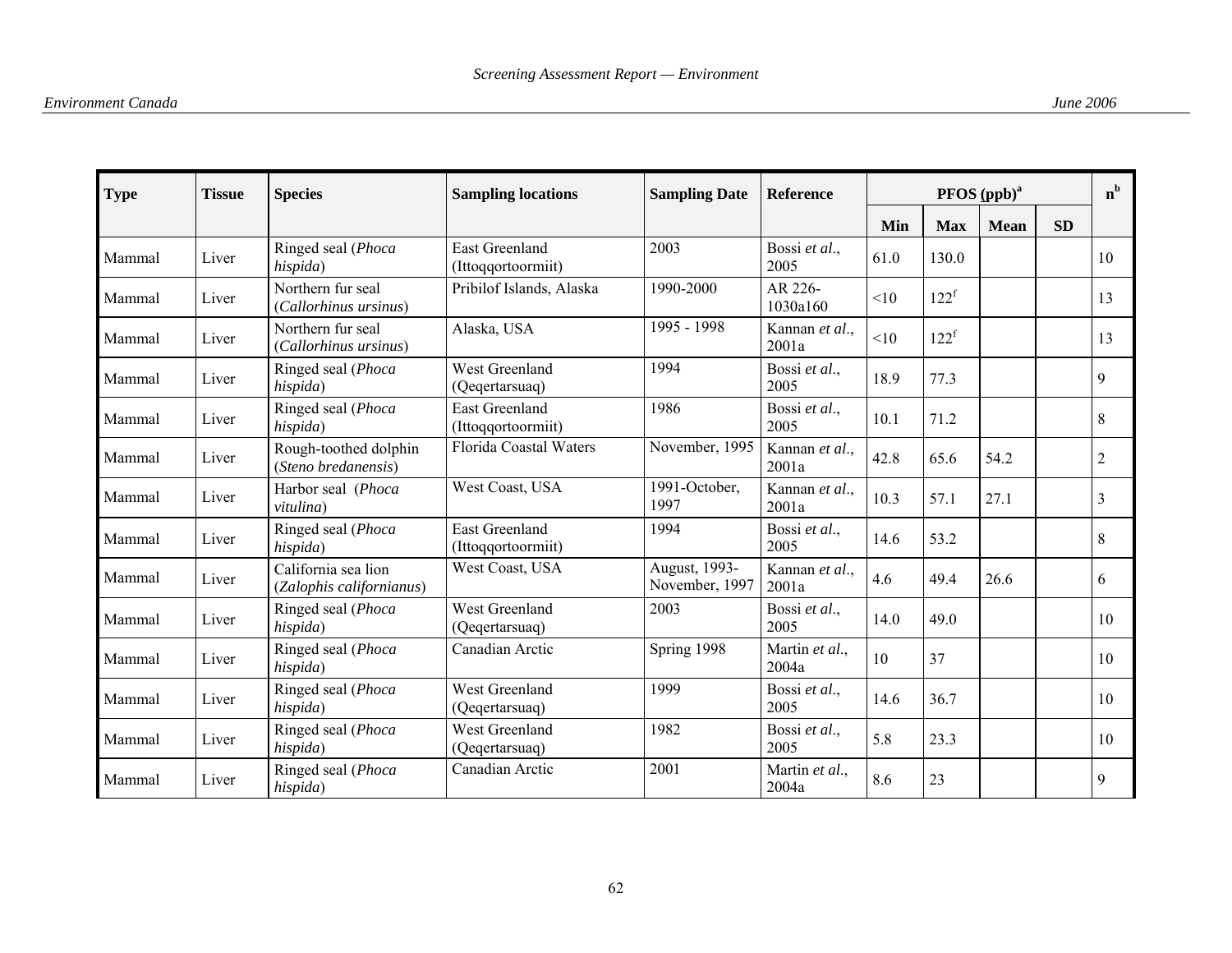| <b>Type</b> | <b>Tissue</b> | <b>Species</b>                                | <b>Sampling locations</b> | <b>Sampling Date</b>             | Reference               | PFOS (ppb) <sup>a</sup> |            |             |           | $n^{b}$        |
|-------------|---------------|-----------------------------------------------|---------------------------|----------------------------------|-------------------------|-------------------------|------------|-------------|-----------|----------------|
|             |               |                                               |                           |                                  |                         | Min                     | <b>Max</b> | <b>Mean</b> | <b>SD</b> |                |
| Mammal      | Liver         | Pygmy sperm whale<br>(Kogia breviceps)        | Florida Coastal Waters    | August, 1994-<br>February, 2000  | Kannan et al.,<br>2001a | 6.6                     | 23.0       | 14.8        |           | $\overline{2}$ |
| Mammal      | Liver         | Mink (Mustela vison)                          | Canadian Arctic           | Winter 2001;<br>Winter 2002      | Martin et al.,<br>2004a | 1.3                     | 20         |             |           | 10             |
| Mammal      | Liver         | Narwhale (Monodon<br><i>monoceros</i> )       | Cape Dorset               | 2000                             | Tomy et al.,<br>2004    | 5.4                     | 17.7       | 10.9        | 2.3       | 5              |
| Mammal      | Liver         | Beluga whale<br>(Delphinapterus leucas)       | Grise Fjord               | 1996                             | Tomy et al.,<br>2004    | 9.8                     | 15.8       | 12.6        | 1.1       | 5              |
| Mammal      | Liver         | Southern sea otter<br>(Enhydra lutris nereis) | West Coast, USA           | February, 1993-<br>October, 1994 | Kannan et al.,<br>2001a | $<$ 5                   | 14.3       | 8.9         |           | 8              |
| Mammal      | Liver         | Elephant seal<br>(Mirounga augustirostris)    | West Coast, USA           | January, 1991-<br>May, 1997      | Kannan et al.,<br>2001a | $<$ 5                   | 9.8        | 9.3         |           | 5              |
| Mammal      | Liver         | Walrus (Odobenus<br>rosmarus)                 | Frobisher Bay, Iqualuit   | 1998                             | Tomy et al.,<br>2004    | 1.4                     | 3.6        | 2.4         | 0.4       | 5              |
| Mammal      | Liver         | Northern fur seal<br>(Callorhinus ursinus)    | West Coast, USA           | October, 1997                    | Kannan et al.,<br>2001a |                         |            | 133         |           | <b>NR</b>      |
| Mammal      | Kidney        | Southern sea otter<br>(Enhydra lutris nereis) | West Coast, USA           | March, 1993-<br>August, 1994     | Kannan et al.,<br>2001a | <35                     |            |             |           | 3              |
| Mammal      | <b>Brain</b>  | Southern sea otter<br>(Enhydra lutris nereis) | West Coast, USA           | March, 1993-<br>February, 1994   | Kannan et al.,<br>2001a | <35                     |            |             |           | $\overline{c}$ |
| Mammal      | Blood         | Bottlenose dolphins<br>(Tursiops truncates)   | Charleston, SC            | August, 2003                     | Houde et al.,<br>2005   | 472                     | 3073       | 1171        | 93        | 47             |
| Mammal      | <b>Blood</b>  | Bottlenose dolphins<br>(Tursiops truncates)   | Indian River Lagoon, FL   | July, 2003                       | Houde et al.,<br>2005   | 69                      | 2010       | 462         | 82        | 42             |
| Mammal      | Blood         | Bottlenose dolphins<br>(Tursiops truncates)   | Sarasota Bay, FL          | June, 2003                       | Houde et al.,<br>2005   | 194                     | 1715       | 658         | 131       | 13             |
| Mammal      | Blood         | Bottlenose dolphins<br>(Tursiops truncates)   | Delaware Bay, NJ          | September, 2003                  | Houde et al.,<br>2005   | 232                     | 1240       | 646         | 174       | 5              |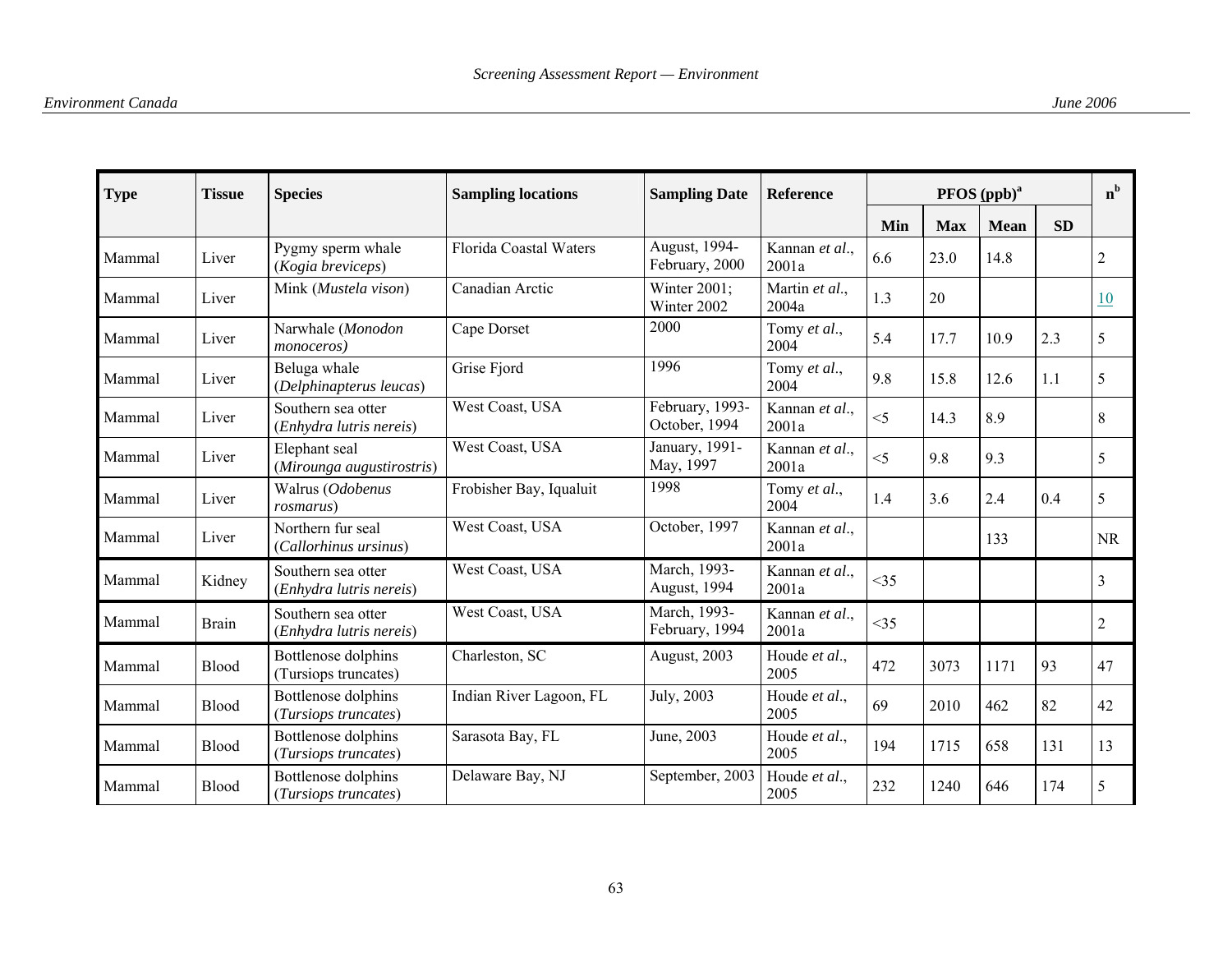| <b>Type</b> | <b>Tissue</b> | <b>Species</b>                                 | <b>Sampling locations</b>             | <b>Sampling Date</b> | <b>Reference</b>        | PFOS (ppb) <sup>a</sup> |                   |             |           |    |
|-------------|---------------|------------------------------------------------|---------------------------------------|----------------------|-------------------------|-------------------------|-------------------|-------------|-----------|----|
|             |               |                                                |                                       |                      |                         | Min                     | <b>Max</b>        | <b>Mean</b> | <b>SD</b> |    |
| Mammal      | Blood         | Grey seal (Halichoerus<br>grypus)              | <b>Baltic Sea</b>                     | 1990-2000            | AR 226-<br>1030a160     | 14                      | 76                |             |           | 16 |
| Mammal      | Blood         | Polar bear (Ursus<br><i>maritimus</i> )        | Alaska, USA                           | 1999                 | Kannan et al.,<br>2001a | 26                      | $52^{\rm f}$      | 34          |           | 14 |
| Mammal      | <b>Blood</b>  | Polar bear (Ursus<br>maritimus)                | Barrow and other sites in<br>Alaska   | 1990-2000            | AR 226-<br>1030a160     | 26                      | $52^{\mathrm{f}}$ |             |           | 14 |
| Mammal      | Blood         | Grey seal (Halichoerus<br>grypus)              | Sable Island, Canada                  | 1990-2000            | AR 226-<br>1030a160     | <13                     | 49                |             |           | 12 |
| Mammal      | Blood         | Ringed seal (Phoca<br>hispida)                 | Baffin Island, Canada                 | 1990-2000            | AR 226-<br>1030a160     | 3.13                    | 12                |             |           | 16 |
| Mammal      | <b>Blood</b>  | Northern fur seal pup<br>(Callorhinus ursinus) | Alaska, USA                           | 1995                 | Kannan et al.,<br>2001a | <6                      | 12                |             |           | 19 |
| Mammal      | Blood         | Ringed seal (Phoca<br>hispida)                 | Northern Baltic Sea<br>(Bothnian Bay) | 1998                 | Kannan et al.,<br>2001a |                         |                   | 242         | 142       | 10 |
| Mammal      | Blood         | Ringed seal (Phoca<br>hispida)                 | Northern Baltic Sea<br>(Bothnian Bay) | 1996                 | Kannan et al.,<br>2001a |                         |                   | 133         | 47        | 10 |
| Mammal      | Blood         | Ringed seal (Phoca<br>hispida)                 | Northern Baltic Sea<br>(Bothnian Bay) | 1997                 | Kannan et al.,<br>2001a |                         |                   | 92          | 81        | 9  |
| Mammal      | Blood         | Gray seal (Halichoerus<br>grypus)              | Northern Baltic Sea<br>(Bothnian Bay) | 1997                 | Kannan et al.,<br>2001a |                         |                   | 43.9        | 19        | 10 |
| Mammal      | <b>Blood</b>  | Gray seal (Halichoerus<br>grypus)              | Northern Baltic Sea<br>(Bothnian Bay) | 1996                 | Kannan et al.,<br>2001a |                         |                   | 42          | 21        | 9  |
| Mammal      | Blood         | Gray seal (Halichoerus<br>grypus)              | Sable Island (Canada)                 | 1998                 | Kannan et al.,<br>2001a |                         |                   | 27.7        | 11        | 12 |
| Mammal      | Blood         | Gray seal (Halichoerus<br>grypus)              | Northern Baltic Sea<br>(Bothnian Bay) | 1998                 | Kannan et al.,<br>2001a |                         |                   | 25.5        | 9.6       | 7  |
| Mammal      | Blood         | Ringed seal (Phoca<br>hispida)                 | Arctic (Spitsbergen)                  | 1998                 | Kannan et al.,<br>2001a |                         |                   | 10.1        | 2.7       | 8  |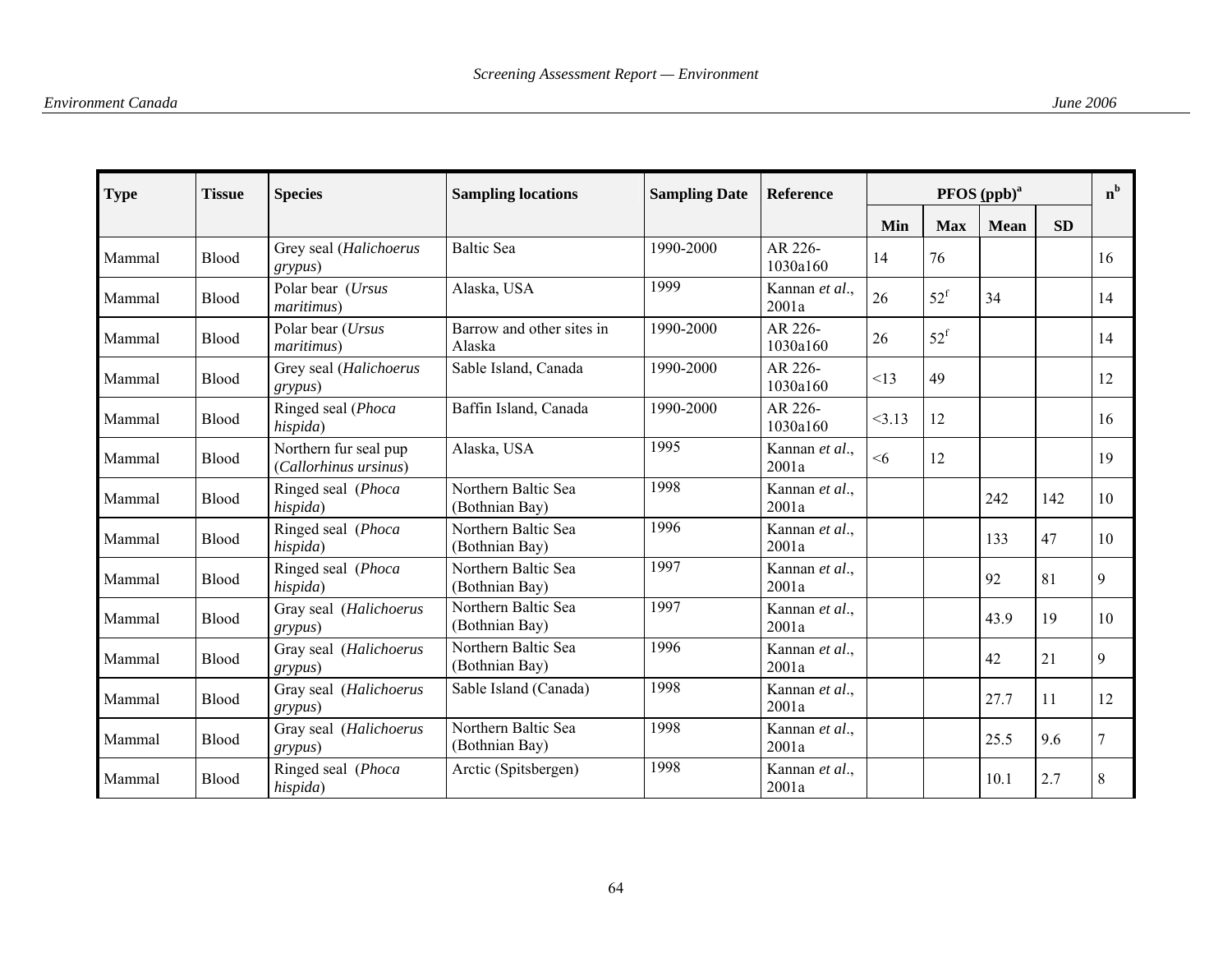| <b>Type</b> | <b>Tissue</b> | <b>Species</b>                                      | <b>Sampling locations</b>                                               | <b>Sampling Date</b>              | <b>Reference</b>        |          |            | PFOS (ppb) <sup>a</sup> |           | $n^{b}$        |
|-------------|---------------|-----------------------------------------------------|-------------------------------------------------------------------------|-----------------------------------|-------------------------|----------|------------|-------------------------|-----------|----------------|
|             |               |                                                     |                                                                         |                                   |                         | Min      | <b>Max</b> | <b>Mean</b>             | <b>SD</b> |                |
| Mammal      | <b>Blood</b>  | Ringed seal (Phoca<br>hispida)                      | Arctic (Spitsbergen)                                                    | 1996                              | Kannan et al.,<br>2001a |          |            | 8.1                     | 2.5       | 10             |
| Mammal      | Blood         | Northern fur seal adult<br>(Callorhinus ursinus)    | Alaska, USA                                                             | 1995                              | Kannan et al.,<br>2001a | <6       |            |                         |           | 10             |
| Mammal      | Blood         | Northern fur seal subadult<br>(Callorhinus ursinus) | Alaska, USA                                                             | 1995                              | Kannan et al.,<br>2001a | $\leq 6$ |            |                         |           | 7              |
| Mammal      | Blood         | Northern fur seal<br>(Callorhinus ursinus)          | Alaska, USA                                                             | 1995                              | Kannan et al.,<br>2001a | <6       |            |                         |           | 8              |
| Mammal      | Blood         | Steller sea lion                                    | Alaska, USA                                                             | 1999                              | Kannan et al.,<br>2001a | <6       |            |                         |           | 12             |
| Mammal      | Plasma        | Loggerhead sea turtle<br>(Caretta caretta)          | Core Sound (North Carolina),<br>South Carolina. Georgia, and<br>Florida | June-July, 2003                   | Keller et al.,<br>2005  | 1.4      | 96.8       | 11                      | 17.2      | 73             |
| Mammal      | Plasma        | <b>Snapping Turtle</b><br>(Chelydra serpentina)     | Kalamazoo River watershed.<br>Michigan, USA                             | 1999                              | Kannan et al.,<br>2005  | 105      | 169        | 137                     |           | $\overline{2}$ |
| Mammal      | Plasma        | <b>Snapping Turtle</b><br>(Chelydra serpentina)     | Kalamazoo River watershed.<br>Michigan, USA                             | 1999                              | Kannan et al.,<br>2005  | <1       | 8.8        | 6.13                    |           | 3              |
| Mammal      | Plasma        | Kemp's Ridley sea turtle<br>(Lepidochelys kempii)   | Core Sound (North Carolina),<br>South Carolina. Georgia, and<br>Florida | June, 2003                        | Keller et al.,<br>2005  | 13.8     | 60.2       | 39.4                    | 17.1      | 6              |
| <b>Bird</b> | Liver         | Brandt's cormorant                                  | California, USA                                                         | June, 1997                        | Kannan et al.,<br>2001b | 46       | 1780       |                         |           | $\overline{2}$ |
| <b>Bird</b> | Liver         | Red-throated loon                                   | Various Locations, USA                                                  | February, 1998-<br>May, 1998      | Kannan et al.,<br>2001b | 34       | 1120       |                         |           | $\overline{3}$ |
| <b>Bird</b> | Liver         | <b>Bald Eagle (Haliaeetus</b><br>leucocephalus)     | Upper Peninsula of<br>Michigan, USA                                     | 2000                              | Kannan et al.,<br>2005  | 26.5     | 1740       |                         |           | 6              |
| <b>Bird</b> | Liver         | White pelican                                       | Various Locations, USA                                                  | November,<br>1996-August,<br>1997 | Kannan et al.,<br>2001b | 30       | 1120       |                         |           | 6              |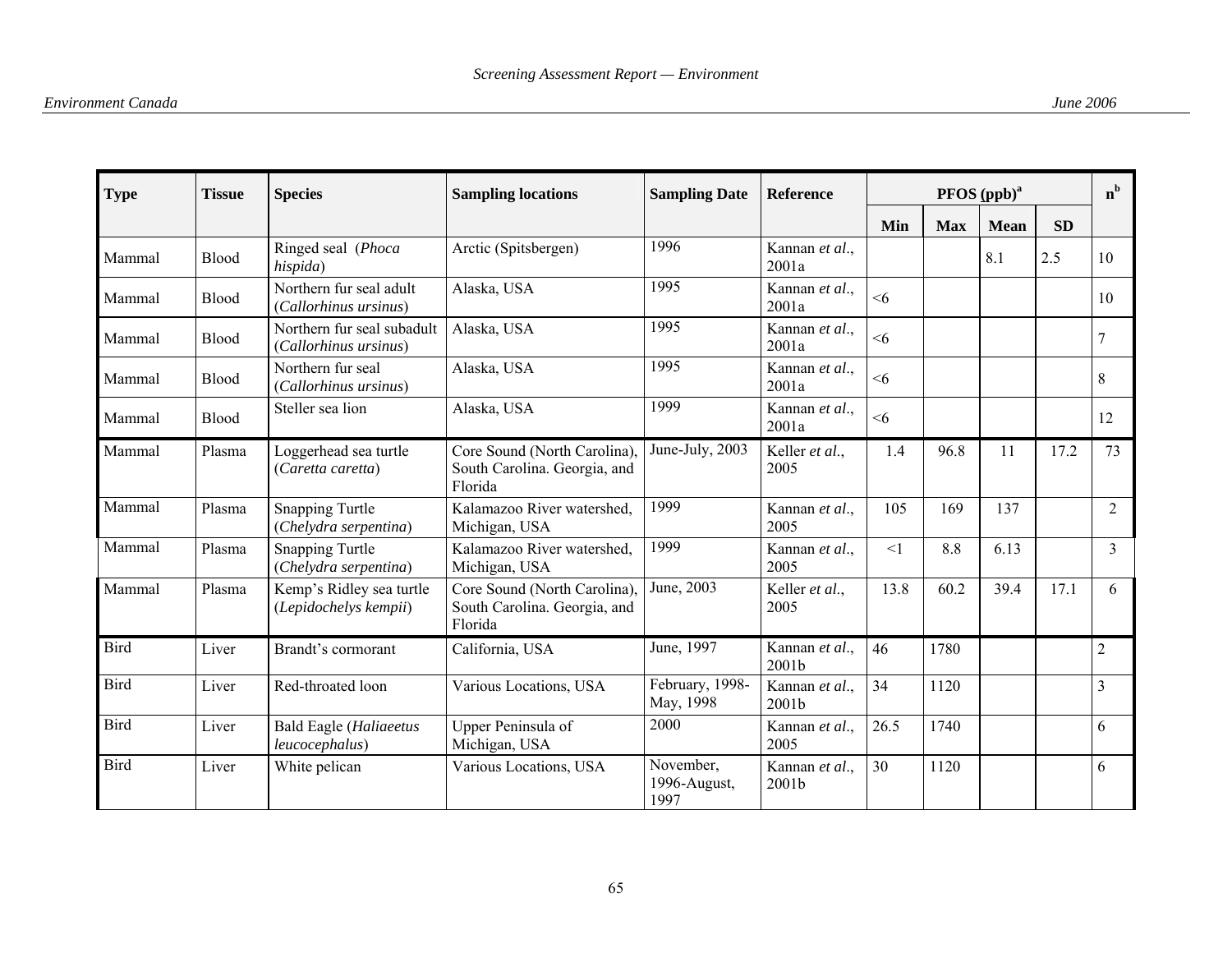| <b>Type</b> | <b>Tissue</b> | <b>Species</b>                        | <b>Sampling locations</b>                                | <b>Sampling Date</b>                | <b>Reference</b>        |     |            | PFOS (ppb) <sup>a</sup> |           | $n^{b}$        |
|-------------|---------------|---------------------------------------|----------------------------------------------------------|-------------------------------------|-------------------------|-----|------------|-------------------------|-----------|----------------|
|             |               |                                       |                                                          |                                     |                         | Min | <b>Max</b> | <b>Mean</b>             | <b>SD</b> |                |
| <b>Bird</b> | Liver         | Great egret                           | Various Locations, USA                                   | May, 1996-<br>February, 1998        | Kannan et al.,<br>2001b | 27  | 1030       |                         |           | $\overline{7}$ |
| <b>Bird</b> | Liver         | Osprey                                | Various Locations, USA                                   | September,<br>1996-October,<br>1997 | Kannan et al.,<br>2001b | 42  | 959        |                         |           | $\overline{4}$ |
| <b>Bird</b> | Liver         | Great blue heron                      | St. Martinville, Los Angeles,<br><b>USA</b>              | June, 1996                          | Kannan et al.,<br>2001b | 162 | 916        |                         |           | $\overline{2}$ |
| <b>Bird</b> | Liver         | Great black-backed gull               | Carteret County, NC, USA                                 | January, 1998-<br>March, 1998       | Kannan et al.,<br>2001b | 187 | 841        |                         |           | $\overline{2}$ |
| <b>Bird</b> | Liver         | Black-crowned night<br>heron          | California, USA                                          | June, 1997-May,<br>1998             | Kannan et al.,<br>2001b | 32  | 648        | 393                     |           | 5              |
| Bird        | Liver         | Common loon                           | Various Locations, USA                                   | November,<br>1997-December,<br>1998 | Kannan et al.,<br>2001b | <12 | 595        |                         |           | 19             |
| <b>Bird</b> | Liver         | Brown pelican                         | Various Locations, USA                                   | 1997                                | Kannan et al.,<br>2001b | 118 | 533        |                         |           | $\overline{3}$ |
| <b>Bird</b> | Liver         | <b>Bald Eagle</b>                     | Various Locations, USA                                   | February, 1995-<br>March, 1997      | Kannan et al.,<br>2001b | 24  | 467        |                         |           | $\overline{4}$ |
| <b>Bird</b> | Liver         | Snowy egret                           | Florida, USA                                             | July, 1997-<br>November, 1997       | Kannan et al.,<br>2001b | 43  | 413        |                         |           | $\overline{3}$ |
| <b>Bird</b> | Liver         | Herring gull                          | Various Locations, USA                                   | October, 1996-<br>February, 1998    | Kannan et al.,<br>2001b | 16  | 353        |                         |           | 5              |
| <b>Bird</b> | Liver         | Double crested cormorant              | St. Martinville, Los Angeles,<br><b>USA</b>              | June, 1996                          | Kannan et al.,<br>2001b | 51  | 288        |                         |           | $\overline{2}$ |
| Bird        | Liver         | Franklin's gull                       | Red Rocks Lakes,<br>Beaverhead County, MT,<br><b>USA</b> | July, 1997-<br>August, 1997         | Kannan et al.,<br>2001b | <12 | 61         | 40                      |           | $\overline{4}$ |
| <b>Bird</b> | Liver         | Glaucous gulls (Larus<br>hyperboreus) | Northwater Polynya, Arctic<br>(open water between Canada | April-July, 1998                    | Tomy et al.,<br>2004    | 9.9 | 33.2       | 20.2                    | 3.9       | 5              |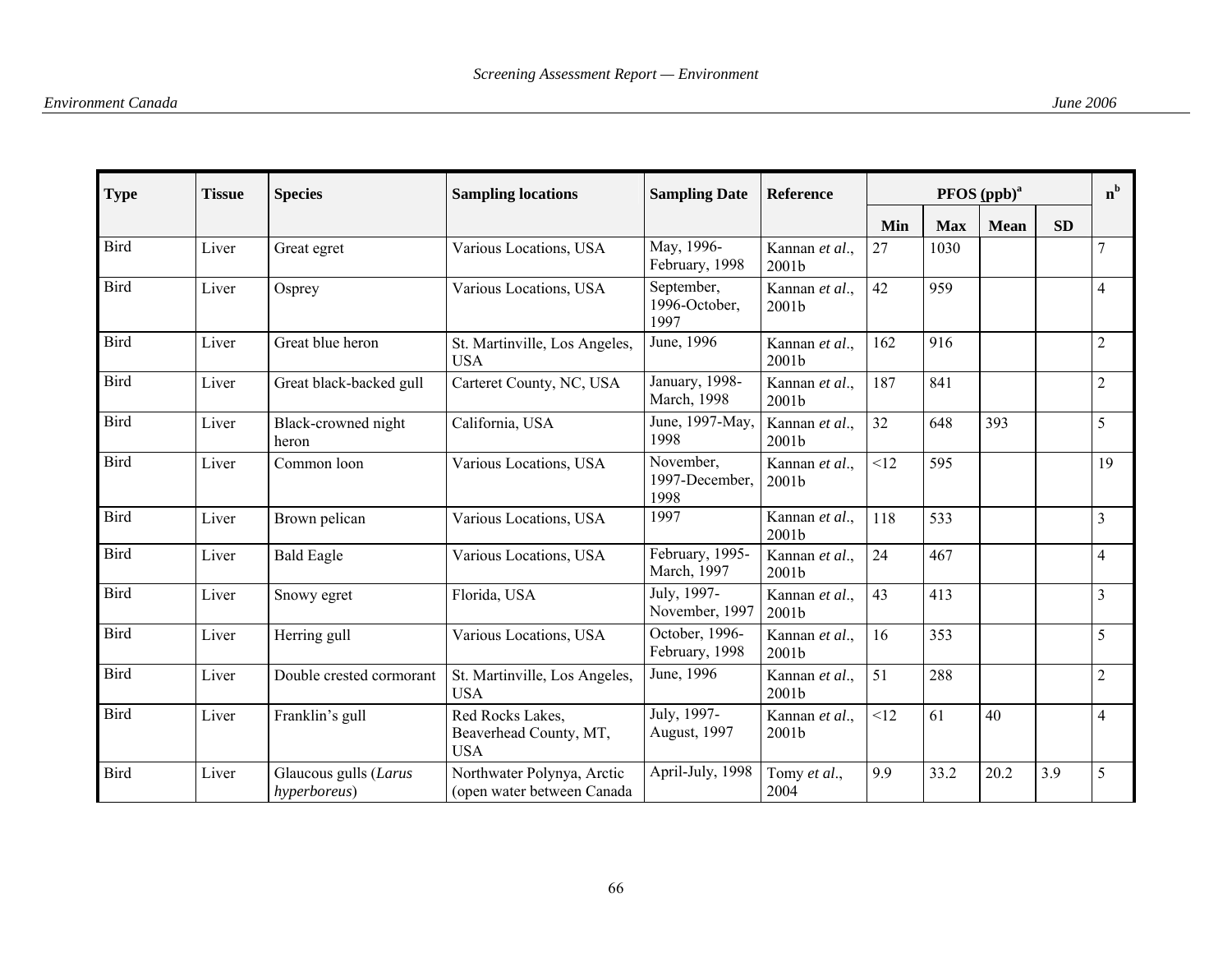| <b>Type</b> | <b>Tissue</b> | <b>Species</b>                               | <b>Sampling locations</b>                                                  | <b>Sampling Date</b>    | <b>Reference</b>         |     | $n^{b}$    |             |                  |                |
|-------------|---------------|----------------------------------------------|----------------------------------------------------------------------------|-------------------------|--------------------------|-----|------------|-------------|------------------|----------------|
|             |               |                                              |                                                                            |                         |                          | Min | <b>Max</b> | <b>Mean</b> | <b>SD</b>        |                |
|             |               |                                              | and Greenland)                                                             |                         |                          |     |            |             |                  |                |
| <b>Bird</b> | Liver         | Common loon (Gavia<br><i>immer</i> )         | Canadian Arctic                                                            | 1992                    | Martin et al.,<br>2004a  | 11  | 26         |             |                  | 5              |
| Bird        | Liver         | Black-legged kittiwake<br>(Rissa tridactyla) | Northwater Polynya, Arctic<br>(open water between Canada<br>and Greenland) | April-July, 1998        | Tomy et al.,<br>2004     | 1.2 | 20         | 10.0        | 4.6              | 4              |
| Bird        | Liver         | Northern fulmar<br>(Fulmarus glacialis)      | Canadian Arctic                                                            | 1993                    | Martin et al.,<br>2004a  |     | 1.5        |             |                  | 5              |
| Bird        | Liver         | Bufflehead (Bucephala<br>albeola)            | Niagara River Region, New<br>York, USA                                     | 1994-1996;<br>1999-2000 | Sinclair et al.,<br>2005 |     |            | 635         | 281              | 3              |
| <b>Bird</b> | Liver         | Common merganser<br>(Mergus merganser)       | Niagara River Region, New<br>York, USA                                     | 1994-1996:<br>1999-2000 | Sinclair et al.,<br>2005 |     |            | 441         | 154              | 20             |
| <b>Bird</b> | Liver         | Black duck (Anas<br>rubripes)                | Niagara River Region, New<br>York, USA                                     | 1994-1996               | Sinclair et al.,<br>2005 |     |            | 204         | $\mathbf{0}$     |                |
| Bird        | Liver         | Common goldeneye<br>(Bucephala clangula)     | Niagara River Region, New<br>York, USA                                     | 1994-1996;<br>1999-2000 | Sinclair et al.,<br>2005 |     |            | 204         | 119              | 20             |
| Bird        | Liver         | Mallard (Anas<br>platyrhynchos)              | Niagara River Region, New<br>York, USA                                     | 1994-1996               | Sinclair et al.,<br>2005 |     |            | 172         | 124              | 31             |
| Bird        | Liver         | Lesser scaup (Aythya<br><i>affinis</i> )     | Niagara River Region, New<br>York, USA                                     | 1999-2000               | Sinclair et al.,<br>2005 |     |            | 148         | 65               | 6              |
| <b>Bird</b> | Liver         | Greater scaup (Aythya<br>marila)             | Niagara River Region, New<br>York, USA                                     | 1995-1996               | Sinclair et al.,<br>2005 |     |            | 82          | 24               | $\overline{2}$ |
| <b>Bird</b> | Liver         | Hooded merganser<br>(Lophodytes cucullatus)  | Niagara River Region, New<br>York, USA                                     | 1994-1996               | Sinclair et al.,<br>2005 |     |            | 35          | 24               | $\overline{c}$ |
| <b>Bird</b> | Liver         | Surf scoter (Melanitta<br>perspicillata)     | Niagara River Region, New<br>York, USA                                     | 1994-1996               | Sinclair et al.,<br>2005 |     |            | 28          | $\boldsymbol{0}$ |                |
| <b>Bird</b> | Liver         | Ring-neck (Aytha<br>collaris)                | Niagara River Region, New<br>York, USA                                     | 1994-1996               | Sinclair et al.,<br>2005 |     |            | 16          | $\Omega$         |                |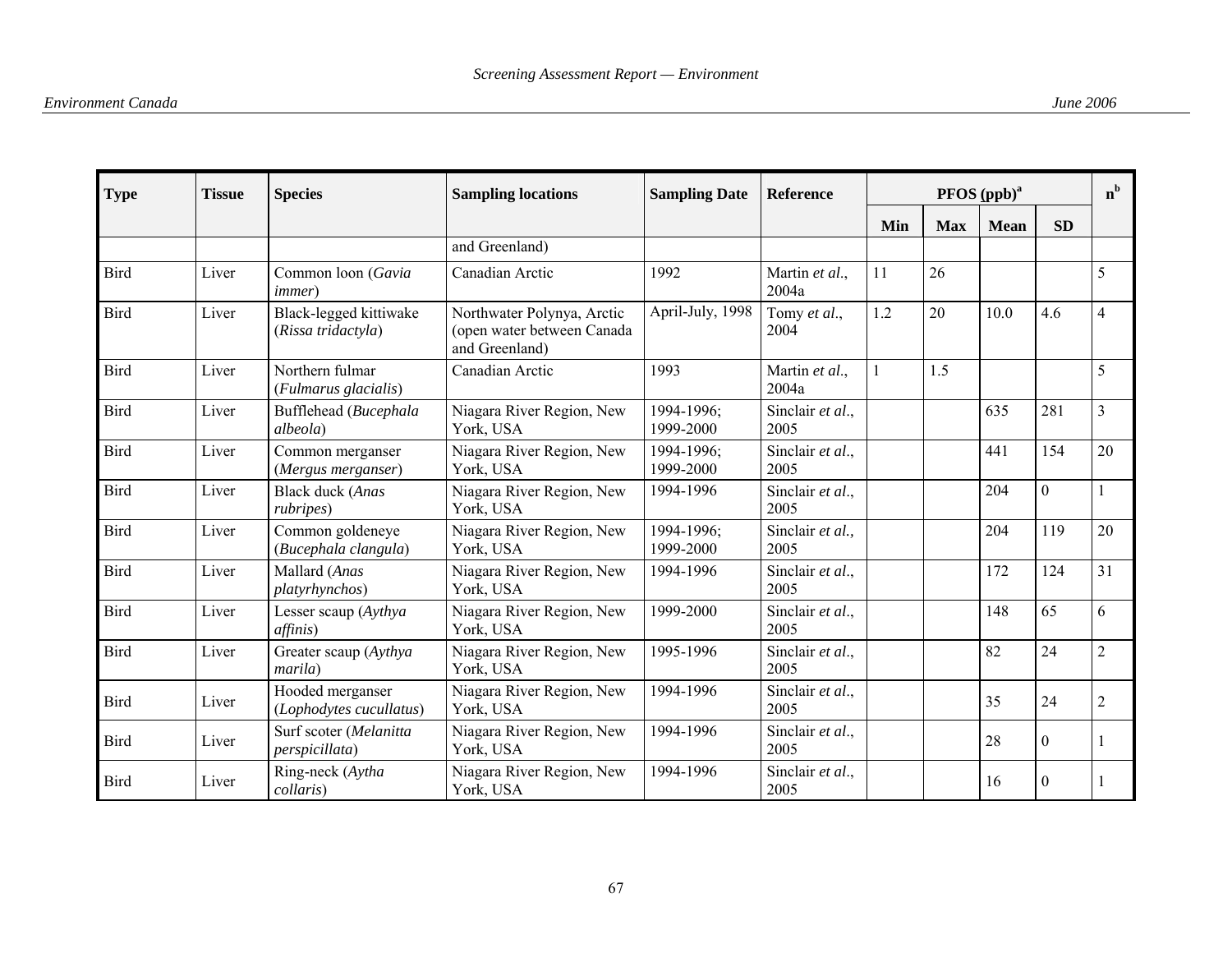| <b>Type</b> | <b>Tissue</b> | <b>Species</b>                                            | <b>Sampling locations</b>               | <b>Sampling Date</b> | <b>Reference</b>                    |          |                  | PFOS (ppb) <sup>a</sup> |           | $n^{b}$        |
|-------------|---------------|-----------------------------------------------------------|-----------------------------------------|----------------------|-------------------------------------|----------|------------------|-------------------------|-----------|----------------|
|             |               |                                                           |                                         |                      |                                     | Min      | <b>Max</b>       | <b>Mean</b>             | <b>SD</b> |                |
| <b>Bird</b> | Liver         | Brown pelican (Pelecanus<br><i>occidentalis</i> )         | Mississippi                             | <b>NR</b>            | Giesy (2003)                        | 460      |                  |                         |           | <b>NR</b>      |
| <b>Bird</b> | Liver         | Common loon (Gavia<br><i>immer</i> )                      | North Carolina                          | <b>NR</b>            | Giesy (2003)                        | 290      |                  |                         |           | <b>NR</b>      |
| <b>Bird</b> | Liver         | Wood stork                                                | Various Locations, USA                  | September, 1996      | Kannan et al.,<br>2001b             | 158      |                  |                         |           |                |
| <b>Bird</b> | Liver         | Northern gannet                                           | Carteret County, NC, USA                | March, 1998          | Kannan et al.,<br>2001b             | 85       |                  |                         |           |                |
| <b>Bird</b> | Liver         | Laysan albatross<br>(Diomedea immutabilis)                | Midway Atoll                            | <b>NR</b>            | Giesy (2003)                        | <35      |                  |                         |           | <b>NR</b>      |
| <b>Bird</b> | Liver         | White-faced ibis                                          | Sacramento Valley, CA,<br><b>USA</b>    | January, 1995        | Kannan et al.,<br>2001b             | 17       |                  |                         |           |                |
| <b>Bird</b> | Liver         | Black guillemot (Cepphus<br>grylle)                       | Canadian Arctic                         | 1993                 | Martin et al.,<br>2004a             | n.d.     |                  |                         |           | 5              |
| <b>Bird</b> | Eggs          | Double-crested cormorant<br>(Phalacrocorax auritus)       | <b>Great Lakes</b>                      | 1990-1998            | AR 226-<br>1030a159                 | 21       | 220 <sup>f</sup> |                         |           | 4              |
| <b>Bird</b> | Egg Yolk      | Double crested cormorant                                  | Manitoba, Canada                        | June, 1995           | Kannan et al.,<br>2001b             | 21       | 220 <sup>f</sup> |                         |           | 4              |
| <b>Bird</b> | Egg           | Glaucous gulls (Larus<br>hyperboreus)                     | Bear Island (Norwegian<br>Arctic)       | 2004                 | Verreault et<br>al., 2005           | 51.7     | 196              | 104                     | 13.2      | 10             |
| <b>Bird</b> | Egg Yolk      | Ring-billed gull                                          | <b>Great Lakes Region</b><br>(Michigan) | June, 1995           | Kannan et al.,<br>2001b             | 30       | 126              |                         |           | 3              |
| <b>Bird</b> | <b>Blood</b>  | Double-crested<br>cormorant (Phalacrocora<br>$x$ auritus) | <b>Great Lakes Region</b><br>(Michigan) | July, 1991           | Kannan et al.,<br>2001 <sub>b</sub> | 34       | 243              |                         |           | 8              |
| <b>Bird</b> | Blood         | Herring gull                                              | <b>Great Lakes Region</b><br>(Michigan) | July, 1991           | Kannan et al.,<br>2001b             | 57       | 68               |                         |           | $\overline{2}$ |
| Bird        | Plasma        | Bald eagle (Haliaeetus                                    | Michigan, Wisconsin and                 | 1990-1998            | AR 226-                             | $\leq$ 1 | 2220             |                         |           | 33             |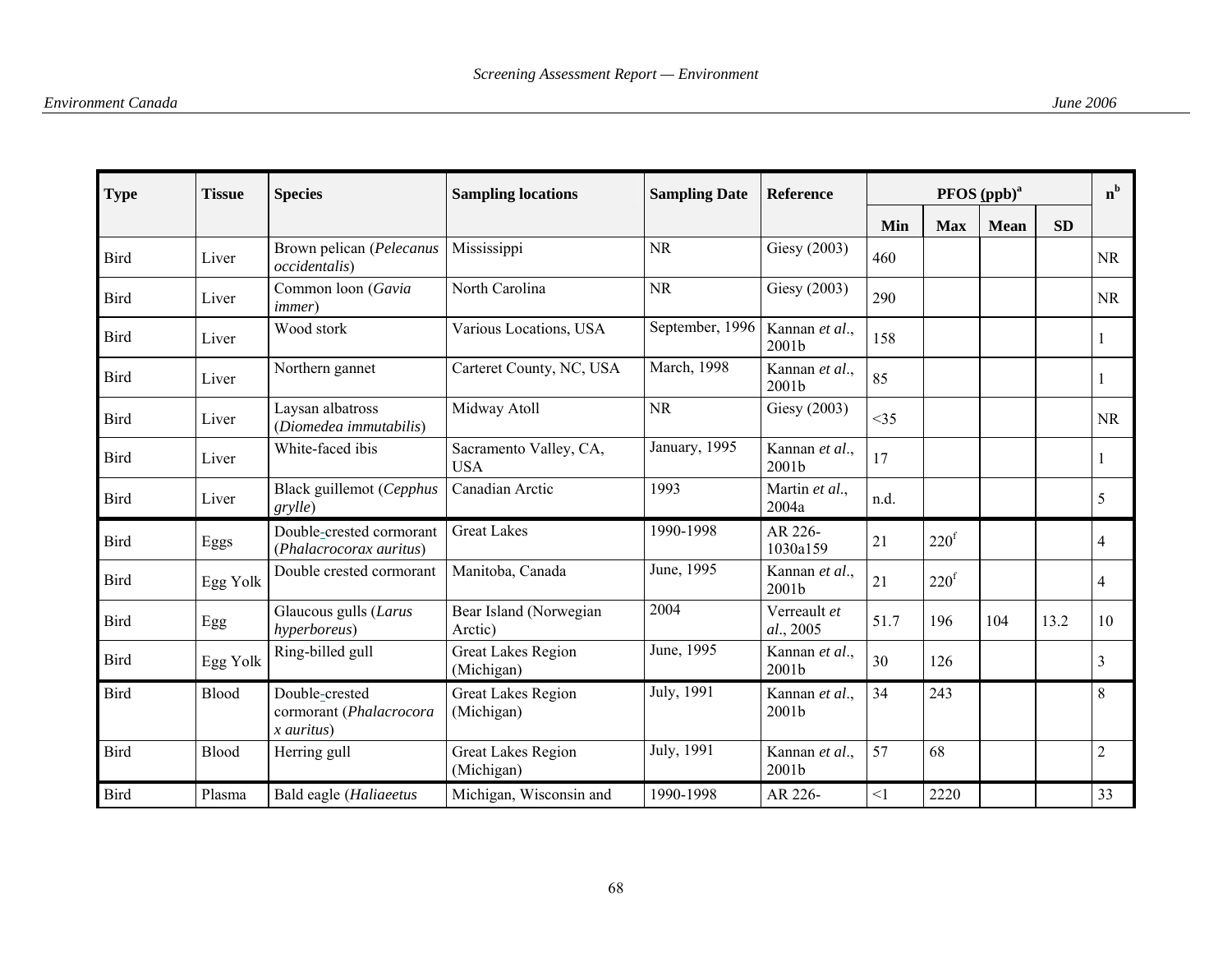| <b>Type</b> | <b>Tissue</b>   | <b>Species</b>                                  | <b>Sampling locations</b>                                 | <b>Sampling Date</b>         | <b>Reference</b>          |          | $n^{b}$          |             |           |                |
|-------------|-----------------|-------------------------------------------------|-----------------------------------------------------------|------------------------------|---------------------------|----------|------------------|-------------|-----------|----------------|
|             |                 |                                                 |                                                           |                              |                           | Min      | <b>Max</b>       | <b>Mean</b> | <b>SD</b> |                |
|             |                 | leucocephalus)                                  | Minnesota                                                 |                              | 1030a159                  |          |                  |             |           |                |
| Bird        | Plasma          | <b>Bald Eagle</b>                               | Midwestern United States                                  | June, 1990-<br>October, 1993 | Kannan et al.,<br>2001b   | $\leq$ 1 | 2220             |             |           | 33             |
| Bird        | Plasma          | Herring gull                                    | <b>Great Lakes Region</b><br>(Michigan)                   | July, 1991                   | Kannan et al.,<br>2001b   | 239      | 391              |             |           | $\overline{c}$ |
| <b>Bird</b> | Plasma          | Double crested cormorant                        | <b>Great Lakes Region</b><br>(Michigan)                   | July, 1991                   | Kannan et al.,<br>2001b   | 63       | 372              |             |           | $\overline{4}$ |
| Bird        | Plasma          | Glaucous gulls (Larus<br>hyperboreus)           | Svalbard (ice edge) and Bear<br>Island (Norwegian Arctic) | 2004                         | Verreault et<br>al., 2005 | 48.1     | 349              | 134         | 16.6      | 20             |
| Bird        | Gall<br>Bladder | <b>Bald Eagle (Haliaeetus</b><br>leucocephalus) | Upper Peninsula of<br>Michigan, USA                       | 2000                         | Kannan et al.,<br>2005    |          | 1490             |             |           |                |
| Bird        | Kidney          | <b>Bald Eagle (Haliaeetus</b><br>leucocephalus) | Upper Peninsula of<br>Michigan, USA                       | 2000                         | Kannan et al.,<br>2005    | 35       | 1480             |             |           | 4              |
| Bird        | Muscle          | <b>Bald Eagle (Haliaeetus</b><br>leucocephalus) | Upper Peninsula of<br>Michigan, USA                       | 2000                         | Kannan et al.,<br>2005    | < 7.5    | 96.2             |             |           | 6              |
| Bird        | Ovary           | <b>Bald Eagle (Haliaeetus</b><br>leucocephalus) | Upper Peninsula of<br>Michigan, USA                       | 2000                         | Kannan et al.,<br>2005    |          | 68.0             |             |           |                |
| Bird        | Testes          | <b>Bald Eagle (Haliaeetus</b><br>leucocephalus) | Upper Peninsula of<br>Michigan, USA                       | 2000                         | Kannan et al.,<br>2005    |          | 183              |             |           |                |
| Fish        | Liver           | Striped bass (Morone<br>saxatilis)              | Tennessee River,<br>Guntersville Dam                      | June 21-22,<br>2000          | AR 226-<br>1030a161       | 385      | 2430             |             |           | 9              |
| Fish        | Liver           | Chinook salmon<br>(Oncorhynchus<br>tshawytscha) | Great Lakes/inland Michigan<br>lakes                      | Prior to<br>June<br>2001     | AR 226-<br>1030a156       | 32       | 173 <sup>f</sup> |             |           | 6              |
| Fish        | Liver           | Chinook salmon                                  | Webber Dam, Grand River,<br>Michigan                      | 1999-2000                    | Sinclair et al.,<br>2004  | 32       | $173^f$          |             |           | 6              |
| Fish        | Liver           | Various species <sup>d</sup>                    | Inland Lakes, Michigan                                    | 1999-2000                    | Sinclair et al.,          | <7.7     | 120              |             |           | 35             |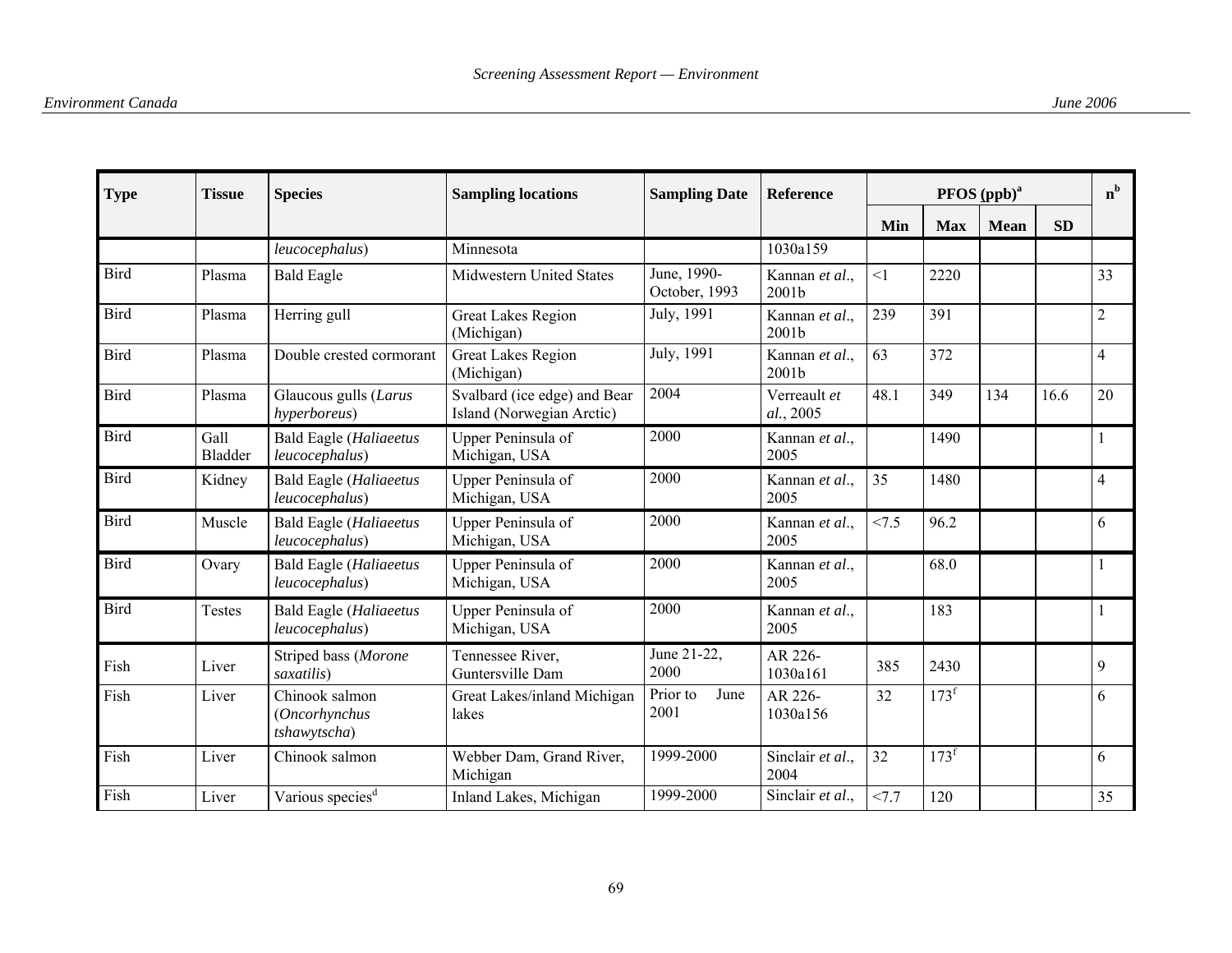| <b>Type</b> | <b>Tissue</b> | <b>Species</b>                                   | <b>Sampling locations</b>                | <b>Sampling Date</b>     | <b>Reference</b>         |     | PFOS (ppb) <sup>a</sup> |             |           |                |  |  |
|-------------|---------------|--------------------------------------------------|------------------------------------------|--------------------------|--------------------------|-----|-------------------------|-------------|-----------|----------------|--|--|
|             |               |                                                  |                                          |                          |                          | Min | <b>Max</b>              | <b>Mean</b> | <b>SD</b> |                |  |  |
|             |               |                                                  |                                          |                          | 2004                     |     |                         |             |           |                |  |  |
| Fish        | Liver         | Lake whitefish<br>(Coregonus clupeaformis)       | Great Lakes/inland Michigan<br>lakes     | Prior to<br>June<br>2001 | AR 226-<br>1030a156      | 33  | 81 <sup>f</sup>         |             |           | 5              |  |  |
| Fish        | Liver         | Lake whitefish                                   | Great Lakes / Thunder Bay,<br>Lake Huron | 2003-2004                | Sinclair et al.,<br>2004 | 33  | 81 <sup>f</sup>         |             |           | 5              |  |  |
| Fish        | Liver         | Brook trout (Salvelinus<br><i>fontinalis</i> )   | Canadian Arctic                          | July, 2002               | Martin et al.,<br>2004a  | 29  | 50                      |             |           | $\overline{c}$ |  |  |
| Fish        | Liver         | Brown trout (Salmo<br><i>trutta</i> )            | Great Lakes/inland Michigan<br>lakes     | Prior to<br>June<br>2001 | AR 226-<br>1030a156      | <17 | 26 <sup>f</sup>         |             |           | 10             |  |  |
| Fish        | Liver         | Brown trout                                      | Great Lakes / Lake Superior<br>Marquette | 2003-2004                | Sinclair et al.,<br>2004 | <17 | 26 <sup>f</sup>         |             |           | 10             |  |  |
| Fish        | Liver         | White sucker (Catostomus<br><i>commersoni</i> )  | Canadian Arctic                          | July, 2002               | Martin et al.,<br>2004a  | 6.5 | 8.6                     |             |           | $\overline{3}$ |  |  |
| Fish        | Liver         | Redfish (Sebastes<br><i>mentella</i> )           | Davis Strait                             | October 2000,<br>2001    | Tomy et al.,<br>2004     | nd  | 6.3                     | 1.4         | 0.9       | 7              |  |  |
| Fish        | Liver         | Lake whitefish<br>(Coregonus clupeaformis)       | Canadian Arctic                          | July, 2002               | Martin et al.,<br>2004a  | 12  |                         |             |           | $\overline{2}$ |  |  |
| Fish        | Liver         | Lake trout (Salvelinus<br>namaycush)             | Canadian Arctic                          | July, 2002               | Martin et al.,<br>2004a  | 31  |                         |             |           |                |  |  |
| Fish        | Liver         | Northern pike (Esox<br>lucius)                   | Canadian Arctic                          | July, 2002               | Martin et al.,<br>2004a  | 5.7 |                         |             |           |                |  |  |
| Fish        | Liver         | Arctic sculpin<br>(Myoxocephalus<br>scorpioides) | Canadian Arctic                          | July, 2002               | Martin et al.,<br>2004a  | 12  |                         |             |           |                |  |  |
| Fish        | Muscle        | Carp (Cyprinus carpio)                           | Saginaw Bay, Michigan                    | Prior to<br>June<br>2001 | AR 226-<br>1030a156      | 59  | 287                     |             |           | 10             |  |  |
| Fish        | Muscle        | Chinook salmon<br>(Oncorhynchus                  | Great Lakes/inland Michigan<br>lakes     | Prior to<br>June<br>2001 | AR 226-<br>1030a156      | <7  | 189 <sup>f</sup>        |             |           | 6              |  |  |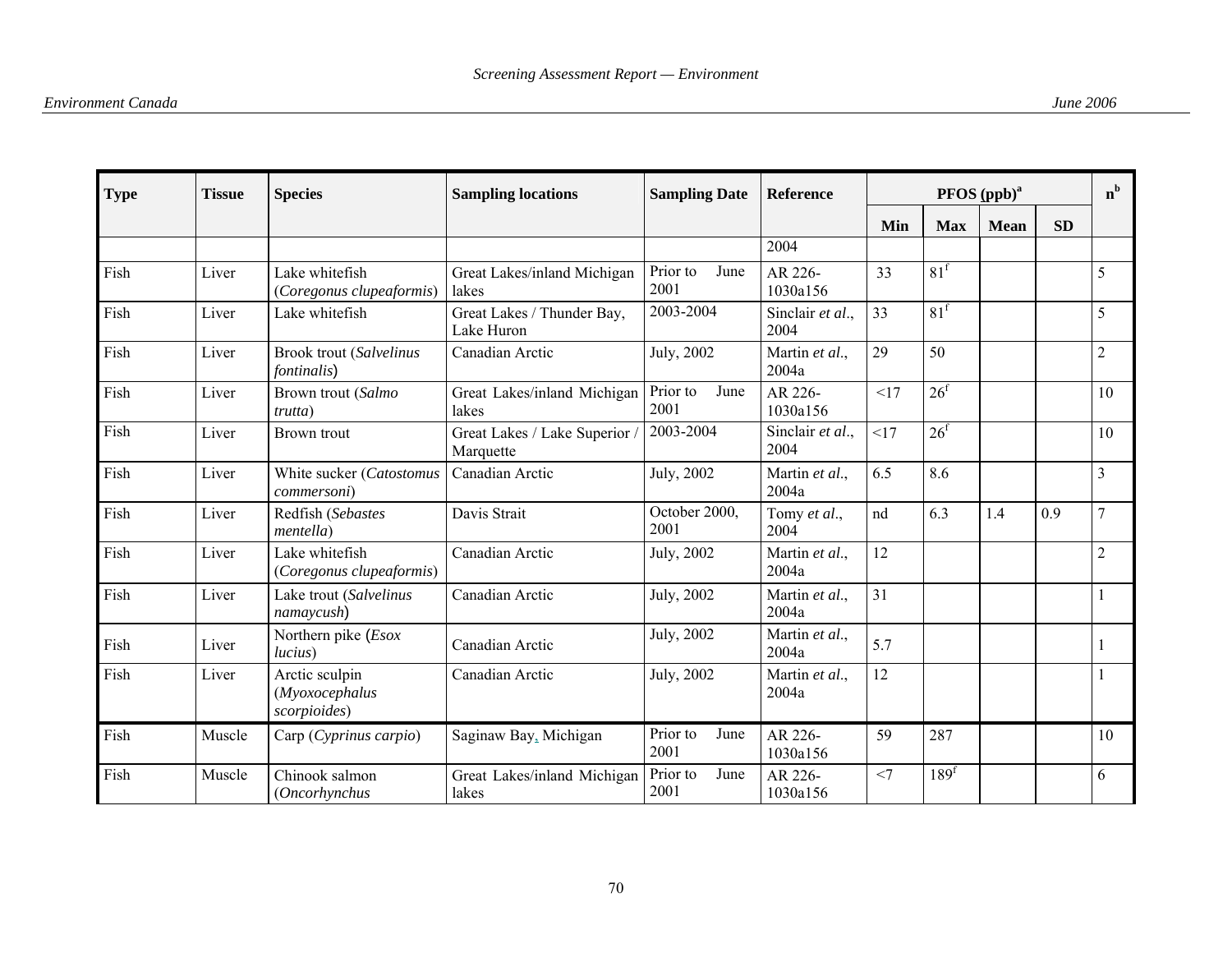| <b>Type</b> | <b>Tissue</b> | <b>Species</b>                             | <b>Sampling locations</b>                    | <b>Sampling Date</b>                 | <b>Reference</b>             |       | $n^{b}$          |             |           |                |
|-------------|---------------|--------------------------------------------|----------------------------------------------|--------------------------------------|------------------------------|-------|------------------|-------------|-----------|----------------|
|             |               |                                            |                                              |                                      |                              | Min   | <b>Max</b>       | <b>Mean</b> | <b>SD</b> |                |
|             |               | tshawytscha)                               |                                              |                                      |                              |       |                  |             |           |                |
| Fish        | Muscle        | Lake whitefish<br>(Coregonus clupeaformis) | Great Lakes/inland Michigan<br>lakes         | Prior to<br>June<br>2001             | AR 226-<br>1030a156          | 97    | 168 <sup>f</sup> |             |           | 5              |
| Fish        | Muscle        | Carp                                       | Saginaw Bay, Michigan                        | 1999-2000                            | Sinclair et al.,<br>2004     | 59    | 297              |             |           | 10             |
| Fish        | Muscle        | Chinook salmon                             | Webber Dam, Grand River,<br>Michigan         | 1999-2000                            | Sinclair et al.,<br>2004     | $<$ 7 | 189 <sup>f</sup> |             |           | 6              |
| Fish        | Muscle        | Lake whitefish                             | Great Lakes / Thunder Bay,<br>Lake Huron     | 2003-2004                            | Sinclair et al.,<br>2004     | 97    | 168 <sup>f</sup> |             |           | 5              |
| Fish        | Muscle        | <b>Brown</b> trout                         | Great Lakes / Lake Superior /<br>Marquette   | 2003-2004                            | Sinclair et al.,<br>2004     | <7    | 46               |             |           | 10             |
| Fish        | Whole<br>Body | Arctic cod (Boreogadus<br>saida)           | Davis Strait                                 | October 2000,<br>2001                | Tomy et al.,<br>2004         | 0.3   | 4.7              | 1.3         | 0.7       | 6              |
| Fish        | Whole<br>Body | Slimy sculpin (Cottus<br>cognatus)         | Lake Ontario                                 | 2001                                 | Martin et al.,<br>2004b      |       |                  | 450         | 98        | 5              |
| Fish        | Whole<br>Body | Round Gobies (Neogobius<br>melanostomus)   | Raisin River, Michigan, USA                  | 1998-<br>October,<br>September, 1999 | Kannan et al., $6.6$<br>2005 |       | 11.2             |             |           | $\overline{3}$ |
| Fish        | Whole<br>Body | Round Gobies (Neogobius<br>melanostomus)   | St. Clair River, Michigan,<br><b>USA</b>     | September,<br>1998-July, 1999        | Kannan et al.,<br>2005       | 7.7   | 21.5             |             |           | 8              |
| Fish        | Whole<br>Body | Round Gobies (Neogobius<br>melanostomus)   | Calumet<br>River,<br>Michigan,<br><b>USA</b> | July, 1999                           | Kannan et al.,<br>2005       |       | 4.1              |             |           |                |
| Fish        | Whole<br>Body | Lake Trout (Salvelinus<br>namaycush)       | Lake Ontario                                 | 2001                                 | Martin et al.,<br>2004b      |       |                  | 170         | 64        | 7              |
| Fish        | Whole<br>Body | Rainbow smelt (Osmerus<br>mordax)          | Lake Ontario                                 | 2001                                 | Martin et al.,<br>2004b      |       |                  | 110         | 55        | 6              |
| Fish        | Whole<br>Body | Alewife (Alosa<br>pseudoharengus)          | Lake Ontario                                 | 2001                                 | Martin et al.,<br>2004b      |       |                  | 46          | 15        | 6              |
| Fish        | Eggs          | Lake whitefish                             | Great Lakes/inland Michigan                  | Prior to<br>June                     | AR 226-                      | 145   | 381 <sup>f</sup> |             |           | $\overline{2}$ |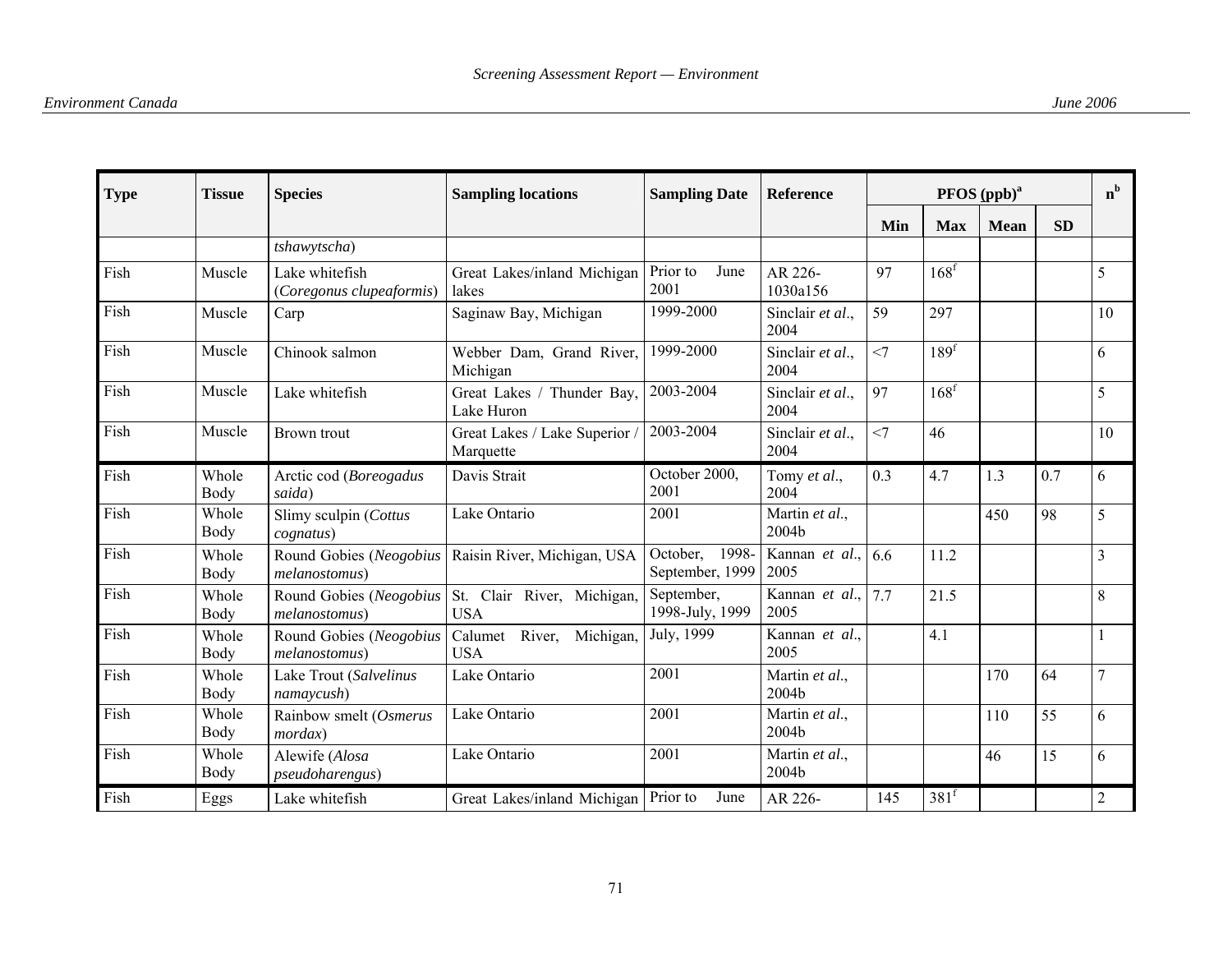| <b>Type</b>  | <b>Tissue</b>              | <b>Species</b>                                         | <b>Sampling locations</b>                | <b>Sampling Date</b>                   | <b>Reference</b>         |          |                   | PFOS (ppb) <sup>a</sup> |           | $n^{b}$        |
|--------------|----------------------------|--------------------------------------------------------|------------------------------------------|----------------------------------------|--------------------------|----------|-------------------|-------------------------|-----------|----------------|
|              |                            |                                                        |                                          |                                        |                          | Min      | <b>Max</b>        | <b>Mean</b>             | <b>SD</b> |                |
|              |                            | (Coregonus clupeaformis)                               | lakes                                    | 2001                                   | 1030a156                 |          |                   |                         |           |                |
| Fish         | Eggs                       | Lake whitefish                                         | Great Lakes / Thunder Bay,<br>Lake Huron | 2003-2004                              | Sinclair et al.,<br>2004 | 145      | 381 <sup>f</sup>  |                         |           | $\overline{c}$ |
| Fish         | Eggs                       | Various species <sup>d</sup>                           | Inland Lakes, Michigan                   | 1999-2000                              | Sinclair et al.,<br>2004 | 27.7     | 222               |                         |           | 19             |
| Fish         | Eggs                       | Brown trout (Salmo<br>trutta)                          | Great Lakes/inland Michigan<br>lakes     | Prior to<br>June<br>2001               | AR 226-<br>1030a156      | 49       | $75^{\mathrm{f}}$ |                         |           | 3              |
| Fish         | Eggs                       | Brown trout                                            | Great Lakes / Lake Superior<br>Marquette | 2003-2004                              | Sinclair et al.,<br>2004 | 49       | 75 <sup>f</sup>   |                         |           | 3              |
| Fish         | <b>Skinless</b><br>Fillets | <b>Smallmouth Bass</b><br>(Micropterus dolomieui)      | Raisin River, Michigan, USA              | September,<br>1998-<br>September, 1999 | Kannan et al.,<br>2005   | 2.0      | 41.3              |                         |           | 8              |
| Fish         | <b>Skinless</b><br>Fillets | <b>Smallmouth Bass</b><br>(Micropterus dolomieui)      | Calumet River, Michigan,<br><b>USA</b>   | May, 1998-<br>August, 1999             | Kannan et al.,<br>2005   | 2.5      | 7.6               |                         |           | 4              |
| Fish         | <b>Skinless</b><br>Fillets | <b>Smallmouth Bass</b><br>(Micropterus dolomieui)      | St. Clair River, Michigan,<br><b>USA</b> | October, 1998;<br>August, 1999         | Kannan et al.,<br>2005   | $\leq$ 2 | 2.7               |                         |           | $\overline{2}$ |
| Crustacean   | Whole<br>Body              | Clams (Mya truncate;<br>Serripes groenlandica)         | Frobisher Bay                            | May, 2002                              | Tomy et al.,<br>2004     | 0.08     | 0.6               | 0.28                    | 0.09      | 5              |
| Invertebrate | Whole<br>Body              | Zooplankton (mixed)                                    | Frobisher Bay                            | May, 2002                              | Tomy et al.,<br>2004     | 1.1      | 2.6               | 1.8                     | 0.3       | 5              |
| Invertebrate | Whole<br>Body              | Shrimp (Pandalus<br>borealis; Hymenodora<br>glacialis) | Davis Strait                             | October 2000,<br>2001                  | Tomy et al.,<br>2004     | nd       | 0.9               | 0.35                    | 0.15      | 7              |
| Invertebrate | Whole<br>Body              | Diporeia (Diporeia hoyi)                               | Lake Ontario                             | 2001                                   | Martin et al.,<br>2004b  |          |                   | 280                     | 33        | <b>NR</b>      |
| Invertebrate | Whole<br>Body              | Amphipods                                              | Raisin River, Michigan, USA              | September, 1999                        | Kannan et al.,<br>2005   |          | 2.9               |                         |           |                |
| Invertebrate | Whole                      | Amphipods                                              | St. Clair River, Michigan,               | September, 1999                        | Kannan et al.,           |          | $<$ 2             |                         |           |                |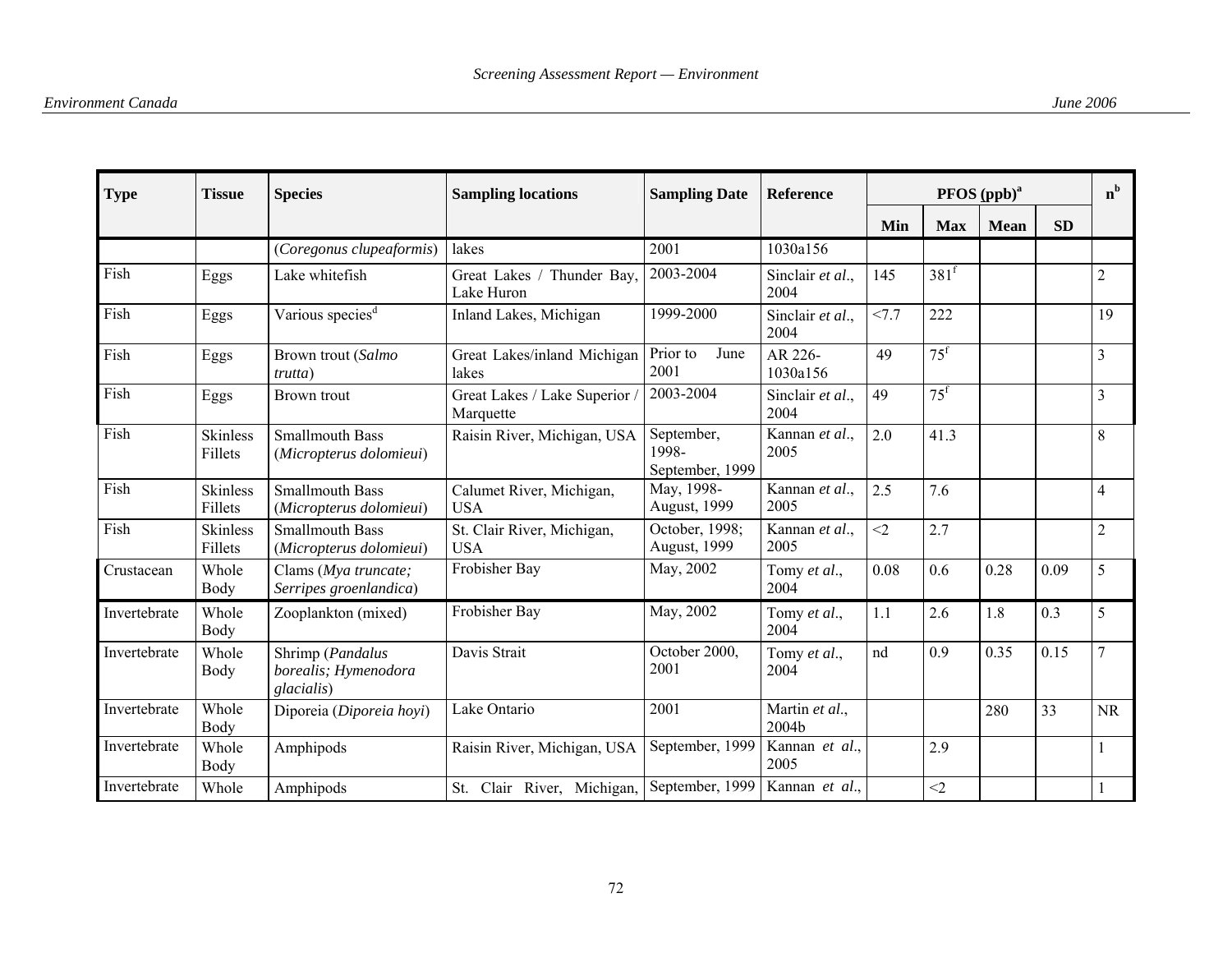| <b>Type</b>  | <b>Tissue</b>  | <b>Species</b>                               | <b>Sampling locations</b>                    | <b>Sampling Date</b>           | <b>Reference</b>        |          | $n^b$      |             |           |                |
|--------------|----------------|----------------------------------------------|----------------------------------------------|--------------------------------|-------------------------|----------|------------|-------------|-----------|----------------|
|              |                |                                              |                                              |                                |                         | Min      | <b>Max</b> | <b>Mean</b> | <b>SD</b> |                |
|              | Body           |                                              | <b>USA</b>                                   |                                | 2005                    |          |            |             |           |                |
| Invertebrate | Whole<br>Body  | Amphipods                                    | River,<br>Michigan,<br>Calumet<br><b>USA</b> | July, 1999                     | Kannan et al.,<br>2005  |          | $<$ 2      |             |           |                |
| Invertebrate | Whole<br>Body  | Mysis (Mysis relicta)                        | Lake Ontario                                 | 2001                           | Martin et al.,<br>2004b |          |            | 13          | 8         | <b>NR</b>      |
| Crustacean   |                | Crayfish                                     | Raisin River, Michigan, USA                  | September, 1999                | Kannan et al.,<br>2005  |          | 4.3        |             |           |                |
| Crustacean   |                | Crayfish                                     | St. Clair River, Michigan,<br><b>USA</b>     | September, 1999                | Kannan et al.,<br>2005  |          | 2.4        |             |           |                |
| Crustacean   |                | Crayfish                                     | Calumet River, Michigan,<br><b>USA</b>       | July, 1999                     | Kannan et al.,<br>2005  |          | 3.7        |             |           |                |
| Crustacean   | Soft<br>Tissue | Zebra Mussel (Dreissena<br>polymorpha)       | Raisin River, Michigan, USA                  | October, 1998;<br>August, 1999 | Kannan et al.,<br>2005  | $<$ 2    | 3.1        |             |           | $\overline{2}$ |
| Crustacean   | Soft<br>Tissue | Zebra Mussel (Dreissena<br>polymorpha)       | St. Clair River, Michigan,<br><b>USA</b>     | November, 1998                 | Kannan et al.,<br>2005  |          | $<$ 2      |             |           |                |
| Crustacean   | Soft<br>Tissue | Zebra Mussel (Dreissena<br>polymorpha)       | Calumet River, Michigan,<br><b>USA</b>       | September, 1998                | Kannan et al.,<br>2005  | $\leq$ 2 | $<$ 2      |             |           | 3              |
| Algae        | Whole<br>Body  | Benthic Algae                                | River, Michigan,<br>Calumet<br><b>USA</b>    | July, 1999                     | Kannan et al.,<br>2005  |          | 3.1        |             |           |                |
| Algae        | Whole<br>Body  | Benthic Algae                                | St. Clair River, Michigan,<br><b>USA</b>     | July, 1999                     | Kannan et al.,<br>2005  |          | 2.6        |             |           |                |
| Algae        | Whole<br>Body  | Benthic Algae                                | Raisin River, Michigan, USA                  | September, 1999                | Kannan et al.,<br>2005  |          | 2.4        |             |           |                |
| Amphibian    | Liver          | Frog<br>Green<br>(Rana)<br>clamitans)        | Kalamazoo River watershed,<br>Michigan, USA  | 1998                           | Kannan et al.,<br>2005  | 50       | 285        | 168         |           | $\overline{2}$ |
| Amphibian    | Liver          | Green<br>Frog<br>(Rana<br><i>clamitans</i> ) | Kalamazoo River watershed,<br>Michigan, USA  | 1998                           | Kannan et al.,<br>2005  |          | <35        |             |           | $\overline{2}$ |
|              |                |                                              |                                              |                                |                         |          |            |             |           |                |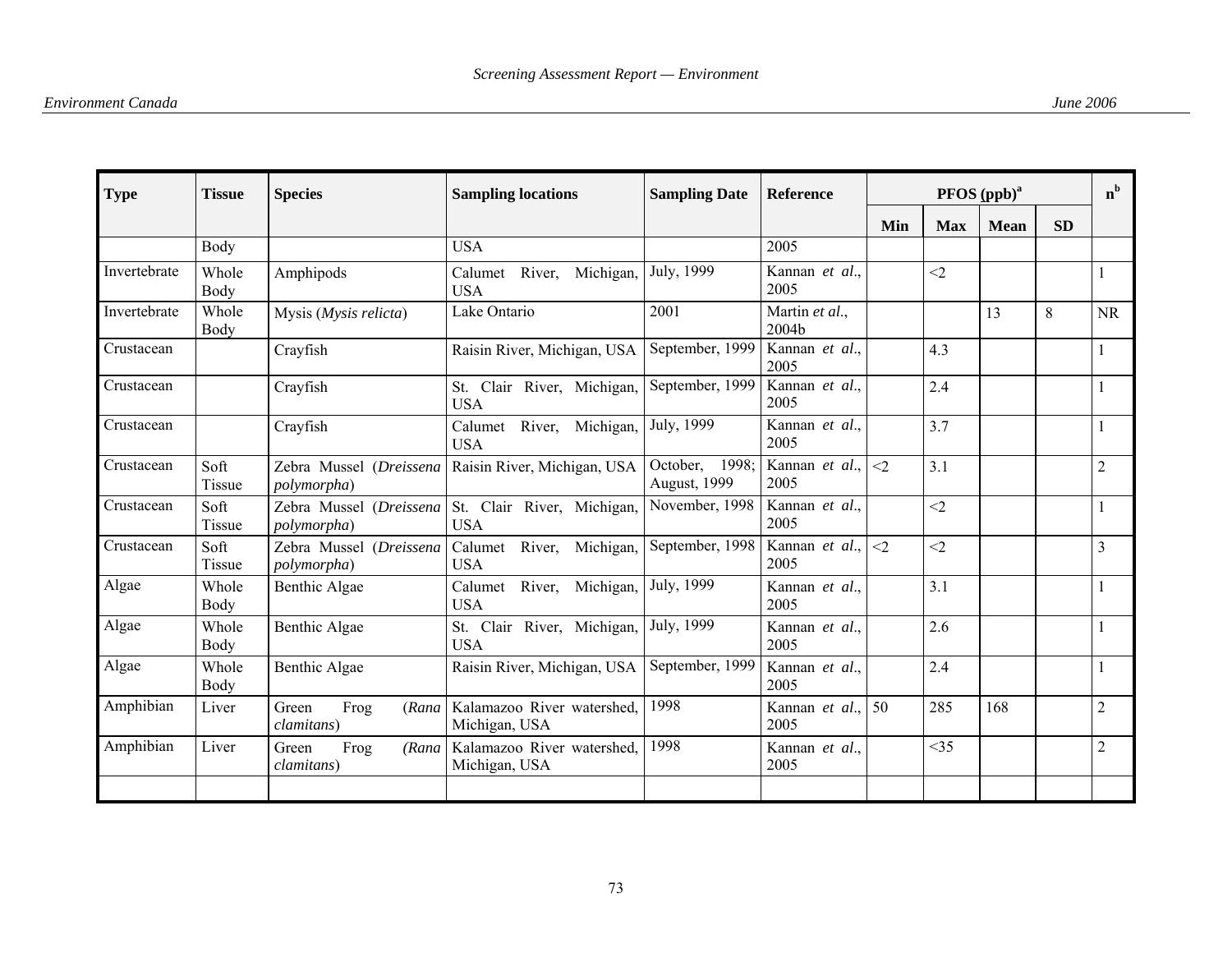<sup>a</sup> Units are parts per billion (ppb) =  $\mu$ g.kg<sup>-1</sup> for tissue (wet weight unless otherwise noted);  $\mu$ g.L<sup>-1</sup> for liquids.

 $b$  n = sample size; NR = not reported.

c Note that the Smithwick *et al*. (2005) polar bear data from South Hudson Bay and South Baffin Island are samples re-analyzed from Martin *et al*. (2004a)

d various species include: Coho salmon, lake trout, white sucker, carp, redhorse sucker, and largemouth bass from several Michigan lakes and rivers (Sinclair *et al*., 2004)

e Number of samples analyzed for these subsets of Polar Bear samples is unclear in Smithwick *et al*. (2005)

f duplicate data obtained from 2 different sources, however, discrepancies were noted for the sampling dates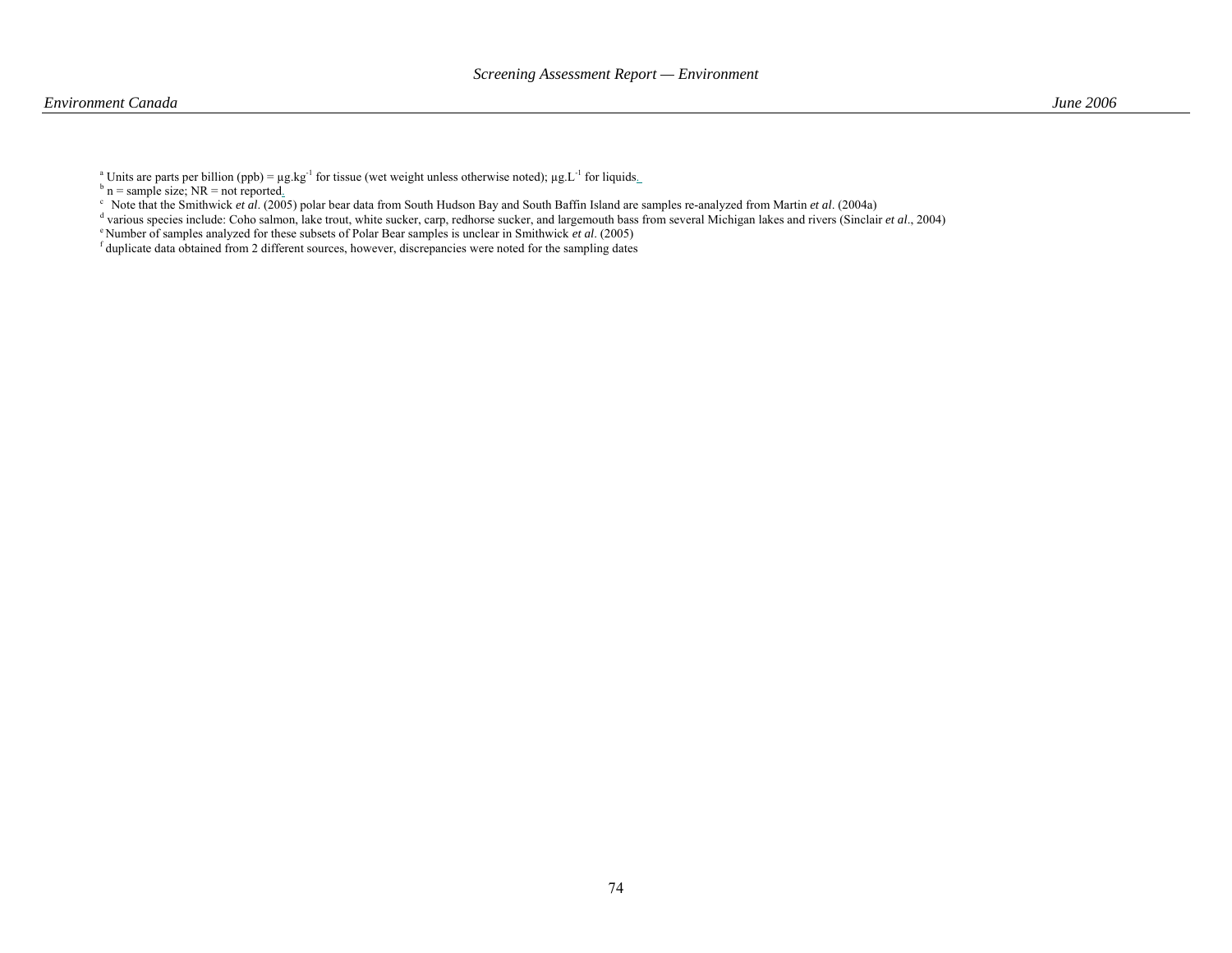# **APPENDIX 3 RISK QUOTIENTS FOR NORTH AMERICAN MIGRATORY BIRDS a**

| Species <sup>a</sup> /Tissue                        | <b>Sample Location</b> | <b>EEV</b><br>(Maximum concentration of PFOS in bird liver $(\mu g.g.^1)$ | <b>Reference</b>         | $ENEV^b$ | Q    |  |
|-----------------------------------------------------|------------------------|---------------------------------------------------------------------------|--------------------------|----------|------|--|
|                                                     |                        | ww liver) or plasma $(\mu g.ml^{-1})$                                     |                          |          |      |  |
| <b>Liver</b>                                        |                        |                                                                           |                          |          |      |  |
| Bald eagle (Haliaeetus<br>leucocephalus)            | Michigan               | 1.74                                                                      | Kannan et<br>al., 2004   | 0.609    | 2.86 |  |
| Bald eagle (Haliaeetus<br>leucocephalus)            | Illinois               | 0.467                                                                     | Kannan et<br>al., 2001   | 0.609    | 0.77 |  |
| Osprey                                              | Florida                | 0.959                                                                     | Kannan et<br>al., 2001   | 0.609    | 1.57 |  |
| Common loon (Gavia immer)                           | North Carolina         | 0.595                                                                     | Kannan et<br>al., 2001   | 0.609    | 0.98 |  |
| Common loon (Gavia immer)                           | Northern Quebec        | 0.026                                                                     | Martin et<br>al., 2004   | 0.609    | 0.04 |  |
| Red-throated loon                                   | North Carolina         | 1.12                                                                      | Kannan et<br>al., 2001   | 0.609    | 1.84 |  |
| Double-crested cormorant<br>(Phalacrocorax auritus) | Louisiana              | 0.288                                                                     | Kannan et<br>al., 2001   | 0.609    | 0.47 |  |
| Mallard (Anas platyrhynchos)                        | Niagara River          | 0.425                                                                     | Sinclair et<br>al., 2005 | 0.609    | 0.70 |  |
| Common merganser (Mergus<br>merganser)              | Niagara River          | 0.715                                                                     | Sinclair et<br>al., 2005 | 0.609    | 1.17 |  |
| Bufflehead (Bucephala abeola)                       | Niagara River          | 0.882                                                                     | Sinclair et<br>al., 2005 | 0.609    | 1.45 |  |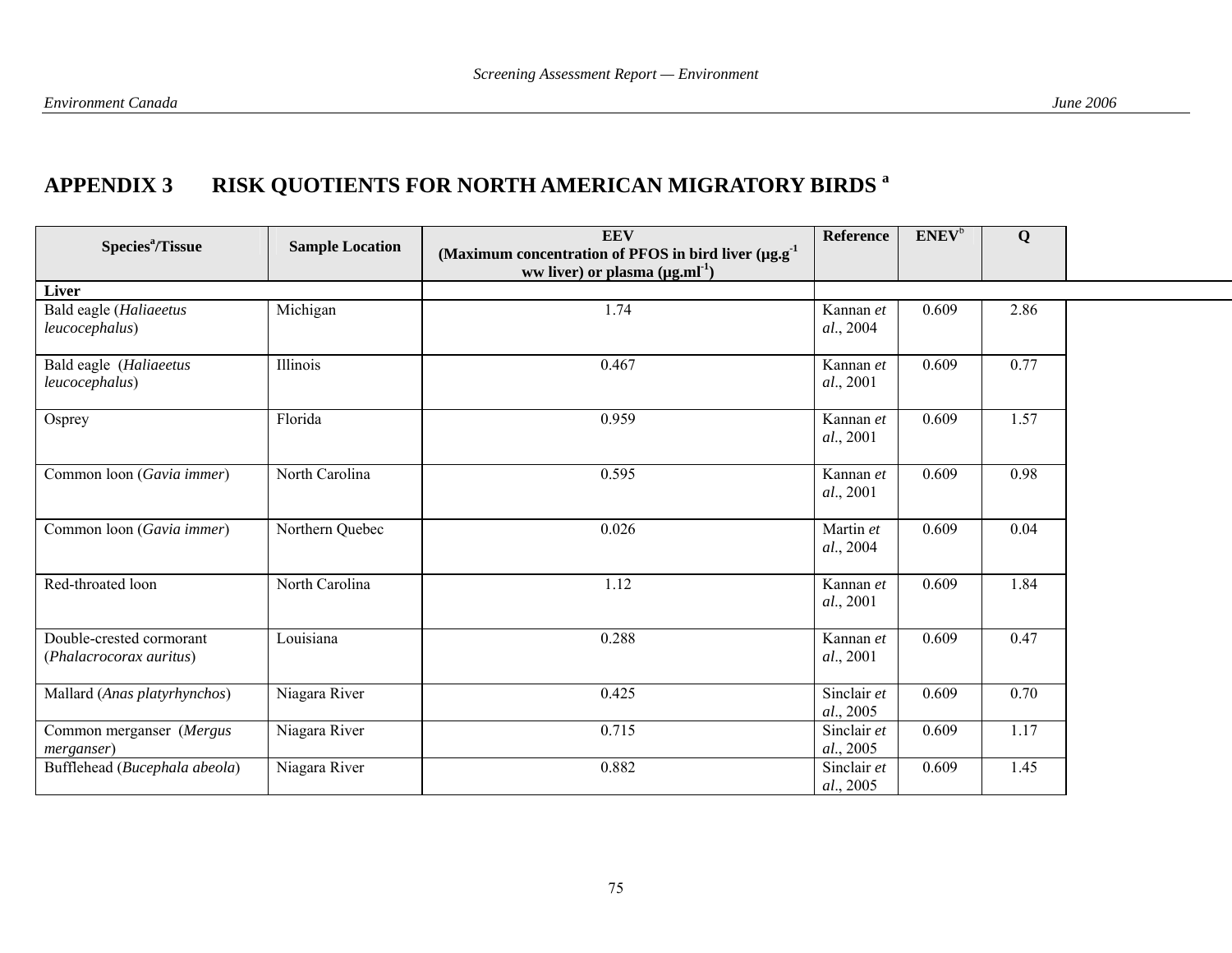| Common goldeneye (Bucephala<br>clangula)     | Niagara River   | 0.505        | Sinclair et<br>al., 2005 | 0.609 | 0.83                     |
|----------------------------------------------|-----------------|--------------|--------------------------|-------|--------------------------|
| Lesser scaup (Aythya affinis)                | Niagara River   | 0.240        | Sinclair et<br>al., 2005 | 0.609 | 0.39                     |
| Brandt's cormorant                           | California      | 1.78         | Kannan et<br>al., 2001   | 0.609 | 2.92                     |
| Northern fulmar (Fulmarus<br>glacialis)      | Canadian arctic | 0.0015       | Martin et<br>al., 2004   | 0.609 | 0.002                    |
| Black guillemot (Cepphus grylle)             | Canadian arctic | Not detected | Martin et<br>al., 2004   | 0.609 | $\overline{\phantom{a}}$ |
| Black-legged kittiwake (Rissa<br>tridactyla) | Canadian arctic | 0.02         | Tomy et<br>al., 2004     | 0.609 | 0.03                     |
| Glaucous gulls (Larus<br>hyperboreus)        | Canadian arctic | 0.0332       | Tomy et<br>al., 2004     | 0.609 | 0.05                     |
| Great black-backed gull                      | North Carolina  | 0.841        | Kannan et<br>al., 2001   | 0.609 | 1.38                     |
| Herring gull                                 | North Carolina  | 0.353        | Kannan et<br>al., 2001   | 0.609 | 0.58                     |
| Franklin's gull                              | Montana         | 0.061        | Kannan et<br>al., 2001   | 0.609 | 0.10                     |
| Black-crowned night heron                    | California      | 0.648        | Kannan et<br>al., 2001   | 0.609 | 1.06                     |
| Great blue heron                             | Louisiana       | 0.916        | Kannan et<br>al., 2001   | 0.609 | 1.50                     |
| Great egret                                  | Florida         | 1.03         | Kannan et                | 0.609 | 1.69                     |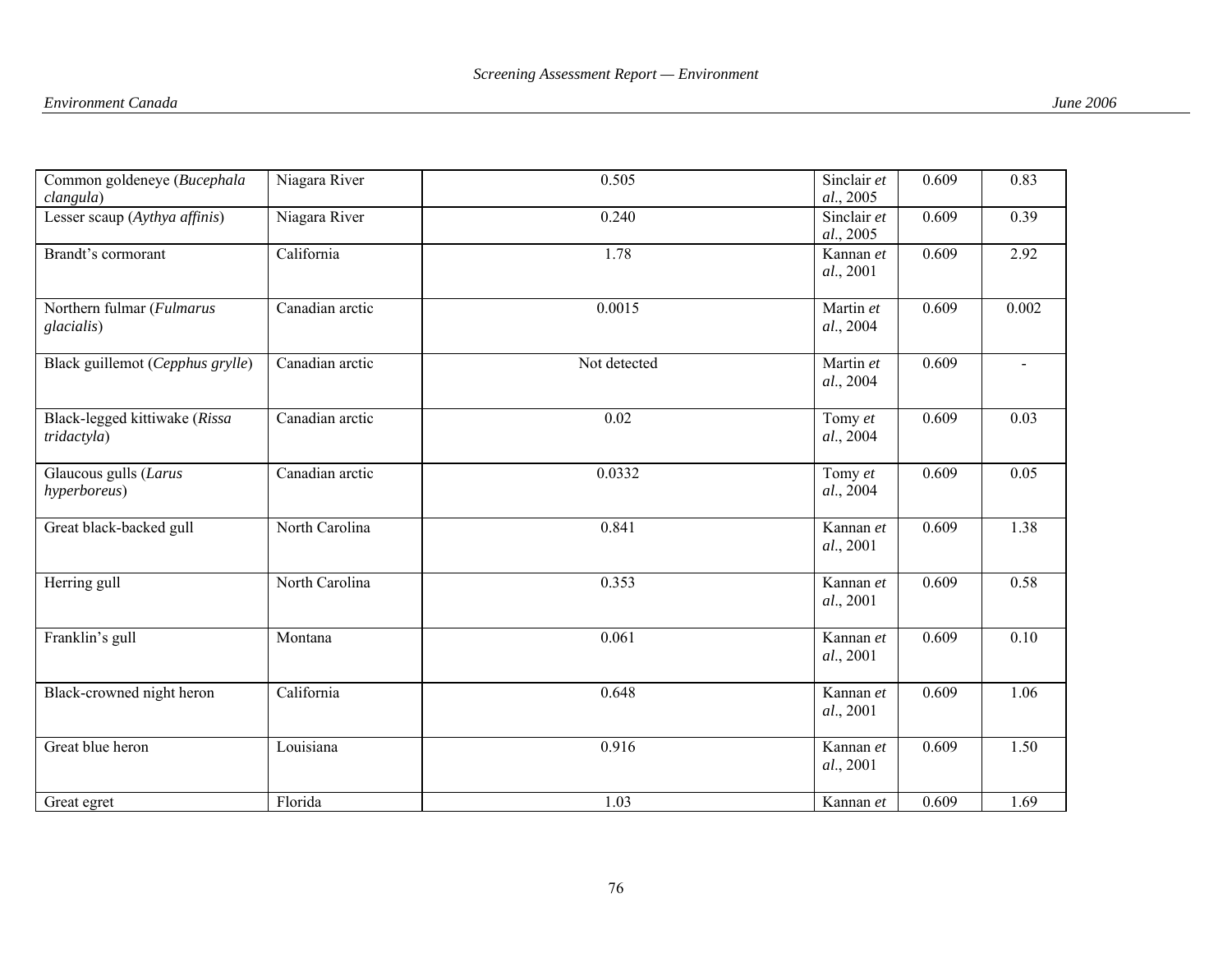|                                                     |            |       | al., 2001                      |       |      |
|-----------------------------------------------------|------------|-------|--------------------------------|-------|------|
| White pelican                                       | California | 1.12  | Kannan et<br><i>al.</i> , 2001 | 0.609 | 1.84 |
| <b>Serum and Plasma</b>                             |            |       |                                |       |      |
| Bald eagle (Haliaeetus<br>leucocephalus)            | Wisconsin  | 2.220 | Kannan et<br><i>al.</i> , 2001 | 0.873 | 2.54 |
| Double-crested cormorant<br>(Phalacrocorax auritus) | Lake Huron | 0.372 | Kannan et<br><i>al.</i> , 2001 | 0.873 | 0.43 |
| Herring gull                                        | Lake Huron | 0.391 | Kannan et<br><i>al.</i> , 2001 | 0.873 | 0.45 |

<sup>a</sup> All species presented here are Canada-US migratory species.

 $<sup>b</sup>$  An application factor of 100 is used to derive the ENEV from the CTV.</sup>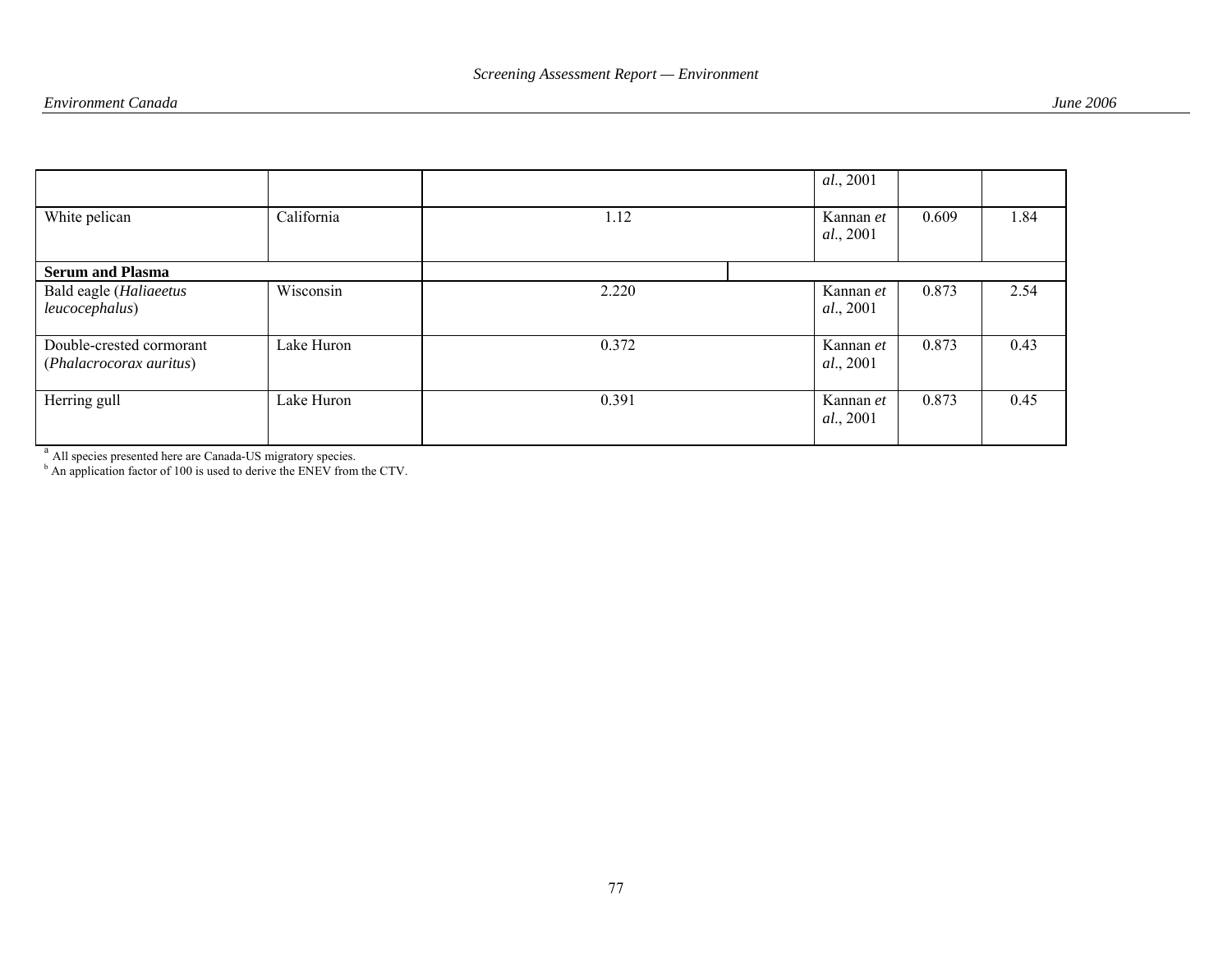### **APPENDIX 4: Summary of Data used in Risk Quotient (Q) Analyses of PFOS**

| <b>Pelagic Organism</b><br>Freshwater Midge - Lake Ontario |                                                 |        |                                 | <b>Birds</b> (liver)                |                                                |                                                | Birds (serum)   |                                           |                     |                                                 | Wildlife (Arctic Polar Bear – liver)      |                 |                                                 |                            |                                                |                                                |                 |                                           |                     |
|------------------------------------------------------------|-------------------------------------------------|--------|---------------------------------|-------------------------------------|------------------------------------------------|------------------------------------------------|-----------------|-------------------------------------------|---------------------|-------------------------------------------------|-------------------------------------------|-----------------|-------------------------------------------------|----------------------------|------------------------------------------------|------------------------------------------------|-----------------|-------------------------------------------|---------------------|
| EEV <sup>a</sup><br>$(\mu g.L^{-1})$                       | $\mathbf{CTV}^{\mathrm{b}}$<br>$(\mu g.L^{-1})$ | $AF^c$ | <b>ENEV</b><br>$(\mu g.L^{-1})$ | $\mathbf Q$<br>(EEV/<br><b>ENEV</b> | EEV <sup>d</sup><br>$(\mu g.g^{-1})$<br>liver) | CTV <sup>e</sup><br>$(\mu g.g^{-1})$<br>liver) | AF <sup>f</sup> | <b>ENEV</b><br>$(\mu g.g^{-1})$<br>liver) | Q<br>(EEV/<br>ENEV) | EEV <sup>g</sup><br>$(\mu g.mL^{-1})$<br>serum) | <b>CTV</b><br>$(\mu g.mL^{-1})$<br>serum) | AF <sup>f</sup> | <b>ENEV</b><br>$(\mu g.mL^{-1}$ (EEV/<br>serum) | $\mathbf 0$<br><b>ENEV</b> | EEV <sup>h</sup><br>$(\mu g.g^{-1})$<br>liver) | CTV <sup>i</sup><br>$(\mu g.g^{-1})$<br>liver) | AF <sup>f</sup> | <b>ENEV</b><br>$(\mu g.g^{-1})$<br>liver) | Q<br>(EEV/<br>ENEV) |
| 0.121                                                      | 49.1                                            | 100    | 0.491                           | 0.25                                | 0.015<br>$-1.78$                               | 60.9                                           | 100             | 0.609                                     | $0.002 -$<br>2.92   | $0.372 -$<br>2.20                               | 87.3                                      | 100             | 0.87                                            | $0.43 -$<br>2.54           | 3.77                                           | 40.8                                           | 100             | 0.408                                     | 9.2                 |

<sup>a</sup> The highest measured value for Canadian waters of 121 ng.L<sup>-1</sup> (Lake Ontario) as reported in Boulanger *et al.* (2004)

<sup>b</sup> 10-day NOEC of 0.0491 mg<sub>.</sub>L<sup>-1</sup> for the growth and survival of the aquatic midge (*Chironomus tentans*) as reported in MacDonald *et al.* (2004)

 $\degree$  An application factor of 100 was applied to account for lab to field variations and to convert an acute endpoint to a chronic endpoint

 $dA$  range of estimated exposure values in liver for a number of avian species were used (see Appendix 3)

<sup>e</sup> 21 week study ( increase in the incidence of small testes size and decreased spermatogenesis) for adult male mallards determined to be 10 ppm PFOS in feed. At this dose, the level of PFOS in liver (ww) was 60.9 µg.g<sup>-</sup>

<sup>f</sup> An application factor of 100 applied for extrapolation from laboratory to field conditions and for intraspecies and interspecies variations in sensitivity, and extrapolation from the observed effects level to a no-effe <sup>g</sup> A range of estimated exposure values in serum for a number of avian species were used (see Appendix 3)

<sup>h</sup> In Canada, the highest mean PFOS concentrations in wildlife were reported in a study of polar bears from 7 locations. The highest Canadian concentrations were found in polar bear from South Hudson Bay (range 2000-3770  $\mu$ g kg<sup>-1</sup> ww liver, mean 2730  $\mu$ g kg<sup>-1</sup> ww liver) (Smithwick *et al.* 2005). This data was a re-analysis of polar bear samples from South Hudson Bay conducted by Martin *et al.* (2004) which reported concentration i liver of 1700->4000  $\mu$ g.kg<sup>-1</sup> ww liver, mean = 3100  $\mu$ g.kg<sup>-1</sup> ww liver.

<sup>1</sup>As no wild mammal studies were found, laboratory mammal studies were used as surrogates. The CTV for mammals was selected from a 2-year dietary rat study in which histopathological effects in the liver were seen in males and females at intakes as low as 0.06–0.23 mg.kg<sup>-1</sup> bw per day and 0.07–0.21 mg.kg<sup>-1</sup> bw per day, respectively (Covance Laboratories, Inc. 2002). Average values were determined for males and females, to establish LOELs of 40.8  $\mu$ g.g<sup>-1</sup> in liver and 13.9 mg.L<sup>-1</sup> in serum.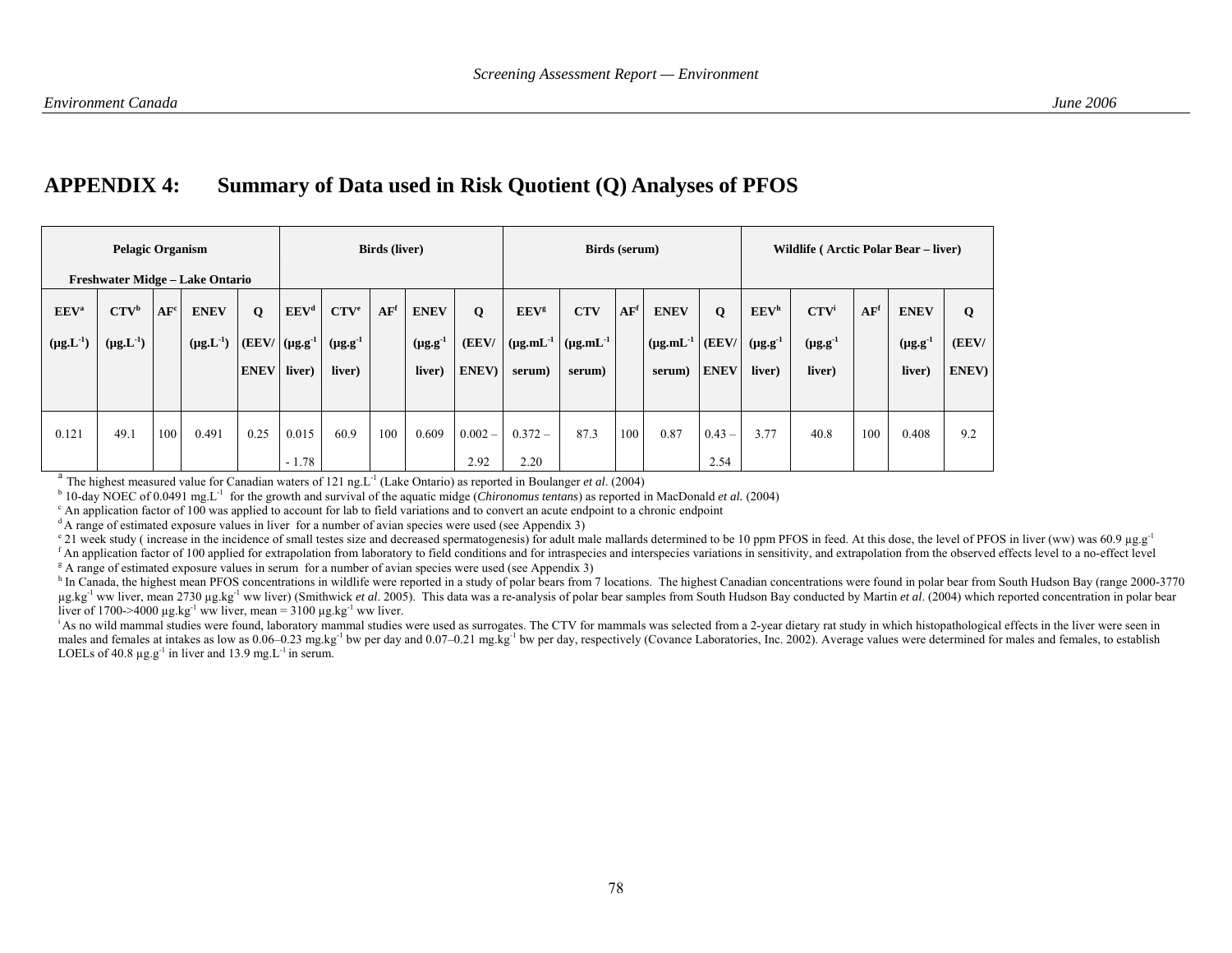## **APPENDIX 5: Risk Quotients for PFOS Comparing Concentrations in South Hudson Bay Polar Bears to Effects in Laboratory Mammal Toxicity**

| Test organism/study type                                                                                                                                                                                                                                                                                                                                                                                                                                                                                            | <b>Reference</b>                                | <b>Effect</b>                                                                                          | <b>Critical Effect Level</b>                                                                                                | <b>Concentration in</b><br>Serum (CTV)<br>$(mg.L^{-1}$ serum) | <b>Concentration in liver</b><br>at critical effect (CTV)<br>$(\mu g \cdot kg^{-1} w w$ liver) | AF <sup>a</sup> | $ENEV$ (ug.kg $^{-1}$<br>liver) | <b>EEV</b> <sup>b</sup><br>$(\mu g.kg^{-1}$ liver) | Q<br>(EEV/ENEV) |
|---------------------------------------------------------------------------------------------------------------------------------------------------------------------------------------------------------------------------------------------------------------------------------------------------------------------------------------------------------------------------------------------------------------------------------------------------------------------------------------------------------------------|-------------------------------------------------|--------------------------------------------------------------------------------------------------------|-----------------------------------------------------------------------------------------------------------------------------|---------------------------------------------------------------|------------------------------------------------------------------------------------------------|-----------------|---------------------------------|----------------------------------------------------|-----------------|
| Rat receiving 0, 0.5, 2, or 5 ppm PFOS-<br>K salt in diet for 104 weeks (2 years)                                                                                                                                                                                                                                                                                                                                                                                                                                   | Covance 2002                                    | Microscopic<br>changes in liver                                                                        | LOEL $(m/f) = 2.0$ ppm<br>diet $(0.06 \text{ to } 0.23)$<br>$mg.kg^{-1}bw/d$                                                | 13.9 mg. $L^{-1}$                                             | $40800 (40.8 \text{ µg.g}^{-1})$                                                               | 100             | 408                             | 3770                                               | 9.24            |
| Monkeys administered 0.03, 0.15, 0.75 Covance<br>$mg \log^{-1}$ bw/d PFOS for 26 weeks                                                                                                                                                                                                                                                                                                                                                                                                                              | 2002a                                           | Labs Thymic atrophy.<br>reduced serum<br>HDLP,<br>cholesterol,<br>triiodotyhronine,<br>total bilirubin | LOEL $(m/f) = 0.03$<br>$mg.kg^{-1}bw/d$                                                                                     | 14.5 mg. $L^{-1}$                                             | $19800 (19.8 \,\mu g \cdot g^{-1})$                                                            | 100             | 198                             | 3770                                               | 19.04           |
| 2 Generation-rat-<br>F0 dosing 0.1, 0.4, 1.6, $3.2$ mg.kg <sup>-1</sup>  008 (also cited as weight gains<br>bw/d; oral gavage males: from 6 weeks US EPA OPPT<br>before, to end of mating. females: from AR-226 0569)<br>6 weeks before mating through to the<br>21st day of lactation (DL21).<br>F1: $0.1, 0.4$ mg.kg <sup>-1</sup> bw/d; oral gavage<br>males: from 22 days after birth to the<br>end of mating (started 90 days after<br>birth). females: from 22 days after birth<br>through to DL 21 (for F2). | Research F0<br>Argus<br>Lab $2000$ #418-reduced |                                                                                                        | males: F0 male:<br>body NOEL = $0.1$ mg.kg <sup>-1</sup><br>$b$ w/d<br>$= 0.4$ mg.kg <sup>-1</sup><br>LOEL<br>bwd           | $10.5 \text{ mg} \text{L}^{-1}$<br>45.4 mg. $L^{-1}$          | $84900(84.9 \mu g.g^{-1})$<br>$176000(176 \text{ µg.g}^{-1})$                                  | 10<br>40        | 8490<br>4400                    | 3770                                               | 0.44<br>0.85    |
|                                                                                                                                                                                                                                                                                                                                                                                                                                                                                                                     |                                                 | F <sub>0</sub><br>reduced<br>weight<br>during<br>precohabitation                                       | female: F0 female:<br>body NOEL = $0.4$ mg.kg <sup>-1</sup><br>gains bw/d<br>LOEL<br>$= 1.6$ mg.kg <sup>-1</sup><br>$b$ w/d | $18.9$ mg. $L^{-1}$<br>$82 \text{ mg} \text{L}^{-1}$          | $58000(58 \text{ µg.g}^{-1})$<br>$184000(184 \text{ µg.g}^{-1})$                               | 10<br>40        | 5800<br>18400                   | 3770                                               | 0.65<br>0.2     |